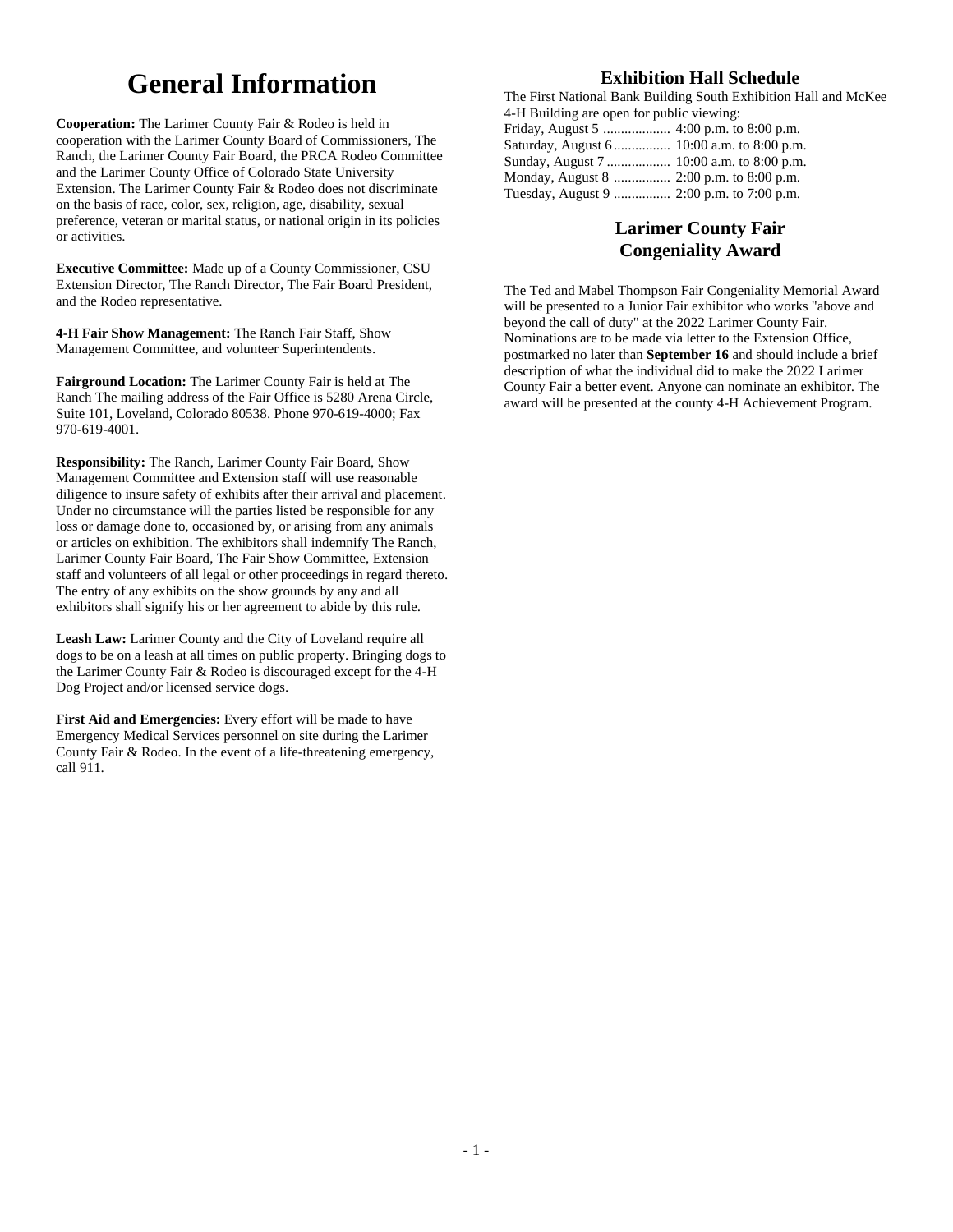# **Exhibitor General Rules and Regulations**

**1. Entries – Prior Entry is required in all departments.** Entry through FairEntry [http://larimercountyfair.fairentry.com](http://larimercountyfair.fairentry.com/) must be completed by **11:59 p.m., July 8.**

**2. Late Entries** – **Fair Entries received after 11:59 p.m. July 8 are subject to a \$25 late charge per class. No late entries will be taken after 11:59 p.m. on Sunday July 10 for exhibits.**

**3. Premiums and Special Awards:** Exhibitors who win a placing ribbon, i.e., Blue (1st), Red (2nd), White (3rd) receive a cash award (premium). Exhibitors may collect payment for premiums and special awards during the following times in the **Administration Office, The Ranch.**

**Wednesday, August 10:** 7:00 a.m. - 2:00 p.m. **Thursday, August 11:** 8:00 a.m. - 4:00 p.m. **Friday, August 12:** 8:00 a.m. - 12:00 noon **Award Money not collected before noon, Friday, August 12 will be forfeited. No Exceptions.**

**4. Judging** –See the judging schedule posted on the website. The decision of the judges will be final. No exhibitor shall be permitted to follow the judges about while the awards are being made. No exhibitor, parent, or superintendent shall try to influence the judge, or in any way hinder the progress of judging. Any discourtesies to the superintendents, judges, or fair officials by the exhibitor, parent, or other person shall be reported to the **Superintendent or Extension staff person with responsibility for that particular class or area.**  Violators of this rule will be barred from one or more future Larimer County Fairs.

### **Any spectator that is interfering with the judging of any event will be asked to leave the area.**

**5. Release of Exhibits** – No exhibit shall be released until 7:00 a.m. Wednesday, August 10. All exhibits in the 4-H Building must be picked up between 7:00 a.m. and 10:00 a.m., Wednesday, August 10. Removal of any exhibit before the designated time will cause the forfeiture of award money. Early removal requires a written approval from the affected Coordinating Superintendent or Department Extension contact person.

**6. Rule Violation –** A report of a rule violation may be communicated by any means to a member of the **Show Management Committee** or Superintendent with responsibility for that particular class or area. All reports regarding conduct or activity during the County Fair shall be made immediately. Any reports of violations of Fair rules will be promptly, impartially, and fully investigated. The identity of the individual(s) making reports of possible violations or protests and the identity of individuals against whom allegations have been made will be confidential and only revealed as is necessary to investigate the allegations and for any disciplinary hearings. A **Show Management Committee member** or Superintendent with responsibility for that particular class or area will communicate final decisions with appropriate parties.

**7. Protest –** A protest is an allegation that a specific rule of the Larimer County Fair has been violated and must be made in writing and be signed by the person making the protest (and signed by at least one adult). Such protest must set out the particular allegations in detail and state which specific Larimer County Fair rule has been violated on the Appeal Form. A protest must be accompanied by

\$100.00 for protests. Said protest fee shall be paid in cash or check and will be returned if the protest is sustained. All protests shall be submitted to the **Show Management Committee** with responsibility for that particular class or area immediately after the occasion for such protest, up to 2 hours after the decision or incident being protested. No protest of the Judge's decision will be considered.

A **Show Management Committee** has been established and will include 2 recruited Superintendents with knowledge of the issue/topic to support making an unbiased and informed decision.

A final decision will be made and communicated in writing to the protester and individual in question from the **Show Management Committee.** Any exhibitor, 4-H parent or legal guardian, or 4-H leader who violates any rule or regulation may be subject to forfeiture of all privileges, awards, and premiums and to such other penalty as agreed to by the **Show Management Committee.**

In the event that the exhibitor is not satisfied by the protest resolution, the exhibitor may appeal the protest resolution to the Fair Executive Committee. The appeal must be in writing, on an Appeal Form, and accompanied by a fee of \$100.00 in cash or check. The appeal shall plainly state the matter being appealed and shall be delivered to a member of the **Show Management Committee** with responsibility for that particular class or area within 2 hours of the protest resolution was communicated. The decision of the Fair Executive Committee is final. The fee(s) imposed above shall be refunded if the matter is resolved in favor of the person bringing the protest or appeal. The forms and policy further explain the protest and appeals procedure.

The Fair Executive Committee has the final and absolute opportunity to evaluate the appeal of review committee. Any exhibitor, 4-H parent or legal guardian, or 4-H leader who violates any rule or regulation may be subject to forfeiture of all privileges, awards, and premiums and to such other penalty as agreed to by the Executive Committee.

**8. Unsportsmanlike Conduct** – When an exhibitor, parent or leader is guilty of unsportsmanlike conduct and/or inhumane/unethical treatment of an animal, the privilege of that person to participate in future Larimer County Fairs may be revoked.

### **9. Alcohol/Drug Restrictions:**

a. Pursuant to Colorado Statute  $12-47-901(1)(h)(I)$ , it is illegal to bring any outside alcoholic beverages onto the Larimer County Fairgrounds and Events Complex, including parking lots and camping areas.

b. Alcoholic beverages not purchased on the premises will be confiscated immediately and may result in fines and/or ejection of parties with alcohol from the premises.

c. Alcohol use is discouraged as it violates the 4-H Youth Development Program philosophy.

d. The use of Marijuana/CBD or other illegal drugs is strictly prohibited.

**e. The use of Marijuana or CBD in any display, food item, or exhibit is prohibited. Exhibits with such use will be disqualified and exhibitor may barred from showing at fair.**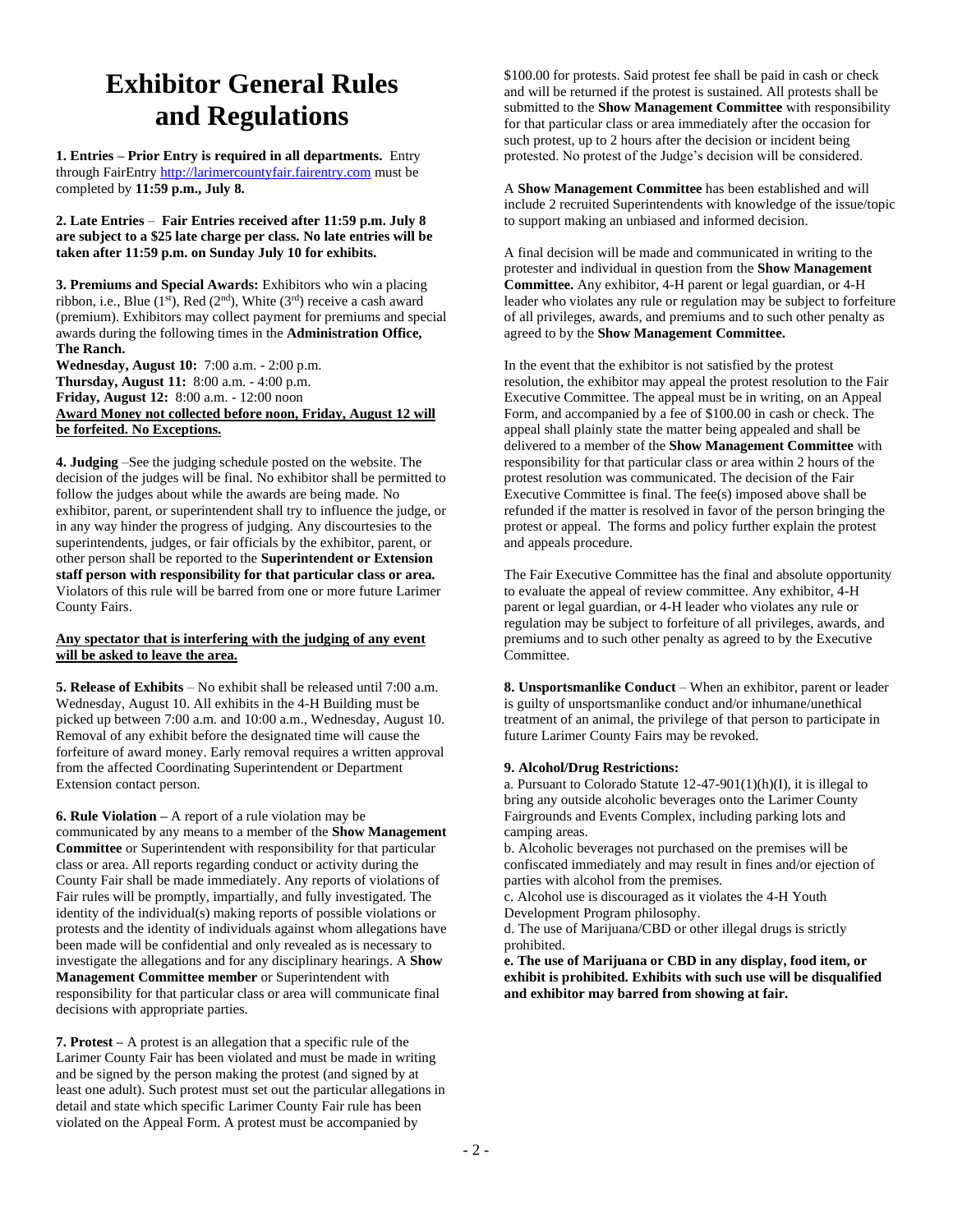# **4-H Rules & Regulations**

**1. Eligibility:** Only members in good standing regularly and actively enrolled in the Larimer County 4-H program who have carried out and completed all required project work to date, are eligible to exhibit and show in the 4-H fair classes. **(**Members must have passed their 8th birthday but not their 19th birthday on December 31, 2021. 4-H exhibitors must be enrolled in the project in which they are exhibiting. 4-H Cloverbuds must have passed their 5th birthday on December 31, 2021.

**2. Prior Entry:** Prior entry is required in all 4-H departments. See section 1 under Exhibitor General Rules and Regulations above.

**3. Adding Classes:** Classes may be created by Extension Agents for emerging youth development programs under auspices of Larimer County Office of Colorado State University Extension.

**4. Code of Conduct:** The Larimer County Fair and Rodeo is a family event environment. Patron behavior is expected to be consistent with this family atmosphere. Any violations of rules at The Ranch, local ordinances, or State Statutes may result in eviction from the facility and/or the filing of criminal charges. All 4-H members, parents and leaders must abide by the Colorado 4-H Code of Conduct.

## **Colorado 4-H Code of Conduct**

**4-H Members, Leaders, Parents, and other Adults participating in 4-H Programs will:**

- **1. Adhere to program rules, curfews, dress codes, policies, and rules of the facility being used.**
- **2. Conduct themselves in a courteous, respectful manner, use appropriate language, exhibit good sportsmanship, and act as positive role models.**
- **3. Abstain from illegal behaviors, use of alcohol, marijuana, illegal or illicit drugs, and tobacco including e-cigarettes and vaping device during 4-H events and activities.**
- **4. Fully participate in scheduled activities.**
- **5. Respect others property and privacy rights.**
- **6. Respect the rights and authority of parents, leaders and Extension Agents.**
- **7. Abstain from abuse (physical and/or verbal) and harassment.**
- **8. Accept personal responsibility for behavior including any financial damage.**
- **9. Be responsible for any financial damage caused by inappropriate behavior.**
- **10. Adhere to principles and rules of safety.**

**Consequences for violating any part of this code of conduct may include, but are not limited to: removal from participation in the event in which the code of conduct has been violated (at the individual's expense); sanctions on participating in future 4-H events; forfeiture of financial support for the event; removal from offices held, etc.**

**Behavior outside of 4-H activities can affect "member in good standing" or "volunteer in good standing" status.**

**It is the responsibility of all program participants to reinforce the code of conduct and intervene, when necessary, to enforce the rules.**

## **Colorado 4-H Dress Code**

The following dress code has been developed for 4-H members and leaders to exhibit their best appearance during any 4-H events or activities. If you choose to dress inappropriately, you will be asked to change. Planning ahead will save you the inconvenience of changing your attire during the 4-H event or activity and ensure that you contribute to a pleasant 4-H atmosphere.

Please be advised that the following dress code will be enforced for all 4-H members attending 4-H events and activities.

- Clothing: All clothing shall be neat, clean, acceptable in repair and appearance, and shall be worn within the bounds of decency and good taste as appropriate for 4-H events and activities.
- Articles of clothing which display profanity, products, or slogans which promote tobacco, alcohol, drugs, sex or are in any other way distracting, are prohibited.
- Excessively baggy or tight clothing which advertises gang symbols or affiliation is prohibited.
- Items of clothing which expose bare midriffs, bare chests, undergarments, or that are transparent (see-through) are prohibited. Tank tops with straps wider than one inch are permitted. Please be advised that spaghetti straps, shirts which expose a bare back, halter tops, and tube tops are prohibited.
- Shorts must be mid-thigh length. No cut-off shorts or short shorts allowed.
- Hats need to be removed for meetings, workshops, meals, and other times when asked to remove them.
- Shoes must be worn at all times deemed appropriate.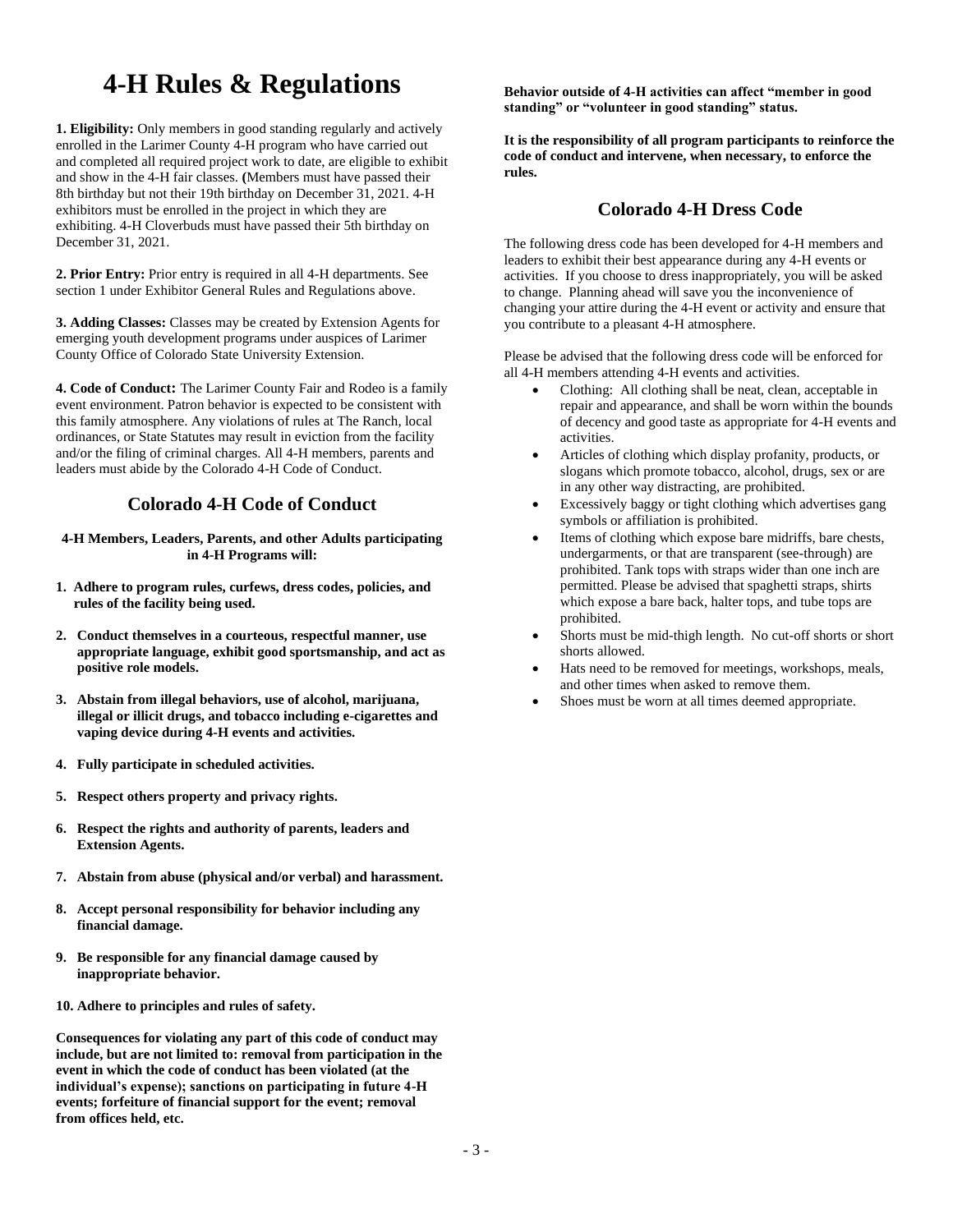# **General Division & Family Consumer Science Division**

## **(Static Projects)**

General Coordinating Superintendent – Cindy Buckardt Assistants – Brent Buckardt, Curtis Buckardt Family Consumer Science Coordinating Superintendent – Kara Rudnick Extension Contact – Katie Daywalker & Bailey Schilling

### **Rules**

1. **Entries -** Prior entry is required in all departments. Entry will be made through FairEntry[: http://larimercountyfair.fairentry.com/](http://larimercountyfair.fairentry.com/) **Entry deadline is 11:59 p.m. July 8.**

**Late Entries** – **Fair Entries received after 11:59 p.m. July 8 are subject to a \$25 late charge per class. No late entries will be taken after 11:59 p.m. on Sunday July 10 for exhibits.**

2. **All project areas will be Judged**: Every effort should be made to participate in the interview judging process, but it is not mandatory.

## **Interview Judging Procedures**

**A. Information will be sent to you with instructions for signing up for Interview Judging.**

B. Exhibits will be checked in at time of the interview.

C. Interviews will not be assigned for members who do not schedule a time**. If an exhibitor is unable to participate in interview judging, the exhibit may be brought to the 4-H Building on Tuesday, August 2, between 8:30 a.m. – 10:00 a.m. and picked up between 7:00 a.m. – 10:00 a.m. on Wednesday, August 10.**

3. Ages for the Junior and Senior classes are as follows: Junior – members ages 8 - 13, as of December 31, 2021. Senior – members 14 and over, as of December 31, 2021. When classes include Junior, Intermediate and Senior, class divisions are as follows: Junior - 8 to 10 years, as of December 31, 2021 Intermediate - 11 to 13 years, as of December 31, 2021 Senior - 14 years and over, as of December 31, 2021

4. **Entry labels will be available at check-in.** L**abel will need to be attached to the upper right hand front outside of the binder/notebook and on the exhibit, usually the back of the exhibit or on the flap. Department Superintendents will be able to assist with applying these at the time of interview judging.**

5. **Exhibits will be released and must be removed between 7:00 a.m. – 10:00 a.m. on Wednesday, August 10**. No exhibit will be released prior to that time. All articles **MUST** be checked out with the Superintendent(s) in charge. Superintendents and Extension Office are not responsible for exhibits after check-out time.

6. Completed records must accompany all 4-H General projects. Members are to fill out an e-record and include the proper project information and present it in a sturdy binder/notebook. You may find the e-record at:

<https://larimer.extension.colostate.edu/4-h-home/4-h-projects/> Select your project from the list and find your e-record or you can obtain one from the Extension Office.

7. Members enrolled in more than one unit of the same project may exhibit in both units. An exhibit made for more than one project cannot be entered in more than one department or class. The exhibitor must make the choice. Exhibitors must be enrolled in the project unit they are exhibiting in and must follow exhibit requirements. **No** live bees, live ammo, broad heads, knives, or functional firearms are allowed to be displayed in any project.

8. **Projects will be evaluated on the quality of information completed in the manual and e-record (25 percent) and quality of exhibit (75 percent).** Ribbons will be awarded on the Danish system. A champion and/or reserve champion will be awarded in each class if there are entries of championship quality and will be selected from **the blue award exhibits only,** except where otherwise indicated.

9. **Picking up Award Money:** Please see the Exhibitors Rules section on **page 2**, #3 for the procedure.

10. The champion exhibit in each class will represent Larimer County at the State Fair, except where otherwise indicated. **All exhibits qualifying for State Fair must be checked in by exhibitors and/or parents in the Fort Collins Room during check-out time. Exhibits will be taken to State Fair on Wednesday, August 17. Exhibitors must check in with the Extension Agent during checkout time if they wish to take their project home to pack prior to State Fair. If an exhibitor does not check in with the Extension Agent, their opportunity to compete at the State Fair may be offered to next eligible member.**

**Premium money will be: Blue – \$3.00; Red – \$2.00; White – \$1.00**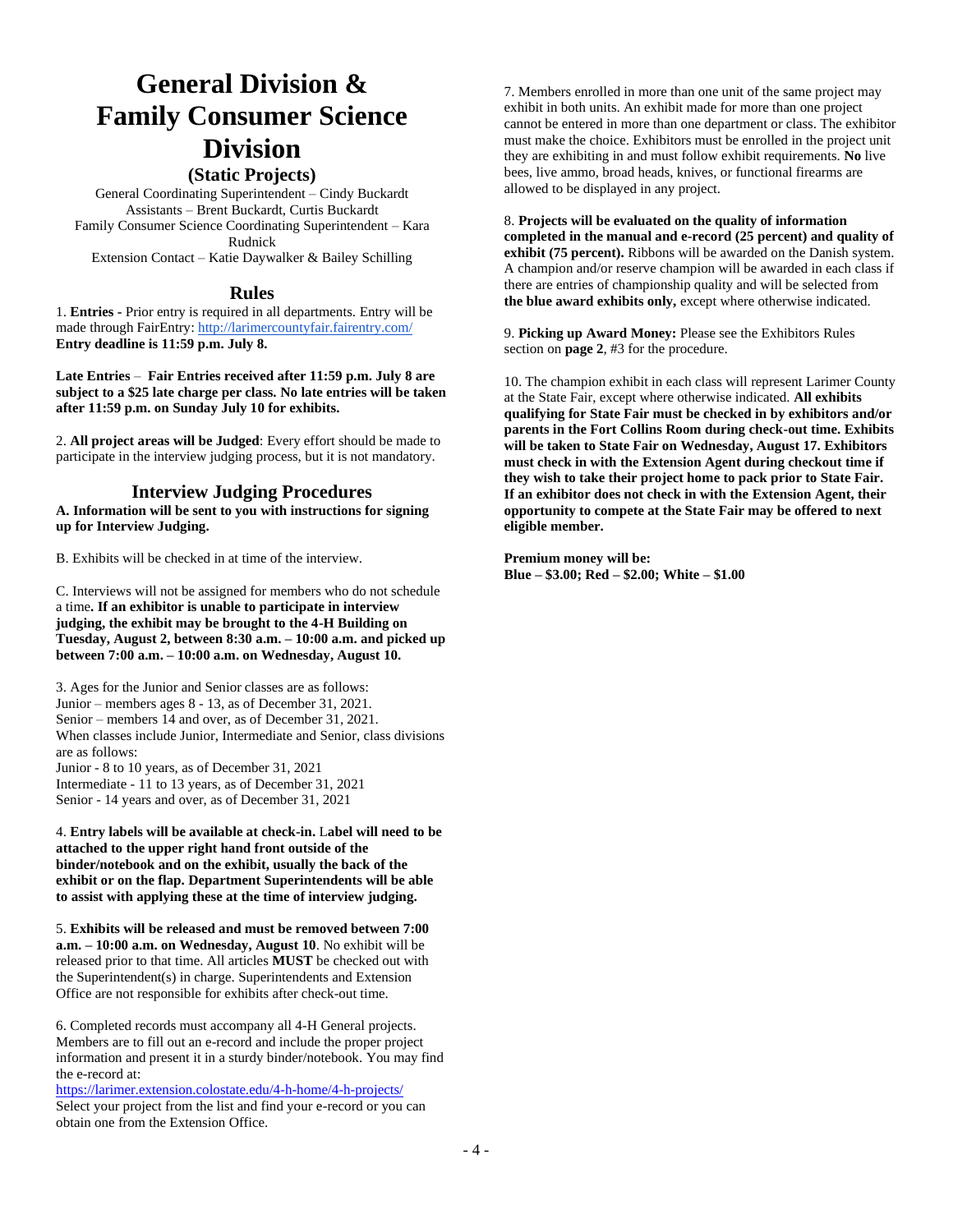## **Displays for County Fair 4-H Exhibits**

Display boards are the only boards that can be used for 4-H projects.

1. Display boards are made of lightweight cardboard and are sturdy, attractive, inexpensive, and available at most local stores. They come in several colors. When opened, the 1 foot wide winged sides provide a surface to help the exhibits stand alone on a table top. **The standardized display board size of 4' x 3' is to be used for 4-H projects.**

2. No headers. No attachments are allowed on the display boards that would prevent the board from lying flat.

### **Tips**

1. Boards must be easily read from a distance of 3-to-5 feet. Use large, bold letters (at least 3" high) for exhibit title or captions.

2. Design the exhibit, keeping in mind the size and shape of the open show board (three surfaces including the wings).

3. When mounting items on the display board, avoid things that are bulky or heavy which could cause the display board to collapse. Mount items securely so they won't fall off. Tape will not work.

4. You have only **60 – 90 seconds** for the message to be read; be concise.

5. Tell your story with visuals.

6. Avoid putting too much in the exhibit. It should never have a crowded look.

7. Dark lettering on a light background is most visible.

8. Do not use headers or attachments on your display board.

**Binder:** (For e-Records, additional materials, and manuals) 1. Use a sturdy binder to hold the e-Record, manuals, supplements, and other materials securely. **Use the smallest width binder option that can accommodate your materials.**

2. Stacks easily and lies flat.

3. **Do not use the slider-type binders** as the e-Record, manuals, supplements, and other materials will not stay secure in these types of binders.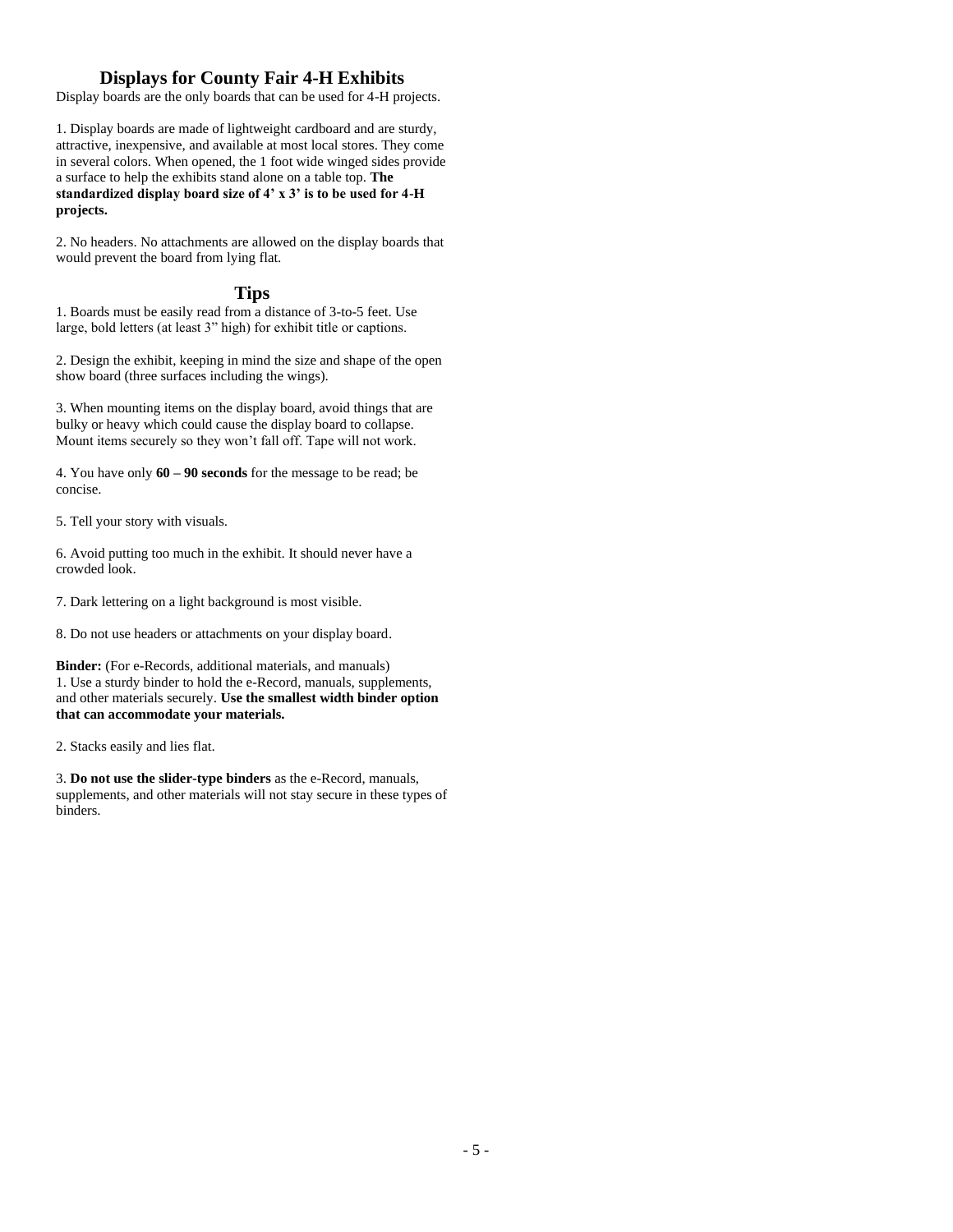# **Animal Science Veterinary Science**

Superintendent – Stephanie Brault

## **Exhibit Requirements**

### **All exhibits will consist of the following:**

A. A project manual and e-Record presented in a sturdy binder/notebook including these items: manual with appropriate sections completed, e-Record and other attachments related to activities in the manual. Do a minimum of seven activities, any combination of activities and booster shots.

**Note:** List the day, month, and year for the date of completed activities/booster shots on page 4 of the manual.

B. A display board illustrating a topic investigated during the project year. The standardized display board size of 4' x 3' is to be used. No additional items may be included on or in front of display board.

## **Unit 1 From Airedales to Zebras**

| $\sim$ |  |
|--------|--|
|        |  |
|        |  |
|        |  |

## **Unit 2 All Systems Go**

### **Class 104.** ................................................ Unit 2 – All Systems Go – Junior **105.** ...................................... Unit 2 – All Systems Go – Intermediate **106.** ................................................ Unit 2 – All Systems Go – Senior

## **Unit 3 On the Cutting Edge**

**Class**

**Class**

## **107.** ......................................... Unit 3 – On the Cutting Edge – Junior **108.** ............................... Unit 3 – On the Cutting Edge – Intermediate

**109.** ........................................ Unit 3 – On the Cutting Edge – Senior

**Note:** Turn in work from the above manuals. Do not fill out the Nebraska materials, (The Normal Animal, Animal Disease, and Animal Health). They are a resource only.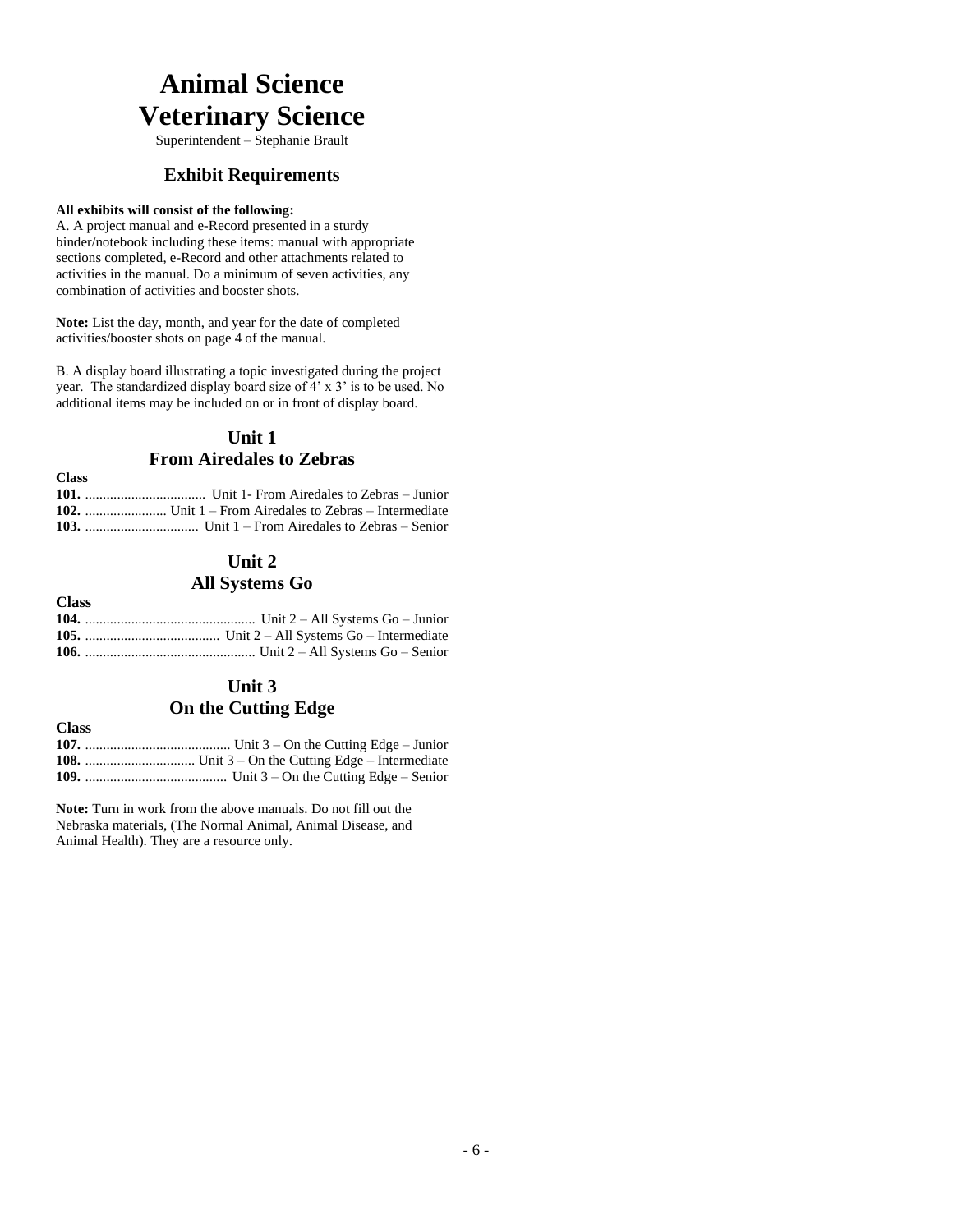# **Horseless Horse**

## **Exhibit Requirements**

### **All exhibits will consist of the following:**

A. The completed project manual and e-Record presented in a sturdy binder/notebook.

B. A display board illustrating a topic investigated during the project year. The standardized display board size of 4' x 3' is to be used. No additional items may be included on or in front of display board.

## **Unit 1**

## **Making Horse Sense**

**Class 201.** ........................................ Unit 1 – Making Horse Sense – Junior **202.** .............................. Unit 1 – Making Horse Sense – Intermediate **203.** ........................................ Unit 1 – Making Horse Sense – Senior

## **Unit 2**

## **Hooves, Health and Horsemanship**

**Class**

| <b>204.</b> Unit 2 – Hooves, Health & Horsemanship – Junior       |
|-------------------------------------------------------------------|
| <b>205.</b> Unit 2 – Hooves, Health & Horsemanship – Intermediate |
| <b>206.</b> Unit 2 – Hooves, Health & Horsemanship – Senior       |

## **Unit 3 Breaking Ground**

| <b>Class</b> |  |
|--------------|--|
|              |  |
|              |  |
|              |  |

## **Unit 4 Brushing Up On Horses**

| Class |  |
|-------|--|
|       |  |
|       |  |
|       |  |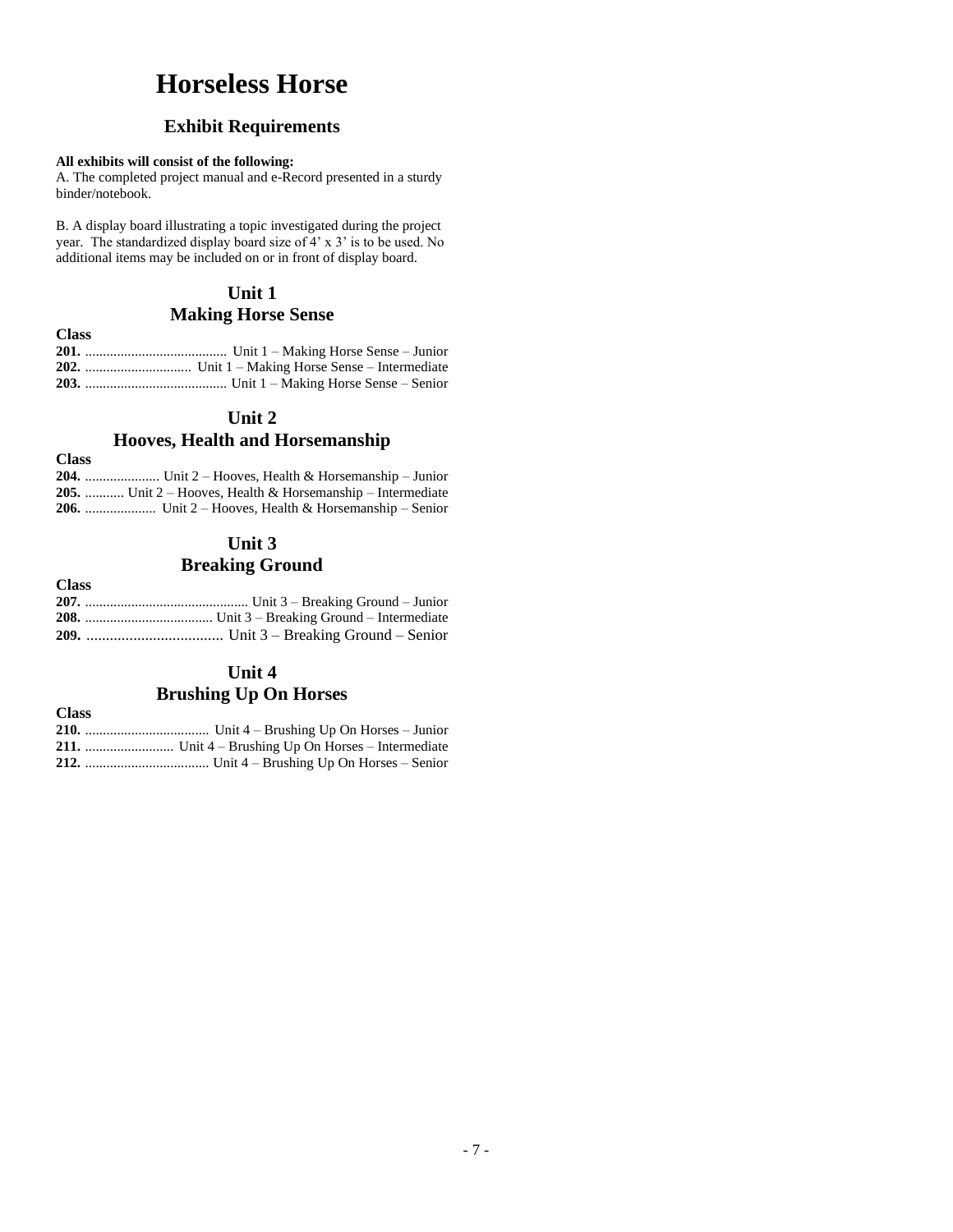## **Cats**

Superintendent – Stephanie Brault

## **Exhibit Requirements**

## **All exhibits will consist of the following:**

A. A completed **Cat Display e-Record** presented in a sturdy binder/notebook.

B. A display board illustrating a topic investigated during the project year. The standardized display board size of 4' x 3' is to be used. No additional items may be included in front of display board.

## **Unit 1 Purr-Fect Pals**

| <b>Class</b> |  |
|--------------|--|
|              |  |
|              |  |
|              |  |

## **Unit 2**

## **Climbing Up**

| <b>Class</b> |  |
|--------------|--|
|              |  |
|              |  |
|              |  |

## **Unit 3 Leaping Forward**

| <b>Class</b> |  |
|--------------|--|
|              |  |
|              |  |
|              |  |
|              |  |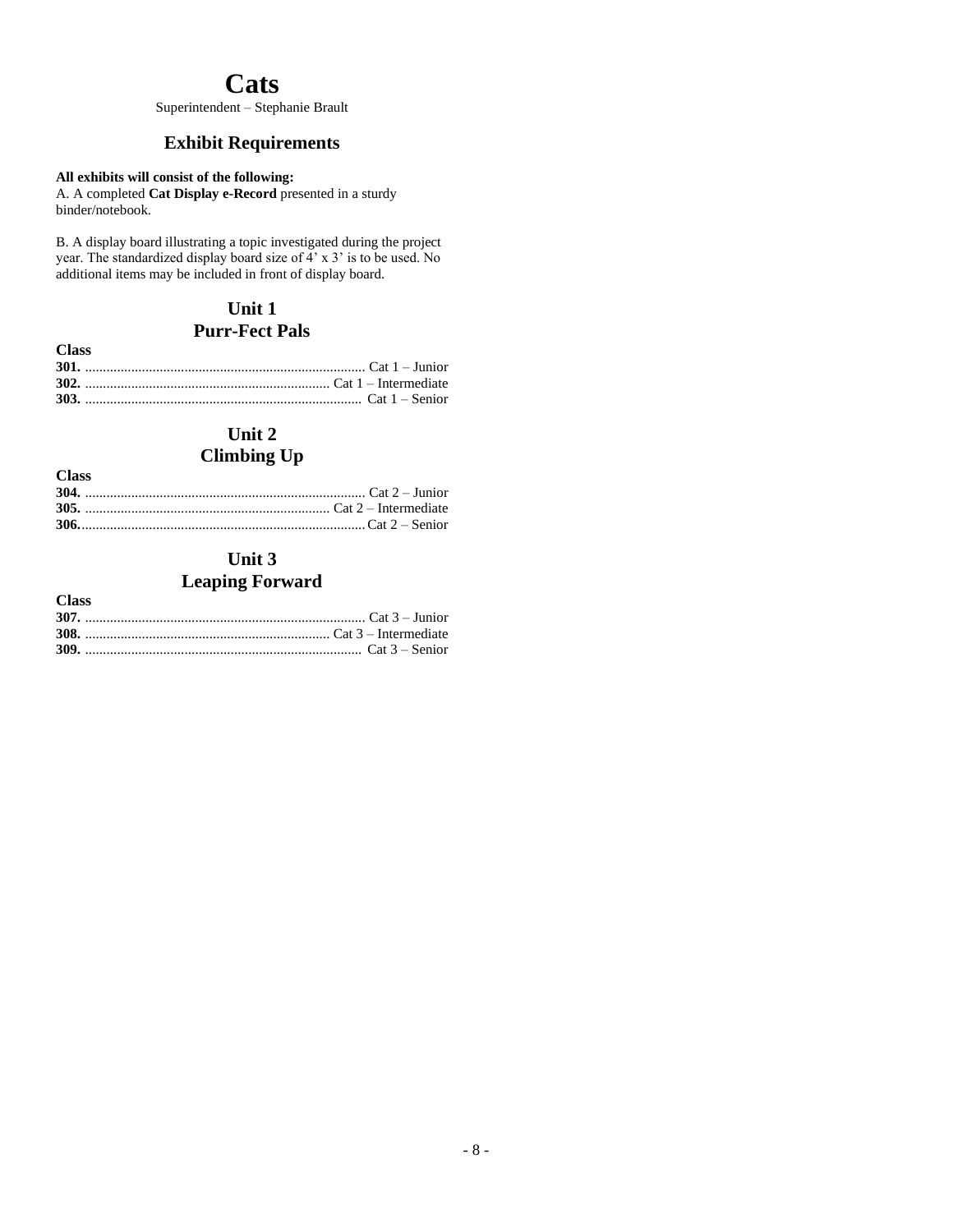# **Mechanical Sciences Metalworking**

Superintendents – Nate Rogers & Brent Buckardt

**The following types of projects cannot be exhibited at the Fair: Weaponry (knives, swords, spear points, etc.) cutting tools (axes, saws, knives, machetes, etc.), sharp home or garden tools ( garden hoe, shears, loppers, saws, etc.), sharp outdoor, hunting or fishing equipment (frog gig, leg trap, arrow points, hooks, fishing/meat gaff, etc.), propulsion or motorized vehicles (go carts, etc.) or any other item deemed dangerous or inappropriate by the superintendent(s).**

**For ideas, tips, and answers to frequently asked questions, please see the Metalwork Tip Sheet at: <https://co4h.colostate.edu/projects/pages/Metalworking-PT.pdf>**

## **Unit 1 Introduction to Welding Exhibit Requirements**

**Exhibit will consist of the following:**

**A. A completed e-record presented in a sturdy binder/notebook.**

### **B. Exhibit the following:**

- **a. One each: Lap, Butt and 90-degree T joints Requirements:** 
	- **i. Each joint will be made of 2 separate pieces, 3" to 4" long of 1" to 2" side flat strap metal, between 1/8" (11 gauge) and ¼" thick.**
	- **ii. On clean steel with no paint, oil, or other finishes**
	- **iii. Single pass weld on one side of each required joint**
- **iv. Name, County and Class number on bottom of each completed joint in permanent ink or paint. b. An exhibit up to 3'x3'x7' and under 50 lbs.** 
	-
	- **i. No paint, oil, or other finishes**
	- **ii. No grinding or smoothing of welds**
	- **iii. Metal only – no wood, plastic, or other building materials on the project to be judged**
- **c. Photos of the exhibit project construction (placed in the e-record.** 
	- **i. Four photos of the prep work (drafting plans, measuring, cutting, torching, bending, fitting, etc.)**
	- **ii. Four photos of actual welds (individual welds)**
	- **iii. Four photos of finish work (no painting, no oil, no seasoning, front view, side view, top view, best overall view)**

### **Class**

## **Unit 2 Metal Fabrication Exhibit Requirements**

**Exhibit will consist of the following:**

**A. A completed e-record presented in a sturdy binder/notebook.**

**B. Exhibit the following:**

- **a. An exhibit project up to 3'x3'x7' and under 100 lbs.**
	- **i. Paint, oil, and other finishes are allowed**
	- **ii. Grind of welds is allowed**
	- **iii. Wood, plastic, or other building materials are allowed but must be less than 50% of the project materials**
	- **iv. No moving parts – must be a static item (no hinges, wheels, slides, etc.)**

**v. No additional features (lights, electrical, water, etc.)**

- **b. Photos of the exhibit project construction (placed in the e-record.** 
	- **i. Four photos of the prep work (drafting plans, measuring, cutting, torching, bending, fitting, etc.)**
	- **ii. Four photos of actual welds (individual welds)**
	- **iii. Four photos of finish work (no painting, no oil, no seasoning, front view, side view, top view, best overall view)**

**Class**

## **Unit 3 Advanced Metal Fabrication Exhibit Requirements**

**Exhibit will consist of the following:**

**A. A completed e-record presented in a sturdy binder/notebook.**

**B. Exhibit the following:**

**view)**

- **a. An exhibit up to 3'x3'x7' and under 150 lbs.** 
	- **i. Paint, oil, and other finishes are allowed**
	- **ii. Grinding of welds is allowed**
	- **iii. Moving parts allowed (hinges, wheels, slides, etc.)**
	- **iv. Additional features allowed (lights, electrical, water, etc.)**
- **b. Photos of the exhibit project construction (placed in the e-record.** 
	- **i. Four photos of the prep work (drafting plans,**
	- **measuring, cutting, torching, bending, fitting, etc.) ii. Four photos of actual welds (individual welds)**
	- **iii. Four photos of finish work (no painting, no oil, no seasoning, front view, side view, top view, best overall**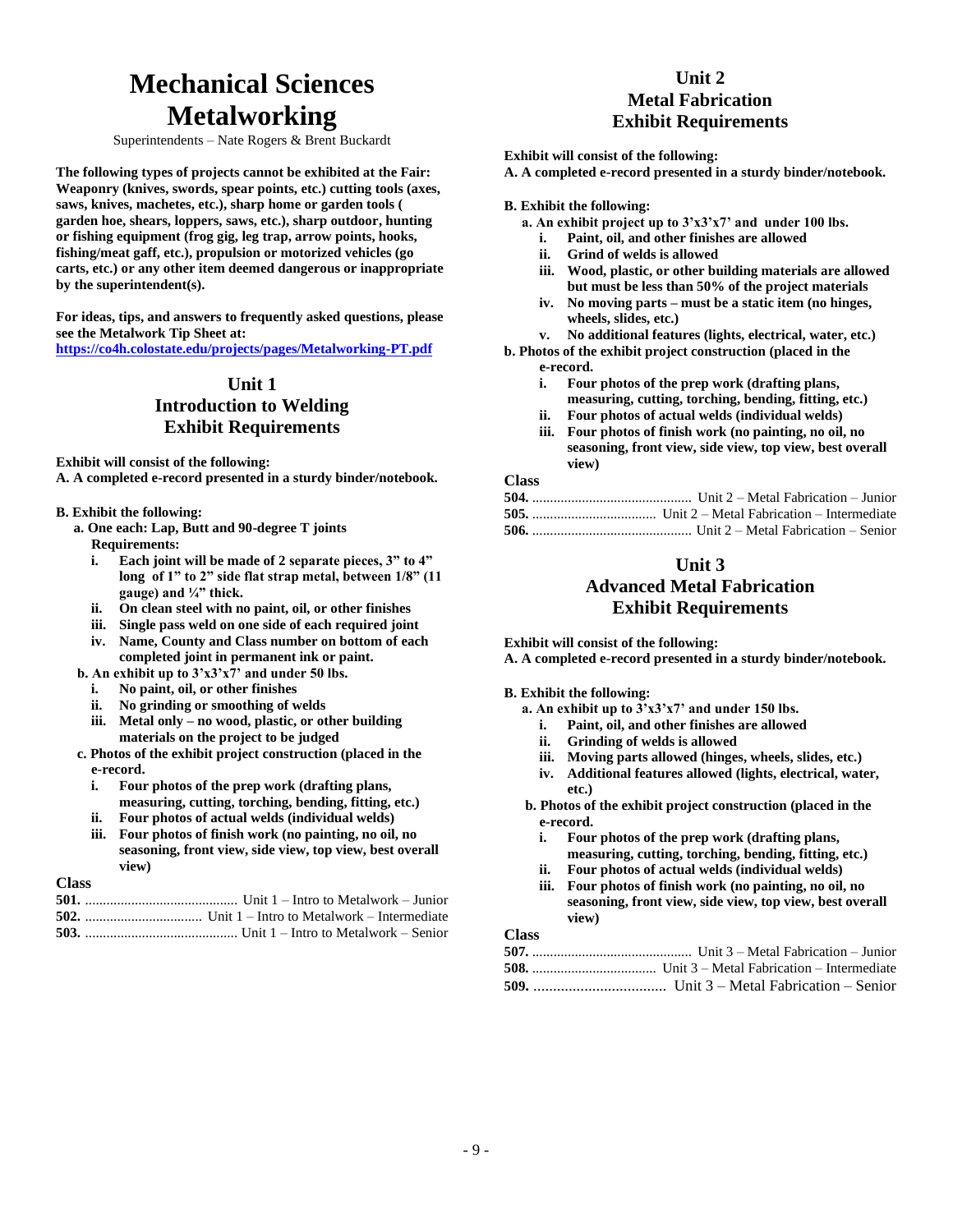## **Unit 4 Large Exhibit Fabrication Exhibit Requirements**

**Exhibit will consist of the following: A. A completed e-record presented in a sturdy binder/notebook.**

**B. Exhibit the following:**

**a. A 4' wide by 3' tall display board of your completed project with the following minimum information.** 

- **i. Title or description of exhibit project**
- **ii. Left Side – Four photos minimum of the prep work (drafting plans, measuring, cutting, torching, bending, fitting, etc.)**
- **iii. Right Side – Four photos minimum of completed welds**
	- **1. No paint, oil, or other finishes on welds**
	- **2. No grinding of smoothing of welds**
- **iv. Center – Four photos of minimum finish project (front view, side view, top view, best overall view)**
- **v. All project photos must be 5"x7" minimum**
- **vi. Captions for each photo**
- **vii. Project Requirements**
	- **1. An exhibit project larger than 3'x3'x7' or over 150 lbs.**
	- **2. Paint, oil, and other finishes are allowed**
	- **3. Grinding of welds is allowed**
	- **4. Wood, plastic, or other building materials are allowed but must be less than 50% of the project materials**
	- **5. Moving parts allowed, hinges, wheels, slides, etc.)**
	- **6. Additional features allowed (lights, electrical, water, etc.)**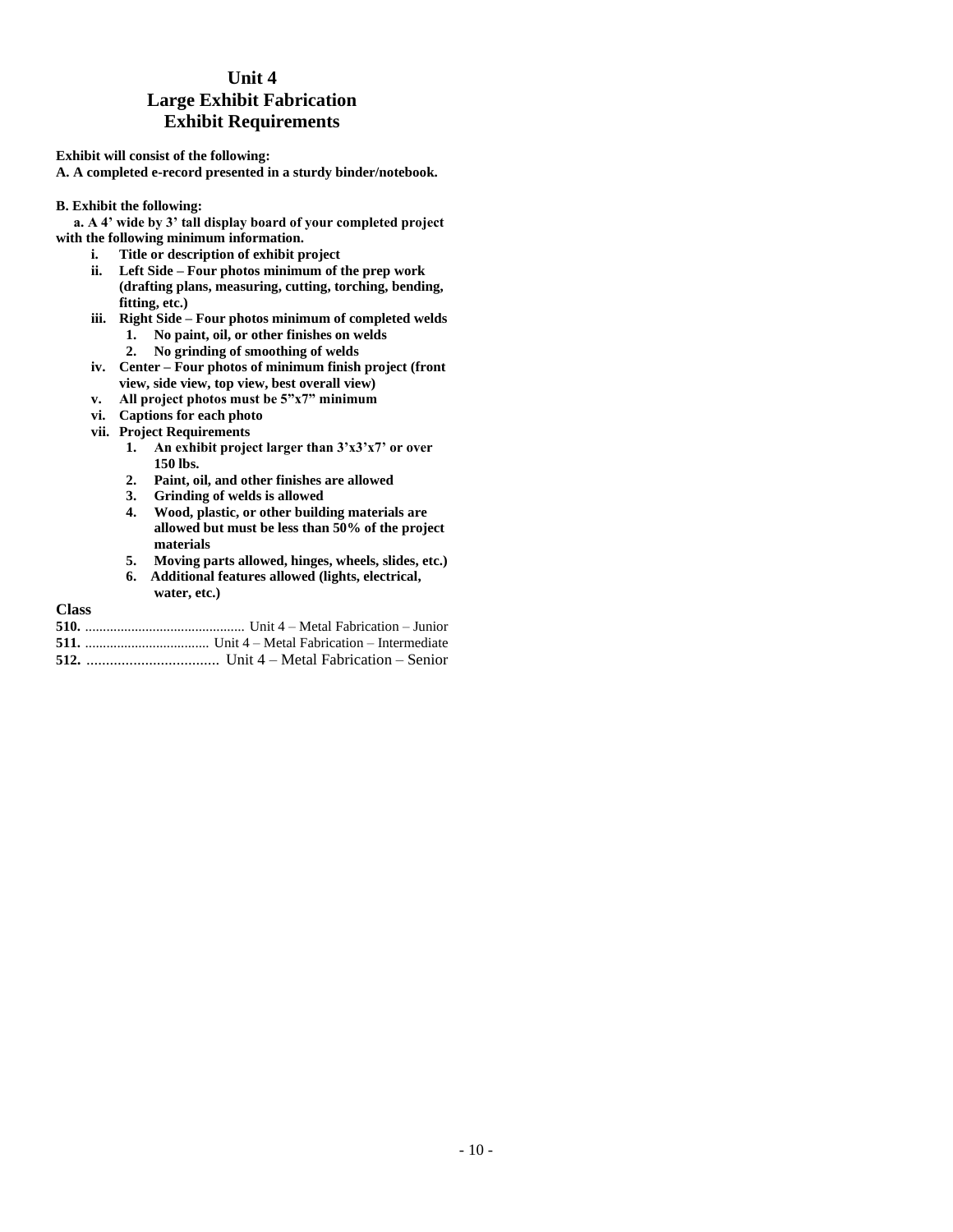# **Computer Science**

1. 4-H members may stay in a unit for more than one year. The exhibit has to be different each year.

### 2. **Youth are only allowed to enter a display board exhibit or programming or a stand-alone exhibit, not all. Exhibit Requirements**

### **All exhibits will consist of the following:**

**A.** One sturdy binder/notebook that contains the Discovering Computer Science & Programming Through Scratch manual for the Unit enrolled in and completed e-Record.

**B.** A completed exhibit consists of **ONE** of the following:

- 1. A display board illustrating a topic learned as a part of the 4-H project. The standardized display board size of 4' x 3' is to be used. No additional items may be included on or in front of display board.
- 2. Programming Exhibit (a printed copy of a digital presentation is required and placed in your e-record). Electronic equipment will only be used during judging time and will not remain on display during the Fair. Programs available online (such as Scratch) should include a link to the specific project you have created:

Beginning Programming – a simple program using Scratch (or other simple graphic programming language). The program should include 8 different commands including looping and getting input from the keyboard and mouse.

Intermediate Programming – a program using Scratch (or other simple graphic programming language) that you have downloaded from the internet and modified. Compare the two programs and demonstrate the changes you have made to the original program; OR create an animated storybook or video game using Scratch (or other simple programming language).

Advanced Programming – creating a program using a block for script within the very script that defines the block Or an original program using higher level programming language such as Python, Javascript, C++, etc.

3. A stand-alone exhibit demonstrating a skill learned or an item developed. For example, a Makey Makey keyboard or a micro controller project.

## **Discovering Computer Science & Programming Through Scratch – Level 1 Display Board Exhibits**

**Class**

**Class**

### **Beginning Programming**

| <b>UNUS</b> |  |
|-------------|--|
|             |  |
|             |  |
|             |  |
|             |  |

### **Stand-Alone Exhibits**

| Стаээ |  |
|-------|--|
|       |  |
|       |  |
|       |  |

## **Discovering Computer Science & Programming Through Scratch – Level 2 Display Board Exhibits**

### **Class**

**Class**

### **Intermediate Programming**

| <b>Class</b> |  |
|--------------|--|
|              |  |
|              |  |

### **Stand-Alone Exhibits**

| <b>Class</b> |  |
|--------------|--|
|              |  |
|              |  |

## **Discovering Computer Science & Programming Through Scratch – Level 3 Display Board Exhibits**

**Class**

**Class**

**Class**

**Class**

| ------ |  |
|--------|--|
|        |  |
|        |  |

### **Advanced Programming**

| <b>Class</b> |  |
|--------------|--|
|              |  |
|              |  |

### **Stand-Alone Exhibits**

### **620.** ................................................. Computer Science – Intermediate **621.** ...........................................................Computer Science – Senior

## **Computers in the 21st Century Display Board Exhibits**

| Стазэ |  |
|-------|--|
|       |  |
|       |  |

### **Stand-Alone Exhibits**

| Стаээ |  |
|-------|--|
|       |  |
|       |  |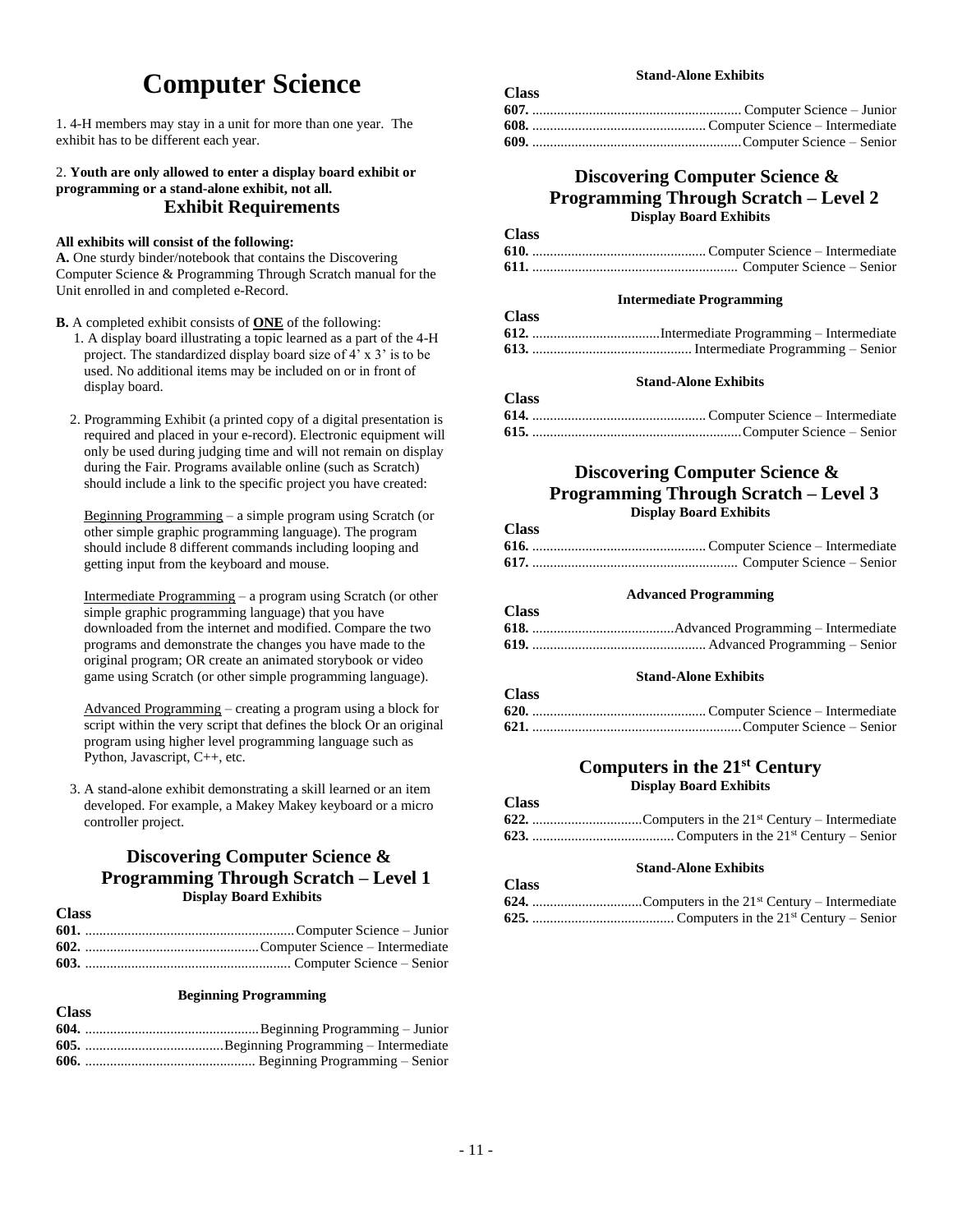# **Electricity**

## **Unit 1 Magic of Electricity Exhibit Requirements**

### **Exhibit will consist of the following:**

A. Completed project manual (at least three required activities completed; at least four Optional activities – Brain Boosters completed; at least two leadership activities completed); and e-Record presented in a sturdy binder/notebook.

B. One article or display board **(not both)** that you have made as a part of this unit of study. (Example: homemade flashlight, simple switch, circuit with two batteries and one light bulb, compass, electromagnet, galvanometer, electric motor, etc.) The standardized display board size of 4' x 3' is to be used. No additional items may be included on or in front of display board.

### **Class**

## **Unit 2 Investigating Electricity Exhibit Requirements**

### **Exhibit will consist of the following:**

A. Completed project manual (at least three required activities completed; at least four Optional activities – Brain Boosters completed; at least two leadership activities completed); and e-Record presented in a sturdy binder/notebook.

B. One article or display board **(not both)** that you have made as a part of this unit of study. (Example: circuit diagrams with explanation, series circuit, parallel circuit, momentary switch, threeway switch, soldered connection, rocket launcher, burglar alarm, etc.) The standardized display board size of 4' x 3' is to be used. No additional items may be included on or in front of display board.

### **Class**

## **Unit 3 Wired for Power Exhibit Requirements**

### **Exhibit will consist of the following:**

A. Completed project manual (at least three required activities completed; at least four Optional activities – Brain Boosters completed; at least two leadership activities completed); and e-Record presented in a sturdy binder/notebook.

B. One article or display board **(not both)** which you have made as a part of this unit of study. (Example: electrical tool and supply kit, display of symbols on wires and cables and their meanings, display of light bulbs and the jobs they do best, display board on how to read an appliance name tag, chart showing the electrical usage of appliances, display board on how to replace a switch, etc.) The standardized

display board size of 4' x 3' is to be used. No additional items may be included on or in front of display board.

### **Class**

## **Unit 4 Entering Electronics Exhibit Requirements**

### **Exhibit will consist of the following:**

A. Completed project manual (at least three required activities completed; at least four Optional activities – Brain Boosters completed; at least two leadership activities completed); and e-Record presented in a sturdy binder/notebook.

B. One article or display board **(not both)** which you made as a part of this unit of study. (Example: display of electronic parts, diode, transistor, light emitting diode (LED), LED flasher photocell alarm, light meter, silicon-controlled rectifier (SCR) intruder alarm, 6 - 8 watt amplifier with integrated circuit, etc.) The standardized display board size of 4' x 3' is to be used. No additional items may be included on or in front of display board.

```
710. ......................................... Unit 4 - Entering Electronics – Senior
```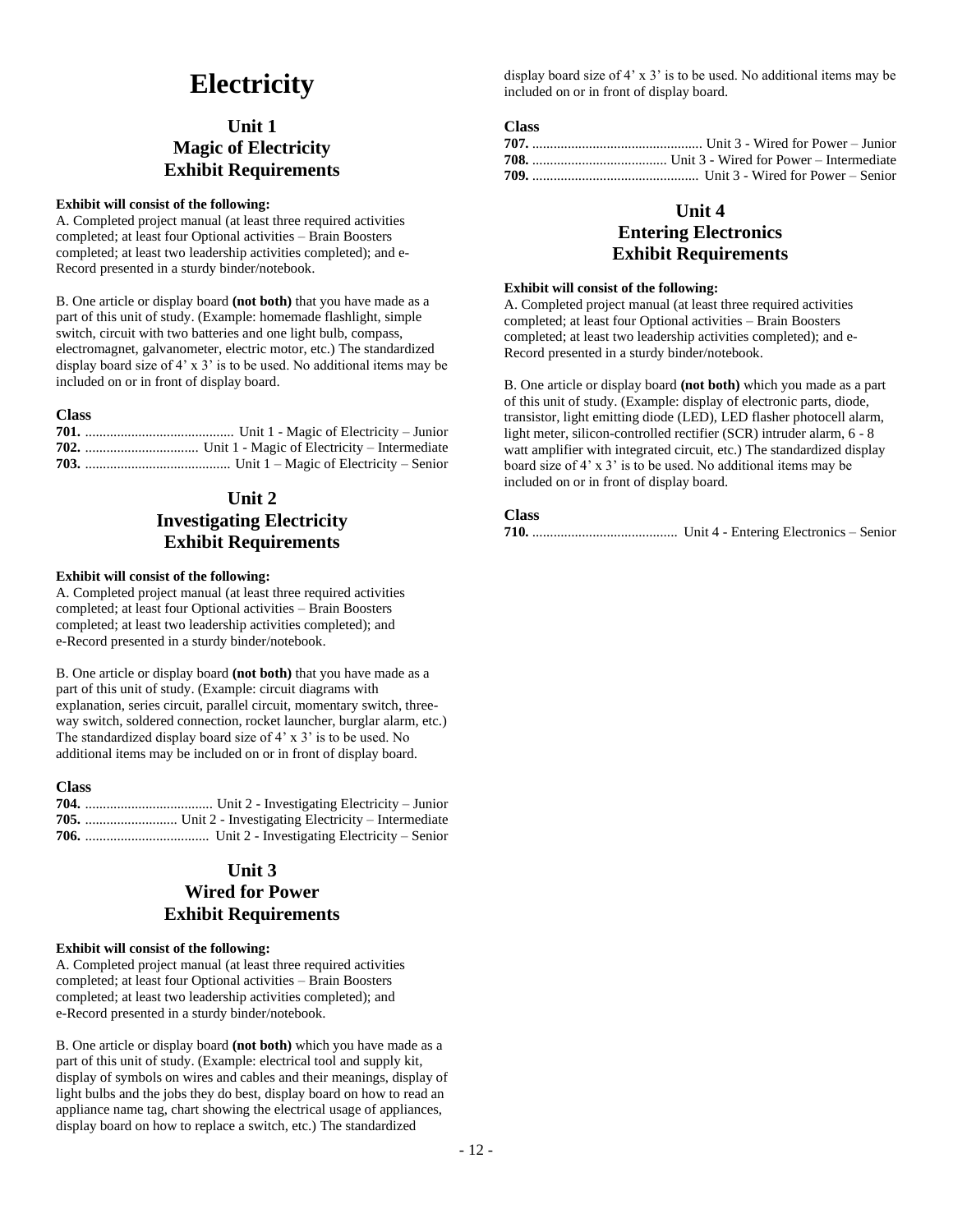# **Model Rocketry**

### **Model Rocketry (Exhibit)**

Superintendents – Ryan Gebhardt & Dave Weber

### **Note to all units:**

1. Rocket exhibits must relate to the skill level for the unit entered. Units 1 - 4 should include the color picture of the rocket and skill level title from the rocket-kit package as part of their record book. All project material must be organized and secured in a sturdy binder/notebook. Unit 6 must have a copy of plans or blueprints including instructions "step by step" to build the rocket.

2. Fins must be balsa wood **(balsa and basswood)** and finished with paint in classes indicated. **No plastic fins for Unit 1 – 3.**

3. Fins of plastic or other materials must be exhibited in Units 4 and 6.

**4. Unit 4 members may build helicopter and glider recovery rocket kits.**

5. Rockets are to be displayed and held **vertically by a substantial rod or support** no taller than the rocket on a **stationary** base appropriate to the size of the rocket not to exceed 12" x 12" x 1" thick. Only the rocket will be judged. Do not decorate the base. **No triangular stands can be used for displaying the rockets. No launching pads should be used for displaying the rockets.**

6. Do not include live or expended engines in the rocket exhibited.

### **Note to all units:**

6. If rocket is damaged in launching, it can still be judged for quality of construction, e-Record, and pictures. **Launching your rocket is not a requirement. It is a good idea, however, to make 2 rockets – one for exhibit and one to launch if possible.**

7. Display rockets cannot be used for Rocket Fly Day competition.

**Note:** Please read specific rules for your Unit.

## **Unit 1 Introduction to Rocketry**

**(Must sign up for Model Rocketry Fly Day separately. See page 15.)**

## **Exhibit Requirements**

### **Exhibit will consist of the following:**

A. Completed **Model Rocketry e-Record** presented in a sturdy binder/notebook.

B. On the Model Rocketry page enter the rockets you built in this unit. Include the following information:

1. Model name; skill level; from a stock kit, modified kit or selfdesigned-and-built.

2. Power: single-stage, multi-stage, cluster

3. The fuselage: single-tube or glider rear-engine or glider frontengine or glider canard.

4. Engine information: engine code, label color, and type of recovery system.

C. If the rocket was launched provide the following information on the Model Rocketry page:

1. Number of times successfully launched; kind of launch pad used.

2. Kind of electrical system used.

3. Tracking method used.

4. Observer's distance from rocket; **observations of rocket stability, fight path, etc.**; any special problems before, during and after launching.

5. What did you do to overcome the problems you encountered?

### D. One rocket personally built or other display related to work done at Skill Level **I (Estes Intermediate) or that meets at maximum these criteria:**

**1. Three to four balsa wood fins**

**2. Parachute recovery system**

**3. Single-stage motor (A3 to B6 first flight recommended motor size)**

**Balsa Fins Only** 

### **Class**

## **Unit 2**

## **Basic Model Rocketry**

**(Must sign up for Model Rocketry Fly Day separately. See page 15.)**

## **Exhibit Requirements**

**Exhibit will consist of the following:**

A. Completed **Model Rocketry e-Record** presented in a sturdy binder/notebook.

B. On the Model Rocketry page enter the rockets you built in this unit. Include the following information:

1. Model name; skill level; from a stock kit, modified kit or selfdesigned-and-built.

- 2. Power: single-stage, multi-stage, cluster
- 3. The fuselage: single-tube or glider rear-engine or glider frontengine or glider canard.

4. Engine information: engine code, label color, and type of recovery system.

C. If the rocket was launched provide the following information on the Model Rocketry page:

1. Number of times successfully launched; kind of launch pad used.

- 2. Kind of electrical system used.
- 3. Tracking method used.

4. Observer's distance from rocket**; observations of rocket stability, fight path, etc.;** any special problems before, during and after launching.

5. What did you do to overcome the problems you encountered?

D. One rocket personally built or other display related to work done at Skill Level II **(Estes Advanced ) or that meets at maximum these criteria:**

- **1. Three to eight balsa wood fins including canard fins**
- **2. Parachute recovery system**

**3. Single-stage motor (A3 up to C11 first flight recommended motor size)**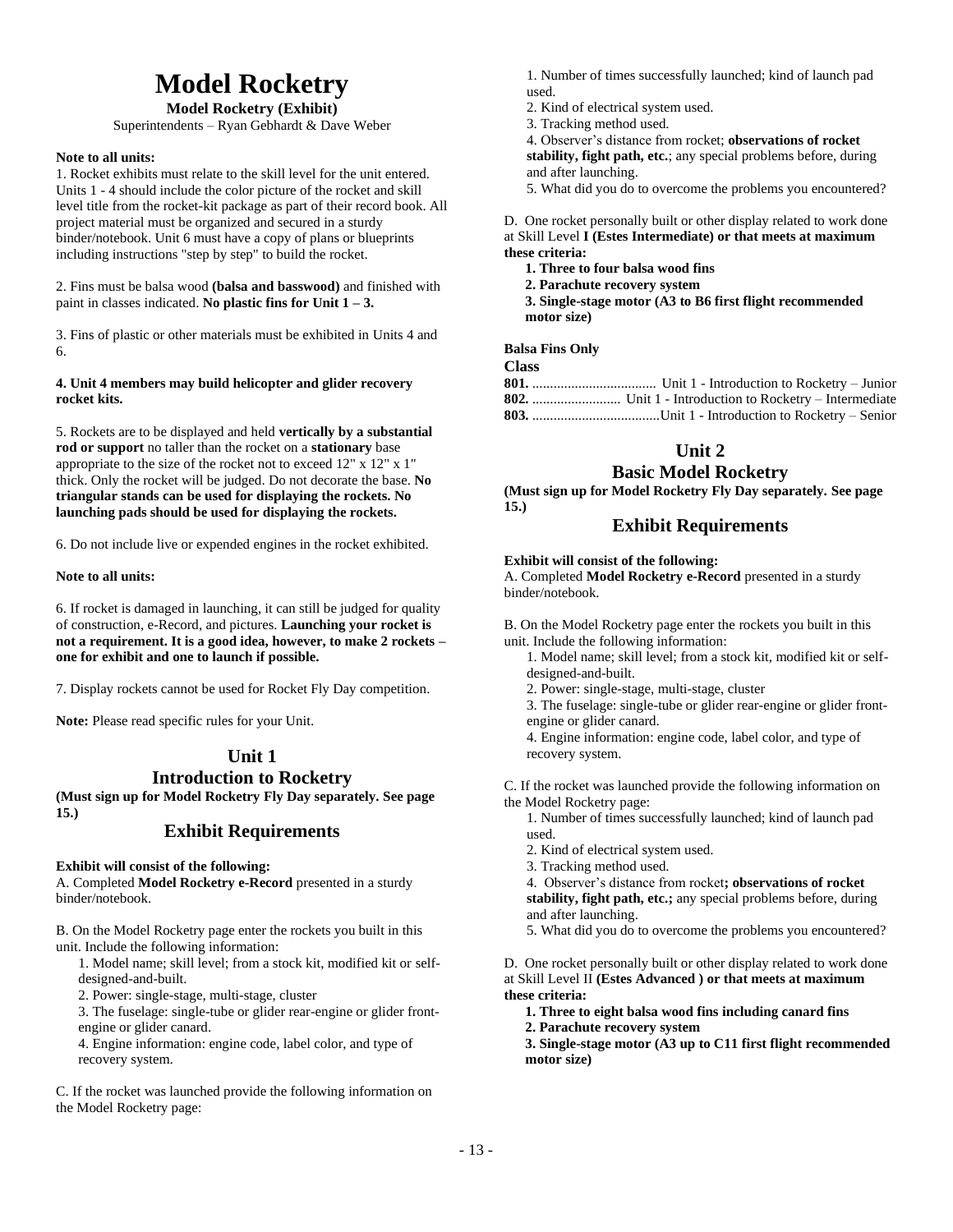**Balsa Fins Only**

**Class**

## **Unit 3**

## **Intermediate Model Rocketry**

**(Must sign up for Model Rocketry Fly Day separately. See page 15.)**

## **Exhibit Requirements**

### **Exhibit will consist of the following:**

A. Completed **Model Rocketry e-Record** with completed questions in manual, pages  $31 - 35$ , presented in a sturdy binder/notebook.

B. On the Model Rocketry page enter the rockets you built in this unit. Include the following information:

1. Model name; skill level; from a stock kit, modified kit or selfdesigned-and-built.

2. Power: single-stage, multi-stage, cluster

3. The fuselage: single-tube or glider rear-engine or glider frontengine or glider canard.

4. Engine information: engine code, label color, and type of recovery system.

C. If the rocket was launched provide the following information on the Model Rocketry page:

1. Number of times successfully launched; kind of launch pad used.

2. Kind of electrical system used.

3. Tracking method used.

4. Observer's distance from rocket; **observations of rocket stability, fight path, etc.**; any special problems before, during and after launching.

5. What did you do to overcome the problems you encountered?

D. One rocket personally built or other display related to work done at Skill Level III (Estes Expert) or that meets at maximum these criteria:

### **1. Any combination of balsa wood fins**

**2. Parachute recovery system**

**3. Single-stage motor (B6 up to E12 first flight recommended motor size)**

### **Balsa Fins Only**

### **Class**

**807.** ........................... Unit 3 - Intermediate Model Rocketry – Junior **808.** ................. Unit 3 - Intermediate Model Rocketry – Intermediate **809.** ........................... Unit 3 - Intermediate Model Rocketry – Senior

## **Unit 4**

### **Advanced Model Rocketry**

**(Must sign up for Model Rocketry Fly Day separately. See page 15.)**

### **Exhibit Requirements**

### **Exhibit will consist of the following:**

A. Completed **Model Rocketry e-Record** with completed questions in manual, pages 14 – 18, presented in a sturdy binder/notebook.

B. On the Model Rocketry page enter the rockets you built in this unit. Include the following information:

1. Model name; skill level; from a stock kit, modified kit or selfdesigned-and-built.

2. Power: single-stage, multi-stage, cluster

3. The fuselage: single-tube or glider rear-engine or glider frontengine or glider canard.

4. Engine information: engine code, label color, and type of recovery system.

C. If the rocket was launched provide the following information on the Model Rocketry page:

1. Number of times successfully launched; kind of launch pad used.

- 2. Kind of electrical system used.
- 3. Tracking method used.

4. Observer's distance from rocket; altitude achieved **and how it was determined;** any special problems before, during and after launching.

5. What did you do to overcome the problems you encountered?

D. One rocket personally built or other display related to work done at Skill Level **1 up to Skill Level IV (Estes Master) or that meets at maximum these criteria:**

**1. Any combination of balsa wood or plastic fins**

**2. Parachute, helicopter, or glider recovery system**

**3. Single-stage motor (A3 up to E12 first flight recommended motor size)**

### **Finished fins of any type.**

**Class**

## **Unit 6**

### **Designer Model Rocketry**

**(Must sign up for Model Rocketry Fly Day separately. See page 15.)**

### **Exhibit Requirements**

**Exhibit will consist of the following:** A. Completed **Model Rocketry e-Record** with design worksheets and completed questions in manual, pages 35 - 39, presented in a sturdy binder/notebook. Include a copy of the plans or blueprints on how to build the rocket. **If you used any software, such as an Excel spreadsheet, include that in your binder/notebook.**

B. If the rocket was launched provide the following information on the Model Rocketry page:

- 1. Number of times successfully launched; kind of launch pad used.
- 2. Kind of electrical system used.
- 3. Tracking method used.

4. Observer's distance from rocket; **observations of rocket stability, flight path, etc.;** altitude achieved **and how it was determined;** any special problems before, during and after launching.

5. What did you do to overcome the problems you encountered?

D. One rocket personally designed, built (no kits **or plans**) and used in unit or display related to work done.

### **Finished fins of any type.**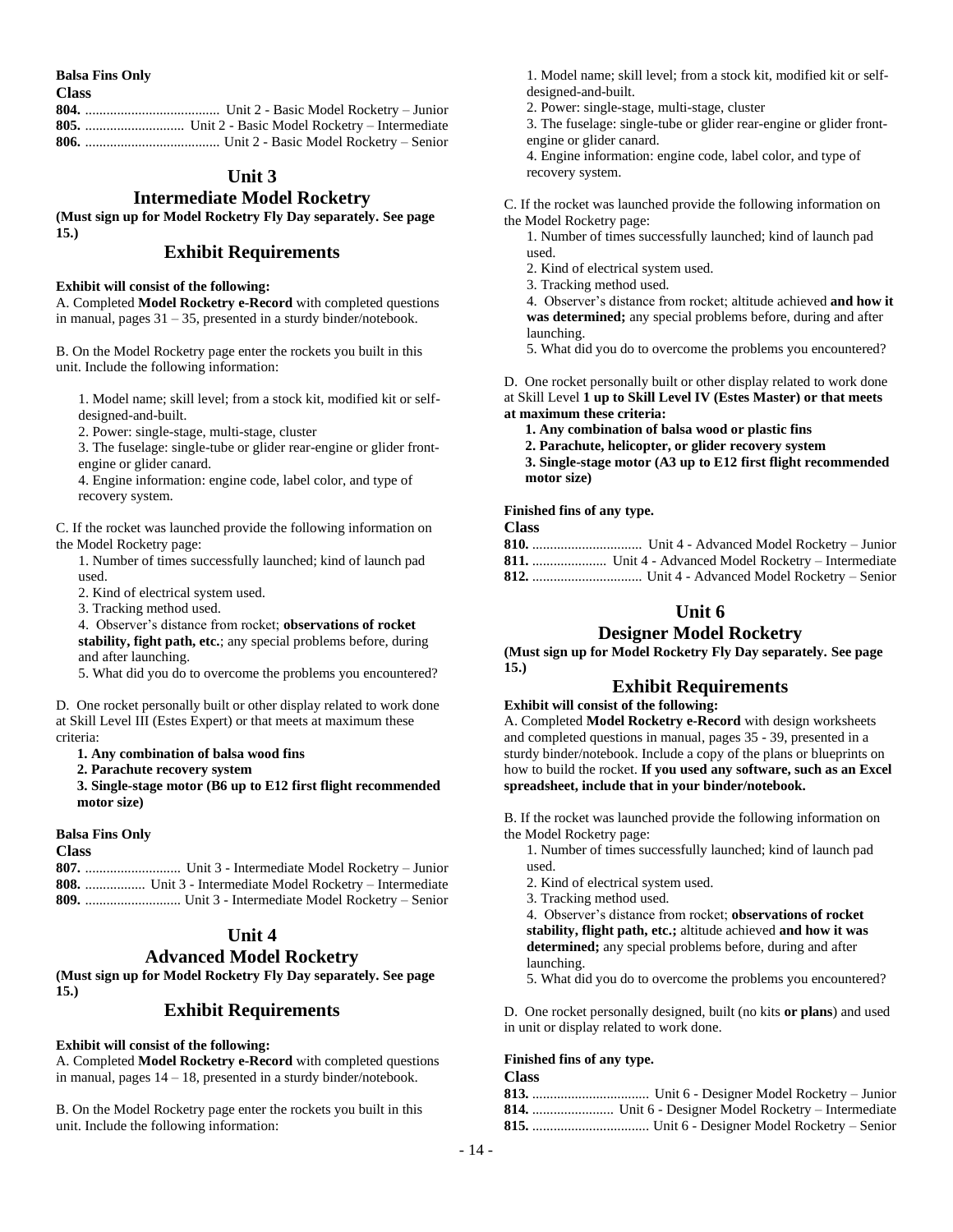# **Model Rocketry Fly Day**

Superintendents – Ryan Gebhardt & Dave Weber

### **Saturday, July 30, 8:00 a.m**. - The Ranch

### **Prior Entry Required**

1. All rockets must have a label specifying the rocket skill level and must be brought to Fly Day to compete.

2. Exhibitor must fly a rocket pertaining to the skill level in which they are entered. Your exhibit rocket cannot be used for Fly Day, and your Fly Day rocket cannot be used for exhibit. **Member must fly in unit enrolled.**

3. Units 1 - 4 must have a colored picture of their rocket from kit or catalog with proof of skill level and recommended first flight engine. Unit 6 must state the size of their first flight engine at check-in.

4. Rockets must be launched with **first flight engines only** and use a parachute recovery system. (Streamer and tumble recovery not allowed.)

5. Launching equipment will be set up. Members are to supply their own rocket, engines, parachutes, and wading. A field box is advisable.

6. Each participant will launch their rockets twice, **time, weather, and facilities permitting.** Be prepared for a second launch.

7. Event to be judged on: range safety, construction, flight stability, chute deployment, and landing. **Rockets must be painted.**

8. Level 4 rocketeers may use level IV or V rockets.

9. Rockets entered in state fair judging may not be used for Rocket Fly Day competition.

10. If you would like your Fly Day Rocket displayed at Fair, bring your rocket and awards on Tuesday, August 2, between 9:00 a.m. & 5:00 p.m. to the McKee 4-H Building.

| <b>669.</b> Unit 1 - Level 1 - Rocket with Balsa Wood Fins – Junior |
|---------------------------------------------------------------------|
| 670.  Unit 1 - Level 1 - Rocket with Balsa Wood Fins – Senior       |
| $671$ ,  Unit 2 - Level 2 - Rocket with Balsa Wood Fins – Junior    |
| 672.  Unit 2 - Level 2 - Rocket with Balsa Wood Fins – Senior       |
| (A member may exhibit in this unit more than one year.)             |
| For units 3-6 –finished fins of any type                            |
|                                                                     |
|                                                                     |
|                                                                     |
|                                                                     |
|                                                                     |
|                                                                     |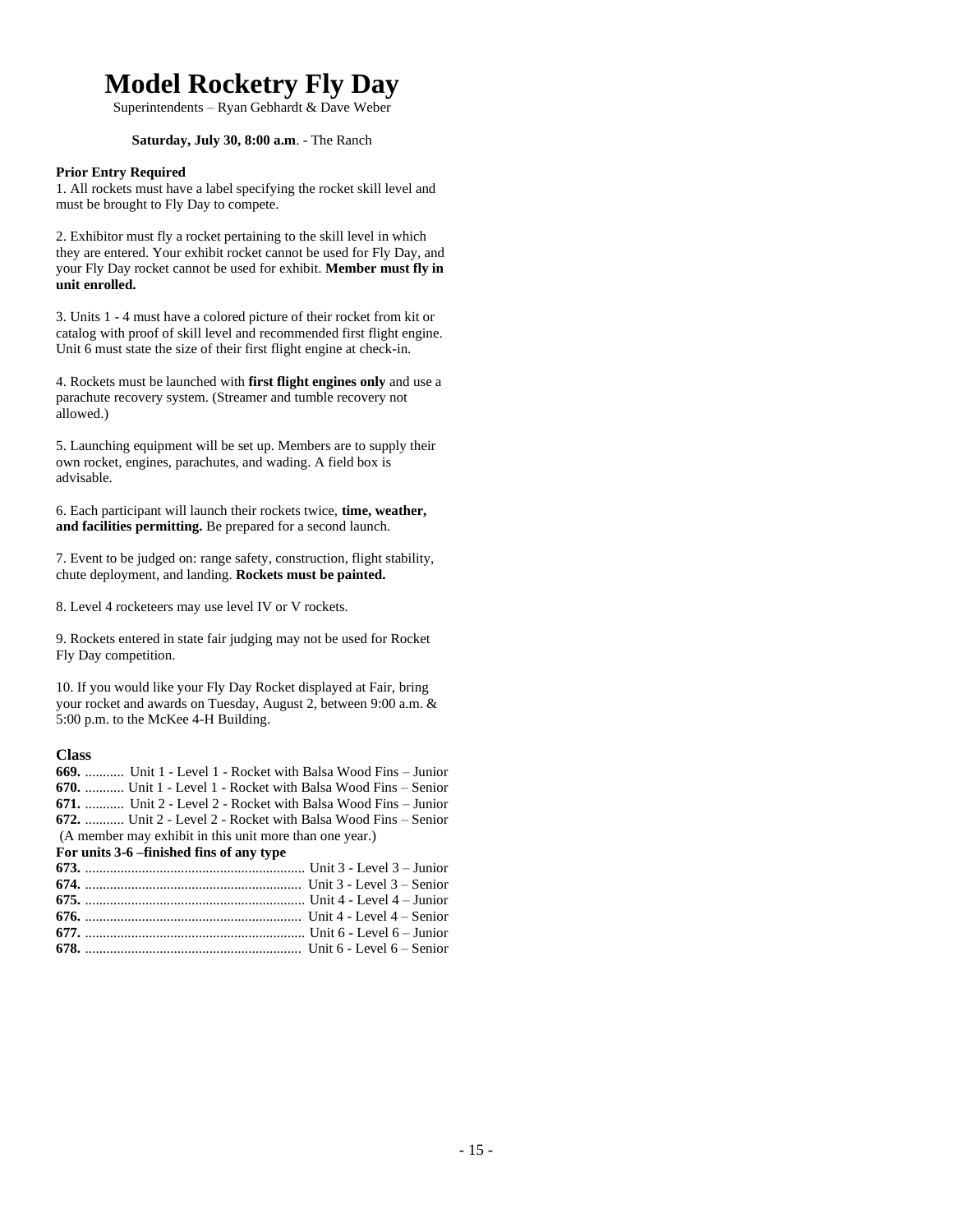# **Robotics & Engineering**

1. In Junk Drawer Units  $(1 – 3)$ , youth are only allowed to enter a display board exhibit or a stand-alone exhibit, not both.

2 Robotics Platforms is just a fancy way to say robotics kits or robotics materials. Some types of commercial kits or platform include Ardunio Kits, EV3, Brushbot, Make, Hexy, Pushbutton Programmable Robotic Kit, Sparky, Cubelets, Robotic Arm Edge, Sparkfun Red Bot, WeDo, Multiplo, NXT, TETRIX, CEENBot and VEX.

3. Youth working individually on a robotics platform should enroll in the Platform Units. Youth should advance between units  $4 - 6$  as they feel they are progressing in their project knowledge.

4. Youth working on a team on a robotics platform should enroll in the Team Robotics Unit. Despite being on a team, the Fair exhibit is meant to be completed and entered by an individual member.

## **Unit 1**

## **Junk Drawer Robotics – Give Robotics A Hand Exhibit Requirements**

### **Exhibit will consist of the following:**

A. A completed e-Record presented in a sturdy binder/notebook.

B. **For Display Board Exhibits:** One display board which you have made as part of this unit of study. The standardized display board size of 4' x 3' is to be used.

**For Stand-Alone Exhibits:** One article which you have made as part of this unit of study. (Example: marshmallow catapult, robotic arm, robotic gripper, et al.)

## **Display Board Exhibits**

**Class 901.** .........................Give Robotics A Hand – Display Board – Junior **902.** ...............Give Robotics A Hand – Display Board – Intermediate **903.** .........................Give Robotics A Hand – Display Board – Senior

### **Stand-Alone Exhibits**

### **Class**

### **904.** ............................Give Robotics A Hand – Stand-Alone – Junior **905.** ..................Give Robotics A Hand – Stand-Alone – Intermediate **906.** ............................Give Robotics A Hand – Stand-Alone – Senior

### **Unit 2**

## **Junk Drawer Robotics – Robots On The Move Exhibit Requirements**

Exhibit will consist of the following: A. A completed e-Record presented in a sturdy binder/notebook.

B. **For Display Board Exhibits:** One display board which you have made as part of this unit of study. The standardized display board size of 4' x 3' is to be used.

**For Stand-Alone Exhibits:** One article which you have as a part of this unit of study. (Example: clipmobile, can-can robot, gear train, es-car-go, sea hunt, et al.)

## **Display Board Exhibits**

### **Class**

**Class**

**Class**

| <b>908.</b> Robots On The Move – Display Board – Intermediate |
|---------------------------------------------------------------|
| 909. Robots On The Move – Display Board – Senior              |

## **Stand-Alone Exhibits**

| $\sim$ |  |
|--------|--|
|        |  |
|        |  |
|        |  |

## **Unit 3**

## **Junk Drawer Robotics – Mechatronics Exhibit Requirements**

### **Exhibit will consist of the following:**

A. A completed e-Record presented in a sturdy binder/notebook.

B. **For Display Board Exhibits:** One display board which you have made as part of this unit of study. The standardized display board size of  $4'$  x  $3'$  is to be used.

**For Stand-Alone Exhibits:** One article which you have as a part of this unit of study. (Example: forward and reverse, wall follower, breadboard, say what? build your robot, et al.)

## **Display Board Exhibits**

| - 1033 |  |
|--------|--|
|        |  |
|        |  |
|        |  |

## **Stand-Alone Exhibits**

| <b>Class</b> |  |
|--------------|--|
|              |  |
|              |  |
|              |  |

### **Unit 4**

## **Robotics Platforms – Beginner Exhibit Requirements**

### **Exhibit will consist of the following:**

A. A completed e-Record presented in a sturdy binder/notebook.

B. One display board which you have made as part of this unit of study. The standardized display board size of 4' x 3' is to be used.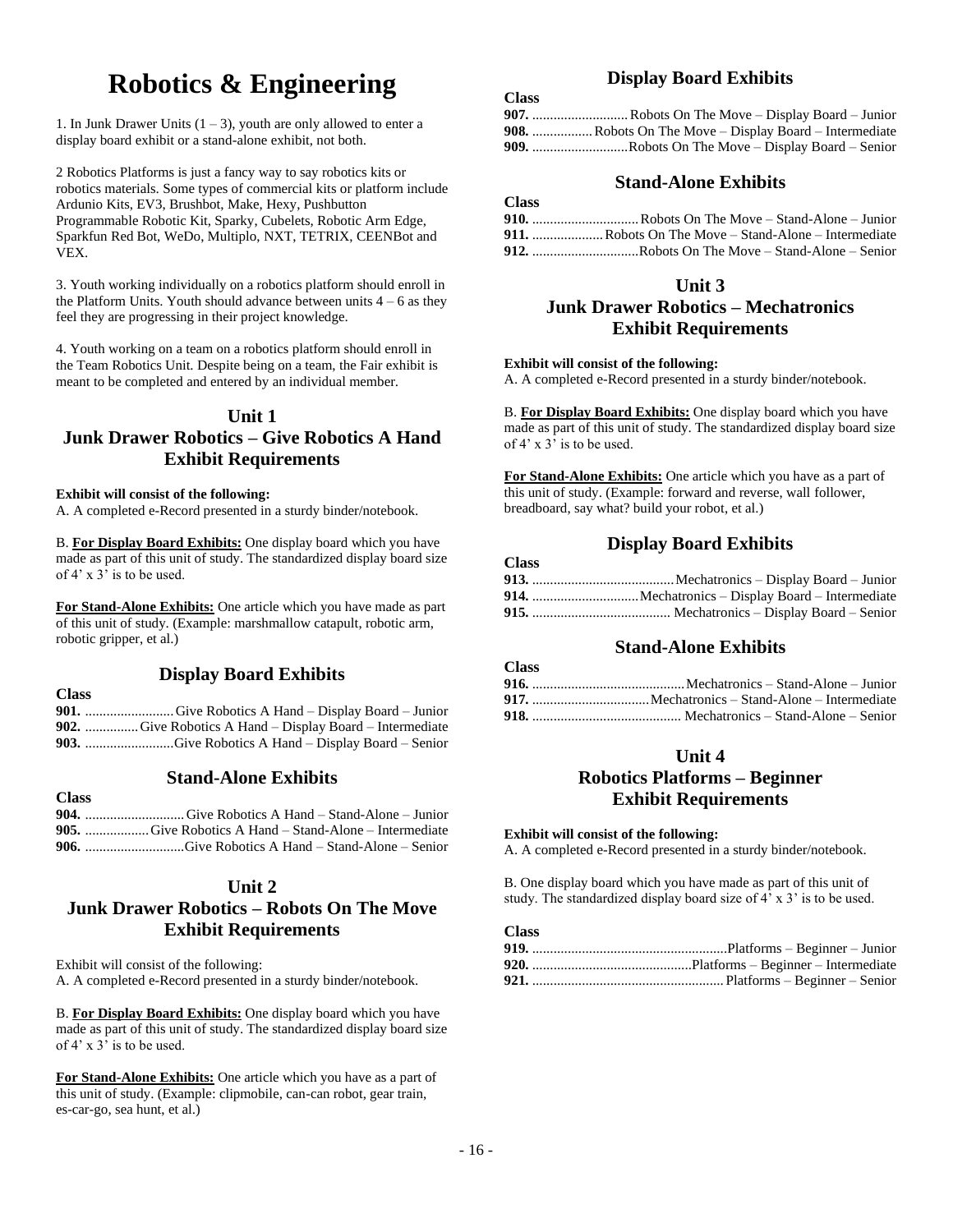## **Unit 5 Robotics Platforms – Intermediate Exhibit Requirements**

### **Exhibit will consist of the following:**

A. A completed e-Record presented in a sturdy binder/notebook.

B. One display board which you have made as part of this unit of study. The standardized display board size of  $4^7$  x 3' is to be used.

**Class**

## **Unit 6 Robotics Platforms – Advanced Exhibit Requirements**

Exhibit will consist of the following:

A. A completed e-Record presented in a sturdy binder/notebook.

B. One display board which you have made as part of this unit of study. The standardized display board size of 4' x 3' is to be used.

### **Class**

## **Unit 7 Team Robotics Exhibit Requirements**

### **Exhibit will consist of the following:**

A. A completed e-Record presented in a sturdy binder/notebook.

B. One display board which you have made as part of this unit of study. The standardized display board size of 4' x 3' is to be used.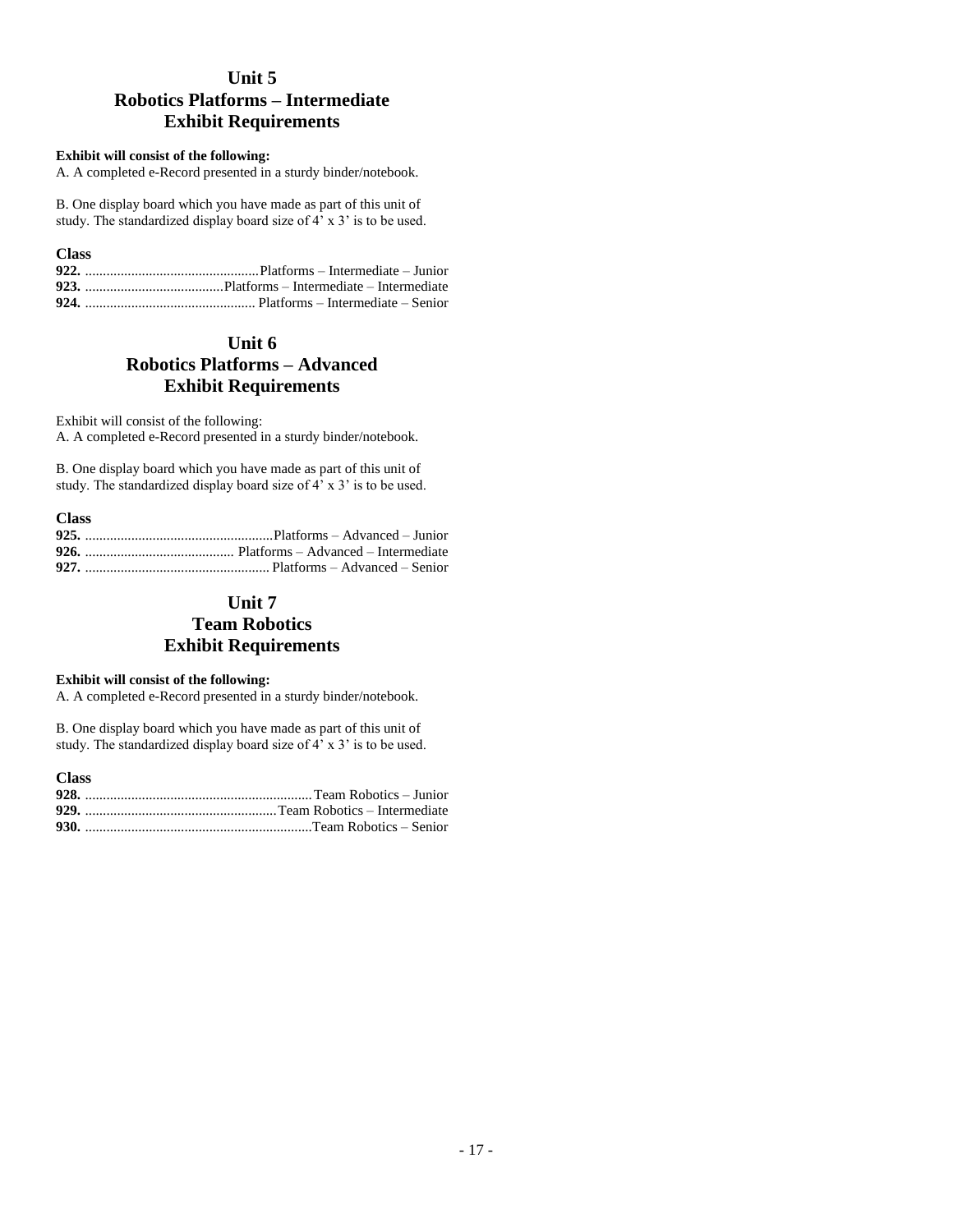# **Small Engines**

## **Unit 1 Crank It Up Exhibit Requirements**

### **Exhibit will consist of the following:**

A. A Completed project manual (page 4, at least 7 activities completed) and e-Record in a sturdy binder/notebook including appropriate sections in the manual completed and other items such as diagrams, drawings, photographs, or attachments related to activities in the manual.

B. Exhibit may be a display board on any topic from the Small Engines manual **or** a stand-alone item **(but not both)** such as: air and fuel systems, the electrical systems, a diagram of the engine block, etc. You may use diagrams, drawings, and photographs. Label and use captions to make your display as educational as possible**.** The standardized display board size of 4' x 3' is to be used. No additional items may be included on or in front of display board.

### **Class**

## **Unit 2 Warm It Up Exhibit Requirements**

### **Exhibit will consist of the following:**

A. A completed project manual **(page 4, at least 7 activities completed)** and e-Record presented in a sturdy binder/notebook including appropriate sections in the manual completed and other items such as diagrams, drawings, photographs, or attachments related to activities in the manual.

B. Exhibit may be a display on any topic from the Small Engines manual **or** a stand-alone item **(but not both)** such as: air and fuel systems, the electrical systems, a diagram of the engine block, etc. You may use diagrams, drawings, and photographs. Label and use captions to make your display as educational as possible. The standardized display board size of 4' x 3' is to be used. No additional items may be included on or in front of display board.

### **Class**

## **Unit 3 Tune It Up Exhibit Requirements**

### **Exhibit will consist of the following:**

A. A completed project manual **(page 4, at least 7 activities completed)** and e-Record presented in a sturdy binder including appropriate sections in the manual completed and other items such as diagrams, drawings, photographs, or attachments related to activities in the manual.

B Exhibit may be a display board on any topic from the Small Engines manual **or** a stand-alone item **(but not both)** such as: air and fuel systems, the electrical systems, a diagram of the engine block, etc. You may use pictures or any records you kept providing evidence of your accomplishments and what you have learned. Label and use captions to make your display as educational as possible. The standardized display board size of 4' x 3' is to be used. No additional items may be included on or in front of display board.

## **Class**

## **Unit 4**

## **Advanced Engines Exhibit Requirements**

### **Exhibit will consist of the following:**

A. A completed **Small Engine Unit 4 e-Record** with emphasis on your accomplishments in your story presented in a sturdy binder/notebook. (Self-Determined)

B. Include the following information on the Specific Project Information Page in the e-Record:

1. Written description of your project:

- a. goals
- b. plans
- c. accomplishments
- d. evaluation

C. Exhibit may be a display board on any topic related to Engines **or** a stand-alone item **(but not both)** such as: air and fuel systems, the electrical systems, a diagram of the engine block, etc. You may use diagrams, drawings, charts, and photographs. Label and use captions to make your display as educational as possible. The standardized display board size of 4' x 3' is to be used. No additional items may be included on or in front of display board.

|       | Note: This unit can be used for any type of engines (tractor, car, |
|-------|--------------------------------------------------------------------|
| etc.) |                                                                    |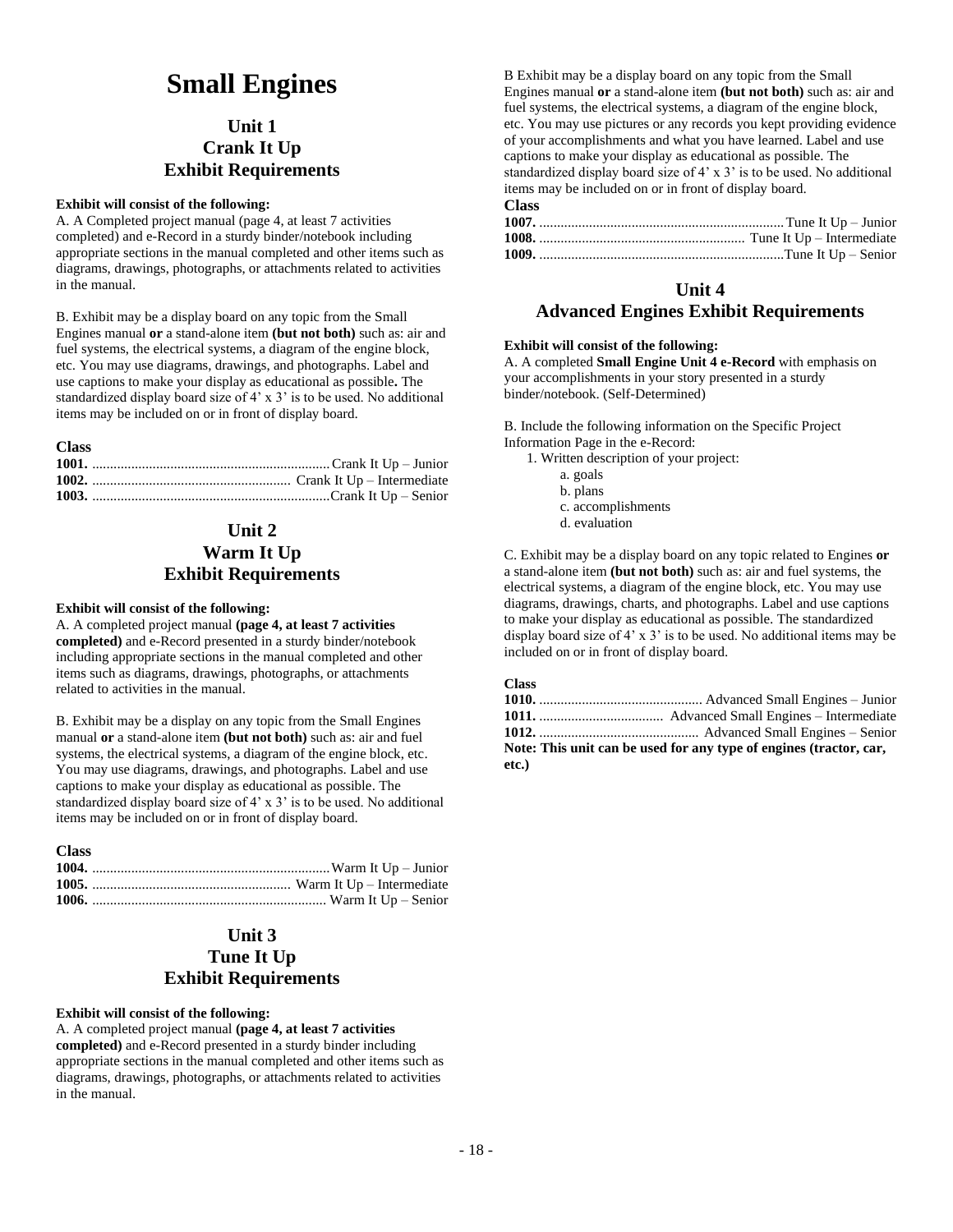# **Woodworking**

Superintendent – Stan Heeney

Units 1, 2, and 3 in Woodworking have very specific restrictions on the tools used in building an article to display. This is done for reasons of safety and to provide a fair comparison among projects in a unit. An exhibit that shows evidence of not following these restrictions will not be considered for Champion or Reserve Champion.

### **Projects for Units 1 and 2 will be a maximum size of 3'x3'x7' as they are meant to used or displayed. The item must be stable when standing to be displayed**

**Note:** In making all placings, judges will consider straightness, accuracy, and smoothness of saw cuts, the difficulty and preciseness of joints, the skill employed in the use of nails, screws, gluing and other hardware, freedom from tool or sandpaper marks, appropriate finish evenly applied, article attractiveness, proportions, and use of proper wood for the intended use, ability to follow instructions, quality of workmanship and completeness of e-Record. Always use proper safety gear. (For large exhibits – like beds – please bring only the head and foot boards. No rails. **(Please notify the Extension Office in advance if exhibit is oversized.)**

## **Exhibit Requirements**

### **All exhibits will consist of the following:**

A. Completed Woodworking e-Record with the plans used for making the exhibit (tell if the plan was your own, manual or other) presented in a sturdy binder/notebook.

B. Include the following information on the Woodworking page:

- 1. Plan source used (your own, manual, or other)
- 2. Kind of wood used
- 3. Names of joints and fasteners used
- 4. A drawing or other copy of a plan for the article exhibited:
	- a. dimensions
	- b. list of materials used
	- c. description of any changes in the article's specifications
	- d. reason for the changes
- 5. List of all articles made

The drawing or plan itself will not be judged. It is only for the judge's use in judging the article exhibited. If the drawing is missing, the exhibit will not be considered for Champion or Reserve Champion.

C. Any one article constructed by the exhibitor using the skills learned in unit.

## **Unit 1 Measuring Up**

| <b>Class</b> |                                                                            |
|--------------|----------------------------------------------------------------------------|
|              |                                                                            |
|              |                                                                            |
|              |                                                                            |
|              | <b>Note:</b> Use hand tools only. Articles made with tools other than hand |
|              | tools will not be considered for Champion or Reserve Champion. A           |
|              | hand miter box is allowed. Size restriction: $3'x3'x7'$ .                  |

## **Unit 2 Making the Cut**

| <b>Class</b>                                                             |  |
|--------------------------------------------------------------------------|--|
|                                                                          |  |
|                                                                          |  |
|                                                                          |  |
| <b>Note:</b> The only tools used are hand tools, power hand drill, miter |  |
| box (non-powered), oscillating (pad) sander and jigsaw. Articles         |  |
| made with power tools other than those listed will not be considered     |  |
| for Champion or Reserve Champion. Size restriction: $3'x3'x7'$ .         |  |

## **Unit 3 Nailing It Together**

| Стаээ             |                                                                           |
|-------------------|---------------------------------------------------------------------------|
|                   |                                                                           |
|                   |                                                                           |
|                   |                                                                           |
|                   | <b>Note:</b> The only tools used are: hand tools, power hand drill, miter |
|                   | box, jigsaw, scroll saw, power sanders, table saw, drill press, band      |
|                   | saw, rabbet plane, jointer, and router. Articles made with power tools    |
|                   | other than those listed will not be considered for Champion or            |
| Reserve Champion. |                                                                           |
|                   |                                                                           |

## **Unit 4 Finishing Up**

### **Class**

**Class**

**Note:** Allowed tools are all those mentioned in Units  $1 - 3$ , plus circular saw, radial arm saw, planer, wood lathe, chop saw, and other power tools needed to complete Unit 4 projects.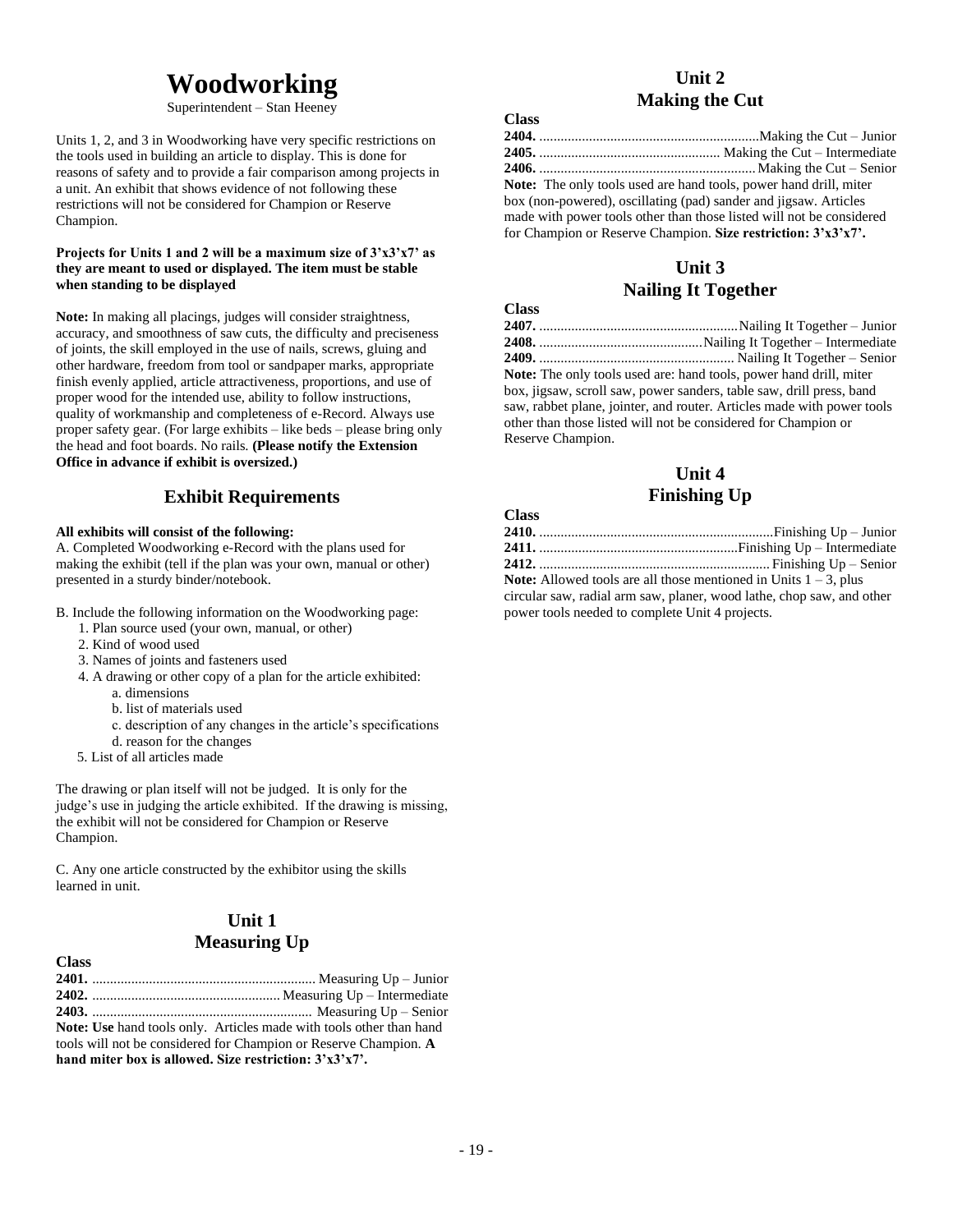# **Natural Resources Entomology**

Superintendent– Susan Epperson

### **Note: Entomology Workbook Required**

### **Exhibits in Entomology are limited to insect specimens only.**

1. Acceptable sizes of handmade Entomology Display Boxes taken from the manual and kit:

12"W x 16"L x 3" Deep 12"W x 18"L x 3 ½" Deep 18"W x 24"L x 3 ½" Deep

2. Glass tops on entomology display cases should slide to the top or side of the case to prevent them from slipping out and breaking when placed on display.

3. Commercially available display cases are acceptable.

4. **Regular insect pins are required in all units.**

**5. Each year 4-H members build on their collection by adding new insects as required for that particular unit. Refer to the exhibit requirements for the number of insects to collect for that unit.**

7. On Unit 2 through Unit 5 classes, the insect display must include date and location where insects were collected. Place this information on labels attached to insect pins.

## **Level 1: Teaming With Insects Unit 1: Display Board Exhibit Requirements**

#### **Exhibit will consist of the following:**

A. Completed e-Record and Entomology workbook presented in a sturdy binder/notebook. **Do a minimum of 12 activities of any combination from the manual.**

**B. A display board representing some phase of your project work. This could include a chart or special equipment used or developed for the activities in the workbook. The standardized display board size of 4' x 3' is to be used. No additional items may be included in front of the display board.**

| <b>Class</b> |  |
|--------------|--|
|              |  |
|              |  |
|              |  |
|              |  |

## **Level 1: Teaming With Insects Unit 2: Insect Collection Exhibit Requirements**

### **Exhibit will consist of the following:**

A. Completed e-Record and Entomology workbook presented in a sturdy binder/notebook. **Do a minimum of 12 activities of any combination from the manual.**

B. Insect collections: display no fewer than 25 and no more than 75 adult insects in at least 6 different orders. Records must include date and location where insects were collected. Place this information on labels attached to pins. Standard-sized display boxes with removable glass covers are required.

#### **Class**

## **Level 2: Teaming With Insects Unit 3 Exhibit Requirements**

### **Exhibit will consist of the following:**

A. Completed e-Record and Entomology workbook presented in a sturdy binder/notebook. **Do a minimum of 12 activities of any combination from the manual.**

B. Insect collection: display no fewer than 75 and no more than 150 insects including a representative from at least 9 different orders, (one order developed in water) **and include one incomplete metamorphosis (egg-nymph-adult), correctly labeled.** Standardsized display boxes with removable glass covers are required.

### **Class**

## **Level 3: Teaming With Insects Unit 4**

## **Insect Identification and Community Projects Exhibit Requirements**

### **Exhibit will consist of the following:**

A. Completed e-Record and Entomology workbook presented in a sturdy binder/notebook. **Do a minimum of 12 activities of any combination from the manual.**

### **B. Report on at least three special activities and include them in the e-Record before the story.**

C. Insect collection: display no fewer than 100 and no more than 250 Insects in 10 different, correctly labeled orders. Standard-sized display boxes with removable glass covers are required.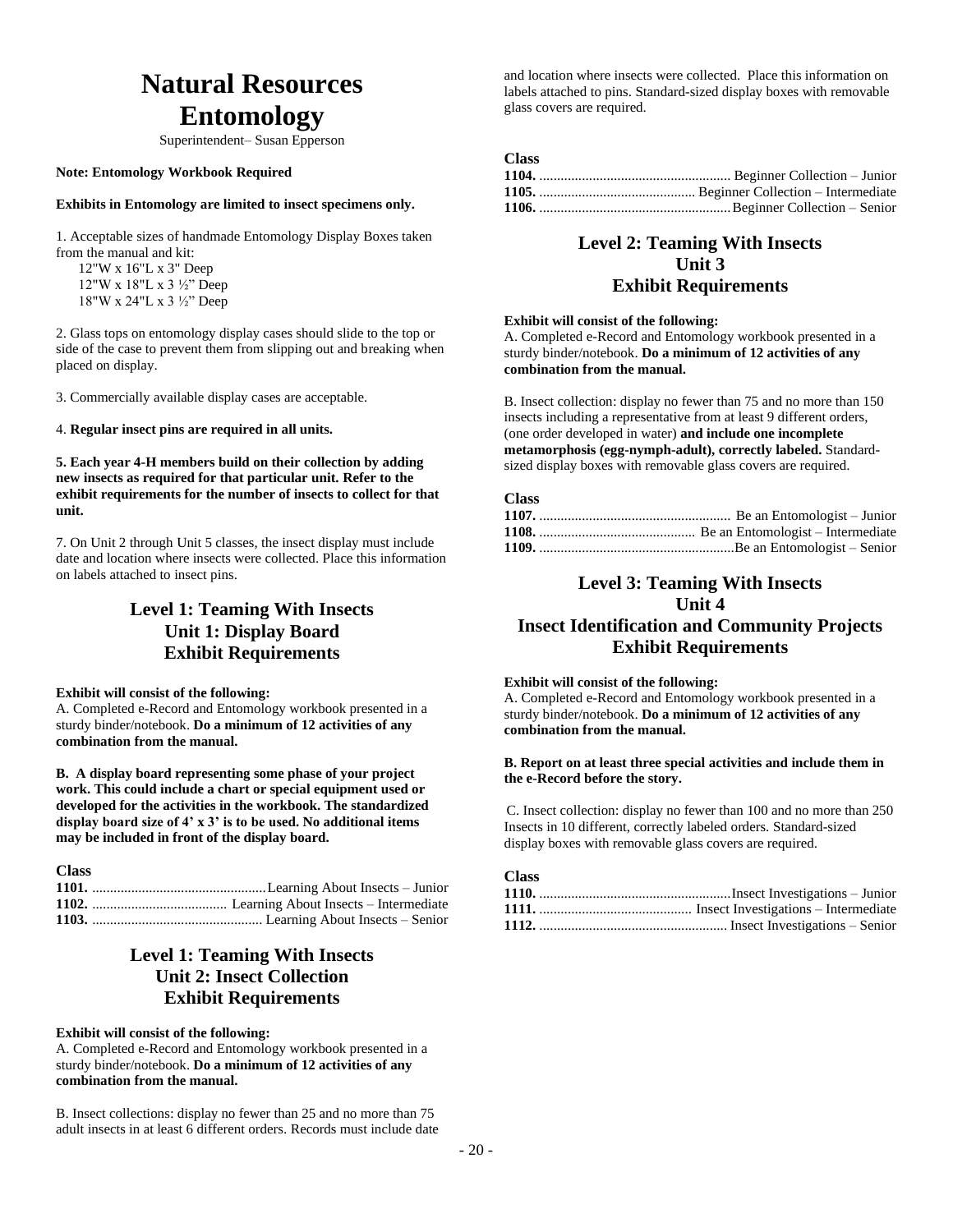## **Level 3: Teaming With Insects Unit 5: Immature Insects and Life Stages Exhibit Requirements**

### **Exhibit will consist of the following:**

A. Completed e-Record and Entomology workbook presented in a sturdy binder/notebook. **Do a minimum of 12 activities of any combination from the manual.**

B. Display your regular insect collection.

C. Display a collection of at least 10 larvae or immature insects in vials of rubbing alcohol, or similar preservation.

### **Class**

| 1114.  Immature Insects and Life Stages – Intermediate |
|--------------------------------------------------------|
|                                                        |

## **Any Level: Teaming With Insects Unit 6: Advanced Exhibit Requirements**

### **Exhibit will consist of the following:**

A. Completed e-Record and Entomology workbook presented in a sturdy binder/notebook. **Do a minimum of 12 activities of any combination from the manual.**

**B. A display board representing some phase of your special project work. This could include a chart or special equipment used or developed. The standardized display board size of 4' x 3' is to be used. No additional items may be included in front of the display board.**

**Class 1116.** ................................ Exploring With Insects Advanced – Junior **1117.** ...................... Exploring With Insects Advanced – Intermediate **1118.** ................................Exploring With Insects Advanced – Senior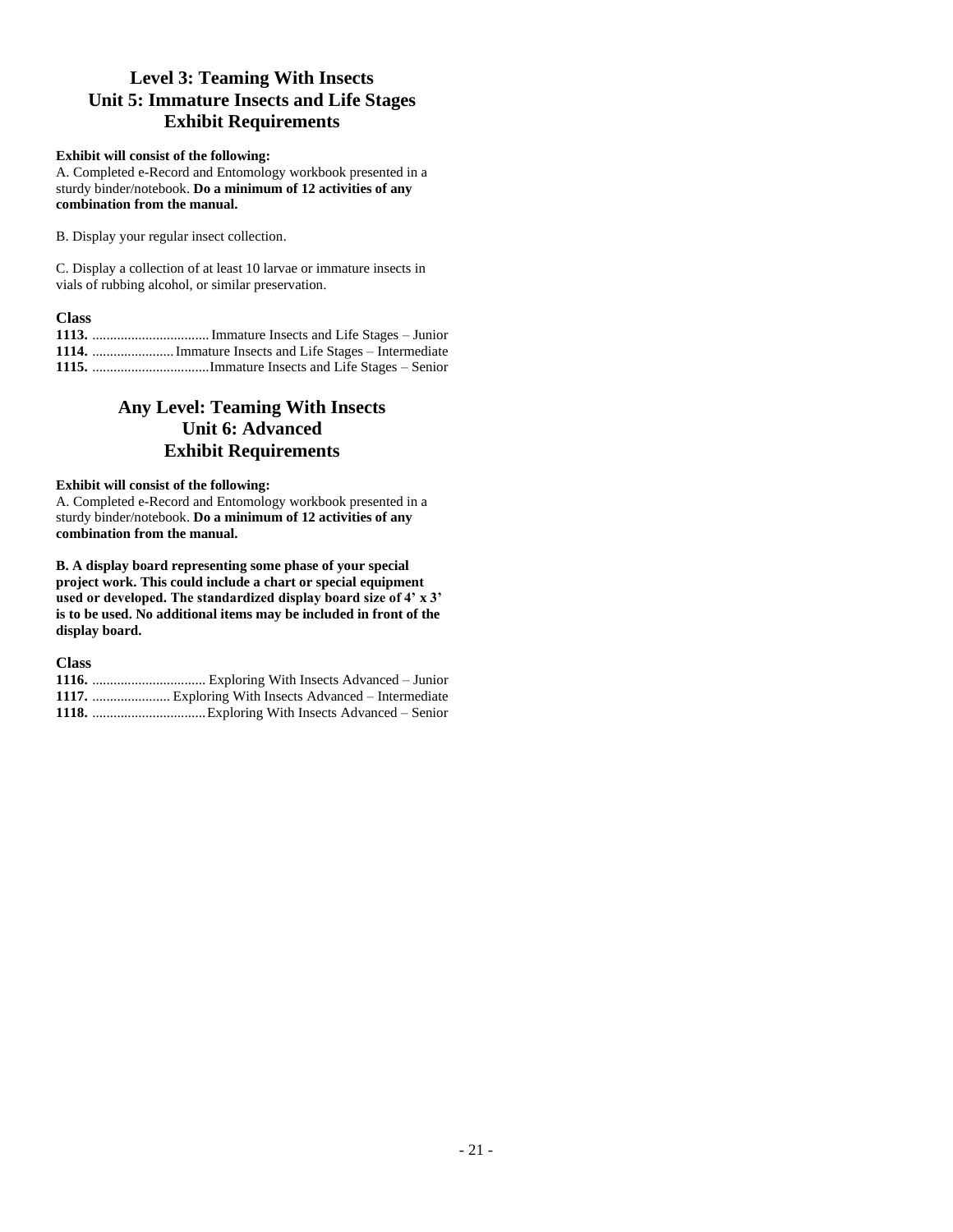# **Gardening**

Superintendent - David Rubenthaler

## **Exhibit Requirements**

### **All exhibits will consist of the following:**

**Class**

**Class**

**Class**

A. A project manual and e-Record presented in a sturdy binder/notebook including these pages of the manual : pages 43, 44 & 45 in See Them Sprout; pages 45, 46 & 47 in Let's Get Growing; pages 45, 46 & 47 in Take your Pick; and pages 45, 46 & 47 in Growing a Profit in the e-Record.

B. A display board illustrating a topic investigated during the project year. The standardized display board size of 4' x 3' is to be used. No additional items may be included on or in front of display board.

## **Unit 1 See Them Sprout**

| Смая |  |
|------|--|
|      |  |
|      |  |
|      |  |
|      |  |

## **Unit 2 Let's Get Growing**

| $\sim$ |  |
|--------|--|
|        |  |
|        |  |
|        |  |

## **Unit 3**

## **Take Your Pick**

### **Class 407.** ................................................ Unit 3 – Take Your Pick – Junior **408.** ...................................... Unit 3 – Take Your Pick – Intermediate **409.** ................................................ Unit 3 – Take Your Pick – Senior

# **Unit 4**

## **Growing Profits**

**410.** .............................. Unit 4 – Growing Profits – Senior Advanced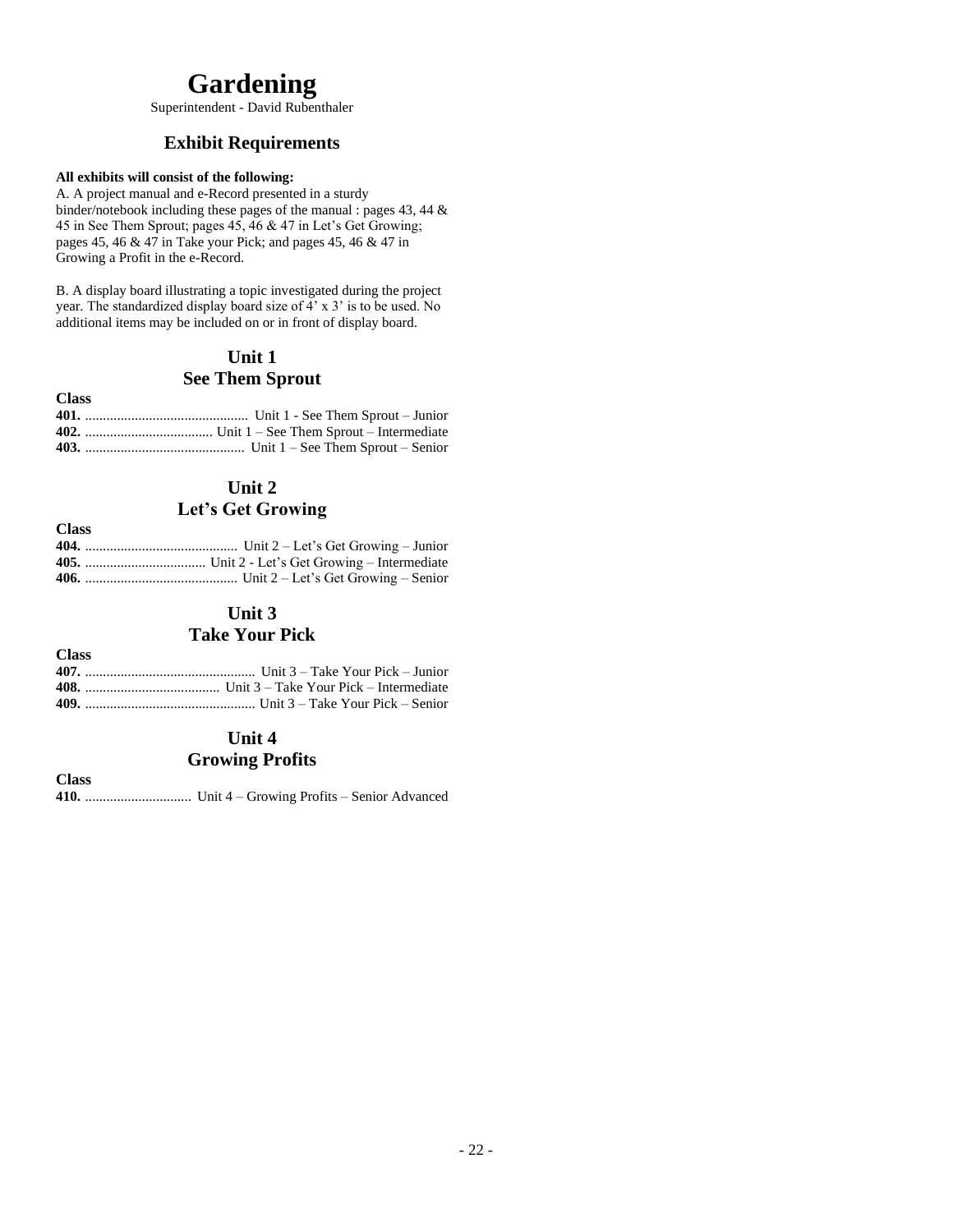# **Outdoor Adventures**

## **Exhibit Requirements**

### **All exhibits will consist of the following:**

A. A completed project manual of at least 6 chapter activities and at least 6 Reach the Peak activities completed each year and the e-Record presented in a sturdy binder/notebook including these items: appropriate sections in manual completed, e-Record and other items or attachments related to the activities in the manual. List the day, month, and year for the date of completed activities on page 4.

B. A display board illustrating a topic investigated during the project year. You may use diagrams, drawings, charts, and photographs. Label and use captions to make your display as educational as possible. The standardized display board size of 4' x 3' is to be used. No additional items may be included on or in front of display board.

## **Unit 1 Hiking Trails**

| <b>Class</b> |  |
|--------------|--|
|              |  |
|              |  |
|              |  |

## **Unit 2 Camping Adventures**

| <b>Class</b> |  |
|--------------|--|
|              |  |
|              |  |
|              |  |

## **Unit 3 Backpacking Expeditions**

| $\sim$ |                                                              |
|--------|--------------------------------------------------------------|
|        |                                                              |
|        | <b>1208.</b> Unit 3 – Backpacking Expeditions - Intermediate |
|        |                                                              |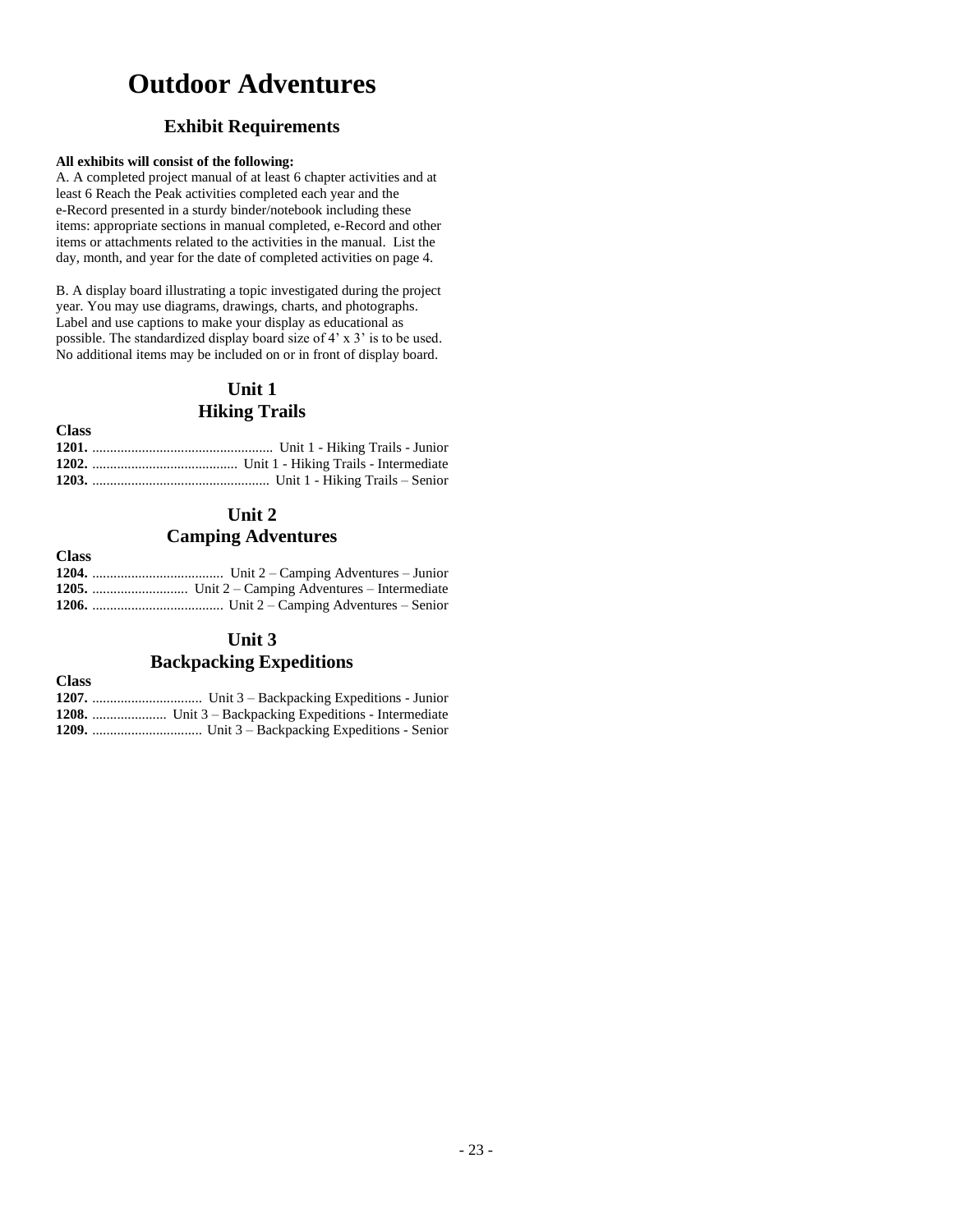## **Shooting Sports**

Superintendents – Cory Bensley, Rod Bergstrom, Mike Conley, Jackie Easthouse, Jim Easthouse, Scott Gillespie, Ian Webb, Samantha Webb

## **Project Exhibit Rules/Requirements**

1. **A member may only exhibit in one skill area/discipline of the shooting sports project.** Therefore, youth enrolled in multiple shooting sports disciplines should choose only one skill area to complete a display board/stand-alone item and record book in. **The display boards' topics should stay in close relationship with the discipline chosen. Please do not use topics outside the scope of your 4-H project. (Example; .22 Rifle Project – should not use the topic of different types of military machine guns.)**

2. **Completed e-Record that contains the inventory sheet and the discipline log record for all disciplines the exhibitor participated in, in a sturdy binder/notebook.**

3. **Display may be a display board or a stand-alone display.** The standardized display board size of 4' x 3' is to be used. No additional items may be included on or in front of display board. **No display boards or decorative items are allowed in the Stand-Alone classes. No humanoid targets are allowed in any form, including within photographs or drawings.**

4. **All Stand Alone Exhibits are requested to attach a page explaining:**

 **A. What the project is?**

- **B. How is it used?**
- **C. How was it made?**

**Please use a large enough font or handwriting large enough that an audience can read it from a distance when displayed.**

5. **No live ammo, or projectiles including pellets, round balls, or arrows, (with or without field points, broadheads), knives, functional or nonfunctional firearms or bows will be allowed as an exhibit. Cardboard, paper cutouts or décor resembling firearms or bows are allowed for display purposes in the display or stand-alone classes.**

6. Exhibits **showing safety violations** will result in a lower placing ribbon level. **Do not use the word weapon when creating your display. Make sure that there are no safety violations in your display. (Example: no earplugs visible, member not wearing safety glasses on a photo of a youth firing his/her firearm.) Do not use pictures of primarily tactical in design firearms in your display, (example: AR platform or military type firearms.**

7. **In order to represent Larimer County on a Shooting Sports Team at State Fair,** the 4-H member **MUST** exhibit a display board or stand-alone item and record book at the Larimer County Fair and earn at least a red ribbon placing.

8. **Display Board Exhibits:** Display items illustrating something learned in the project this year. Exhibit may be a display board or a stand-alone item, such as gun stocks, decoys, etc. Display items are to be entered in specific discipline that the exhibit relates to (i.e., .22, air rifle, shotgun, etc.).

**9. Stand Alone Exhibits chosen for State Fair: There is a maximum size of 3' in width and depth and 7' in height. The item must be stable when standing in order to be displayed. Stand Alone Exhibits chosen for State Fair, heavier than 35 lbs. will be the responsibility of the exhibitor to take to the State Fair.**

10. A new class has been added. This is a decorative item class. Items to be exhibited in this class are items that are used to decorate a room, building, etc. This item would be considered a decorative item (board with antlers, using feathers to make an item, jewelry, etc.)

## **Display Board Exhibits Archery**

**Class**

**Class**

**Class**

**Class**

**Class**

## **Air Rifle**

| <b>Class</b> |  |
|--------------|--|
|              |  |
|              |  |
|              |  |

## **Shotgun**

| <b>Class</b> |  |
|--------------|--|
|              |  |
|              |  |
|              |  |

## **.22 Rifle**

| Class |  |
|-------|--|
|       |  |
|       |  |
|       |  |

## **.22 Pistol**

| Стаээ |  |
|-------|--|
|       |  |
|       |  |
|       |  |

## **Black Powder Muzzleloading**

| URS U |  |
|-------|--|
|       |  |
|       |  |
|       |  |

## **Air Pistol**

| $\sim$ |  |
|--------|--|
|        |  |
|        |  |
|        |  |

### **Western Heritage**

| <b>Class</b> |                                                              |
|--------------|--------------------------------------------------------------|
|              |                                                              |
|              | <b>1323.</b> Western Heritage - Display Board – Intermediate |
|              |                                                              |
|              |                                                              |

## **Outdoor Skills**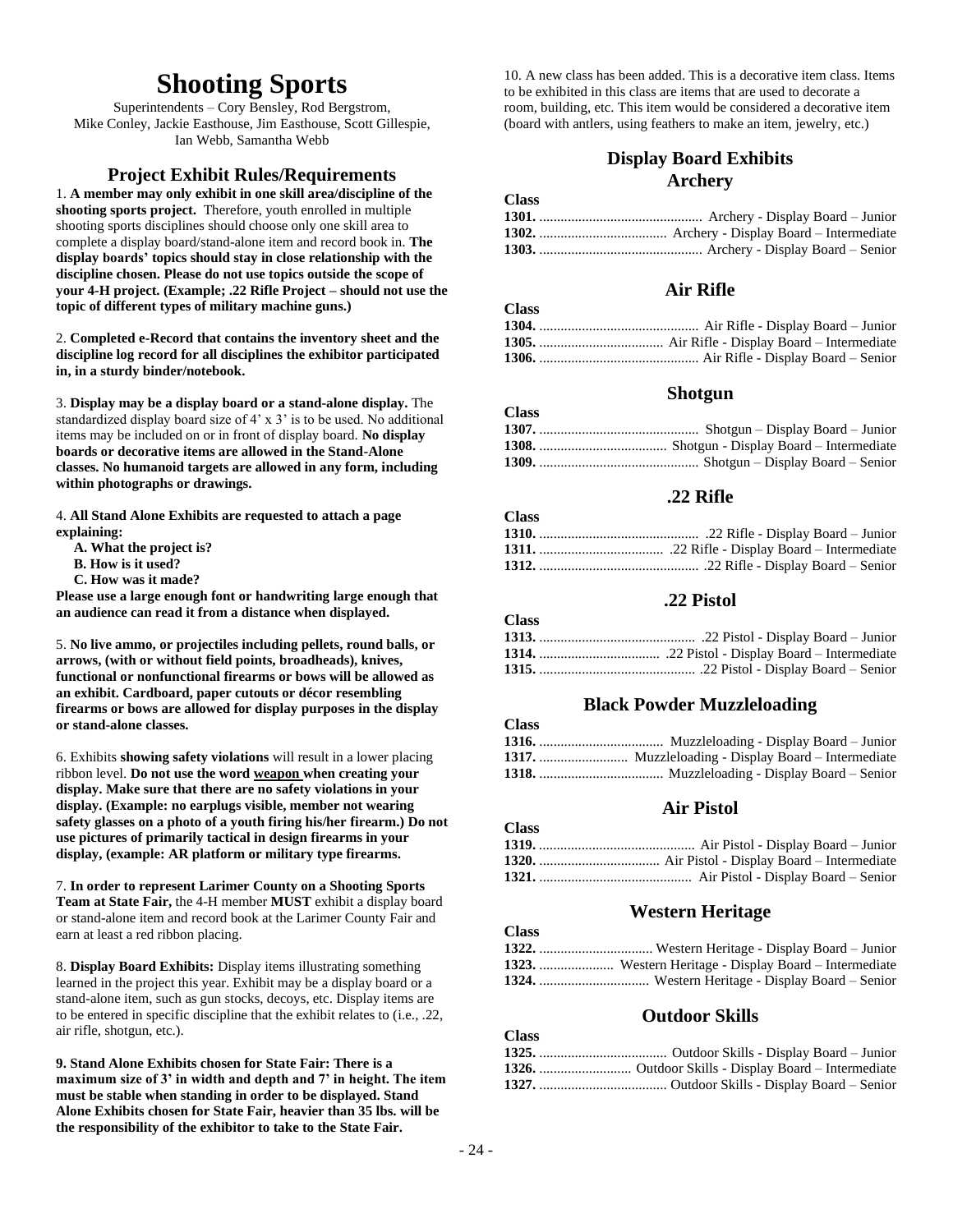## **Stand Alone Exhibits**

### **These classes are for stand-alone items only. No display boards or decorative items are allowed in the Stand-Alone classes. Please check out rule #4 on page 24.**

## **Archery**

| <b>Class</b> |  |
|--------------|--|
|              |  |
|              |  |
|              |  |
|              |  |

## **Air Rifle**

**Class**

**Class**

**Class**

### **Shotgun**

| <b>Class</b> |  |
|--------------|--|
|              |  |
|              |  |
|              |  |

## **Air Pistol**

### **.22 Rifle**

| <b>Class</b> |  |
|--------------|--|
|              |  |
|              |  |
|              |  |

## **.22 Pistol**

## **Western Heritage**

| <b>Class</b> |                                                            |
|--------------|------------------------------------------------------------|
|              |                                                            |
|              | <b>1347.</b> Western Heritage – Stand Alone – Intermediate |
|              |                                                            |

## **Outdoor Skills**

| <b>Class</b> |  |
|--------------|--|
|              |  |
|              |  |
|              |  |

## **Black Powder Muzzleloading**

| <b>Class</b> |  |
|--------------|--|
|              |  |
|              |  |
|              |  |

## **Decorative Exhibit Items**

**Decorative items are items that are made from materials from the different disciplines but are for aesthetic value in decorating a room. All items from all the disciplines that are decorative will be in these classes.**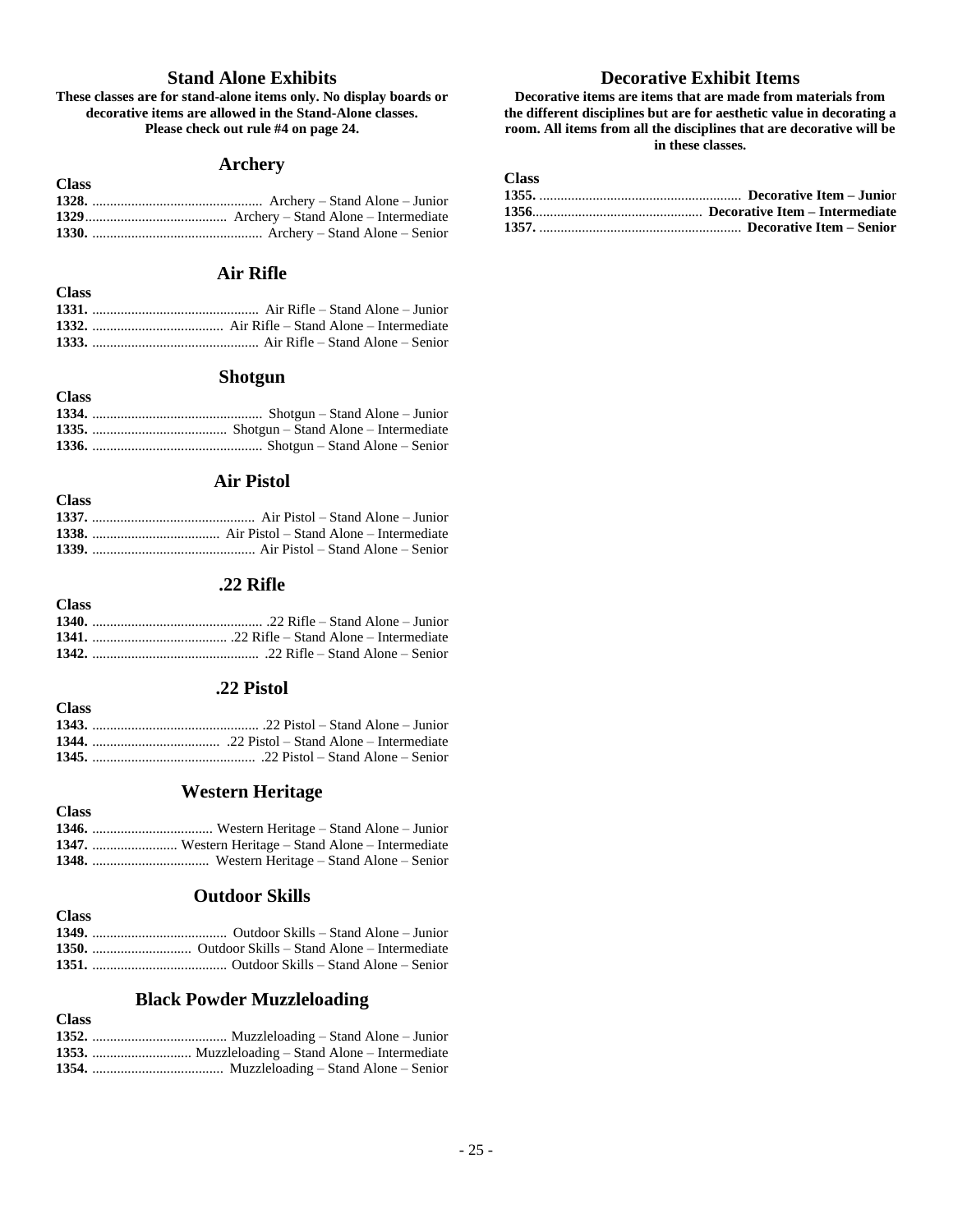# **Sportfishing**

## **Exhibit Requirements**

### **All exhibits will consist of the following:**

A. Completed Sportfishing e-Record in a sturdy binder/notebook including the information requested on the Project Information page, and the Catch and Release information and the Fishing Journal information.

B. Exhibit may be a display board on any topic in the project manual specific to the skill level **or** a stand-alone exhibit such as a handwrapped rod or hand-made lures. You may not have a display board and a stand-alone – you must choose one. **Educational materials shall not extend beyond the edges of display boards.** The standardized display board size of 4' x 3' is to be used. No additional items may be included on or in front of display board.

C. Hooks must be removed from lures and jigs when these items are used in an exhibit. The exceptions are artificial flies, which may be exhibited with functional hooks, but the hook points must be imbedded in material (i.e., rubber, dense cork, etc.) that will secure the flies and offer safety to the judges and other show officials. **Be sure to remove barbs and any other sharp points.**

D. No knives to be displayed.

**Class**

**Class**

## **Unit 1 Take the Bait**

| UTASS - |                                                |
|---------|------------------------------------------------|
|         | 1401. $\ldots$ Unit 1 – Take the Bait – Junior |
|         |                                                |
|         |                                                |

## **Unit 2**

## **Reel in the Fun**

**Class 1404.** ............................................... Unit 2 – Reel in the Fun – Junior **1405.** ..................................... Unit 2 – Reel in the Fun – Intermediate **1406.** .............................................. Unit 2 – Reel in the Fun – Senior

## **Unit 3 Cast Into the Future**

| A JASS. |  |
|---------|--|
|         |  |
|         |  |
|         |  |

## **Sportfishing Stand Alone Classes**

Stand Alone Exhibits chosen for State Fair: There is a maximum size of 3' in width and depth and 7' in height. The item must be stable when standing in order to be displayed. Stand Alone Exhibits chosen for State Fair, heavier than 35 lbs. will be the responsibility of the family to take to the State Fair.

### **These classes are for Stand Alone items only. No display boards are allowed in these classes.**

## **Unit 1**

## **Take the Bait**

| <b>Class</b> |  |
|--------------|--|
|              |  |
|              |  |
|              |  |
|              |  |

## **Unit 2**

## **Reel in the Fun**

| <b>Class</b> |  |
|--------------|--|
|              |  |
|              |  |
|              |  |

## **Unit 3**

## **Cast Into the Future**

| URSS - |  |
|--------|--|
|        |  |
|        |  |
|        |  |
|        |  |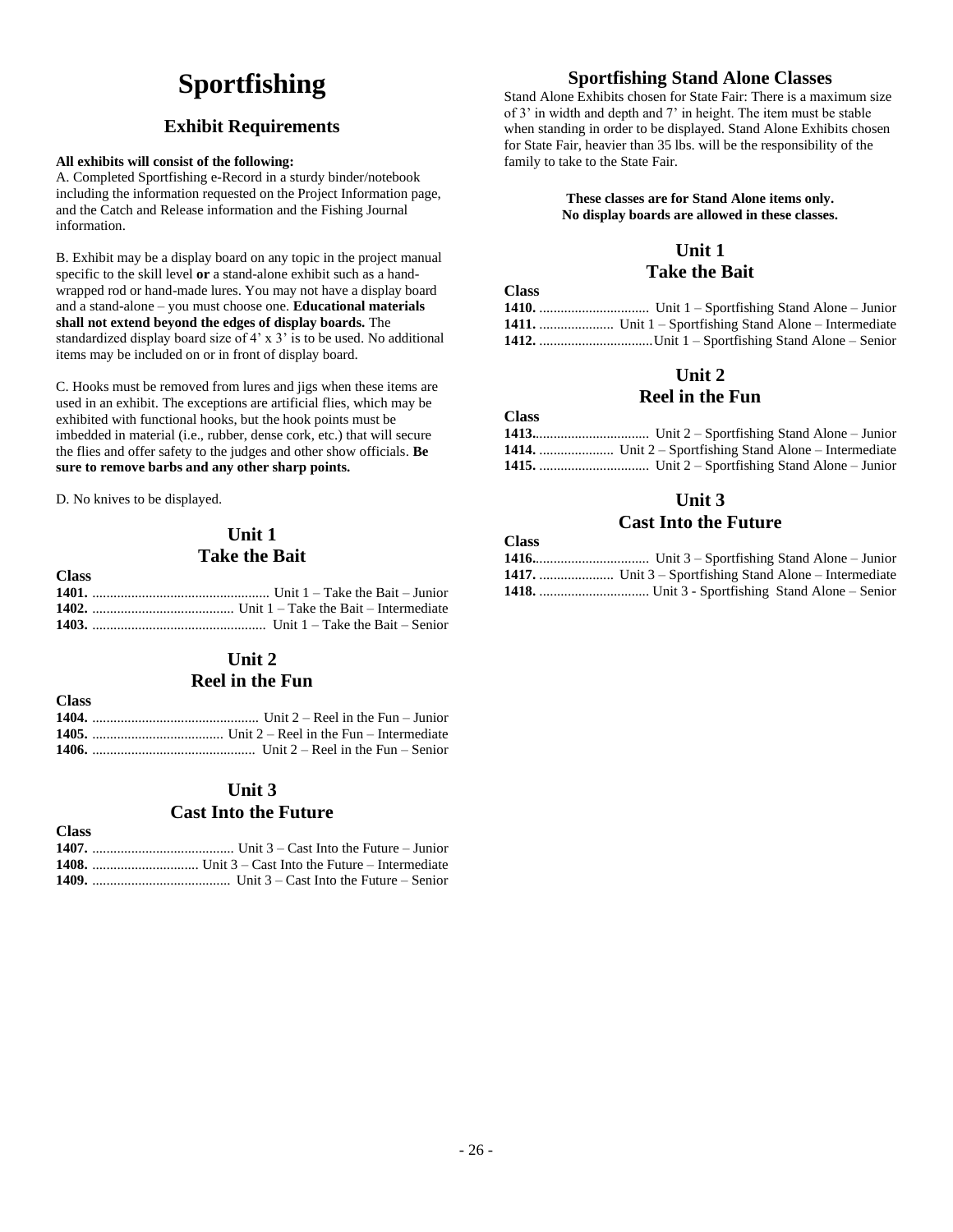# **Wildlife**

## **Exhibit Requirements**

### **All exhibits will consist of the following:**

A. Completed Wildlife e-Record in a sturdy binder/notebook.

B. Include the following information on the Wildlife page. Show what you did and learned. Show evidence of your personal field experiences, study, or observations.

C. A display board **showing educational information about a topic of interest related to wildlife.** The standardized display board size of 4' x 3' is to be used. No additional items may be included on or in front of display board. Possible topics could include but not restricted to: species found in Colorado, wildlife habitats, role of predators, types of bird feed, or urban wildlife challenges.

D. **OR**, instead of a display board, exhibit may be a stand-alone item, such as a wildlife diorama, scrapbook with wildlife information, pictures and news, a bird feeder or bath, or wildlife track molds. Display items should illustrate something learned in the project this year.

## **Unit 1 The Worth of Wild Roots**

| <b>Class</b> |  |
|--------------|--|
|              |  |
|              |  |
|              |  |

## **Unit 2**

## **Living Wild in an Ecosystem**

**Class**

| <b>1505.</b> Unit 2 – Living Wild in an Ecosystem – Intermediate |
|------------------------------------------------------------------|
|                                                                  |

## **Unit 3 Managing in a World**

| Стазэ |  |
|-------|--|
|       |  |
|       |  |
|       |  |

## **Stand-Alone Items**

**(For all Units)**

| <b>Class</b> |  |
|--------------|--|
|              |  |
|              |  |
|              |  |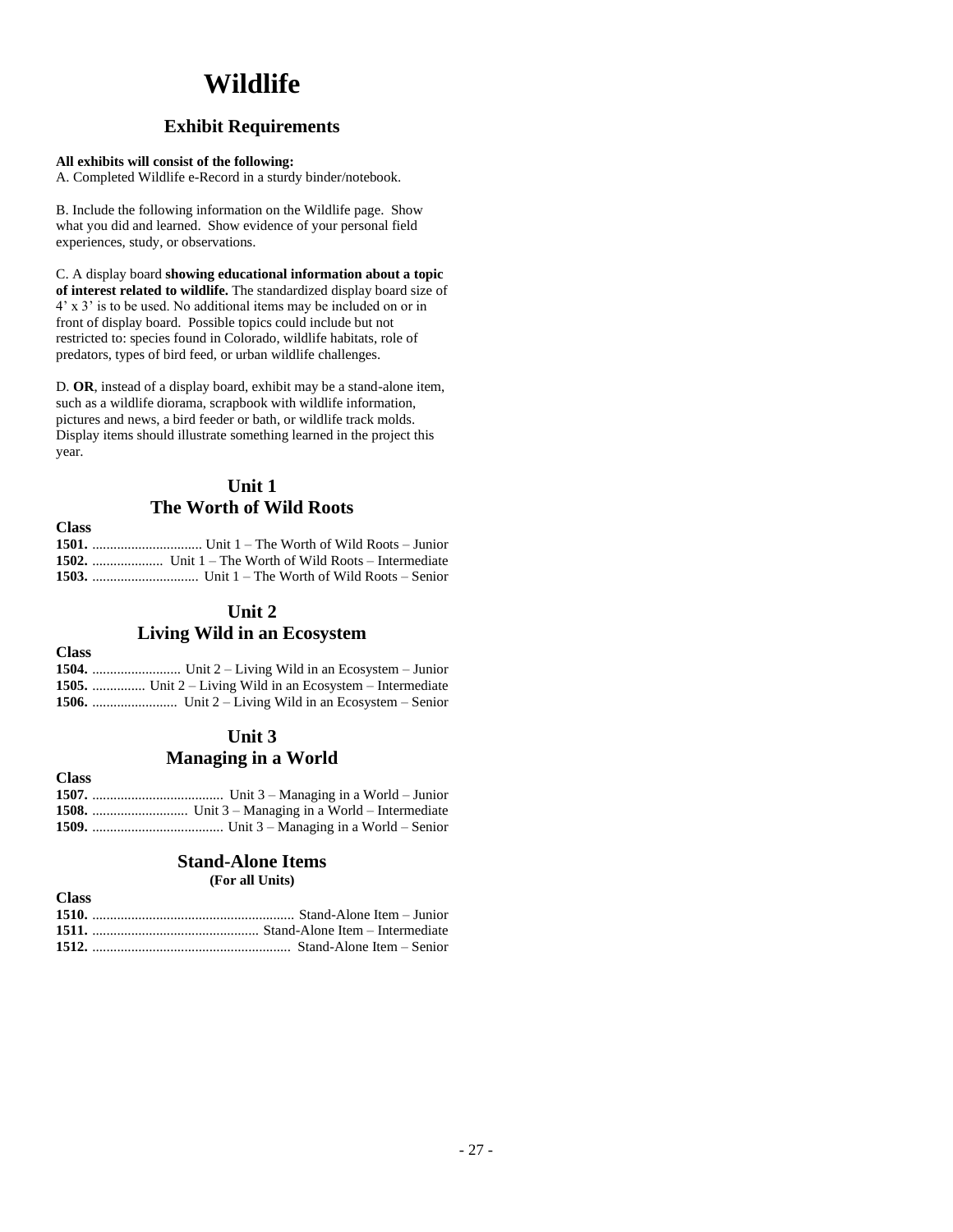## **Beekeeping**

Superintendent – Jenelle Kemper

## **Unit 1**

## **Beekeeping Exhibit Requirements**

**Exhibits will consist of the following: A. Completed Beekeeping Unit 1 e-Record in a sturdy binder/notebook.**

**B. Exhibit one of the following topics on a display board:**

- **1. Flowers used to make honey (display pressed flowers from 10** 
	- **different Colorado plants that bees use for making honey)**
- **2. Uses of honey and beeswax, past and present**
- **3. Setting up a beehive**
- **4. Safe handling of bees**
- **5. History of beekeeping**

**The standardized display board size of 4' x 3' is to be used. No additional items may be included in front of the display board.**

### **Class**

**1601.** ...................... **Unit 1 – Beekeeping – Display Board – Junior 1602.** ............ **Unit 1 – Beekeeping – Display Board– Intermediate 1603.** ...................... **Unit 1 – Beekeeping – Display Board – Senior**

## **Unit 2 Beekeeping Exhibit Requirements**

**Exhibits will consist of the following: A. Completed Beekeeping Units 2 - 4 e-Record in a sturdy binder/notebook.**

**B. Exhibit one of the following topics on a display board: Working with honeybees present a topic from your manual to teach about working with honeybees (example: Regional Differences of Beekeeping). Use your knowledge and creativity to display this information. The standardized display board size of 4' x 3' is to be used. No additional items may be included in front of the display board.**

### **Class**

**1604.** ...................... **Unit 2 – Beekeeping – Display Board – Junior 1605.** ........... **Unit 2 – Beekeeping – Display Board – Intermediate 1606.** ...................... **Unit 2 – Beekeeping – Display Board – Senior**

### **Unit 2**

## **Beekeeping – Extracted Honey Stand-Alone Exhibits Exhibit Requirements**

**Exhibits will consist of the following: A. Completed Beekeeping Units 2 - 4 e-Record in a sturdy binder/notebook.**

**B. Exhibit: Extracted Honey (2 one-pound jars, shown in glass or clear plastic with screw tops). Jars must be labeled with name, county, class, where honey was extracted and date.**

### **Class**

**1607.** .................. **Unit 2 – Beekeeping – Extracted Honey – Junior 1608.** ....... **Unit 2 – Beekeeping – Extracted Honey – Intermediate 1609.** .................. **Unit 2 – Beekeeping – Extracted Honey – Senior**

### **Unit 2**

## **Beekeeping – Chunk Honey Stand-Alone Exhibits Exhibit Requirements**

**Exhibits will consist of the following: A. Completed Beekeeping Units 2 - 4 e-Record in a sturdy binder/notebook.**

**B. Exhibit: Chunk Honey (comb in jar shown in 2 one-pound jars wide mouth glass or clear plastic. Jars must be labeled with name, county, class, where honey was taken and date.**

### **Class**

| 1611.  Unit 2 – Beekeeping – Chunk Honey – Intermediate |
|---------------------------------------------------------|
|                                                         |

### **Unit 2**

## **Beekeeping – Cut Comb Honey Stand-Alone Exhibits Exhibit Requirements**

**Exhibits will consist of the following: A. Completed Beekeeping Units 2 - 4 e-Record in a sturdy binder/notebook.**

**B. Exhibit: Cut Comb Honey (2 one-pound boxes, usually 4 ½" x 4 ½" in size). Boxes must be labeled with name, county, class, where honey was taken and date.**

### **Class**

**1613.** ................. **Unit 2 – Beekeeping – Cut Comb Honey – Junior 1614.** ...... **Unit 2 – Beekeeping – Cut Comb Honey – Intermediate 1615.** ................. **Unit 2 – Beekeeping – Cut Comb Honey – Senior**

### **Unit 2**

## **Beekeeping – Wooden Ware Stand-Alone Exhibits Exhibit Requirements**

**Exhibits will consist of the following: A. Completed Beekeeping Units 2 - 4 e-Record in a sturdy binder/notebook.**

**B. Exhibit: Wooden Ware examples – toolbox, hive components, etc. Item must be labeled with name, county, and class.**

| 1617.  Unit 2 – Beekeeping – Wooden Ware – Intermediate |
|---------------------------------------------------------|
|                                                         |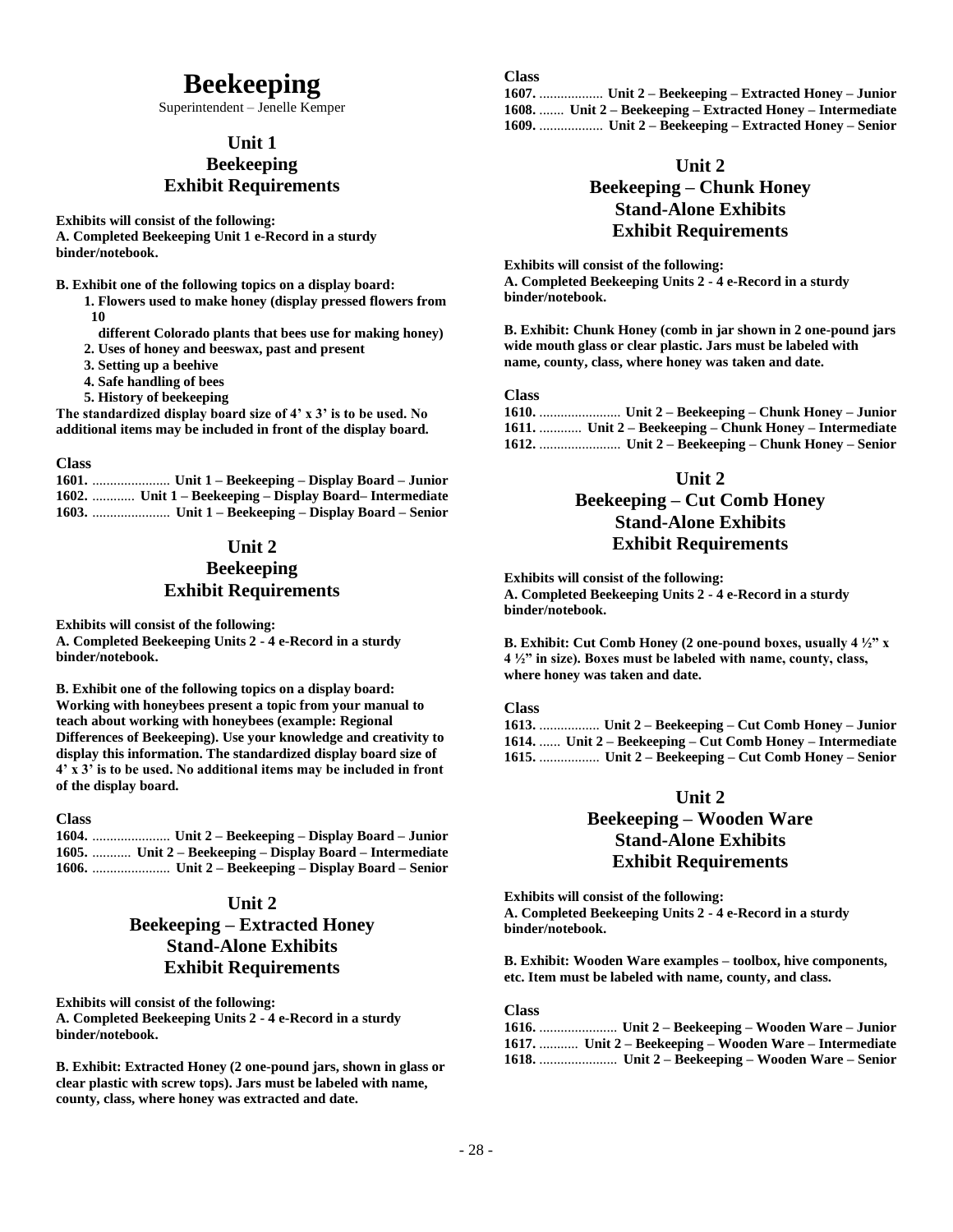### **Unit 3**

## **Beekeeping Exhibit Requirements**

**Exhibits will consist of the following: A. Completed Beekeeping Units 2 - 4 e-Record in a sturdy binder/notebook.**

**B. Exhibit: Prepare an educational display board or notebook about honeybees or beekeeping (example topics: diseases, seasonal colony management, etc.) Use your knowledge and creativity to display this information. The standardized display board size of 4' x 3' is to be used. No additional items may be included in front of the display board.**

**1619.** ...................... **Unit 3 – Beekeeping – Display Board – Junior 1620.** ........... **Unit 3 – Beekeeping – Display Board – Intermediate 1621.** ...................... **Unit 3 – Beekeeping – Display Board – Senior**

### **Unit 3**

## **Beekeeping – Extracted Honey Stand-Alone Exhibits Exhibit Requirements**

**Exhibits will consist of the following: A. Completed Beekeeping Units 2 - 4 e-Record in a sturdy binder/notebook.**

**B. Exhibit: Extracted Honey (2 one-pound jars, shown in glass or clear plastic) shown as described in Beekeeping Unit 2. Jars must be labeled with name, county, class, where honey was extracted and date.**

**Class**

**1622.** .................. **Unit 3 – Beekeeping – Extracted Honey– Junior 1623.** ....... **Unit 3 – Beekeeping – Extracted Honey – Intermediate 1624.** .................. **Unit 3 – Beekeeping – Extracted Honey – Senior**

## **Unit 3 Beekeeping – Chunk Honey Stand-Alone Exhibits Exhibit Requirements**

**Exhibits will consist of the following: A. Completed Beekeeping Units 2 - 4 e-Record in a sturdy binder/notebook.**

**B. Exhibit: Chunk Honey (comb in jar 2 one-pound jars (widemouth glass or clear plastic) shown as described in Beekeeping Unit 2. Jars must be labeled with name, county, class, where honey was taken and date.**

### **Class**

| 1626.  Unit 3 – Beekeeping – Chunk Honey – Intermediate |
|---------------------------------------------------------|
|                                                         |

## **Unit 3 Beekeeping – Cut Comb Honey Stand-Alone Exhibits Exhibit Requirements**

**Exhibits will consist of the following: A. Completed Beekeeping Units 2 - 4 e-Record in a sturdy binder/notebook.**

**B. Exhibit: Cut Comb Honey - 2 one-pound boxes. Boxes are usually 4 ½" x 4 ½" in size (shown as described in Beekeeping Unit 2). Boxes must be labeled with name, county, class, where hone was taken and date.**

#### **Class**

### **Unit 3**

## **Beekeeping – Comb Honey Stand-Alone Exhibits Exhibit Requirements**

**Exhibits will consist of the following: A. Completed Beekeeping Units 2 - 4 e-Record in a sturdy binder/notebook.**

**B. Exhibit: Cut Comb Honey - 2 sections (honey built by bees in frames of wood commonly called "sections"). Boxes are usually 4 ½" x 4 ½" in size (shown as described in Beekeeping Unit 2). Sections must be labeled with name, county, class, where hone was taken and date.**

### **Class**

### **Unit 3**

## **Beekeeping – Wooden Ware Stand-Alone Exhibits Exhibit Requirements**

**Exhibits will consist of the following: A. Completed Beekeeping Units 2 - 4 e-Record in a sturdy binder/notebook.**

**B. Exhibit: Wooden Ware examples – toolbox, hive components, etc. Item must be labeled with name, county, and class.**

| 1634.  Unit 3 – Beekeeping – Wooden Ware – Junior       |
|---------------------------------------------------------|
| 1635.  Unit 3 – Beekeeping – Wooden Ware – Intermediate |
|                                                         |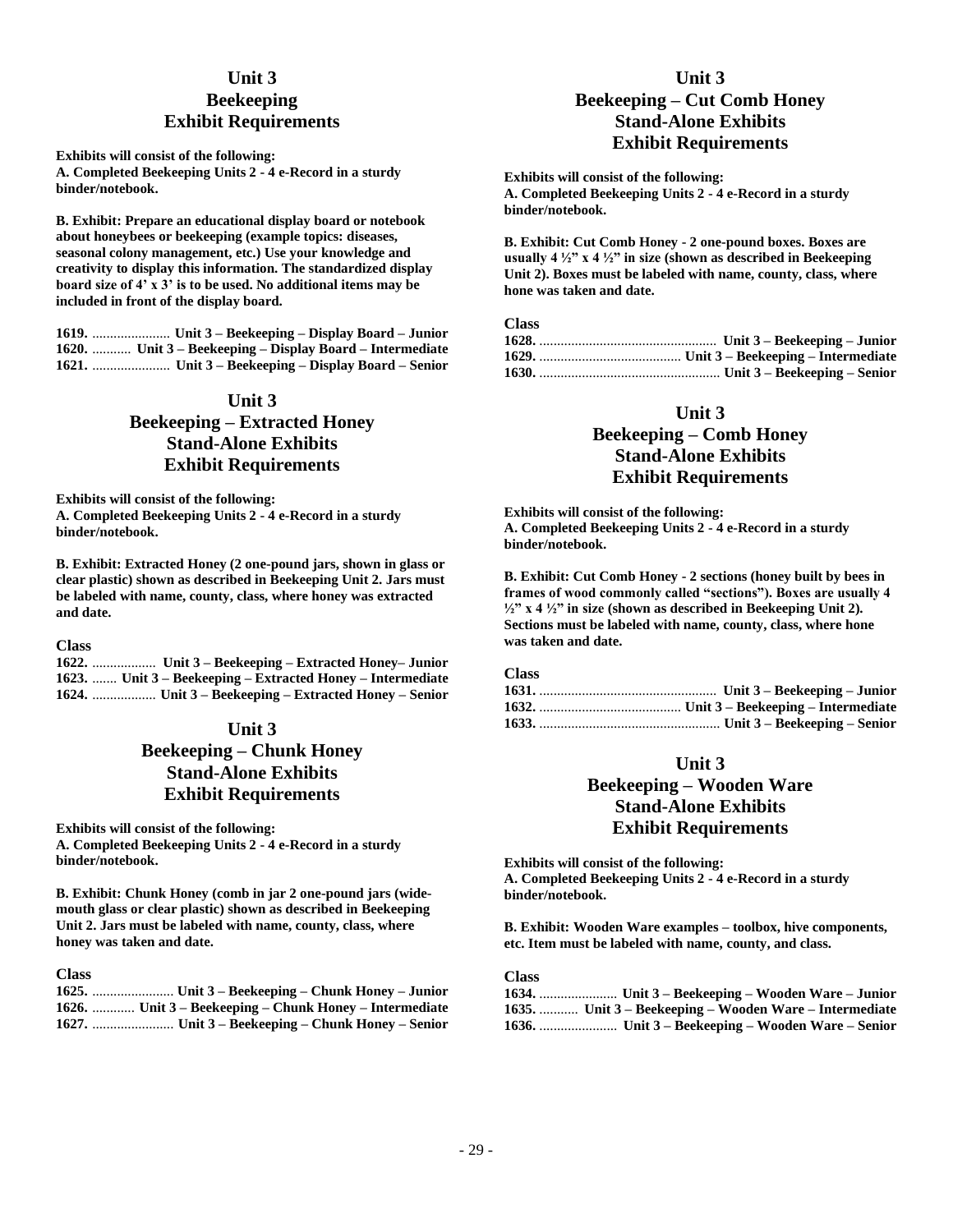## **Unit 4**

## **Advanced Beekeeping (Must have at least 2 years of beekeeping project experience and have your own hives.) Exhibit Requirements**

**Exhibits will consist of the following: A. Completed Beekeeping Units 2 - 4 e-Record in a sturdy binder/notebook.**

**B. A detailed notebook describing your project including your goals, plans, accomplishments, and your evaluation of results. You may use pictures or any records that you have kept that provides evidence of your accomplishments. If an item was made as part of your project, a sample may be displayed as further evidence of the quality of your project. Display must not require over a 1' x 1' area or consist of more than three items.**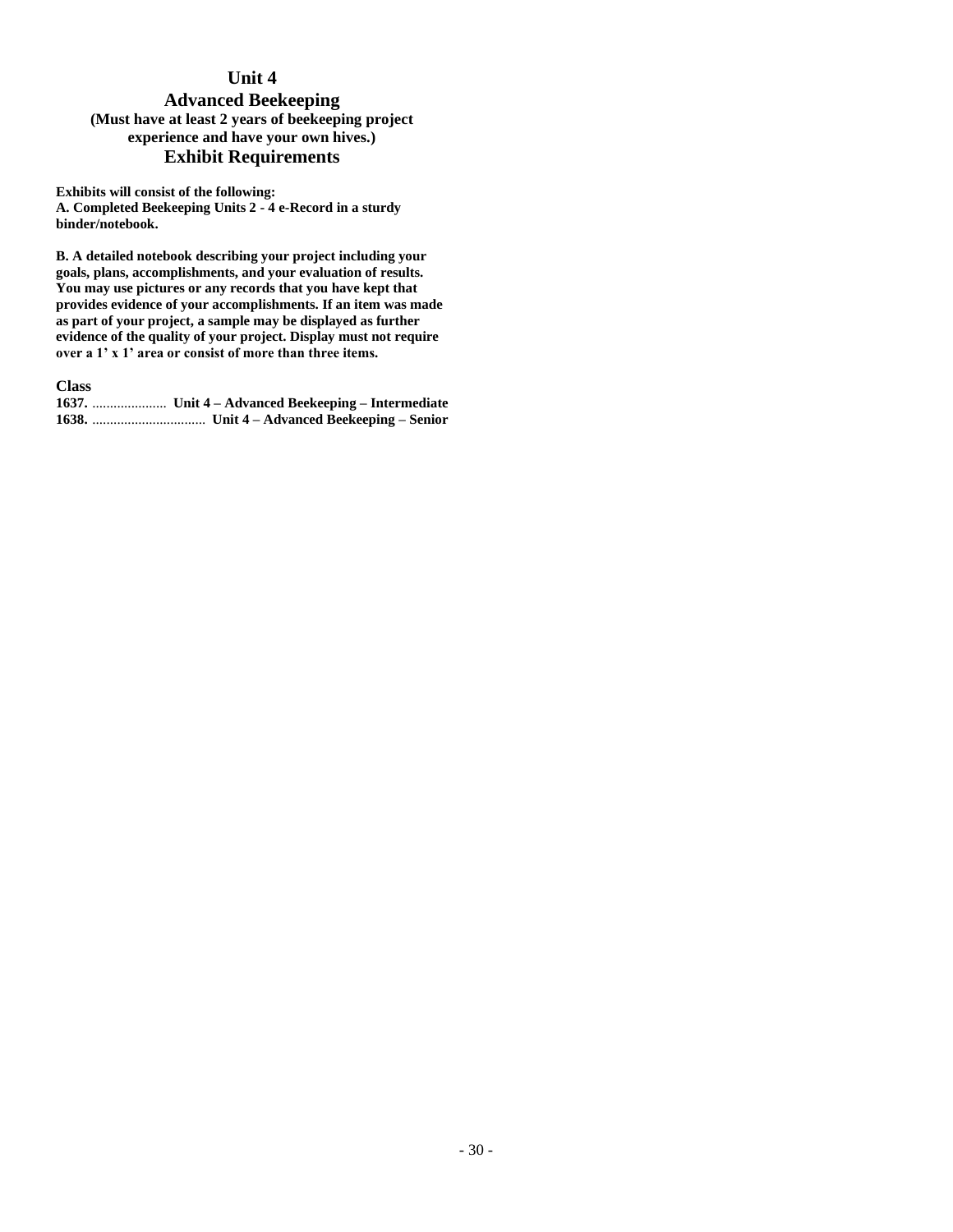# **Communication, Arts & Leisure Sciences Ceramics**

#### Superintendent – Amber Hersh

1. All exhibits must have the name, age, county, of exhibitor securely attached.

2. All work must be done by the member, including the cleaning of greenware or soft bisque used in the Porcelain Doll Unit.

3. A member repeating any unit must learn new skills.

4. One piece consists of no more than one item with lid (i.e., sugar bowl and lid). More than one piece is considered a set. Pieces in a set **must** be related.

5. All ceramic pieces must be free for **close** inspection by the judge. (Flowers should not be fastened with floral clay in a flower pot. Doll's clothing must be easily removed.) If not, the piece/pieces will be disqualified.

**6. Bisque option is for items that are already cleaned and fired and can be exhibited in Units 1, 2, and 4.**

## **Unit 1**

**Glazes**

(Includes glazes on earthenware, stoneware, and porcelain)

### **Exhibit Requirements**

### **All exhibits will consist of the following:**

A. Completed Ceramics e-Record presented in a sturdy binder/notebook.

B. Two completed learning projects with information listed on the Ceramic page.

C. Include at least three technique sheets for completed project. Technique sheet should have enough information included so the exhibitor or other persons would be able to make a project very similar by following the instructions. You should have a technique sheet with each piece you exhibit. The technique sheet should include:

1. A list of all tools and brushes used. Sizes should be included, if applicable.

2. A list of brand name, number and colors used.

3. A list of steps;

a. If the piece was bisque-fired before application of color and to what cone size or temperature.

b. How the color/colors were applied and number of coats. The cone size or temperature the color/colors were fired.

c. A list of other products used.

D. One piece or set showing techniques learned.

#### **Class**

## **Unit 2**

### **Underglazes**

(Includes underglazes on earthenware, stoneware, and porcelain) **Exhibit Requirements**

### **All exhibits will consist of the following:**

A. Complete Ceramics e-Record presented in a sturdy binder/notebook.

B. Two completed learning projects with information listed on the Ceramic page.

C. Include at least three technique sheets for completed project. Technique sheet should have enough information included so the exhibitor or other persons would be able to make a project very similar by following the instructions. You should have a technique sheet with each piece you exhibit. The technique sheet should include:

1. A list of all tools and brushes used. Sizes should be included, if applicable.

2. A list of brand name, number and colors used.

3. A list of steps:

a. If the piece was bisque-fired before application of color and to what cone size or temperature.

b. How the color/colors were applied and number of coats. The cone size or temperature the color/colors were fired. c. A list of other products used.

D. One piece or set showing techniques learned.

#### **Class**

| 1708. Ceramics – Unit 2 – Underglazes – Intermediate     |
|----------------------------------------------------------|
|                                                          |
|                                                          |
| 1711. Ceramics – Unit $2 - Bisque Option - Intermediate$ |
|                                                          |

## **Unit 3**

### **Overglazes**

(Includes overglazes on earthenware, stoneware, and porcelain) **Exhibit Requirements**

#### **All exhibits will consist of the following:**

A. Complete Ceramics e-Record presented in a sturdy binder/notebook.

B. Two completed learning projects with information listed on the Ceramic page.

C. Include at least three technique sheets for completed project. Technique sheet should have enough information included so the exhibitor or other persons would be able to make a project very similar by following the instructions. You should have a technique sheet with each piece you exhibit. The technique sheet should include:

1. A list of all tools and brushes used. Sizes should be included, if applicable.

2. A list of brand name, number and colors used.

3. A list of steps:

a. If the piece was bisque-fired before application of color and to what cone size or temperature.

b. How the color/colors were applied and number of coats. The cone size or temperature the color/colors were fired.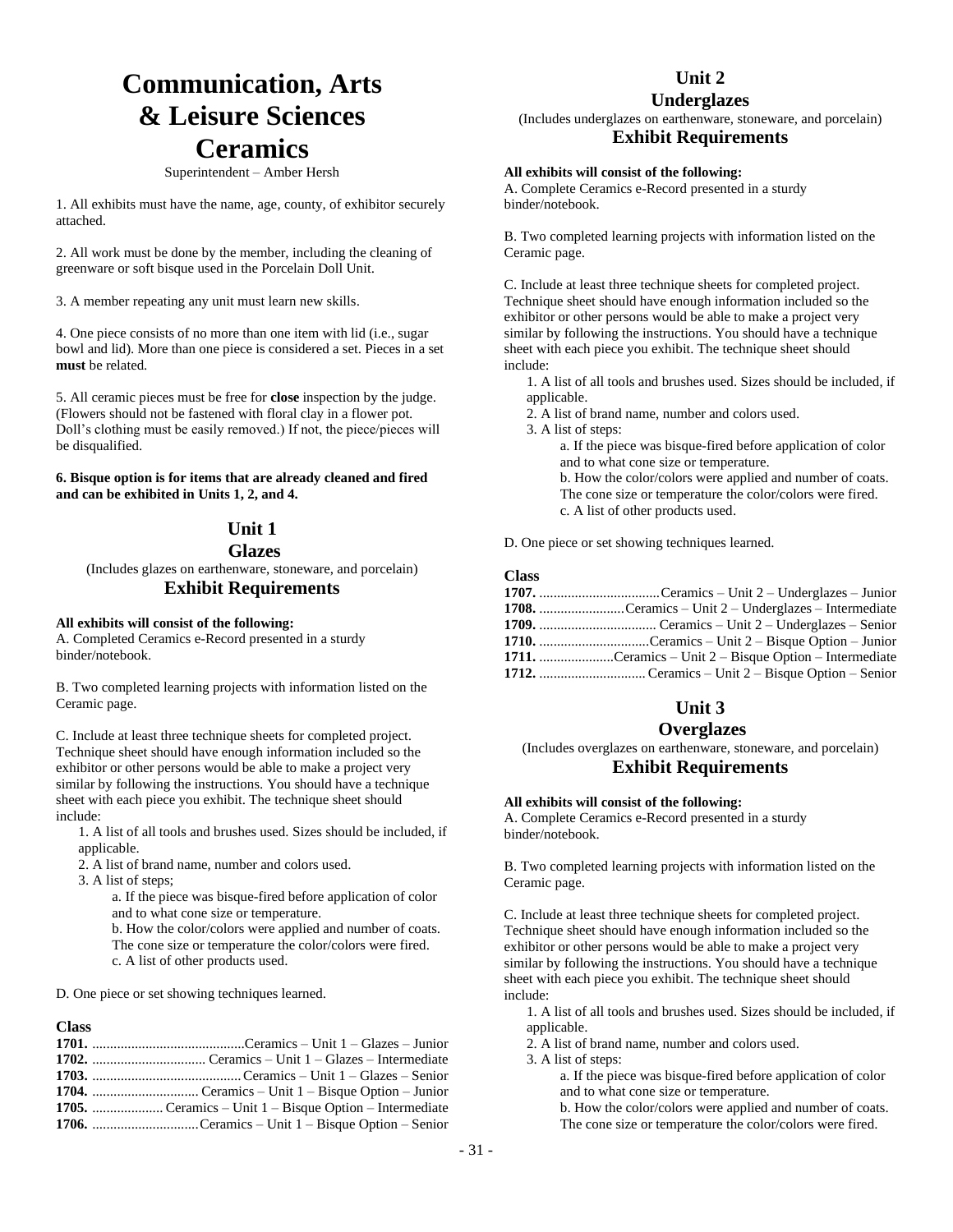D. One piece or set showing techniques learned.

### **Class**

## **Unit 4**

### **Unfired Finishes**

(Includes unfired finishes on earthenware, stoneware, and porcelain) **Exhibit Requirements**

### **All exhibits will consist of the following:**

A. Completed Ceramics e-Record presented in a sturdy binder/notebook.

B. Two completed learning projects with information listed on the Ceramic page.

C. Include at least three technique sheets for completed project. Technique sheet should have enough information included so the exhibitor or other persons would be able to make a project very similar by following the instructions. You should have a technique sheet with each piece you exhibit. The technique sheet should include:

1. A list of all tools and brushes used. Sizes should be included, if applicable.

2. A list of brand name, number and colors used.

3. A list of steps:

a. If the piece was bisque-fired before application of color and to what cone size or temperature.

b. How the color/colors were applied and number of coats. The cone size or temperature the color/colors were fired. c. A list of other products used.

D. One piece or set showing techniques learned.

### **Class**

| 1717. Ceramics – Unit $4$ – Unfired Finishes – Intermediate |
|-------------------------------------------------------------|
|                                                             |
|                                                             |
|                                                             |
|                                                             |

## **Unit 5**

### **Porcelain Dolls**

(Includes china paint on polished bisque or glazed porcelain (china) Soft-fired greenware is highly recommended for all doll projects) **Exhibit Requirements**

### **All exhibits will consist of the following:**

A. Completed Ceramics e-Record presented in a sturdy binder/notebook.

B. Include at least three technique sheets for completed project. A technique sheets should have enough information included so the exhibitor or other persons would be able to make a project very similar by following the instructions. You should have a technique sheet with each piece you exhibit. The technique sheet should include:

1. A list of all tools and brushes used. Sizes should be included, if applicable.

- 2. A list of brand name, number and colors used.
- 3. A list of steps;

a. If the piece was bisque-fired before application of color and to what cone size or temperature.

b. How the color/colors were applied and number of coats. The cone size or temperature the color/colors were fired. c. A list of other products used.

C. One piece or set showing techniques learned.

#### **Class**

| $1723$ , Ceramics – Unit $5$ – Porcelain Dolls – Intermediate |
|---------------------------------------------------------------|
| 1724. Ceramics – Unit 5 – Porcelain Dolls –Senior             |

## **Unit 6**

## **Hand-Constructed In Stoneware Exhibit Requirements**

#### **All exhibits will consist of the following:**

A. Completed Ceramics e-Record presented in a sturdy binder/notebook.

B. Include at least three technique sheets for completed project. Technique sheet should have enough information included so the exhibitor or other persons would be able to make a project very similar by following the instructions. You should have a technique sheet with each piece you exhibit. The technique sheet should include:

1. A list of all tools and brushes used. Sizes should be included, if applicable.

2. A list of brand name, number and colors used.

3. A list of steps;

a. If the piece was bisque-fired before application of color and to what cone size or temperature.

b. How the color/colors were applied and number of coats. The cone size or temperature the color/colors were fired.

c. A list of other products used.

C. One piece or set showing techniques learned.

| 1725. Ceramics – Unit 6 – Hand Constructed – Junior          |
|--------------------------------------------------------------|
| 1726.  Ceramics – Unit $6$ – Hand Constructed – Intermediate |
| 1727. Ceramics – Unit 6 – Hand Constructed – Senior          |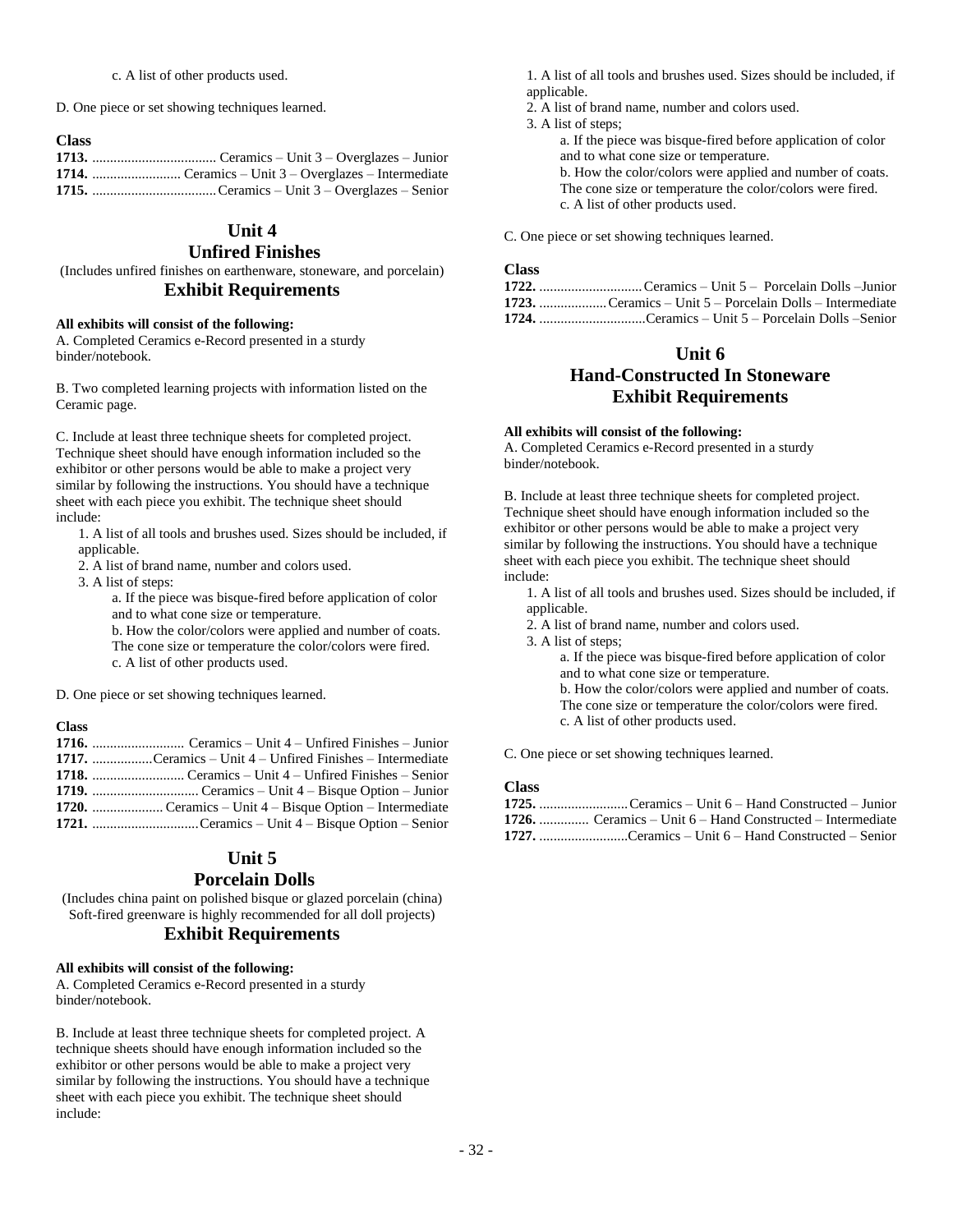# **Global Citizenship**

Superintendent – Amber Hersh

## **No Display Boards**

### **Unit 1**

## **Study of Another Country Exhibit Requirements**

### **Exhibit will consist of the following:**

A. A sturdy three-ringed notebook including a completed e-Record with the following additional information:

Section 1: Create an information sheet that explains the selected study topic and list the topic(s) studied (pages  $6 - 9$ ).

Section 2: Describe any demonstrations or public speaking

- experiences you had associated with global citizenship. Please be specific about audience, topic, visual aids, etc.
- Section 3: Include a short story explaining what you learned from this study.

Section 4: List the resources you used throughout your project.

Class **1801.** ...............................Unit 1 – Study of Another Country – Junior **1802.** .....................Unit 1 – Study of Another Country – Intermediate **1803.** .............................. Unit 1 – Study of Another Country – Senior

## **Unit 2 Host a Delegate from Another Country Exhibit Requirements**

### **Exhibit will consist of the following:**

A. A sturdy three-ring notebook including a completed e-Record with the following additional information:

- 1. Preparation for your Exchangee's Arrival page 3 of manual.
- 2. The Arrival pages  $3 \& 4$  of manual
- 3. During the Stay page 4 of manual
- 4. After Departure page 4 of manual
- 5. Resources page 5 of manual

B. Provide information on at least one demonstration or public speaking that you gave on your Global Citizenship project. Please record this information on the Demonstration page in the e-Record. Be specific on audience, topic, visual aids, etc.

## **Unit 3 Youth Counselor For Inbound International Delegation Exhibit Requirements**

### **Exhibit will consist of the following:**

A. Serve as a teen counselor at a standard international-program event for incoming delegates from another country or culture. **NOTE:** this unit must be coordinated with the 4-H International Programs Coordinator in the Colorado State 4-H Office.

B. A sturdy three-ringed notebook, including a completed e-Record with the following information:

- 1. The Arrival page 5 of manual
- 2. During the Stay page 5 of manual
- 3. After Departure page of manual
- 4. Resources page 5 of manual

C. Provide information on at least one demonstration or public speaking that you gave on global citizenship project. Please record this information on the Demonstration page in the e-Record. Be specific on audience, topic, visual aids, etc.

### **Class**

**1807.** ................................... Unit 3 – Youth Counselor – Intermediate **1808.** ............................................Unit 3 – Youth Counselor – Senior

## **Unit 4**

## **Exchange Delegate to Another Country Exhibit Requirements**

### **Exhibit will consist of the following:**

A. A sturdy three-ringed notebook including a completed e-Record with the following information:

- 1. Before Departure pages  $5 & 6$  of manual
- 2. During the Stay page 6 of manual
- 3. In-depth Observation page 6 of manual
- 4. Return to the United State page 6 of manual
- 5. Resources page 6 of manual

B. Provide information on at least one demonstration or public speaking that you gave on your global citizenship project. Please record this information on the Demonstration page in the e-Record. Be specific on audience, topic, visual aids, etc.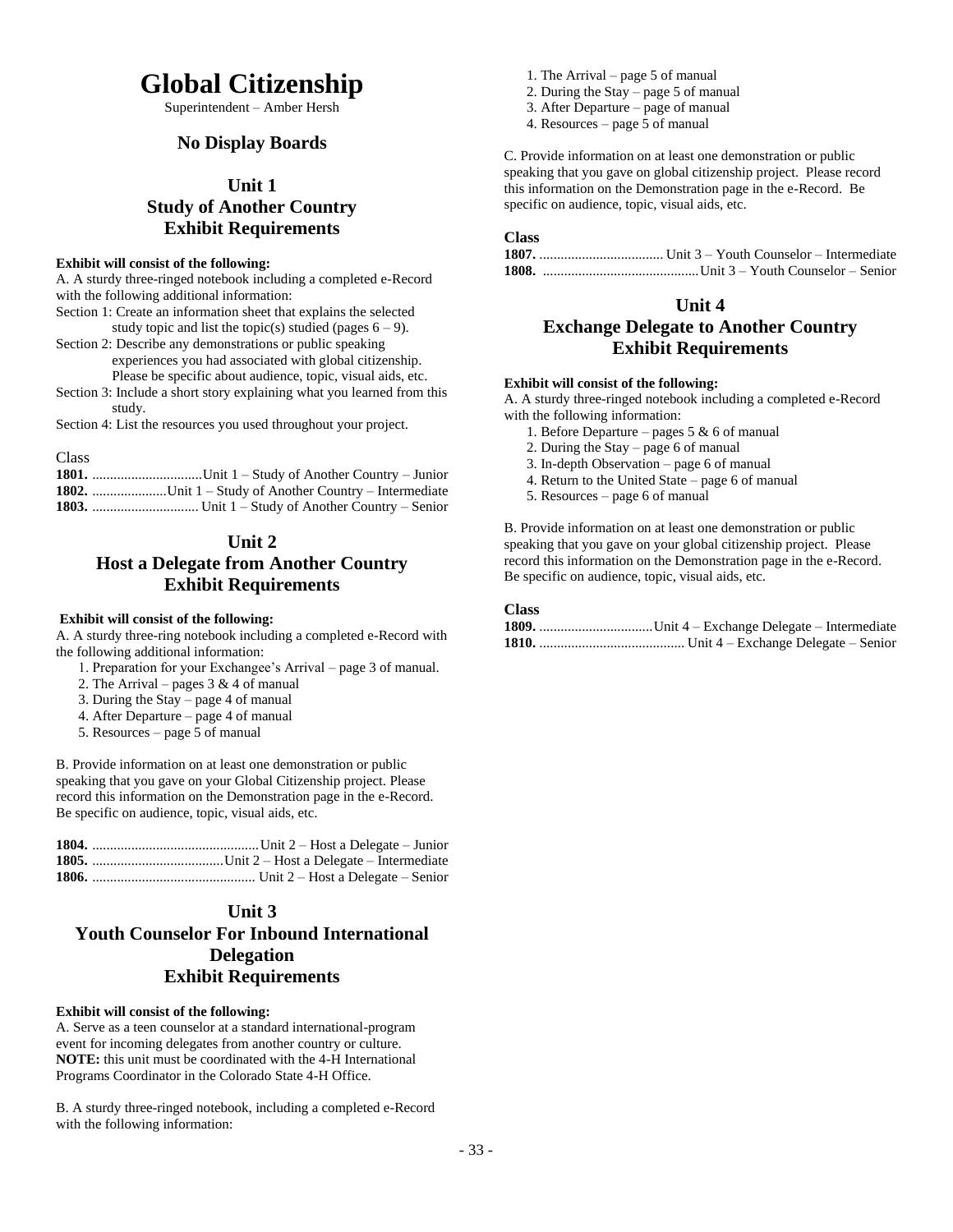# **Leadership**

Superintendent – Amber Hersh

## **Unit 1 Individual Skills for Junior & Intermediate Members Exhibit Requirements**

### **All exhibits will consist of the following:**

A. Completed e-record with the following additional information presented in a sturdy binder/notebook:

Complete at least one activity in the following sections of the manual and either place the pages or make copies of the pages and place in the e-record:

 Understanding Self Communications Getting Along with Others Making Decisions Plus, one of the exhibitor's choice from the manual

B. A display board summarizing a skill area, activity, or leadership topic the member learned. The standardized display board size of 4' x 3' is to be used. No additional items may be included on or in front of display board.

| <b>Class</b> |  |
|--------------|--|
|              |  |
|              |  |

## **Unit 2 Leadership Road Trip Exhibit Requirements**

### **All exhibits will consist of the following:**

A, Completed e-record with the following additional information presented in a sturdy binder/notebook:

1. Complete all 12 activities in **the Leadership Road Trip Manual**, either include the manual or make copies of the pages and place in the e-record.

2. Summaries or description of at least two Learning Experiences OR More Challenges from the Leadership Road Trip manual.

B. A display board summarizing a skill area, activity, or leadership topic the member learned. The standardized display board size of 4' x 3' is to be used. No additional items may be included on or in front of display board.

### **Or**

A video summarizing a skill area, activity, or leadership topic the member learned. The video must be less than 10 minutes in length and **must provide a link to view the video.**

### **Class**

## **Unit 3 Put Leadership to Practice Exhibit Requirements**

### **All exhibits will consist of the following:**

A, Completed e-record with the following additional information presented in a sturdy binder/notebook:

1. Complete all 10 activities and Talking Over Activities in the **Club Leadership 1 Manual**, either include the manual or make copies of the pages and place in the e-record.

2. Summaries or description of at least two Learning Experiences OR More Challenges from the Club Leadership I manual.

3. Summary or description of at least one individualized goal to benefit your leadership skills.

B. A display board summarizing a skill area, activity, or leadership topic the member learned. The standardized display board size of 4' x 3' is to be used. No additional items may be included on or in front of display board.

### **Or**

A video summarizing a skill area, activity, or leadership topic the member learned. The video must be less than 10 minutes in length and **must provide a link to view the video.**

### **Class**

| (Club Leadership I Manual) |
|----------------------------|

## **Unit 4**

## **Refining Leadership Skills Exhibit Requirements**

### **All exhibits will consist of the following:**

A, Completed e-record with the following additional information presented in a sturdy binder/notebook:

1. Complete all 11 activities in the **Club Leadership II Manual**, either include the manual or make copies of the pages and place in the e-record.

2. Summaries or description of at least two Learning Experiences OR More Challenges from the Club Leadership II manual.

3. Summary or description of at least two individualized goals to benefit your leadership skills.

B. A display board summarizing a skill area, activity, or leadership topic the member learned. The standardized display board size of 4' x 3' is to be used. No additional items may be included on or in front of display board.

### **Or**

A video summarizing a skill area, activity, or leadership topic the member learned. The video must be less than 10 minutes in length and **must provide a link to view the video.**

### **Class**

**1907.** ..............................Refining Leadership Skills – Unit 4 – Senior **(Club Leadership Manual II)**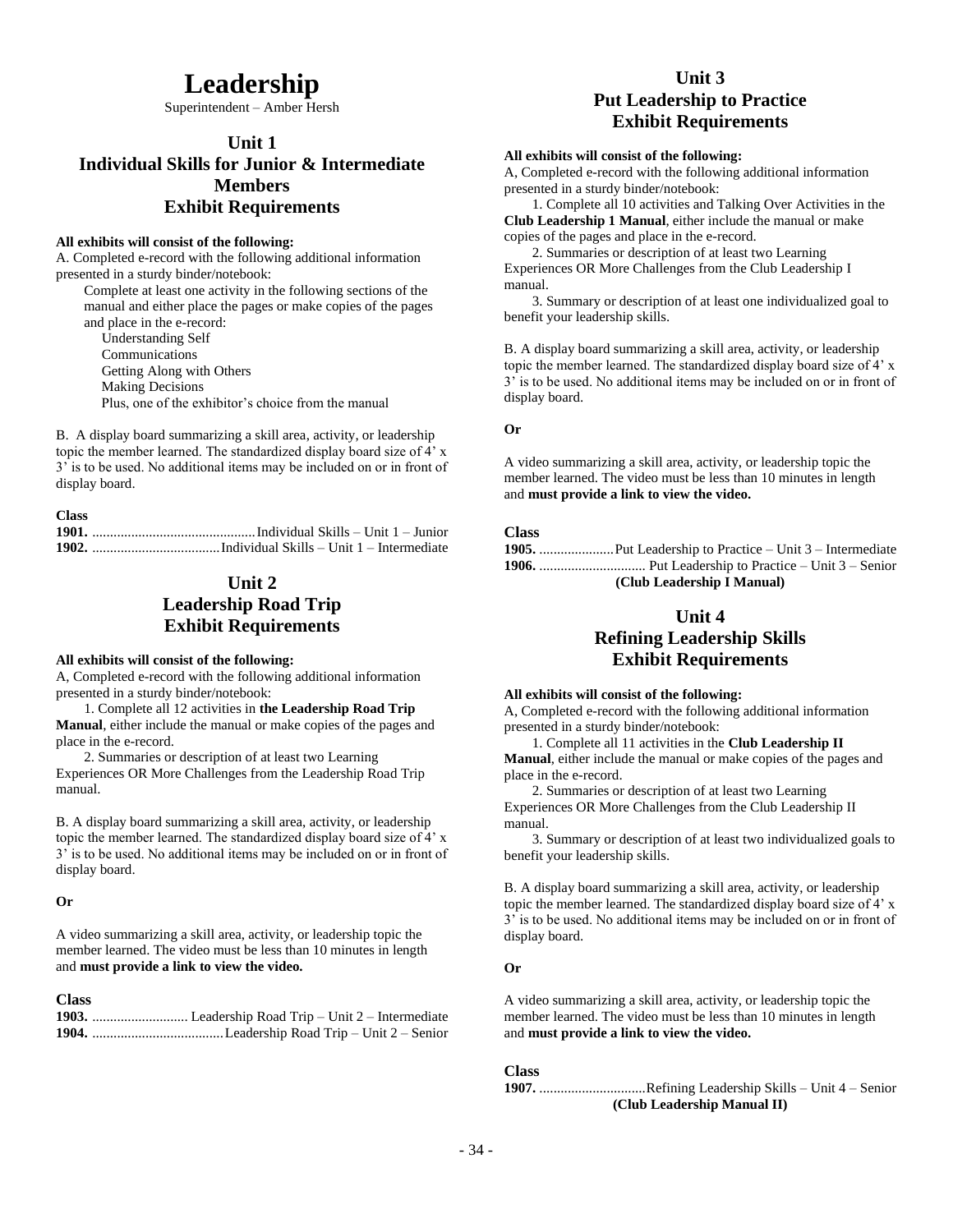## **Unit 5 Community Service Exhibit Requirements**

### **All exhibits will consist of the following:**

A, Completed e-record with the following additional information presented in a sturdy binder/notebook:

1. Complete all 9 activities in the **My Hands for Larger Service Manual**, either include the manual or make copies of the pages and place in the e-record.

B. A display board summarizing completed community service project. The standardized display board size of 4' x 3' is to be used. No additional items may be included on or in front of display board.

### **Or**

A video summarizing completed community service project. The video must be less than 10 minutes in length and **must provide a link to view the video.**

### **Class**

**1908.** ........................................Community Service – Unit 5 – Senior **(My Hands for Larger Service Manual)**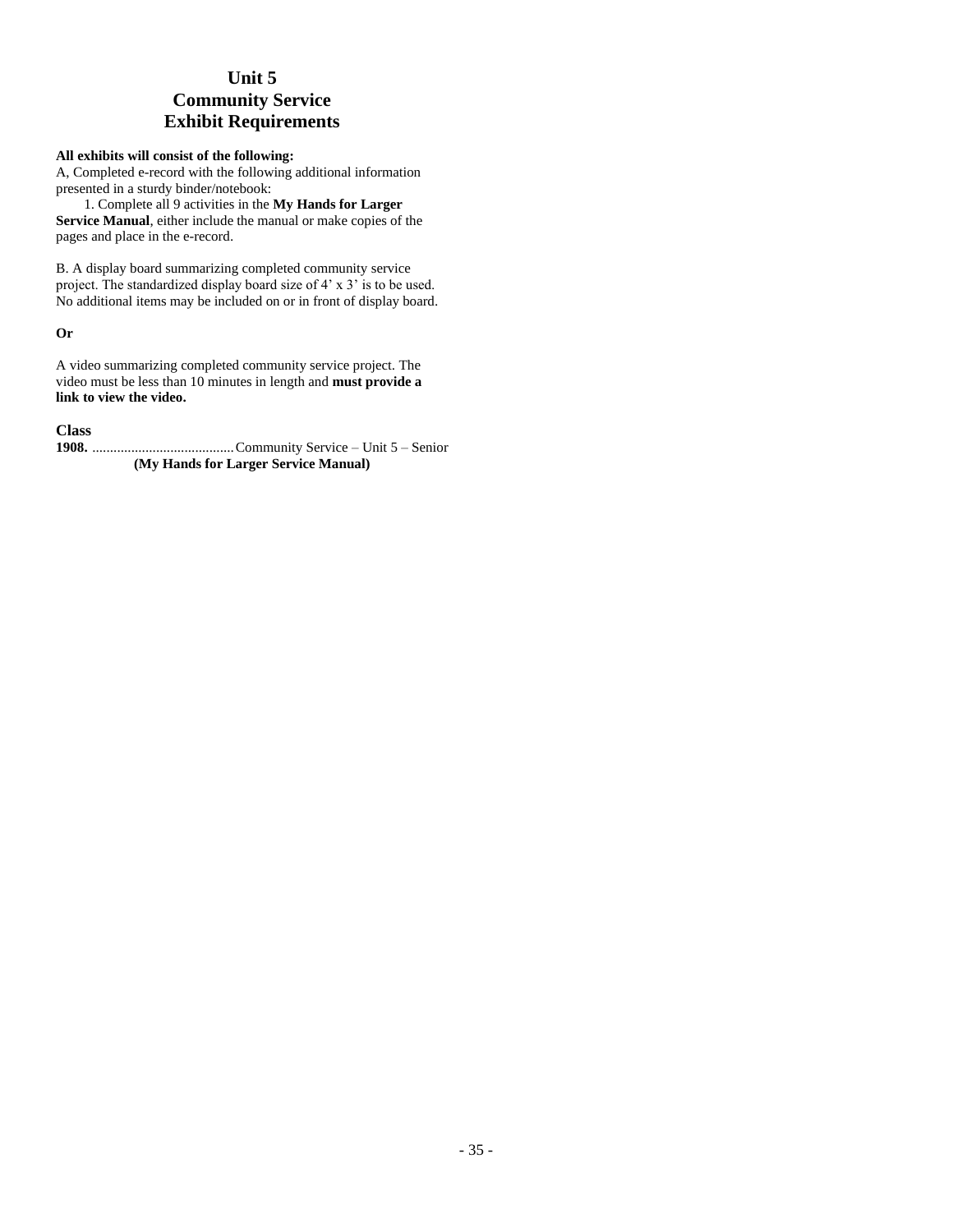# **Leathercraft**

Project Exhibit Rules for All Units:

1. Indicate in e-record whether articles are made from kit or if selfcut and designed by the member.

2. A set means a number of things of the same kind that belong, or are used together, (i.e., six matching coasters, belt, and buckle with matching designs, etc.)

3. Advanced leathercraft members Units 4 – 10 may exhibit in more than one of the classes, provided the member is enrolled in and has completed the requirements of the unit.

4. Unit 8 is now advanced creative stamping. It is recommended that 1<sup>st</sup> year Juniors take Unit 1 Introduction to Stamping before taking Unit 8.

### **5. Definitions:**

 **Carving –** is where you cut into the leather (usually swivel knife) as part of the design you are tooling.

 **Stamping/Tooling –** is where you use impressions made from tools to form a design.

**Cord –** is round and waxed thread.

**Lace –** is flat with a shiny side and rough side.

 **Background Dyeing –** dyeing a solid color to the area tooled with the backgrounder.

**Solid Color Dyeing –** is where you dye the whole project the same color. For example, you tool a belt and then dye it all black, or you make a book cover and dye it all one color.

 **Color Shading –** is where you use shades of color to make the design look more realistic. For example, you can use darker and lighter shades of a color on a flower you have tooled to make it look realistic, or an animal or figure any kind.

 **Staining/Antiquing –** using an antique finish like saddle tan – apply and remove/rub on and wipe off.

 **Clear Finish –** is a finish that has no color in it. For example, oil (no color added), leather finish spray or wipe on that has no color mixed in it.

## **Unit 1 Introduction to Leathercraft & Creative Stamping Exhibit Requirements**

### **Exhibit will consist of the following:**

A. Completed e-record in a sturdy binder/notebook.

B. Exhibit three (3) articles. Place the exhibit items on a board 12" x 18" x 1/8" or ¼" (preferably pegboard) to which items are attached by means of lacing or thread. One each from categories below:

1. One Article or one set of articles on flat leather with no lacing or stitching. Examples: bookmark, wrist bracelet, set of coasters. 2. One article with at least two pieces of leather that are sewed together with lace using a whip stitch or running stitch. Pre-cut kits or self-cut leather may be used. Examples: key case or knife sheath.

3. One article with at least two pieces of leather that are sewed together with cord stitching. Use pre-cut kits with pre-punched holes. Example: coin purse.

C. Apply a **clear** finish to complete your article.

**Note:** No carving, solid color dyeing, color shading and/or antiquing will be permitted.

## **Unit 2 Beginning Leather Carving Exhibit Requirements**

### **Exhibit will consist of the following:**

A. Completed e-Record in a sturdy binder/notebook.

B. Exhibit board 12" x 18" x 1/8" or 1/4" (preferably pegboard) to which items are attached by means of lacing or thread:

1. Three samples with labels showing:

a. Use of swivel knife and camouflage tool.

b. Steps shown in sample as well as use of pear shader, beveller and veiner.

c. Steps shown in samples a and b as well as use of seeder, backgrounder and decorative cuts. Clear leather finish applied to sample c (optional for samples a and b). **Note:** 

**The labels should reflect the tools used for each sample.** 2. Two completed articles using tools and skills studied in Unit 2,

which include lacing (at least one with double loop lacing). **Note:** No pictorial carving (framed pictures) or figure carving (realistic animal and human figures). No staining/antiquing, solid color dyeing or shading is permitted.

### **Class**

**Class**

| 2005.  Unit 2 – Beginning Leather Carving – Intermediate |
|----------------------------------------------------------|
| $2006$ . Unit $2 -$ Beginning Leather Carving – Senior   |

## **Unit 3**

## **Intermediate Leather Carving Exhibit Requirements**

### **Exhibit will consist of the following:**

A. Completed e-Record in a sturdy binder/notebook.

B. One completed carved article or set that includes at least one of the major skills: carved conventional design, inverted carving techniques, simple molding and shaping or hand stitching. **Only clear finish and if laced the double loopstitch is required.**

**Note:** No pictorial carving (framed pictures) or figure carving (realistic animal and human figures). No solid color dyeing, antiquing, or shading will be permitted.

| 2007. Unit 3 – Intermediate Leather Carving – Junior       |
|------------------------------------------------------------|
| 2008.  Unit 3- Intermediate Leather Carving – Intermediate |
|                                                            |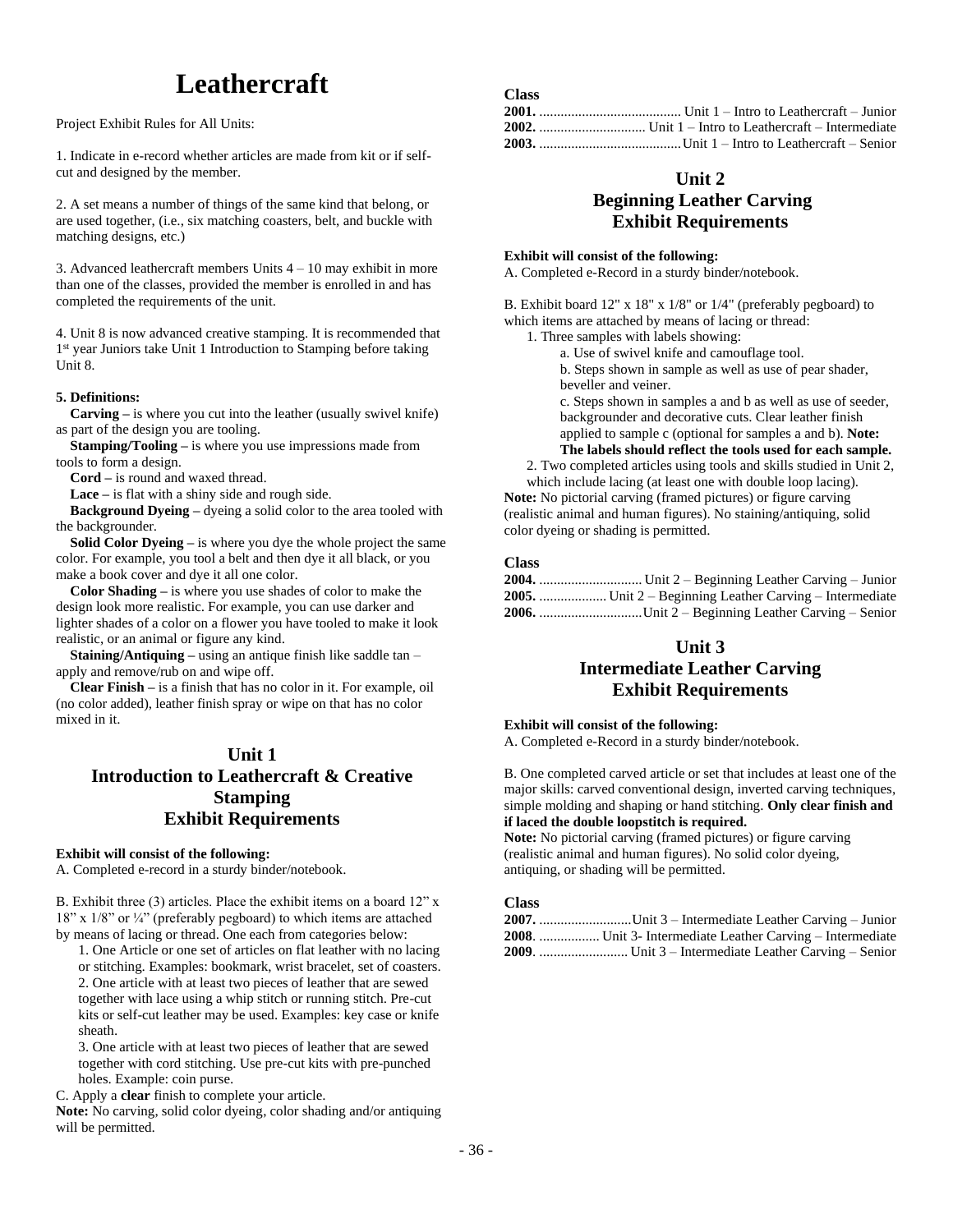### **Advanced Units 4 – 10**

# **Unit 4 Advanced Leather Carving Exhibit Requirements**

#### **Exhibit will consist of the following:**

A. Completed e-Record in a sturdy binder/notebook.

B. Any article or set, other than a picture, of either conventional or realistic design, demonstrating one or more of the major skills learned in this unit: figure carving, embossing, or filigree work. Background dyeing, antiquing and two-tone finishing is optional in this unit.

**Note:** Solid color dyeing and color shading will not be permitted in Unit 4.

#### **Class**

**2010.** ............................. Unit 4 – Advanced Leather Carving – Junior **2011.** ................... Unit 4 – Advanced Leather Carving – Intermediate **2012.** .............................Unit 4 – Advanced Leather Carving – Senior

# **Unit 5 Coloring and Shading Exhibit Requirements**

#### **Exhibit will consist of the following:**

A. Completed e-Record in a sturdy binder/notebook.

B. One completed article or matching set, other than a picture, which demonstrates advanced carving skills, and which is colored by solid-color dyeing, block dyeing or color shading, or antiquing. The design can be either conventional or realistic carving.

#### **Class**

**2013.** ........................................Unit 5 – Coloring & Shading – Junior **2014.** ............................. Unit 5 – Coloring & Shading – Intermediate **2015.** ........................................Unit 5 – Coloring & Shading – Senior **Note: All dyeing, shading, and antiquing are optional after Unit 5.**

### **Unit 6 Pictorial Carving Exhibit Requirements**

#### **Exhibit will consist of the following:**

A. Completed e-Record in a sturdy binder/notebook.

B. One framed or mounted carved leather picture or a matching set, suitable for wall hanging. The article may be left natural color, or it may be stained or colored according to any of the methods taught in previous units.

| <b>Class</b> |  |
|--------------|--|
|              |  |
|              |  |
|              |  |

# **Unit 7 Making and Rebuilding Saddles Exhibit Requirements**

#### **Exhibit will consist of the following:**

A. Completed e-Record in a sturdy binder.

B. One completed saddle. The leather may be either tooled or untooled and may be finished in any suitable fashion.

#### **Class**

**2019.** ........................ Unit 7 – Making & Rebuilding Saddles – Junior **2020.** ............. Unit 7 – Making & Rebuilding Saddles – Intermediate **2021.** ........................Unit 7 – Making & Rebuilding Saddles – Senior

# **Unit 8**

# **Advanced Creative Stamping Exhibit Requirements**

#### **Exhibit will consist of the following:**

A. Completed e-Record in a sturdy binder/notebook.

B. One completed article or matching set using creative stamping.

#### **Class**

| 2023.  Unit 8 – Advanced Creative Stamping – Intermediate |
|-----------------------------------------------------------|
|                                                           |

# **Unit 9 Braiding and Untooled Exhibit Requirements**

#### **Exhibit will consist of the following:**

A. Completed e-Record in a sturdy binder/notebook.

B. One article or matching set illustrating construction by lacing, braiding, expanding, sculpting, untooled leather construction or leather art technique. Exhibit must use non-tooled and non-sewn leather working techniques. (Minimum tooling required for effect is acceptable.)

### **Class**

### **Unit 10**

# **Sewing Leather Exhibit Requirements**

#### **Exhibit will consist of the following:**

A. Completed e-Record in a sturdy binder/notebook.

B. One completed article or garment made by sewing leather.

| --------- |  |
|-----------|--|
|           |  |
|           |  |
|           |  |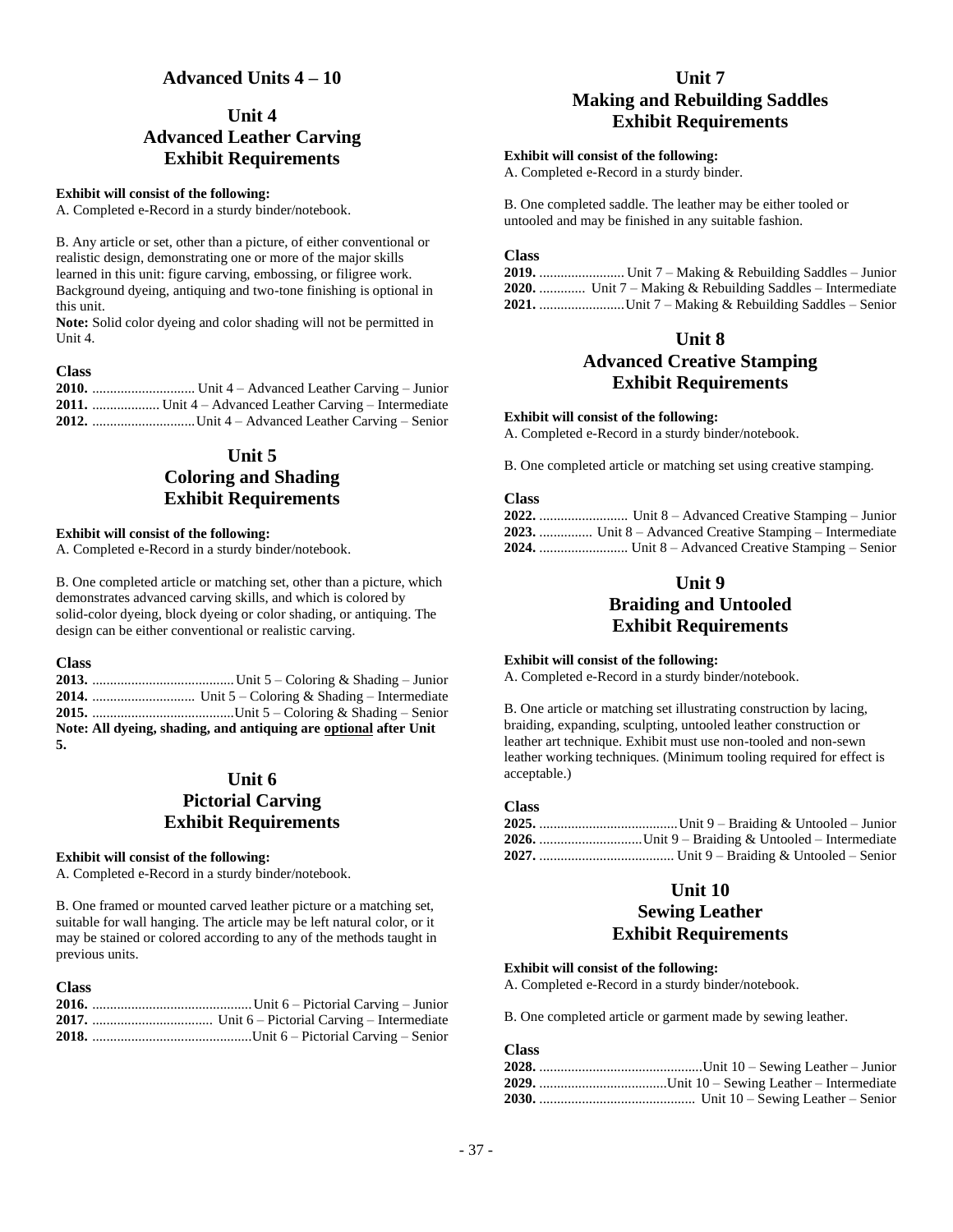# **Photography**

1. For all units, submit photo material for the current unit being entered. Do not submit previous photos or records.

2. In Levels  $1 - 3$  pictures can either be mounted on the journal pages or on card stock.

3. Display photo may be up to 5" x 7" in size. The photo **must** be mounted on a mat and suitable for hanging without additional frame. No other mounted materials (i.e., glass, wood, plastic, metal, etc.) can be used.

4. All photos in the notebook or manual should be 4" x 6" unless otherwise indicated in the manual. If the photos do not fit on the page, add a page for the photo.

#### 5. **Display photo will be used to display at State Fair so be careful when picking your best photo. Notebooks will not be displayed at State Fair, if selected.**

6. The maximum size for the matted only picture is no larger than 8" x 10" (no frame or glass).

7. Binders/notebooks: Use a hardback, three-ring notebook up to 3" in size for all units. No posters or oversized books. Do not use plastic covers on any pages in any unit. All materials must fit within the notebook. Additional pages can be added as needed to exhibit your photos.

8. For photo exhibits in Levels  $1 - 3$  follow the tips on page 73 in the manuals. Photos can be mounted on the journal pages or on cardstock. Label format for Units 1 – 4:

| <b>Camera Used</b> |                                        |
|--------------------|----------------------------------------|
| Activity #         |                                        |
|                    | (if using cardstock to mount pictures) |
| Photo #            |                                        |
|                    | (left to right and top to bottom)      |
| Subject            |                                        |
|                    | <b>Date Photo Taken</b>                |

9. Label Format for Unit 6 Photo # or Media Used Subject Date Photo Taken or Date of Film Notes:

# **Matting Photos Guidelines**

Matting adds dimension to compliment and accent the photo. Matting will help focus attention on the photos and add visual interest along with balance to a layout.

Matting a photo means to put a border around it. Choose a color that brings out another color in the photo but is different than the background color. Light matte colors will help lighten a dark photo and a dark mat color will make the colors look deeper and richer.

For county and state fair display, please select a photo that is 5" x 7" in size that is one of the photo techniques you are using within your unit (read specific requirements for each unit). The maximum size for the matted photo will be 8" x 10".

These photos will be hung for display. Please attach string or some type of hanging mechanism for the photo to hang. Please do not put the phot in a frame.

Please attach to the back of your photo the following information:

- Member Name
- Member County
- Subject
- Date Photo Taken
- Notes

# **Unit 1 Photography Basics – First Year Exhibit Requirements**

### **Exhibit will consist of the following:**

A. Completed e-Record. Include the following in your story: what camera you used this year (brand name, film size, etc.), how you stored your pictures and why you picked your Display Photo. (Also include photos of you working on your project in the e-Record photo page.)

B. Completed Photo Journal/Binder. See Photography rule #8 for labeling instructions.

C. Best Photo  $-5$ " x 7" matted and ready to hang (no glass or frame).

D. You will include the following photos (total of 27 photos) in your photo journal/binder. Photos may be mounted on cardstock with reference to activity.

- 1. Activity  $1 2$  photos
	- a. 1 zoomed in and 1 zoomed out
- 2. Activity  $2 4$  photos:
	- a. 2 landscape view 1 photo not using a tripod and 1 photo using a tripod
	- b. 2 portrait view 1 photo using a tripod and 1 photo not using a tripod
- 3. Activity  $3 6$  photos:
	- a. 3 photos taken outdoors 1 at noon, 1 at 4:00 p.m. and 1 at 8:00 p.m.
	- b. 3 photos taken indoors 1 at noon, 1 at 4:00 p.m. and 1 at 8:00 p.m.

Note: The goal of this activity should be learning how to use light effectively to capture the subject using correct composition.

- 4. Activity 4 3 photos:
	- a. 1 photo with an outdoor shadow
	- b. 1 human shadow pose
	- c. 1 large shadow of choice
- 5. Activity  $5 4$  photos:
	- a. 4 photos using the same object of choice, captured with different directions of light; using flashlight or similar to create lighting.
		- i. Object with front lighting
		- ii. Object with side lighting
		- iii. Object with back lighting
		- iv. Object with top lighting
- 6. Activity  $6 2$  photos:

a. Choose from options 1, 2, or 3 in the manual and post one photo with flash and one without.

#### 7. Activity  $7 - 3$  photos (can be same subject):

- a. 1 landscape photo representing use of background
- b. 1 landscape photo representing use of middle-ground
- c. 1 landscape photo representing use of foreground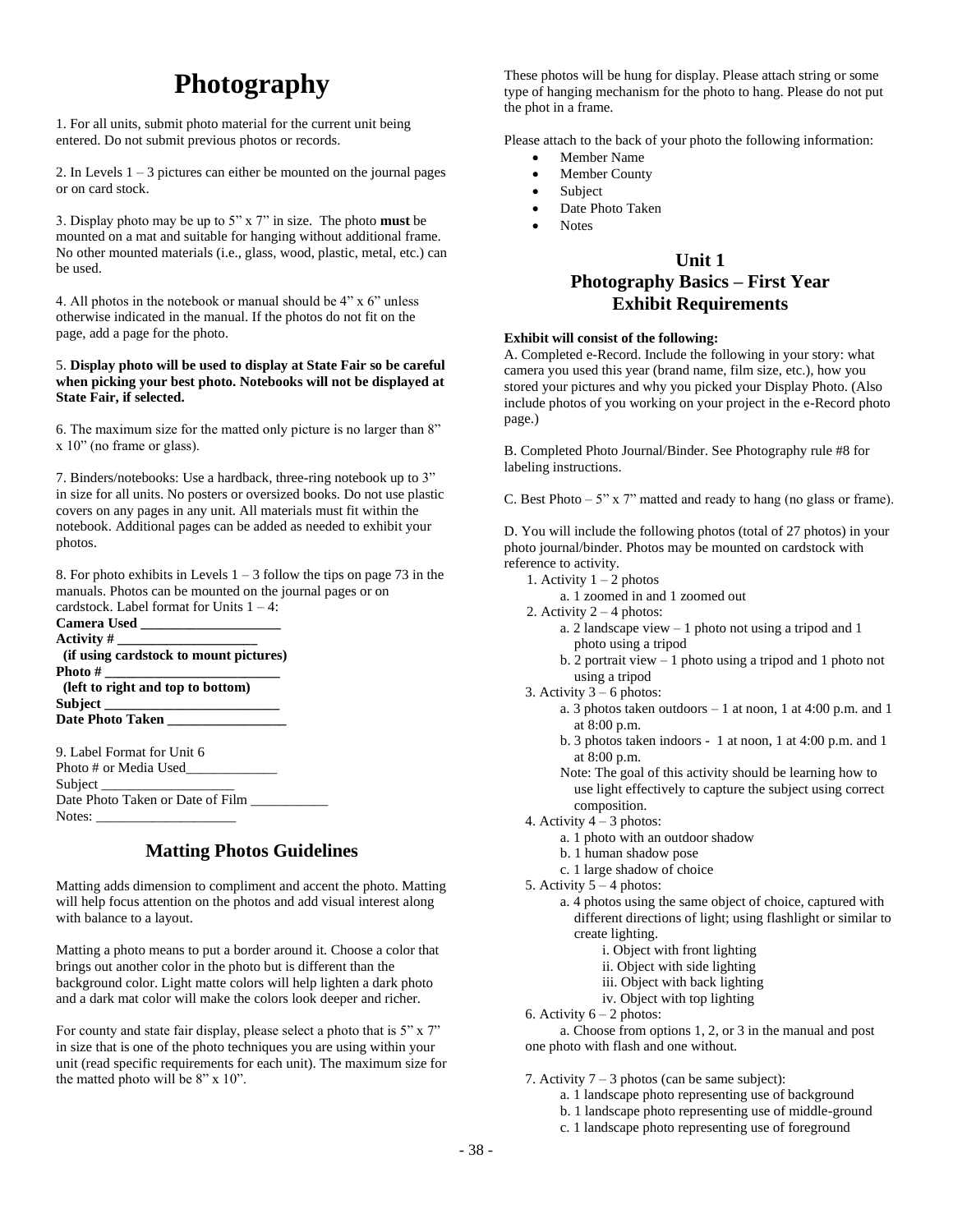Note: each photo should have an obvious focal point using the above to create a photo that compliments your subject.

8. Activity  $8 - 3$  photos:

a. 1 photo of friend with long or body shot

b. 1 photo of friend with head shot

c. 1 photo of object with close up

Note: These photos should demonstrate the correct use of zoom or moving closer or further to the subject to achieve the correct composition.

### **Class**

| 2101. Unit $-1$ – Photography Basics – First Year – Junior     |
|----------------------------------------------------------------|
| 2102.  Unit 1 – Photography Basics – First Year – Intermediate |
| 2103.  Unit 1 - Photography Basics - First Year - Senior       |

# **Unit 2 Photography Basics – Part 2 Exhibit Requirements**

#### **Exhibit will consist of the following:**

A. Completed e-Record. Include the following in your story: what camera you used this year (brand name, etc.), how you stored your pictures and why you picked your Display Photo. (Also include photos of you working on your project in the e-Record photo page.)

B. Completed Photo Journal/Binder. See Photography rule #8 for labeling instructions.

C. Best Photo  $-5$ " x 7" matted and ready to hang (no glass or frame).

D. You will include the following photos (total of  $25 - 27$  photos) in your photo journal/binder. Photos may be mounted on cardstock with reference to activity.

- 1. Activity  $9 4$  photos
	- a. 1 photo with clutter (more than 3 items other than focal point)
	- b. 2 photos uncluttered use same focal point for 2 pictures (i.e., focal point tree – clutter and uncluttered; focal point friend – cluttered and uncluttered

Note: Both sets of photos should combine all composition elements learned in the First year of this unit with the overall goal of reducing clutter in the background of the photographs.

- 2. Activity  $10 4$  photos:
	- a. 4 photos of same subject 1 taken from each position
		- i. On stomach aiming at ground level
			- ii. On back aiming up
		- iii. Leaning over aiming down
		- iv. Sideways aiming directly ahead
	- b. 2 portrait view 1 photo using a tripod and 1 photo not using a tripod
- 3. Activity 11 4 photos:
	- a. Display 4 photos demonstrating your 4 favorite special effect techniques listing in the manual (choose from plant growing, balancing act, ceiling walking and "underwater")
- 4. Activity  $12 2$  photos:
	- a. 1 selfie

b. 1 selfie with 3 or more people (including yourself)

- 5. Activity 13 6 photos
	- a. 2 action photos
	- b. 1 photo of a person
	- c. 1 photo of a place
	- d. 1 photo of a think/still-life
	- e. 1 photo of an animal

6. Activity  $14 - 3$  to 5 photos:

- a. 3 to 5 photos displayed in order to tell a story Note: Plan out your story with a story board and include this in your exhibit.
- 7. Activity 15 4 photos

a. 4 black and white photos, keeping in mind the rules of composition and lighting to produce creative photos

8. Activity 16 – 4 photos

a. Choose 4 photos taken during your entire time in Unit 1 (including the First and Second Year). These can be photos you have used for exhibit or photos that you took while experimenting with different photography techniques. Using the format of Photo Scorecard on page 79, evaluate your own photography (with labels and points) and include your evaluation with you exhibit.

#### **Class**

| 2104. Unit 2 – Photography Basics –Second Year – Junior                 |
|-------------------------------------------------------------------------|
| <b>2105.</b> Unit $2$ – Photography Basics – Second Year – Intermediate |
| 2106.  Unit 2 – Photography Basics – Second Year – Senior               |

### **Unit 3**

# **Next Level Photography Exhibit Requirements**

### **Exhibit will consist of the following:**

A. Completed e-Record. Include the following in your story: what camera you used this year (brand name, etc.), how do you store your pictures and why did you pick your Display Photo pictures. Include photos of you working on your project in the e-Record photo page.

B. See Photography rule #8 for labeling instructions.

C. Best Photo  $-5$ " x 7" matted and ready to hang (no glass or frame).

D. You will include the following photos (total of  $31 - 32$  photos) in your photo journal/binder. Photos may be mounted on cardstock with reference to activity.

- 1. Activity 1 2 photos:
	- a. 2 photos using different lenses for each photo
- 2. Activity  $2 2$  photos:
	- a. 2 photos using (2) special effects from the suggestions on page 16, or special effect lenses.
- 3. Activity  $3 4$  photos

Note: 4 photos, each of a different subject. Choose from the following: landscape, buildings, monuments, people, still life, close ups for details

- a. 2 photos demonstrating hard light
- b. 2 photos demonstrating soft/diffused light
- 4. Activity  $4 2$  photos
- a. Best reflection photos that have good composition
- 5. Activity 5 2 photos without using flash to convey mood:
	- a. 1 photo using artificial light
	- b. 1 photo using natural light
- 6. Activity  $6 2$  photos:
	- a. 1 photo demonstrating rule of thirds in landscape view
	- b. 1 photo demonstrating rule of thirds in portrait view
- 7. Activity 7 2 photos:
	- a. 1 photo demonstrating golden triangle using transparent template
	- b. 1 photo demonstrating golden rectangle using transparent template
- 8. Activity  $8 3$  photos:
	- a. 3 photos of different subjects shooting from different angles and viewpoints
- 9. Activity  $9 2$  photos: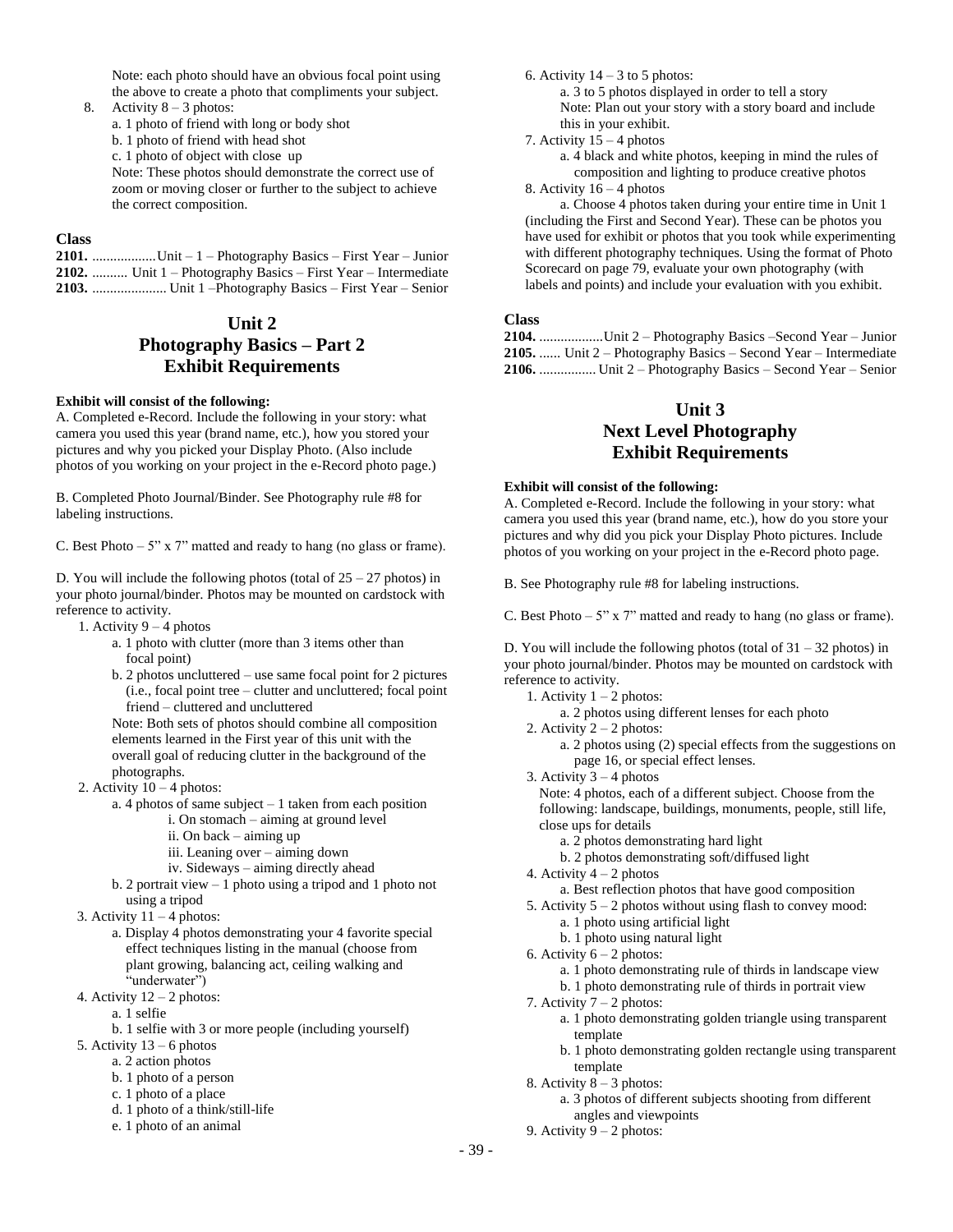|                         | a. 2 photos using composition elements and space in the |  |  |
|-------------------------|---------------------------------------------------------|--|--|
| photo to tell the story |                                                         |  |  |

- 10. Activity  $10 2$  photos:
- a. 2 candid photos
- 11. Activity  $11 1$  photo:
	- a. 1 photo that fills the entire frame of the photo with a piece of the subject
- 12. Activity  $12 1$  photo:
- a. 1 panorama photo
- 13. Activity  $13 2$  photos:
	- a. 1 photo that shows warm colors
	- b. 1 photo that shows cool colors
- 14. Activity  $14 4$  photos:
	- a. Each photo should have a specific purpose behind it. Be sure to use the skills and techniques learned so far during your units to take quality photos for this activity
- **Class**
- **2107.** ................................. Unit 3 Next Level Photography Junior **2108.** ....................... Unit 3 – Next Level Photography – Intermediate **2109.** .................................Unit 3 – Next Level Photography – Senior

# **Unit 4 Mastering Photography Exhibit Requirements**

#### **Exhibit will consist of the following:**

A. Completed e-Record. Include the following in your story: what camera you used this year (brand name, etc.), how do you store your pictures. Include photos of you working on your project in the e-Record photo page.

B. See Photography rule #8 for labeling instructions.

C. Favorite Photo – page 7 Mastering Photography Book 3

D. Posterboard Photo Joiner (Activity 13 – This will be your exhibit item with your e-record, favorite matted photo and photo journal/binder which includes the photos from the following activities.

E. You will include the following photos (total of 29 photos) in your photo journal/binder. Photos may be mounted on cardstock with reference to activity.

- 1. Activity  $1 2$  photos:
	- a. 1 photo using 1/250 f8 of a bright scene
	- b. 1 photo using 1/250 f8 of a dark scene
- 2. Activity  $2 2$  photos:
	- a. 1 photo using small f-stop
	- b. 1 photo using big f-stop
- 3. Activity  $3 2$  photos:
	- a. 2 night photos using correct aperture
- 4. Activity  $4 1$  photo:

a. 1 photo with the subject backlit with the main subject in the foreground

- 5. Activity  $5 3$  photos:
	- a. Silhouette in nature
	- b. Silhouette taken indoors
	- c. A silhouette of your choice
- 6. Activity  $6 1$  photo:
	- a. 1 photo using either geometric shapes or interesting framing
- 7. Activity  $7 2$  photos:
	- a. 1 photo that represents harmony
- b. 1 photo that represents discord

8. Activity  $8 - 4$  photos:

a. 4 still life photos that demonstrate similar themes, similar colors, and different lighting

- 9. Activity  $9 4$  photos:
	- a. 4 photos with different poses
- 10. Activity  $10 4$  photos of different subjects using
	- macrophotography:
		- a. 1 photo representing symmetry/asymmetry
		- b. 1 photo representing patter/texture
		- c. 1 photo representing shape/form
		- d. 1 photo representing visual rhythms
- 11. Activity  $11 2$  photos:
- a. 2 action photos 12. Activity 12 – 2 photos:
	- a. 2 photos showing either astrophotography, underwater or infrared techniques
- 13. Activity 13: a. Make a posterboard joiner

### **Class**

# **Unit 5**

## **Low Light**

### **(Previously Lightning Photography)**

Unit 5 Low Light Photography is not limited to only lightning photos. Youth can exhibit photos taken at night: moon light photos, fireworks, night-time photos. Photos using long exposure and high speed can also be exhibited.

### **Exhibit Requirements**

### **Exhibit will consist of the following:**

A. Completed e-Record with emphasis on accomplishments in your story**.** Include photos in the e-Record photo page of you working on your project.

B. Completed Photo Journal/Binder. See Photography rule #8 for labeling instructions.

C. Three 5" x 7" photos mounted on a mat and suitable for hanging. No other mounted materials (i.e., glass, wood, plastic, metal, etc.) can be used.

D. These three photos can be taken from any of these categories: lightning, nighttime, fireworks, and moonlight, long exposure and high speed photos. For example: two lightning photos and one moonlight photo; or one lightning, one fireworks, one long exposure, and so on. Any combination can be done.

E. Maximum size for the matted picture is no larger than 8" x 10".

F. Attached to the back of the submitted print should be:

- 1. Name
- 2. County
- 3. Date, time, and location of photo
- 4. Make and model of camera used
- 5. Shutter speed and aperture setting
- 6. ASA film speed (for film cameras) or ISO resolution setting (for digital cameras)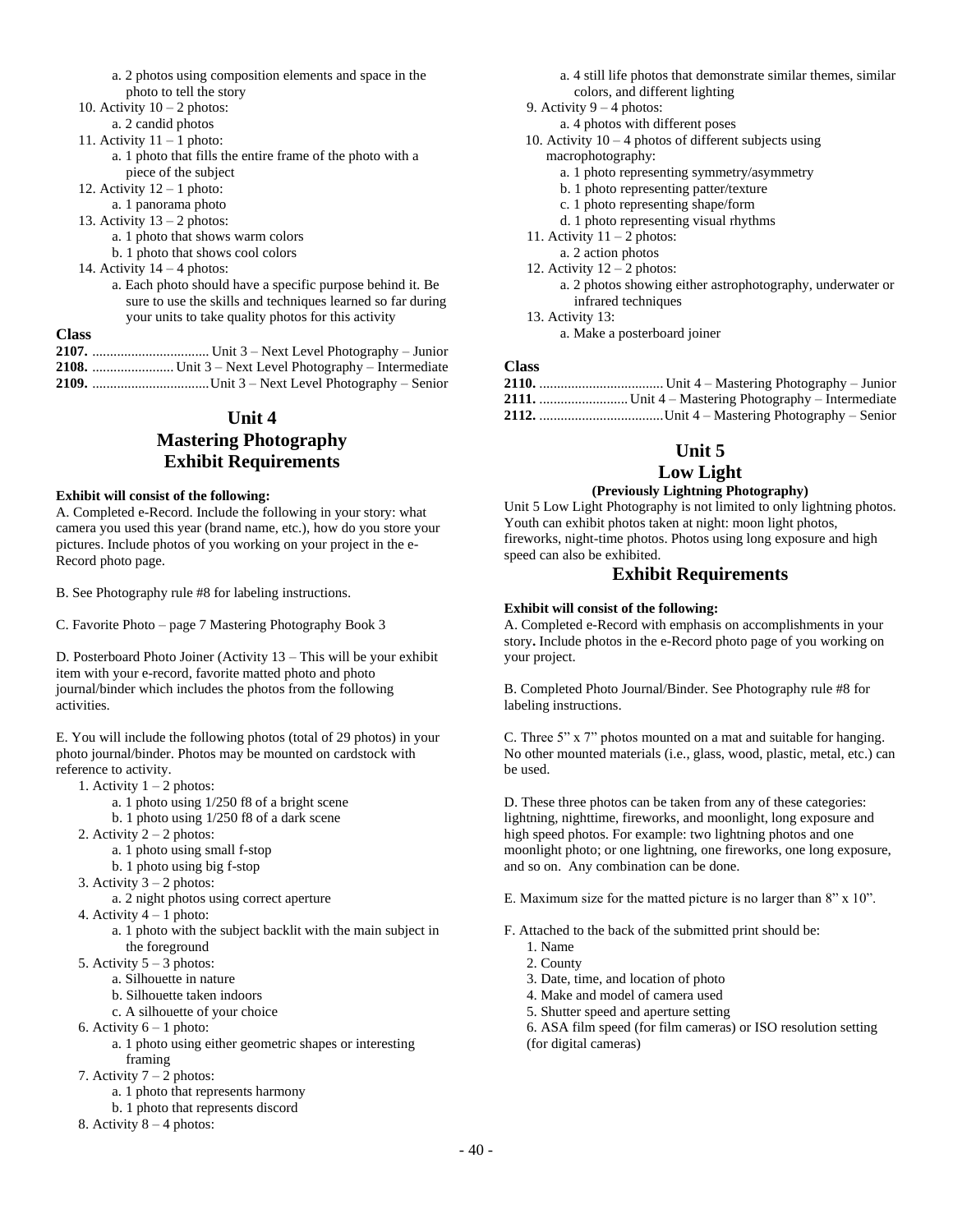| <b>Class</b> |  |
|--------------|--|
|              |  |
|              |  |
|              |  |

# **Unit 6**

# **Advanced Photography**

**Note:** This unit is for those 4-H members who have advanced photography experiences (i.e., creative darkroom work, publishing, careers, etc.).

### **Exhibit Requirements**

### **Exhibit will consist of the following:**

A. Completed **Photography Unit 6 e-Record** with emphasis on accomplishments in your story. Include photos in the e-Record photo page of you working on your project. (Self-Determined)

B. All photos must be labeled in your Photo Journal/Binder. See Photography rule #9.

C. Include the following information on the Specific Information Page in the Photography Unit 6 e-Record:

- 1. goals
- 2. plans
- 3. accomplishments
- 4. evaluation

D. Photos should show your progress and be labeled as successful or not, plus reasons.

E. Photo Journal/Binder that illustrates achievements**.**

F. Display photo may be up to 5" x 7" in size but not larger 8" x 10" matted. This photo will be used for displaying and must be matted.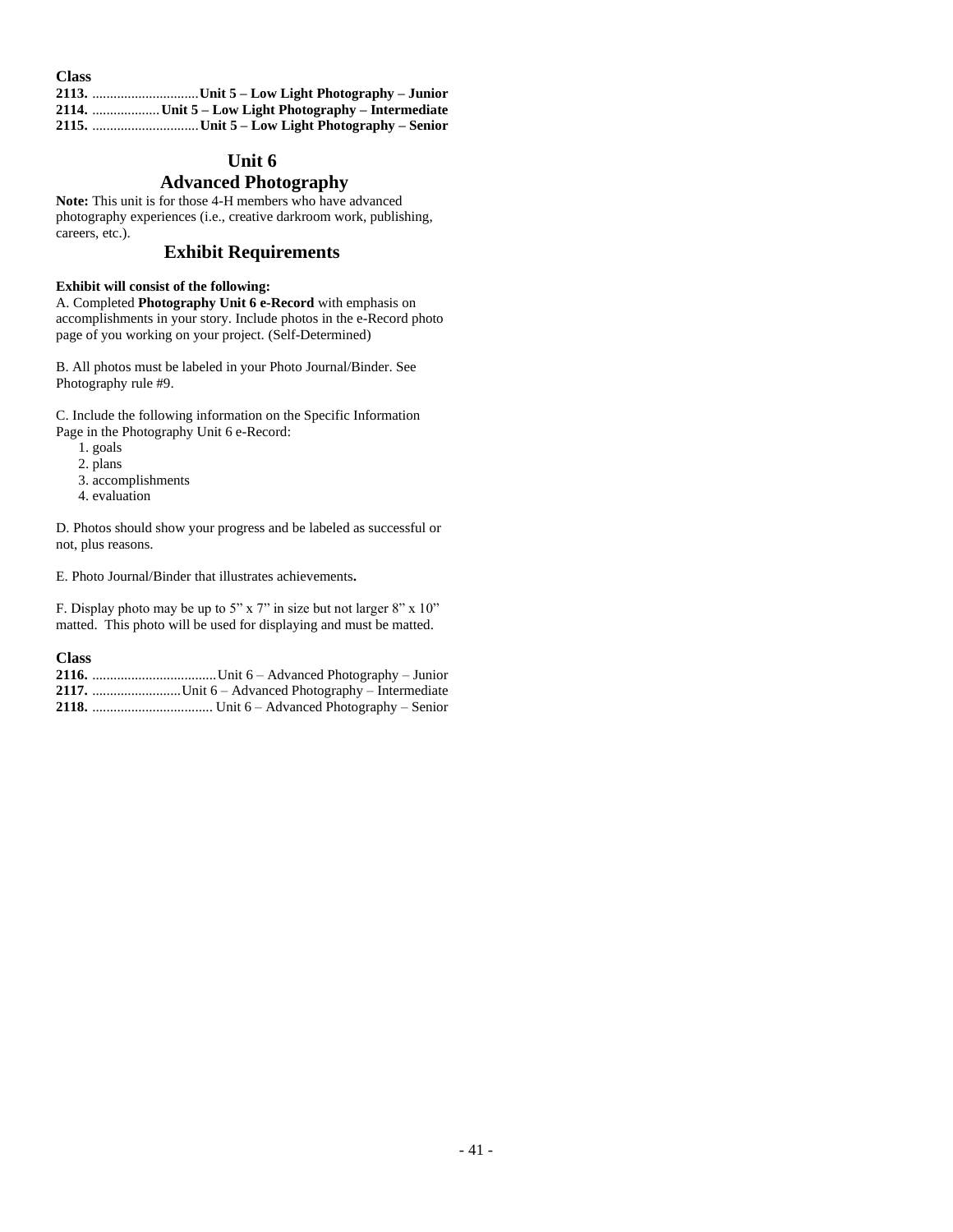# **4-H Filmmaking**

# **Exhibit Requirements**

Description of what the Filmmaking Project Categories are:

1. Animation – A film created by techniques that simulate movement from individual images.

2. Narrative – A film which tells a story that you created. It can be based on fact or fiction.

3. Documentary – A film which presents factual information about a person, event or process.

4. Promotional – This category is for films or public service announcements that are meant to publicize 4-H programs or some other cause that you are passionate about.

5. Voices of 4-H History – A historical perspective on 4-H. may be a narrative, documentary, animation, etc.

### **Exhibit will consist of the following:**

- A. Completed e-Record and binder/notebook including storyboard.
- B. Video must be less than 10 minutes in length.
- C. Make sure your video is in good taste (similar to G and PG ratings.) Videos may be disqualified if deemed to have questionable content. 4-H Code of Conduct must be followed.

#### **D. A link must be provided to view the video.** Members must supply the following information:

- 1. Name
- 2. County
- 3. Title
- 4. Class

**Class**

- 5. 4-H Age
- 6. Short Description

If possible, please email this information with link to Cari Brown at [brownca@co.larimer.co.us](mailto:brownca@co.larimer.co.us)

# **Animation**

| <b>Class</b> |  |
|--------------|--|
|              |  |
|              |  |
|              |  |

## **Narrative**

### **Documentary**

| <b>Class</b> |  |
|--------------|--|
|              |  |
|              |  |
|              |  |

# **Promotional**

| <b>Class</b> |  |
|--------------|--|
|              |  |
|              |  |
|              |  |

# **Voices of 4-H History**

| Смаз |  |
|------|--|
|      |  |
|      |  |
|      |  |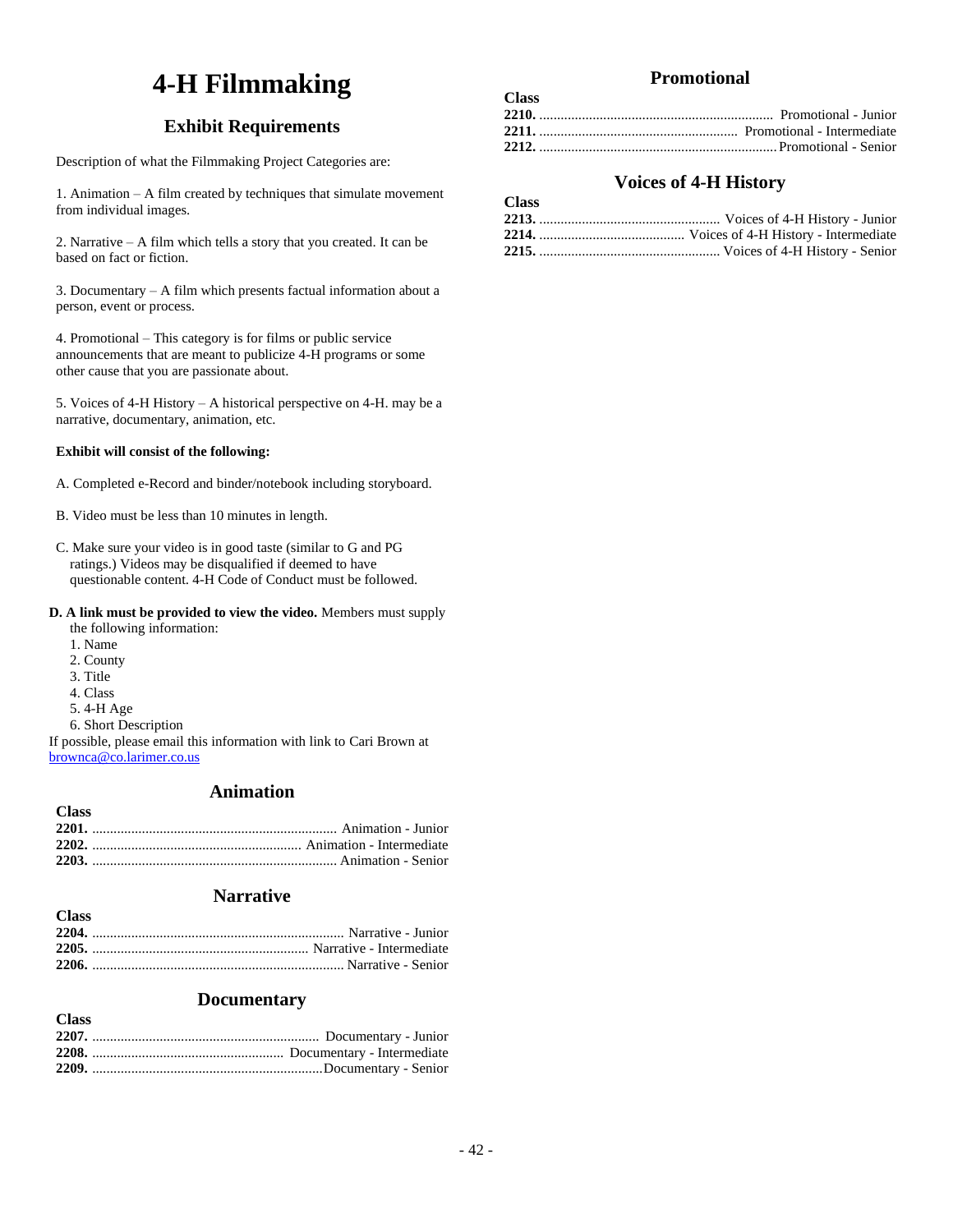# **Scrapbooking**

Superintendent – Amber Hersh

Youth may exhibit in one or all classes that you choose.

Members who are exhibiting several classes may copy the e-record. Each exhibit (class) must have an e-record. Be sure to highlight what you are exhibiting in your e-record. **Story and pictures must be unit specific.**

**Examples of techniques that can be used may include:**

- **Stickers or Die Cuts**
- **Tearing or cutting**
- **Double Photo Matting**
- **(2) Enlarged Photos (minimum size 5" x 7"); one must be black and white or sepia.**
- **Inking/Stamping/Coloring**
- **Create a border**
- **Fibers**
- **Buttons or beads**
- **Eyelets or brads**
- **Rub-ons or embossing**
- **Craft punchers**
- **Chipboard**
- **Dimensional Design (may use another technique to create dimensional design, such as die-cut and stamping. Does not count as two techniques.)**
- **Two-page layout coordinated and themed.**
- **Memorabilia (refer to manual)**
- **Trending techniques**

# **Scrapbooking One Page Layout Exhibit Requirements**

### **All exhibits will consist of the following:**

A. Completed e-Record in a sturdy binder/notebook. **1. All members will need to complete Technique Reflection Page in Record Book with designated number of techniques based on age. Be sure to explain what you learned, how you learned it, and if you included them in final project. Examples of techniques not used in final project are to be included in record book, either picture or actual technique.**

**2. Required activities to include in record book: Junior: 1 or more, Intermediate: 2 or more; Senior: 3 or more.**

- **B. One page layout scrapbook page 8 ½" x 11" or 12" x 12". 1. Page shall contain techniques from your technique list that you have chosen to use in your project. Create a page that is pleasing to the eye, items are not cluttered, and colors are appropriate to subject matter.**
	- **2. Must be exhibited in a three-ring binder or scrapbook binder. Only submit the one page to be judged.**
- C. Journaling and titling must be included on the one page.

### **Class**

# **Scrapbooking Two Page Layout Exhibit Requirements**

### **All exhibits will consist of the following:**

A. Completed e-Record in a sturdy binder/notebook.

**1. All members will need to complete Technique Reflection Page in Record Book with designated number of techniques based on age. Be sure to explain what you learned, how you learned it and if you included them in final project. Examples of techniques not used in final project are to be included in record book, either picture or actual technique.**

#### **2. Required activities to include in record book: Junior: 1 or more, Intermediate: 2 or more; Senior: 3 or more.**

B. Designated Two page layout scrapbook page  $8\frac{1}{2}$ " x 11" or 12" x 12". Formatted to go together in a set (a two-page spread) that is coordinated by color and design which follows a theme with good logical order.

 1. Place two-page layout in appropriately sized binder in protective sleeve – Archival safe.

 **2. Pages shall contain techniques from your technique list that you have chosen to use in your project. Create pages that is pleasing to the eye, items are not cluttered, and colors are appropriate to subject matter.**

 **3. Must be exhibited in a three-ring binder or scrapbook binder. Only submit the tow pages to be judged.**

C. Journaling and titling must be included on the two page layout.

### **Class**

## **Scrapbooking Album Exhibit Requirements**

**All exhibits will consist of the following:**

A. Completed e-Record in a sturdy binder/notebook.

**1. All members will need to complete Scrapbook Album Technique Reflection Page in Record Book with designated number of techniques based on age. Be sure to explain what you learned, how you learned it, and if you included them in final project. Examples of techniques not used in final project are to be included in record book, either picture or actual technique.** 

**2. Require activities to include in record book: Junior: 1 or more; Intermediate: 2 or more; Senior: 3 or more.**

B. Completed album must contain eight (8) pages, designed on both front and back, for a total of sixteen (16) pages for Seniors; a total of six (6) pages, designed on both front and back, for a total of (12) pages for Intermediates; and a total of four (4) pages designed on both front and back, for a total of eight (8) pages for Juniors.

1. Pages must be exhibited between a sturdy front and back cover with each page in a protective sleeve-archival safe. **If memorabilia are included, they should be encased in a protective sleeve and must include additional techniques to be part of the page count.** For example, if album contains fifteen pages of layouts and the sixteenth page is memorabilia **only with no technique,** the album is missing a page and can be disqualified.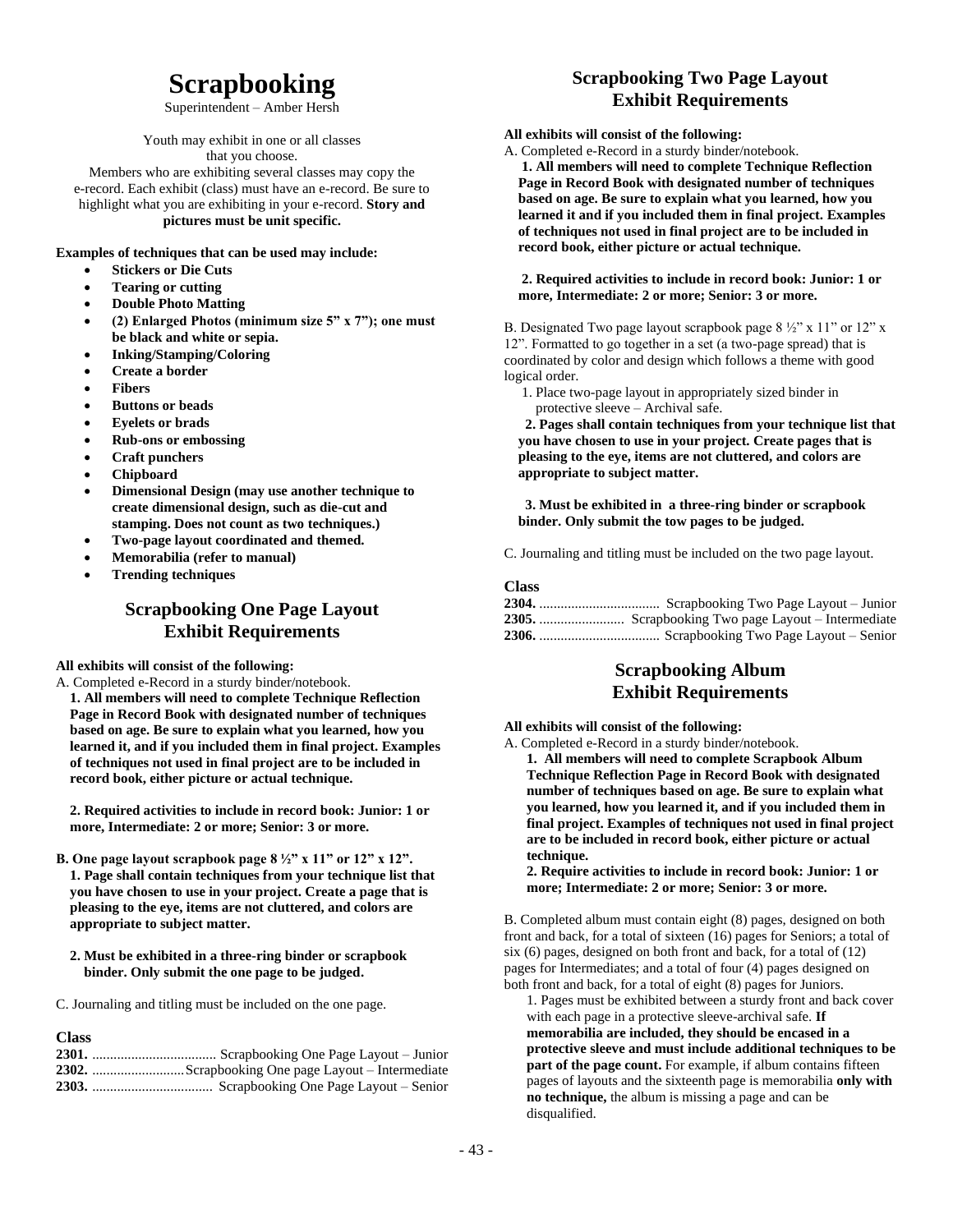#### **2. Mark album pages to correspond with the technique reflection page.**

- 3. Album shall follow a theme or be in chronological order.
- 4. All pages must include Journaling: a. Correct spelling
	- b. Tell your story: who, what, when, where and why?
	- c. Title each page, or two-page layout.
	- d. Album must contain at least one handwritten journal
	- entry, all others may be typed.
- 5. If adding pages to an album that has been judged only submit the pages done within the current 4-H year, do not include pages from past years. Document that this is an ongoing project (i.e., second edition "Seattle" album exhibit in 2016.

### **Class**

# **Scrapbooking – Tag Making (Juniors Only) Exhibit Requirements**

### **All exhibits will consist of the following:**

A. Completed e-Record presented in a sturdy binder/notebook.

**1. All members will need to complete Technique Reflection Page in Record Book with designated number of techniques based on age. Be sure to explain what you learned, how you learned it, and if you included them in final project. Examples of techniques not used in final project are to be included in record book, either picture or actual technique.**

**2. Required activities to include in record book: Junior: 1 or more.**

B. Set of 5 different hand-made tags following a theme with a maximum size of 3" x 5" per tag displayed on a 12" x 12" board.

**1. Tags shall contain techniques from your technique list that you have chosen to use in your project. Create tags that are pleasing to the eye, items are not cluttered, and colors are appropriate to subject matter.**

**2. Tags should include a to/from or a greeting.**

**3. Label tags on your board to correspond with Technique Reflection Page.**

C. No commercial based tags can be used.

**Class**

**2310.** ............................................................... **Tag Making – Junior** 

# **Scrapbooking – Card Making (For Intermediate & Seniors Only) Exhibit Requirements**

### **All exhibits will consist of the following:**

A. Completed e-Record presented in a sturdy binder/notebook. **1. All members will need to complete Technique Reflection Page in Record Book with designated number of techniques based on age. Be sure to explain what you learned, how you learned it and if you included them in final project. Examples of techniques not used in final project are to be included in record book, either picture or actual technique.**

#### **2. Required activities to include in record book: Intermediate: 2 or more; Senior: 3 or more.**

B. Set of 4 different hand-made cards following a theme with a maximum size of 4" x 6" per card displayed on a 12" x 12" board.

**1. Cards shall contain techniques from your technique list that you have chosen to use in your project. Create cards that are pleasing to the eye, items ae not cluttered, and colors are appropriate to subject matter.**

**2. Label cards on your board to correspond with Technique Reflection Page.**

C. No commercial based cards can be used.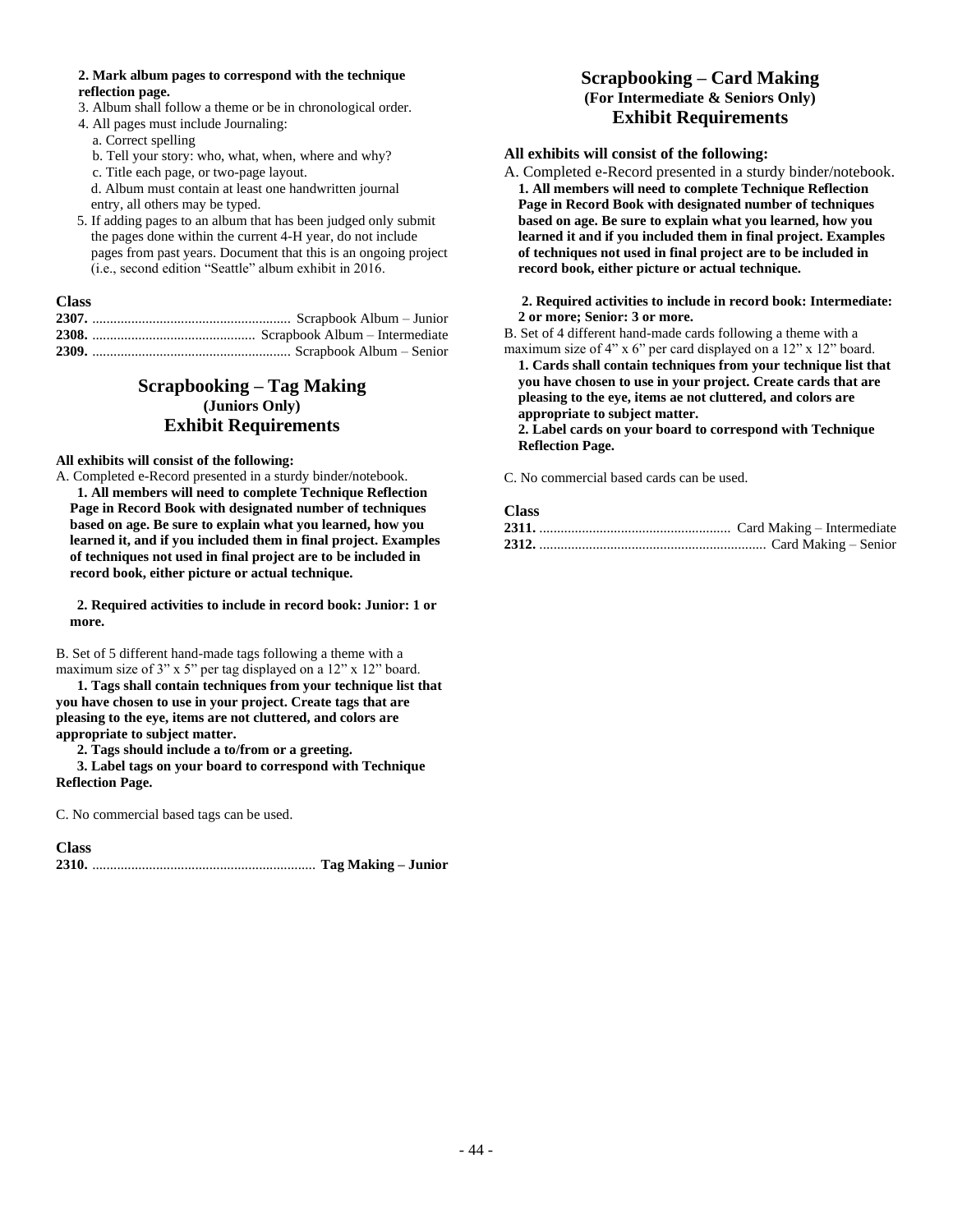# **Visual Arts**

Superintendent – Amber Hersh

1. There is no limit for years of participation in a unit.

2**. Ready to Hang for pictures means – wire secured and heavy enough to hold the picture. NO TAPE.**

## **Unit 1**

# **Portfolio Pathways Painting, Printing and Graphic Design Exhibit Requirements**

### **All exhibits will consist of the following:**

A. Completed e-Record in a sturdy binder/notebook.

B. Complete a minimum of two art techniques listed under the media of Painting, Printing or Graphic Design. Provide pictures of all completed art techniques on the Visual Arts e-Record. (Art techniques for painting: acrylics, watercolors, abstracts, sand painting, self-portrait, action painting, oil painting with impasto, scumbling and perspective and encaustic painting. See manual for printing and graphic-design techniques.)

C. Explain in your 4-H e-Record story what you learned.

D. Exhibit - display your best art design. Oil paintings and acrylic paintings should be no larger than 16" x 24" **canvas** and ready to hang. Watercolor paintings should use small matte and be framed with glass. The framed watercolor should not be larger than  $16"$  x 24".

E. Graphic Design exhibit can be a logo or a self-portrait, a blog, advertisement, website, CD or DVD label, optical illusion, or a notebook of your graphic designs, etc.

# **Painting & Printing**

**Class 2501.** ................................ Visual Arts – Painting & Printing – Junior **2502.** ...................... Visual Arts – Painting & Printing – Intermediate **2503.** .................................Visual Arts – Painting & Printing – Senior

# **Graphic Design**

**Class**

| Сказэ |  |
|-------|--|
|       |  |
|       |  |
|       |  |

# **Unit 2**

# **Sketchbook Crossroads Drawing, Fiber, and Sculpture Exhibit Requirements**

### **All exhibits will consist of the following:**

A. Completed e-Record presented in a sturdy binder/notebook.

B. Complete a minimum of two art techniques listed under the media of Drawing, Fiber and Sculpture. Provide pictures of all completed art techniques on the Specific Project Information page in the e-Record. (Art techniques for Drawing: continuous and contour, shading, perspective, paper choices, colored pencils, pen and ink, calligraphy, and cartooning.) See manual for fiber and sculpture techniques.

C. Explain in your 4-H e-Record story what you learned.

D. Exhibit - display your best art design or sculpture. Framed drawings shall be no larger than 16" x 24" including the frame and ready to hang. Fiber art should be framed and ready to hang and larger 16" x 24".

### **Class**

**2507.** ...........................Visual Arts – Sketchbook Crossroads – Junior **2508.** .................Visual Arts – Sketchbook Crossroads – Intermediate **2509.** ...........................Visual Arts – Sketchbook Crossroads – Senior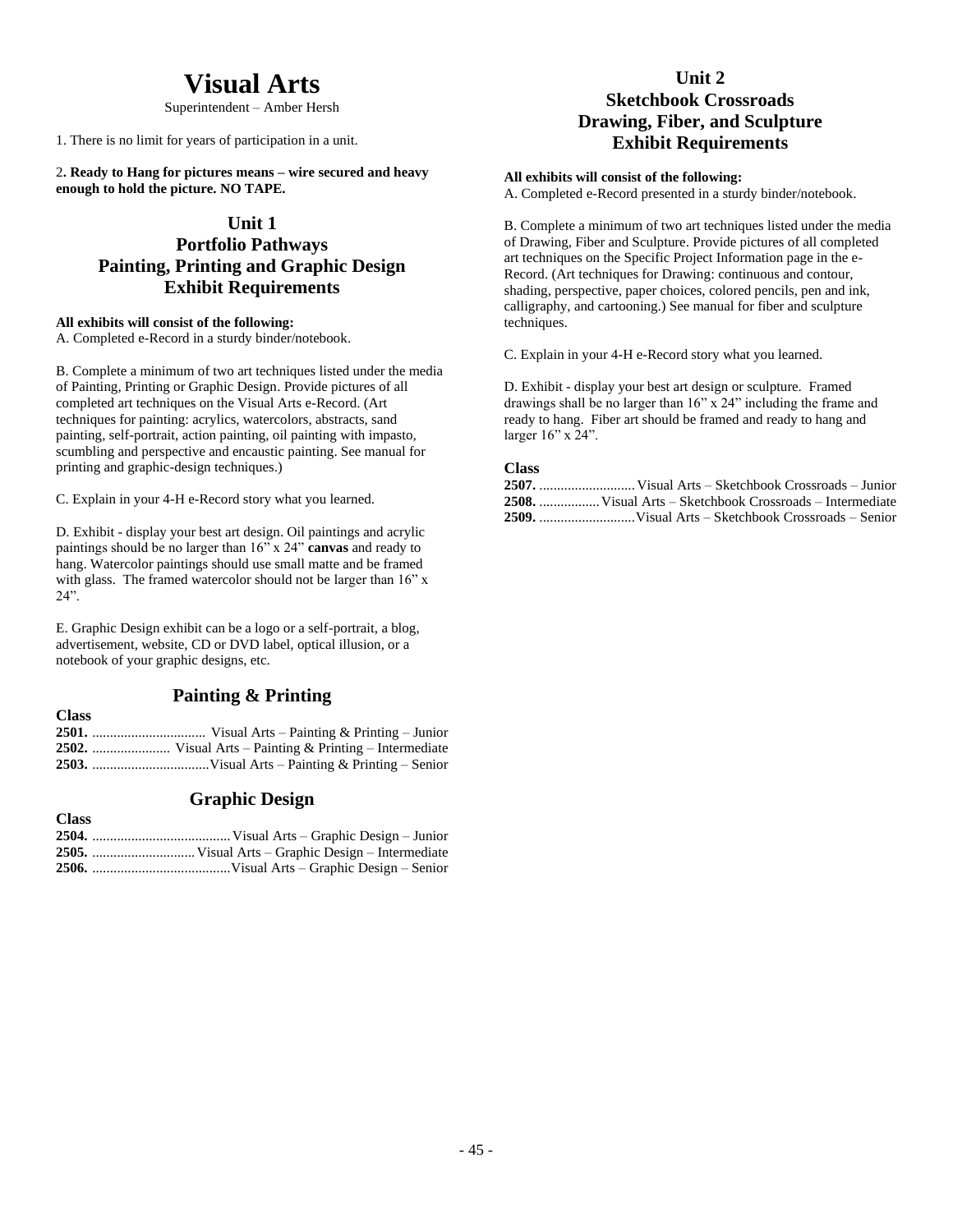# **Self-Determined**

(Not Eligible for State Fair)

# **Exhibit Requirements**

## **All exhibits will consist of the following:**

A. Completed e-Record Book.

B. An educational display board with something you have learned in the project. Photographs or drawings may be used to illustrate your project as well as an explanation of your work. The standardized display board size of  $4' \times 3'$  is to be used. No additional items may be included on or in front of display board.

C. For **First Aid and Creative Arts,** an actual item may be entered instead of a display board (i.e., first aid kit or jewelry).

| <b>Class</b> |  |
|--------------|--|
|              |  |
|              |  |
|              |  |
|              |  |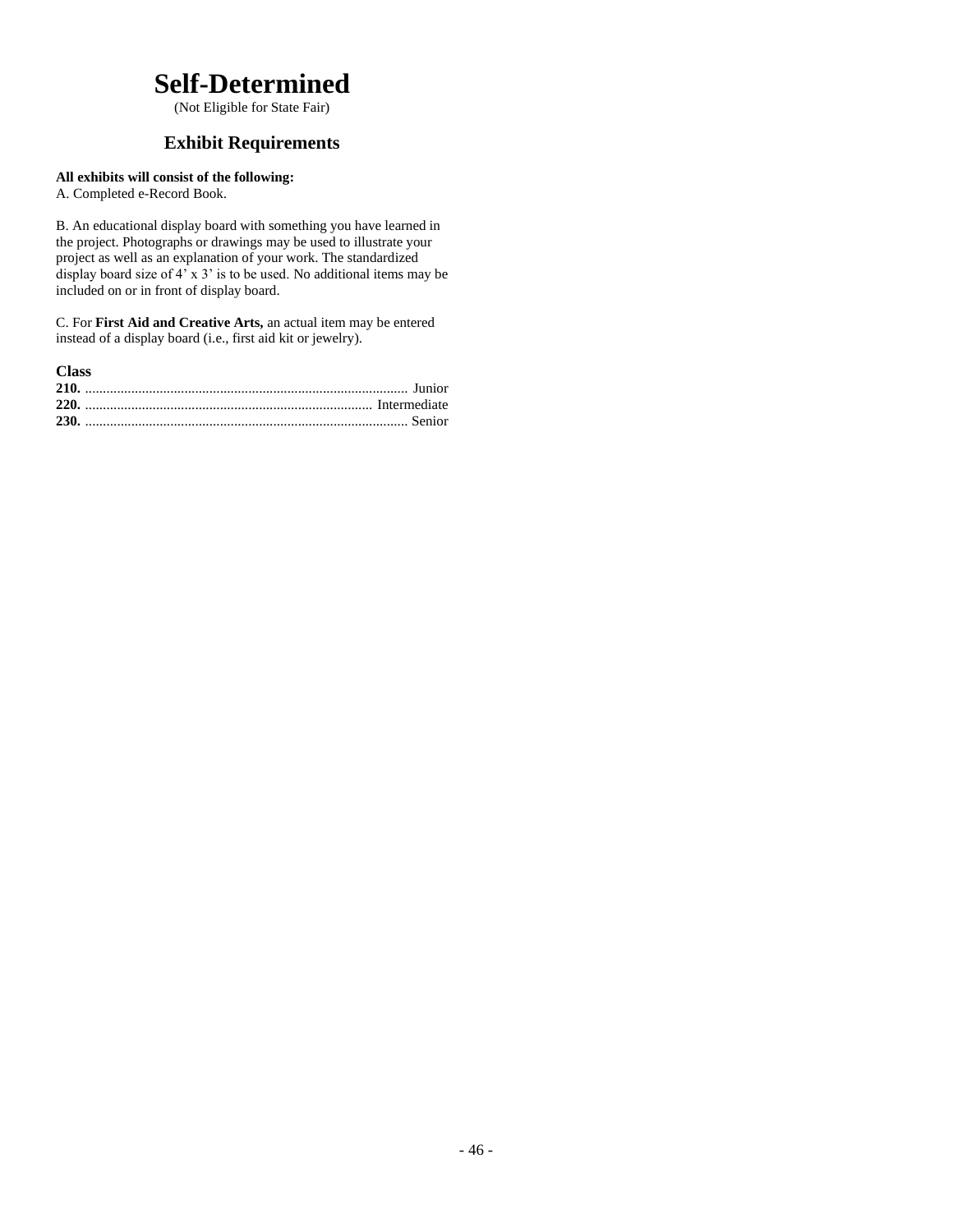# **4-H Consumer Family Science Division**

### **(Static Projects)**

Coordinating Superintendent – Kara Rudnick Extension Contact – Katie Daywalker

## **General Rules**

1**. Entries -** Prior entry is required in all departments. Entry will be made through FairEntry[: http://larimercountyfair.fairentry.com/](http://larimercountyfair.fairentry.com/) **Entry deadline 11:59 p.m. July 8.**

**Late Entries** – **Fair Entries received after 11:59 p.m. July 8 are subject to a \$25 late charge per class. No late entries will be taken after 11:59 p.m. on Sunday July 10 for exhibits.**

2. All completed 4-H Consumer/Family Exhibits, except Fashion Revue, will be interview judged and entered at the Fairgrounds on August 2. Only the exhibitor will be allowed with the judge at the time of the interview, no parents, or leaders, please.

### **Interview Judging Procedures**

**A. Information will be sent to you with instructions for signing up for Interview Judging.**

B. Exhibits will be checked in at time of the interview.

C. Interviews will not be assigned for members who do not schedule a time**. If an exhibitor is unable to participate in interview judging, the exhibit may be brought to the 4-H Building on Tuesday, August 2, between 8:30 a.m. – 10:00 a.m. and picked up between 7:00 a.m. – 10:00 a.m. on Wednesday, August 10.**

3. Completed records must accompany all 4-H Consumer/Family projects. Members are to fill out an e-record and include the proper project information and present it in a sturdy binder/notebook. You may find the e-record at <https://larimer.extension.colostate.edu/> Click on 4-H, then 4-H Projects. Select your project from the list and find your e-record or you can obtain one from the Extension Office.

4. **Exhibits must be completed** by the individual in whose name they are entered and since Fair 2021.

5. **Entry labels will be available at check-in.** L**abel will need to be attached to the upper right hand front outside of the binder/notebook and on the exhibit, usually the back of the exhibit or on the flap.** All exhibits must be accompanied by a completed label. For security reasons, do not list the member address on projects.

6. **Projects will be evaluated on the quality of information completed in the manual and e-record (25 percent) and quality of exhibit (75 percent).** The Danish system of judging will be used in the 4-H Consumer/Family Division. Exhibits will be placed in blue, red and white groups. Award money will be given in all 4-H Consumer/Family classes as follows:

### **Blue – \$3.00 Red – \$2.00 White – \$1.00**

**7. All exhibits qualifying for State Fair must be checked in by exhibitors and/or parents in the Fort Collins Room during checkout time. Exception: Foods & Cake Decorating. Exhibits will be taken to State Fair on Wednesday, August 17. Exhibitors must check in with the Extension Agent during checkout time if they wish to take their project home to pack prior to State Fair. If an exhibitor does not check in with the Extension Agent, their opportunity to compete at the State Fair may be offered to next eligible member. Members with qualifying Foods & Cake Decorating exhibits will receive instructions for dropping off their exhibits on Tuesday, August 16th at The Ranch.**

#### 8. **Exhibits must be removed between 7:00 a.m. and 10:00 a.m. on Wednesday, August 10.**

9. **No Exhibit** will be released prior to 7:00 a.m., on August 10. Superintendents and Extension Office are not responsible for exhibits after check out time. All articles must be checked out with the superintendent in charge. Items not picked up will be taken to the Extension Office in Fort Collins. They will be kept for two weeks and then discarded.

10. The decision of the judge will be final in all instances.

11. Members enrolled in more than one unit of the same project may exhibit in all units enrolled, except where otherwise indicated. An exhibit made for more than one project cannot be entered in more than one department or class. The exhibitor must make the choice.

12. **Projects will be evaluated on the quality of information completed in the manual and e-record (25 percent) and quality of exhibit (75 percent).** Ribbons will be awarded on the Danish system. A champion and/or reserve champion will be awarded in each class if there are entries of championship quality and will be selected from **the blue award exhibits only,** except where otherwise indicated

13. Ages for the Junior and Senior classes are as follows: Junior – members ages 8 - 13, as of December 31, 2021. Senior – members 14 and over, as of December 31, 2021. When classes include Junior, Intermediate and Senior, class divisions are as follows: Junior – ages 8 - 10, as of December 31, 2021. Intermediate – ages 11 - 13, as of December 31, 2021.

Senior – ages 14 - 18, as of December 31, 2021.

14. Exhibitors must be enrolled in the unit of the project in which they are exhibiting and must follow exhibit requirements.

15. Projects not meeting the basic exhibit requirements will be lowered one ribbon.

#### 16. **The use of marijuana or CBD in any display, food item, or exhibit is prohibited and shall be rejected. The exhibitor shall be referred to law enforcement.**

17. Classes may be created by Extension Agent for emerging youth development programs under the auspices of the Larimer County Extension Office.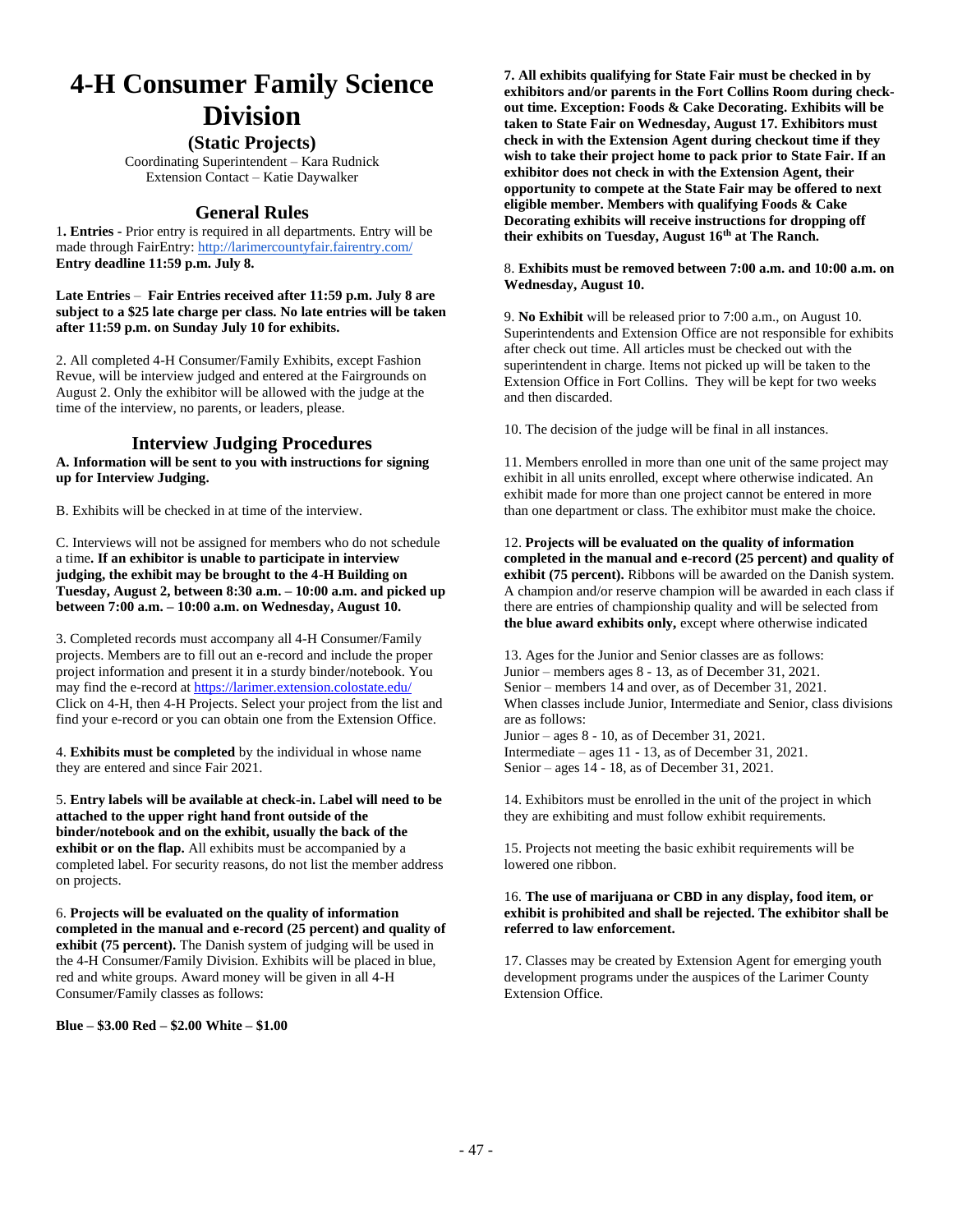# **Fashion Revue**

Superintendents – Jo Ann Belk & Hanna Copeland

**Narration forms are required for Fashion Revue as well as entering Fashion Revue in FairEntry. These are due on or before July 8 to Jo Ann Belk at [csuramfans@msn.com](mailto:csuramfans@msn.com) To access the narration form, go to** 

**<http://larimer.extension.colostate.edu/larimer-county-fair/> Entries received after July 8 are subject to a late charge of \$25.00/class.**

Evaluation for Fashion Revue will be held **Wednesday, July 27,**  beginning at **9:00 a.m**. at the **McKee 4-H Building, Loveland**. Information will be sent to participants in June. The Public Fashion Revue will be **Wednesday, July 27,** at the **McKee 4-H Building, Loveland** beginning at **7:00 p.m. Participants (except Cloverbuds) must participate in the evaluation portion during the day in order to participate in the Public Revue.** Entrants must participate in the Public Fashion Revue to receive award money and to be eligible for Grand Champion. **Final revisions to narrations will be accepted at the time of live judging. No changes will be accepted after judging.**

1. All Clothing (exception: Sewing for Others), Heritage Arts, Leathercraft and Western Heritage members are **encouraged** to participate in this Revue.

2. Participants must model wearable garments they have made for themselves**, or accessories in County only classes.**

#### 3. **All garments and accessories modeled must be completed.**

4. An "outfit" shall consist of no more than three pieces.

5. Premiums will be given. A Champion and Reserve Champion will be chosen in each class, except where merit does not warrant such designation.

#### 6. Cloverbuds will receive a participation ribbon. **Cloverbuds may wear any appropriate garment or accessory, the do not need to be hand made.**

7. Junior members will compete for the Junior Grand Champion Award. Intermediate members will compete for the Intermediate Grand Champion. Seniors will compete for the Senior Grand Champion Award.

#### **8. Accessories – This class is not eligible for State Fair, as it is not meant to be a garment. This is a county-level contest only. Examples of what can be entered into this class: shawl, scarf, hat, shoes, socks, hand bag, etc.**

9. Members must be enrolled in the unit(s) they model. Garments exhibited at the Fair must be the same as modeled in Fashion Revue.

#### **10. Buymanship open only to Intermediate and Senior members.**

11. **Three** Senior Grand Champions may be selected to represent Larimer County at the State Fashion Revue. Each contestant at the State Fashion Revue may model in only one category (for example, Clothing, Heritage Arts, and Leathercraft); so, three individuals may be selected. A Senior Reserve Grand Champion may be selected as a runner-up in the event one of the Grand Champions can't attend State Fair.

#### 12. **Classes may be split or combined, as necessary.**

# **Beginning Clothing**

### **Class**

**110.** .......................................Beginning Clothing STEAM 1 – Junior Wearable garment using the skills learned in STEAM Clothing 1. Exhibits must use a firmly-woven, medium-weight cotton or at least 50-percent cotton-blend fabric. Exhibit should be a simple pattern with two or three pattern pieces without set-in sleeves, zippers, collars, and no button holes.

**120.** ............................ Beginning Clothing STEAM 1 – Intermediate Exhibit requirement same as for Junior class.

**130.** ...................................... Beginning Clothing STEAM 1 – Senior Exhibit requirement same as for Junior class.

| Wearable garment using the skills learned in STEAM Clothing 2.     |
|--------------------------------------------------------------------|
| Exhibits may use any woven or knit fabric appropriate to the       |
| garment's design and should demonstrate sewing skills beyond       |
| STEAM Clothing 1. The exhibit should include one or more of the    |
| following techniques: set-in sleeves, zippers, collars, and button |
| holes.                                                             |
|                                                                    |
| Exhibit requirements same as for Junior class.                     |
|                                                                    |
| Exhibit requirement same as for Junior class.                      |

### **Advanced Clothing**

**Wearable garments should demonstrate skills beyond STEAM Clothing 2, for example: rolled hems, invisible zippers, tailoring techniques, etc.** 

| Sports Wear |  |
|-------------|--|
|             |  |
| Sports Wear |  |

**190.** ............................. Advanced Clothing STEAM 3 – Intermediate Daytime Wear or Casual Wear: could include dress, vest, pants, etc., appropriate for school, going to the movies, etc.

**200.** ....................................... Advanced Clothing STEAM 3 – Senior Daytime Wear or Casual Wear: could include dress, vest, pants, etc., appropriate for school, going to the movies, etc.

**210.** .............................. Advanced Clothing STEAM 3 – Intermediate Business Wear: could include skirts, jumpers, vests, dresses, nontailored suits, clothing for work, church, banquets, etc.

**220.** ....................................... Advanced Clothing STEAM 3 – Senior Business Wear: could include skirts, jumpers, vests, dresses, nontailored suits, clothing for work, church, banquets, etc.

**230.** .............................. Advanced Clothing STEAM 3 – Intermediate Dressy Dress or Formal Wear

**240.** ....................................... Advanced Clothing STEAM 3 – Senior Dressy Dress or Formal Wear

**250.** ............................. Advanced Clothing STEAM 3 – Intermediate Non-Tailored Outerwear could include coats, or even ski pants **260.** ........................................Advanced Clothing STEAM 3 – Senior Non-Tailored Outerwear could include coats, or even ski pants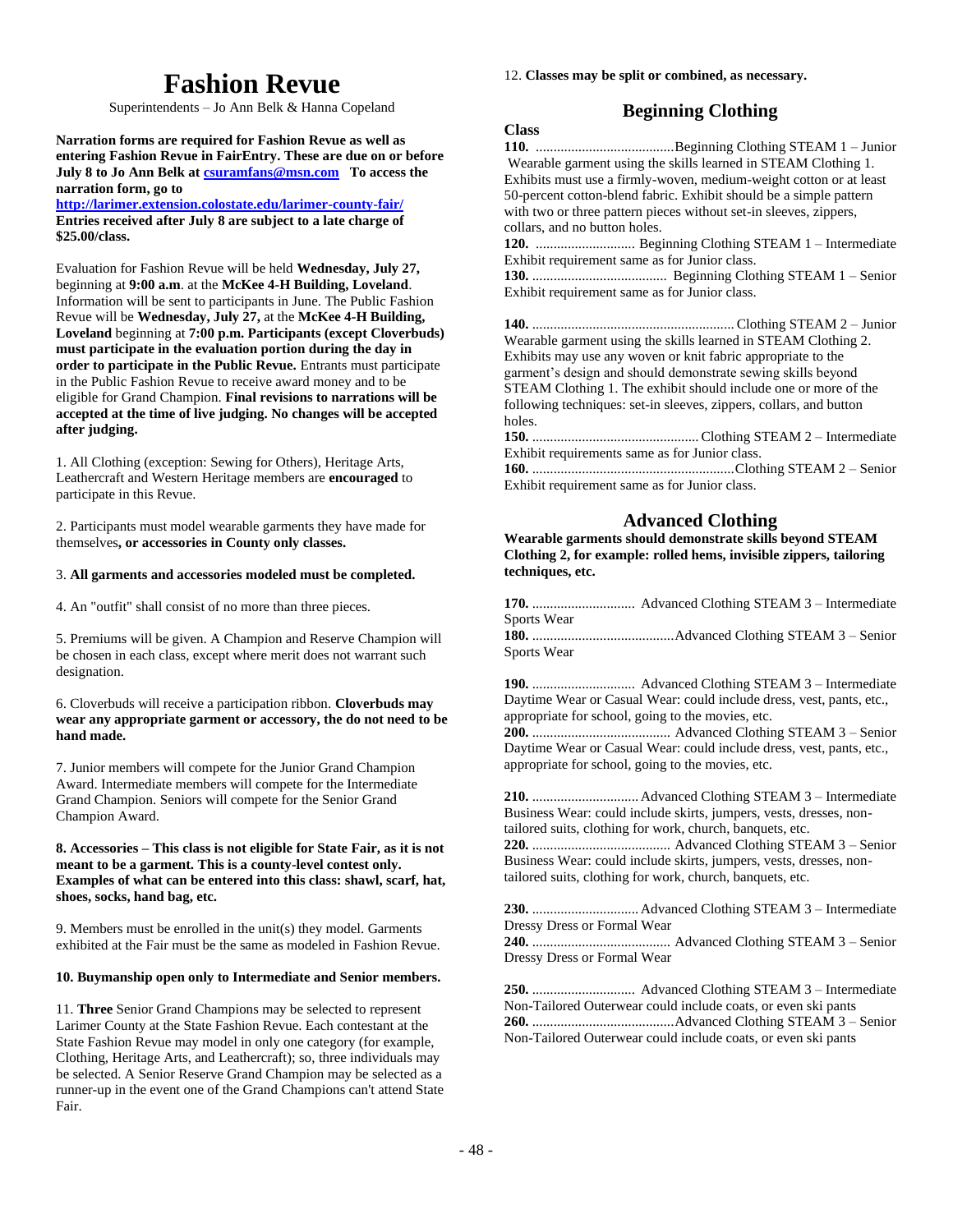# **Creative Sewing**

| Must be a wearable garment |  |
|----------------------------|--|
|                            |  |
| Must be a wearable garment |  |
|                            |  |
| Must be a wearable garment |  |
|                            |  |
| Must be a wearable garment |  |
|                            |  |
| Must be a wearable garment |  |

# **Recycled Clothing**

| Must be a wearable garment |  |
|----------------------------|--|
|                            |  |
| Must be a wearable garment |  |
|                            |  |
| Must be a wearable garment |  |

# **Upcycle Your Style**

| A coordinated outfit |  |
|----------------------|--|
|                      |  |
| A coordinated outfit |  |
|                      |  |
| A coordinated outfit |  |

# **Heritage Arts**

| Wearable garment |  |
|------------------|--|
|                  |  |
| Wearable garment |  |
|                  |  |
| Wearable garment |  |

### **Leathercraft**

| Must be wearable garment        |  |
|---------------------------------|--|
|                                 |  |
| <b>Must be wearable garment</b> |  |
|                                 |  |
| Must be a wearable garment      |  |

## **Buymanship**

| Wearable garment |  |
|------------------|--|
|                  |  |
| Wearable garment |  |

### **Accessories**

### **County Only Class**

| Shawl, scarf, hat, Shoes, Socks, hand bag, etc. |  |
|-------------------------------------------------|--|
|                                                 |  |
| Shawl, scarf, hat, Shoes, Socks, hand bag, etc. |  |
|                                                 |  |
| Shawl, scarf, hat, Shoes, Socks, hand bag, etc. |  |

# **Judging Guide for Fashion Revue** I. **Preparation:** Design and style, choice of fabric and color, overall

appearance of garment, accessories, grooming. II**. Presentation:** Appropriate for garment style; movement: walking, standing and turns; poise/posture; variety of movement, use of space

and creativity; attitude and enthusiasm.

- 49 -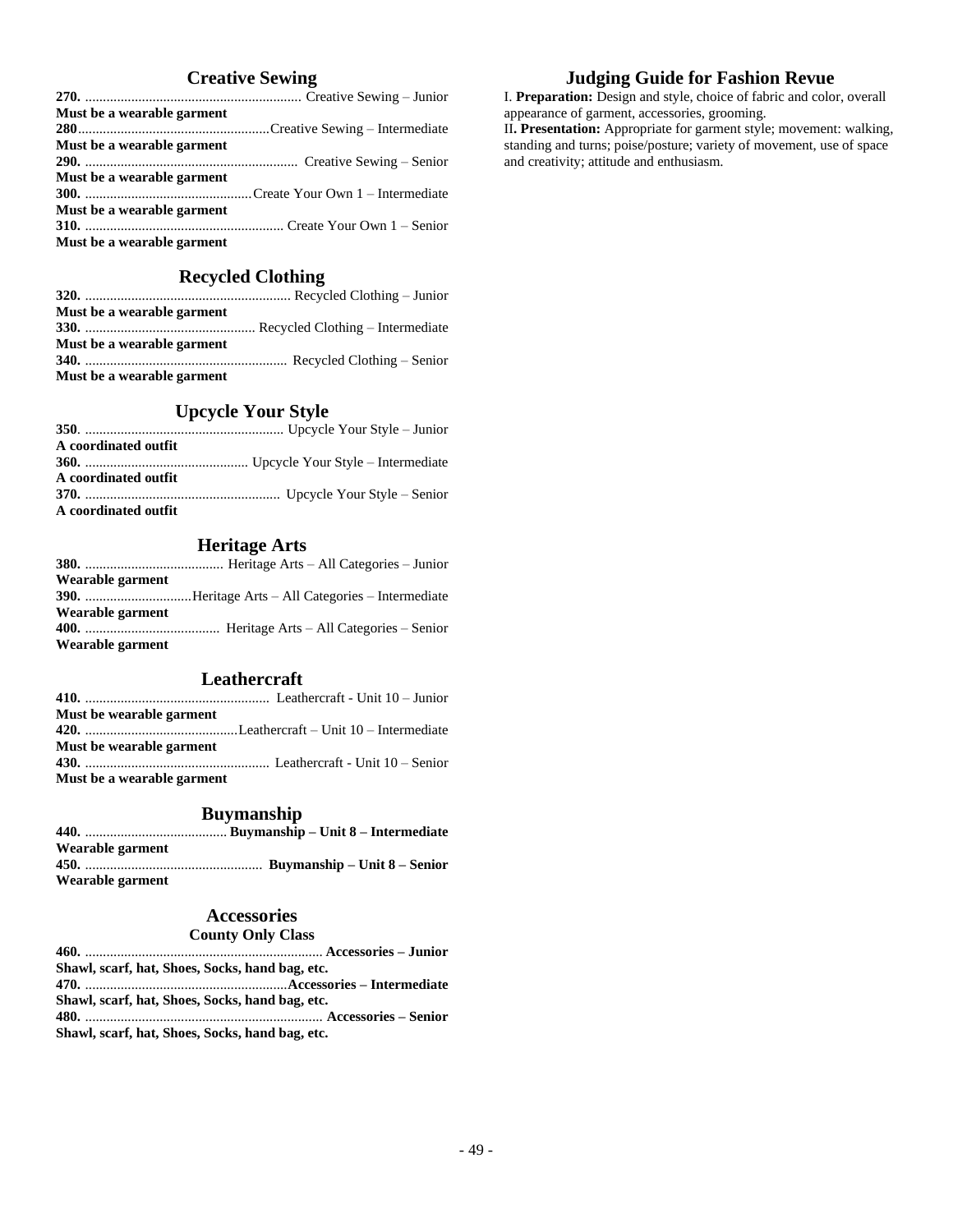# **Clothing**

#### Superintendent - Nanna Bryce Jones

1. With these sewing manuals, a member may stay in the manuals until they have mastered the techniques. Unit  $1 -$  STEAM Clothing 1 (Beginning) is for beginner sewers, those with little to no experience. Unit 2 – STEAM Clothing 2 is for sewers that are familiar with the basic techniques and ready to learn more advanced skills. Unit 3 – STEAM Clothing 3 is for the advanced sewer who wants to learn more about tailoring and advanced skills. STEAM Clothing 3 is for Intermediates and Seniors.

2. Requirement: All exhibit garments must be labeled with name, age, county, and unit of the 4-H member. Labels must be attached at the inside of the neckline or at the waistband of skirts and pants. Information must be written or typed on a label and securely attached to inside of garment. This will assist in case of property loss.

3. The garments may be worn before exhibiting but should be in good and clean condition. Please use wire hangers

4. Sergers may be used as a seam finish, only; not as a seam for STEAM Clothing 1.

5. Clothing is defined as wearable, dressy or casual wear, active/sportswear, or sleepwear. An exhibit shall consist of no more than three coordinated pieces. No accessory items, i.e., shoes, scarves, hats, etc.

6. **Advanced STEAM Clothing Unit 3 - complete one textile experiment using your garment fashion fabric each year.** Include this information in your e-Record: completed experiment sheets and sample(s) mounted (on 8 ½" x 11" heavy paper). **No photos of experiment are allowed. Fabric must be attached.** Experiments may be repeated in a subsequent year as long as different fabric is used.

7. Pattern instruction sheet is required and must be attached securely to the e-Record. **Write name and county on pattern instruction sheet.**

8. Members are encouraged to select a unit that challenges their skills. **Due to difficulty of skills involved, buttonholes and button loops are to be used in STEAM Clothing 2 and above**. All units will be judged on **required** skills included in the manual. **Exhibits that exceed project skill, number or size requirements will not be considered for Champion or Reserve Champion.**

9. Awards will be given for outstanding Junior, Intermediate and Senior records. Juniors may use pencil. Story should include information on changes made in pattern, alterations, problems, etc. **Do not use record book covers that are clear plastic with sliders.**

10. All garments in clothing construction must be made for the member with the exception of Unit 4 – Sewing for Others.

11. All 4-H Clothing exhibits must be checked in on August 2, at the time scheduled for interview judging.

12. **For members exhibiting more than one item, they may copy their e-Record. Each exhibit must have an e-Record. Be sure to highlight what you are exhibiting in your e-Record.**

# **Unit 1 STEAM Clothing 1 (Beginning) Exhibit Requirements**

#### **All exhibits will consist of the following:**

A. Completed Clothing Construction e-Record with **pattern instruction sheet** presented in a sturdy binder/notebook. Include in your story why you chose a clothing project, why you selected this garment or outfit and describe any changes made in the garment or outfit.

B. Provide the brand, number and cost of the pattern used in the Clothing Construction e-Record on the Expense page.

C. Include the following information on the Clothing Construction page:

- 1. A list of all the garments or articles made
- 2. Percent of fiber content of each garment or article made
- 3. Care of garment exhibited

D. Include the cost of each garment in the Expense record of the Clothing Construction e-Record.

**E. Pillowcase illustrating the skills learned such as: simple seams, seam finishes, matching, suitable fabric/thread, cuff and even lip, etc**.

### **Class**

**2801.** ..................................................................... Pillowcase – Junior

# **Unit 1 STEAM Clothing 1 (Beginning) Exhibit Requirements**

#### **All exhibits will consist of the following:**

A. Completed Clothing Construction e-Record with **pattern instruction sheet** presented in a sturdy binder/notebook. Include in your story why you chose a clothing project, why you selected this garment or outfit and describe any changes made in the garment or outfit.

B. Provide the brand, number and cost of the pattern used in the Clothing Construction e-Record on the Expense page.

C. Include the following information on the Clothing Construction page:

- 1. A list of all the garments or articles made
- 2. Percent of fiber content of each garment or article made
- 3. Care of garment exhibited

D. Include the cost of each garment in the Expense record of the Clothing Construction e-Record.

**E. Simple Pillow – no larger than 18" x 18" illustrating skills learned such as: simple seams, seam finishes, suitable fabric/thread, matching, trimmed corners, finished closure (lap or secured), etc.**

**Class**

**2802.** ............................................................... Simple Pillow – Junior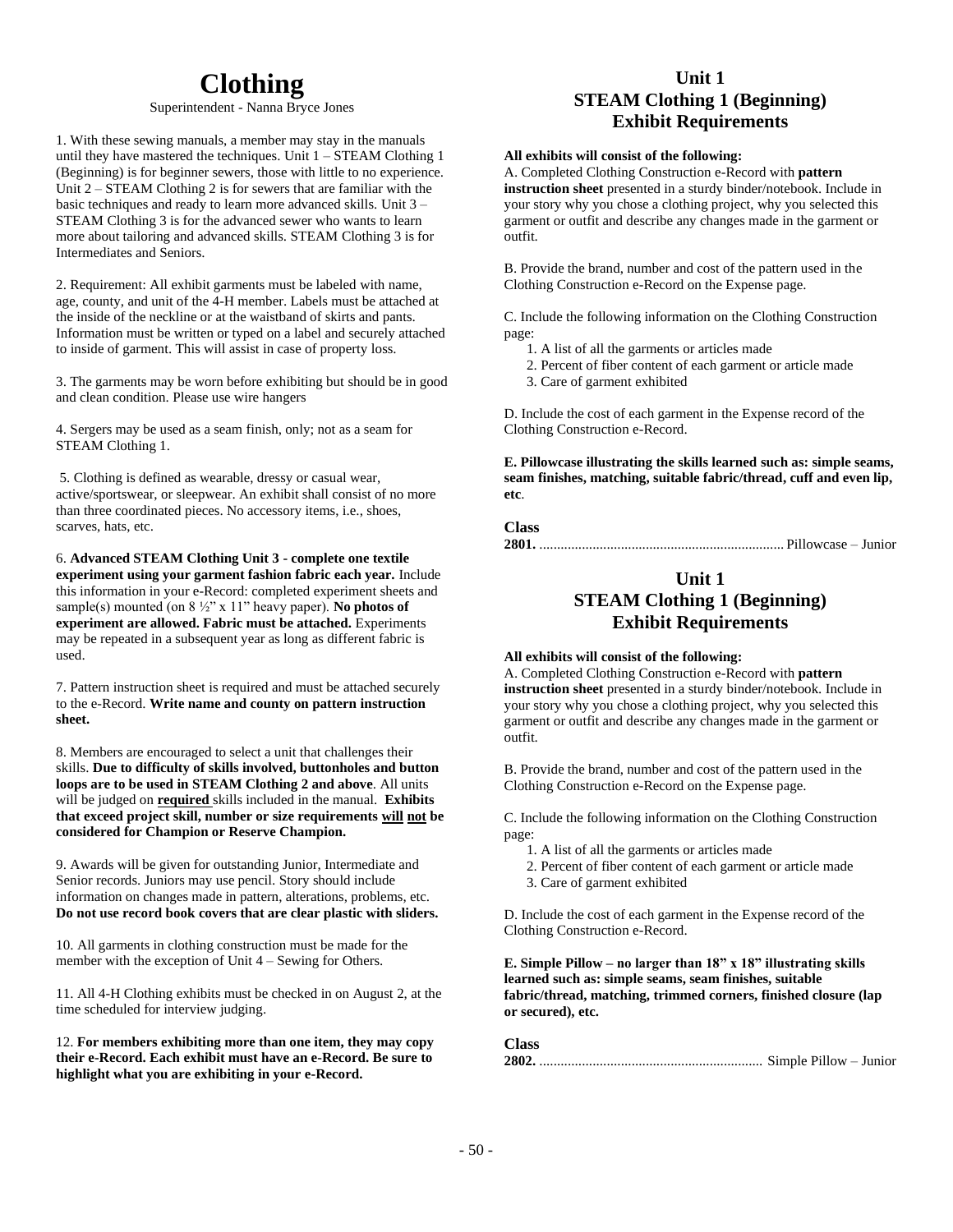# **Unit 1 STEAM Clothing 1 (Beginning) Exhibit Requirements**

#### **All exhibits will consist of the following:**

A. Completed Clothing Construction e-Record with **pattern instruction sheet** presented in a sturdy binder/notebook. Include in your story why you chose a clothing project, why you selected this garment or outfit and describe any changes made in the garment or outfit.

B. Provide the brand, number and cost of the pattern used in the Clothing Construction e-Record on the Expense page.

C. Include the following information on the Clothing Construction page:

1. A list of all the garments or articles made

2. Percent of fiber content of each garment or article made

3. Care of garment exhibited

**Class**

**Class**

D. Include the cost of each garment in the Expense record of the Clothing Construction e-Record.

E. **An exhibit illustrating the skills learned such as: simple seams, seam finishes, topstitching, darts, facing/interfacing, hems, fasteners, etc.** Exhibits must use a firmly-woven, medium-weight cotton or at least 50-percent cotton-blend fabric. Exhibit should be a simple pattern with no more than five pattern pieces without set-in sleeves, zippers, collars, and not button holes.

F. Members can exhibit in one or more of the following classes:

### **Simple Top**

| ັບມະນ |  |
|-------|--|
|       |  |
|       |  |
|       |  |
|       |  |

### **Simple Bottom**

|              | (Simple Bottom – pants, pajama bottoms, shorts, skirts) |
|--------------|---------------------------------------------------------|
| <b>Class</b> |                                                         |
|              |                                                         |
|              |                                                         |
|              |                                                         |

### **Simple Dress**

| <b>Class</b> |  |
|--------------|--|
|              |  |
|              |  |
|              |  |
|              |  |

# **Unit 2 STEAM Clothing 2 Exhibit Requirements**

#### **All exhibits will consist of the following:**

A. Completed Clothing Construction e-Record with **pattern instruction sheet** presented in a sturdy binder/notebook. Include in your story why you chose a clothing project, why you selected this garment or outfit and describe any changes made in the garment or outfit.

B. Provide the brand, number and cost of the pattern used in the Clothing Construction e-Record on the Expense page.

C. Include the following information on the Clothing Construction page:

- 1. A list of all the garments or articles made
- 2. Percent of fiber content of each garment or article made
- 3. Care of garment exhibited

**Class**

**Class**

**Class**

**Class**

D. Include the cost of each garment in the Expense record of the Clothing Construction e-Record.

E. **An exhibit illustrating the skills learned such as: set-in sleeves, zippers, collars, cuffs, button holes, etc.** Exhibits may use any woven or knit fabric appropriate to the garment's design and should demonstrate sewing skills beyond STEAM Clothing 1. The exhibit **MUST INCLUDE** one or more of the following techniques: set-in sleeves, zippers, collars, cuffs, or button holes.

F. Members can exhibit in one or more of the following classes:

## **Top**

| Class |  |
|-------|--|
|       |  |
|       |  |
|       |  |

### **Bottoms**

| URISS - |  |
|---------|--|
|         |  |
|         |  |
|         |  |

### **Skirt**

| <b>Class</b> |  |
|--------------|--|
|              |  |
|              |  |
|              |  |

### **Dress**

### **Romper or Jumpsuit**

| Ciass |  |
|-------|--|
|       |  |
|       |  |
|       |  |

# **Two-Piece Outfit**

| 1.11.177 |  |
|----------|--|
|          |  |
|          |  |
|          |  |
|          |  |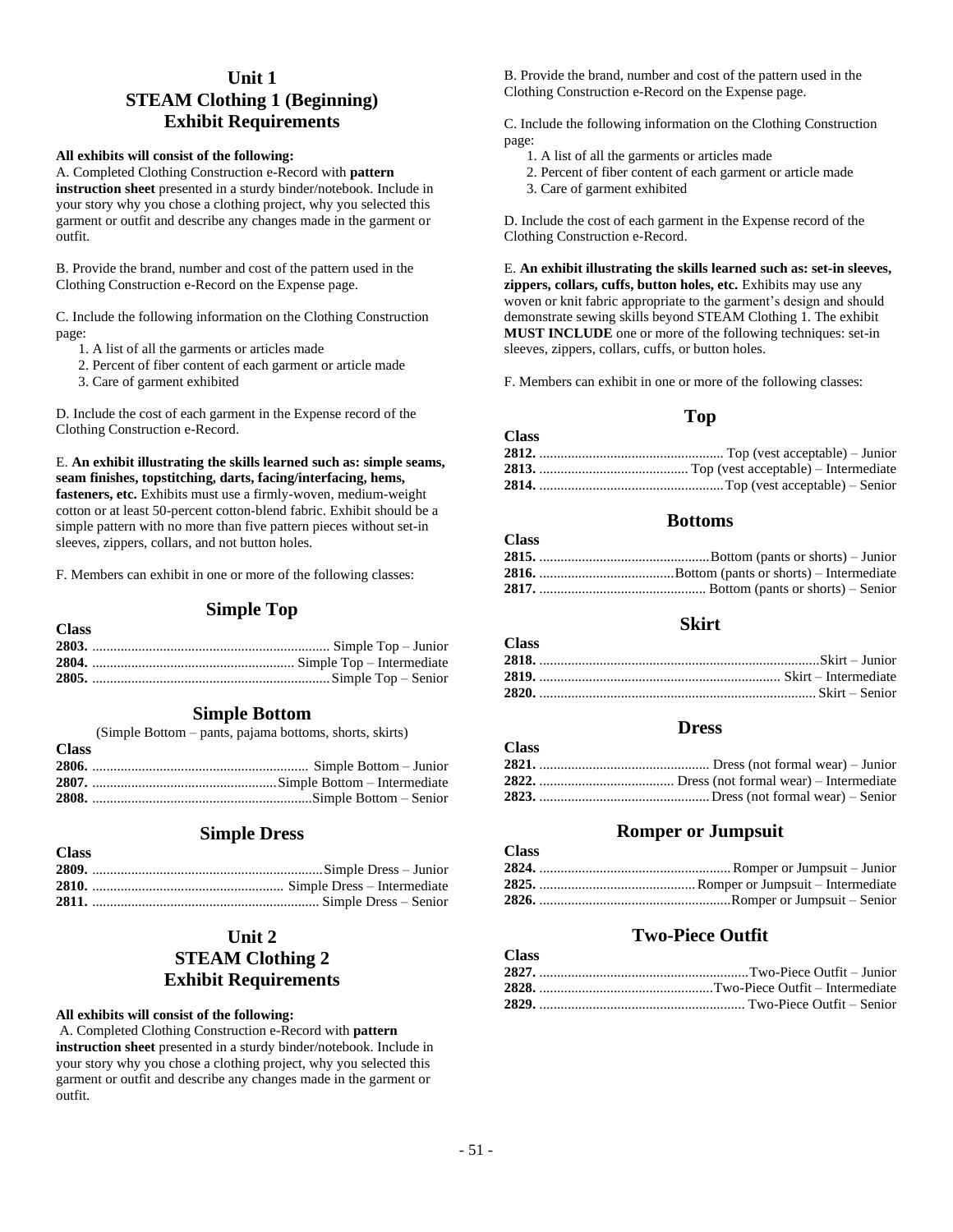### **Advanced Clothing Construction**

**Garments should demonstrate sewing skills beyond STEAM Clothing 2, for example: rolled hems, hand-picked zippers, princess seams, flat felled or mock flat felled seam finishes, invisible zippers, tailoring techniques (French or Hong Kong seam finishes, non-woven interfacing, bound buttonholes, shoulder pads, sleeve heads, lining and or underlining, welt pockets, swing tacks, etc.**

# **Unit 3**

# **STEAM Clothing 3 Exhibit Requirements**

### **All exhibits will consist of the following:**

**A. Completed** Clothing Construction e-Record **with pattern instruction sheet** presented in a sturdy binder/notebook. Include in your story, why you chose a clothing project, why you selected this garment or outfit and describe any changes made in the garment or outfit.

B. Provide the brand, number and cost of the pattern used in the Clothing Construction e-Record on the Expense page.

C. Include the following information on the Clothing Construction page:

1. List of all garments made

- 2. Percent of fiber content of each garment
- 3. Care of garment exhibited

**4. Textile experiments – complete one experiment using garment fashion fabric (fashion fabric must be attached – no photos). Include experiment sheet and mount the sample on 8 ½" x 11" heavy paper in the e-Record.**

D. Include the cost of each garment in the Expense record of the Clothing Construction e-Record.

E. A garment or outfit of fabric containing a majority of 50-100 percent cotton or synthetics/rayon or wool or wool-blend, silk, or silk-like fibers. Specialty fabrics are fabrics using sequins, beads, fleece, leather, linen, etc.

| <b>Class</b> |  |
|--------------|--|
|              |  |
|              |  |
|              |  |
|              |  |
|              |  |
|              |  |
|              |  |
|              |  |
|              |  |
|              |  |
|              |  |

# **Unit 4 Sewing for Others Exhibit Requirements**

#### **All exhibits will consist of the following:**

A. Completed Clothing Construction e-Record with **pattern instruction sheet** presented in a sturdy binder/notebook. Include in the project: story:

- 1. Why you chose to exhibit this item
- 2. Who you made the garment(s) for
- 3. What new skills you learned this year
- 4. What you liked best about your project
- 5. What would you like to change?
- 6. What you learned about sewing for others

(Did you have any special pattern alterations? If so, describe.)

7. Will you continue to sew for others, why or why not?

8. Did you charge for making the garment/outfit (if so, what you included in the billing, i.e., fabric notions, interfacing, utilities, time, mileage, etc.)?

9. What other work have you done in this project?

B. Include the following information on the Clothing Construction page:

- 1. A list of all the garments or articles made
- 2. Percent of fiber content of each garment or article made
- 3. Care of garment exhibited

C. One garment or outfit which illustrates what was learned.

### **Class**

.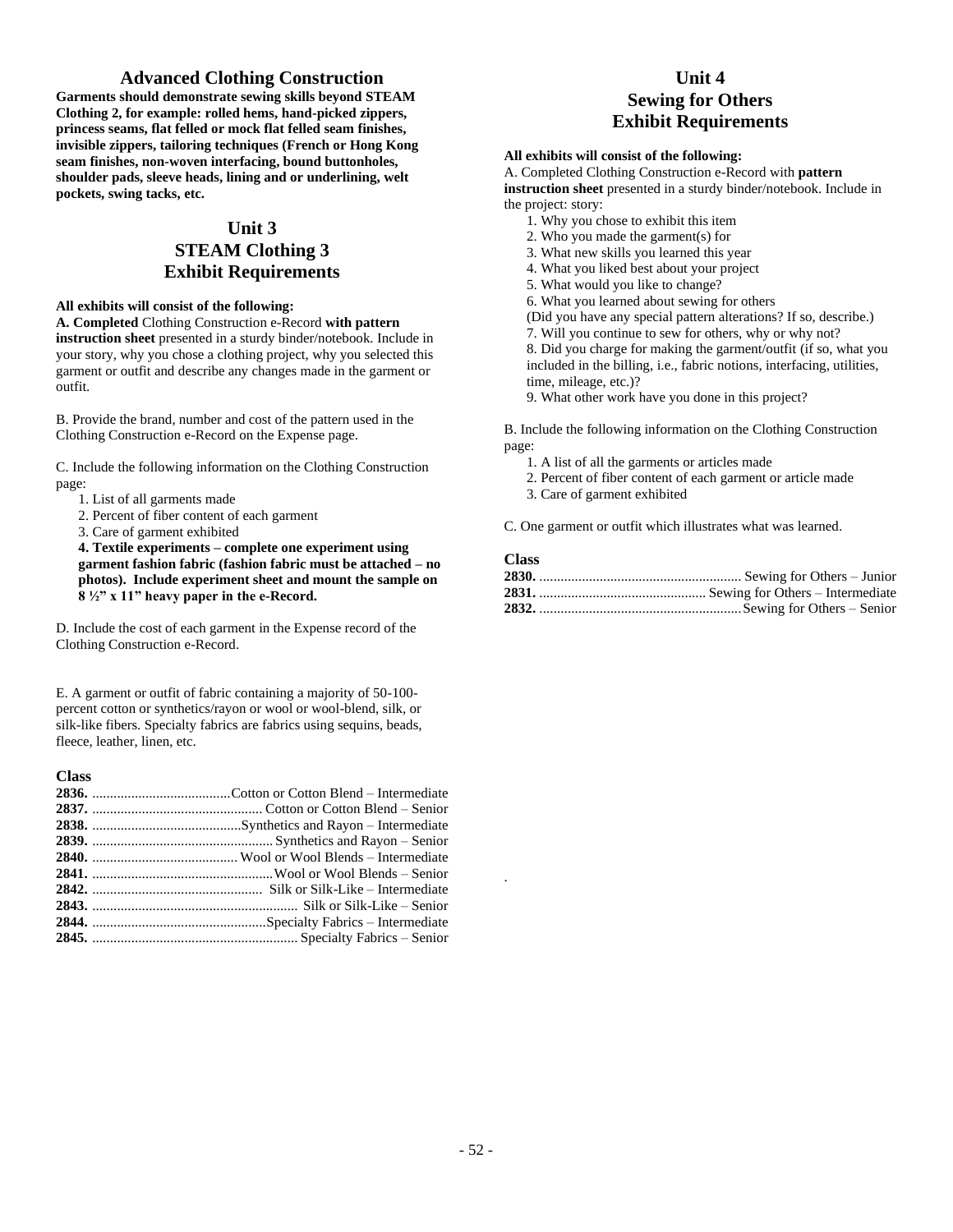### **Artistic Clothing**

#### 1. **Exhibit Requirements For All Upcycle Your Style Classes Include:**

A. Requirement: All exhibit garments must be labeled with name, age, county, and unit of the 4-H member. Labels must be attached at the inside of the neckline or at the waistband of skirts and pants. Information must be written on a label and securely attached to garment or article. This will assist in case of property loss.

B. Garments may be worn before exhibiting but should be in good, clean condition.

C. An exhibit shall consist of no more than three coordinated pieces. (No accessory items, i.e., shoes, jewelry, hats, etc.) **All clothing pieces must be securely attached together on hangers.**

D. Do not use record book covers that are clear plastic with sliders.

E. Members are encouraged to select a unit that challenges their skills. All units will be judged on required skills included in the manual.

F. Upcycle Your Style exhibits for State Fair – one per class will be selected to represent Larimer County.

# **Upcycle Your Style – Applied Exhibit Requirements**

### **All exhibits will consist of the following:**

A. Completed Artistic Clothing e-Record presented in a sturdy binder/notebook. Include in the project story where you got the idea for your project, what you liked best about the project, what you would change, how to clean your project, how the item will be used and if you recycled or reused any fabric or other materials for your project. If a pattern was used, please include the pattern instruction sheet.

B. Include the following information on the Artistic Clothing page: 1. A list of all garments made

2. A description of the steps in order of application (including product name and numbers, etc.) for your exhibit item

C. Up to three coordinated wearable garments (no accessory items, i.e., shoes, jewelry, etc.). Decoration is attached by gluing, fusing, or painting. Examples: jewels, puff paints, appliqués, tie-dye.

#### **Class**

# **Upcycle Your Style – Stitched Exhibit Requirements**

#### **All exhibits will consist of the following:**

A. Completed Artistic Clothing e-Record presented in a sturdy binder/notebook. Include in the project story where you got the idea for your project, what you liked best about the project, what you would change, how to clean your project, how the item will be used and if you recycled or reused any fabric or other materials for your project. If a pattern was used, please include the pattern instruction sheet.

B. Include the following information on the Artistic Clothing page:

1. A list of all garments made

2. A description of the steps in order of application (including product name and numbers, etc.) for your exhibit item

C. Up to three coordinated wearable garments (no accessory items, i.e., shoes, jewelry, etc.). Decoration may be hand or machinestitched. Examples: **machine or hand sewing, such as adding a collar or skirt,** appliqué- satin stich, embroidery, quilting, beading, or knitting or crochet (by self or others).

### **Class**

### **Upcycle Your Style – Combination Exhibit Requirements**

#### **All exhibits will consist of the following:**

A. Completed Artistic Clothing e-Record presented in a sturdy binder/notebook. Include in the project story where you got the idea for your project, what you liked best about the project, what you would change, how to clean your project, how the item will be used and if you recycled or reused any fabric or other materials for your project. If a pattern was used, please include the pattern instruction sheet.

B. Include the following information on the Artistic Clothing page: 1. A list of all garments made

2. A description of the steps in order of application (including product name and numbers, etc.) for your exhibit item

C. Up to three coordinated wearable garments (no accessory items, i.e., shoes, jewelry, etc.). Decoration includes a significant amount (minimum of 30 percent each) from the two categories on one garment.

### **Class**

# **Unit 4 Recycled Clothing Exhibit Requirements**

#### **All exhibits will consist of the following:**

A. Completed Clothing Construction e-Record with **pattern instruction sheet** presented in a sturdy binder/notebook. Include in your story what you learned about recycling, the fiber content and/or care label of original item, any special problems and how you overcame them.

B. Include the following information on the Clothing Construction page:

- 1. A list of all the garments or articles made
- 2. Percent of fiber content of each garment or article made
- 3. Care of garment exhibited

C. Include the cost of each garment in the Expense record of the Clothing Construction e-Record.

D. One garment or outfit which illustrates what was learned. **Garment must be of fabric and be sewn.**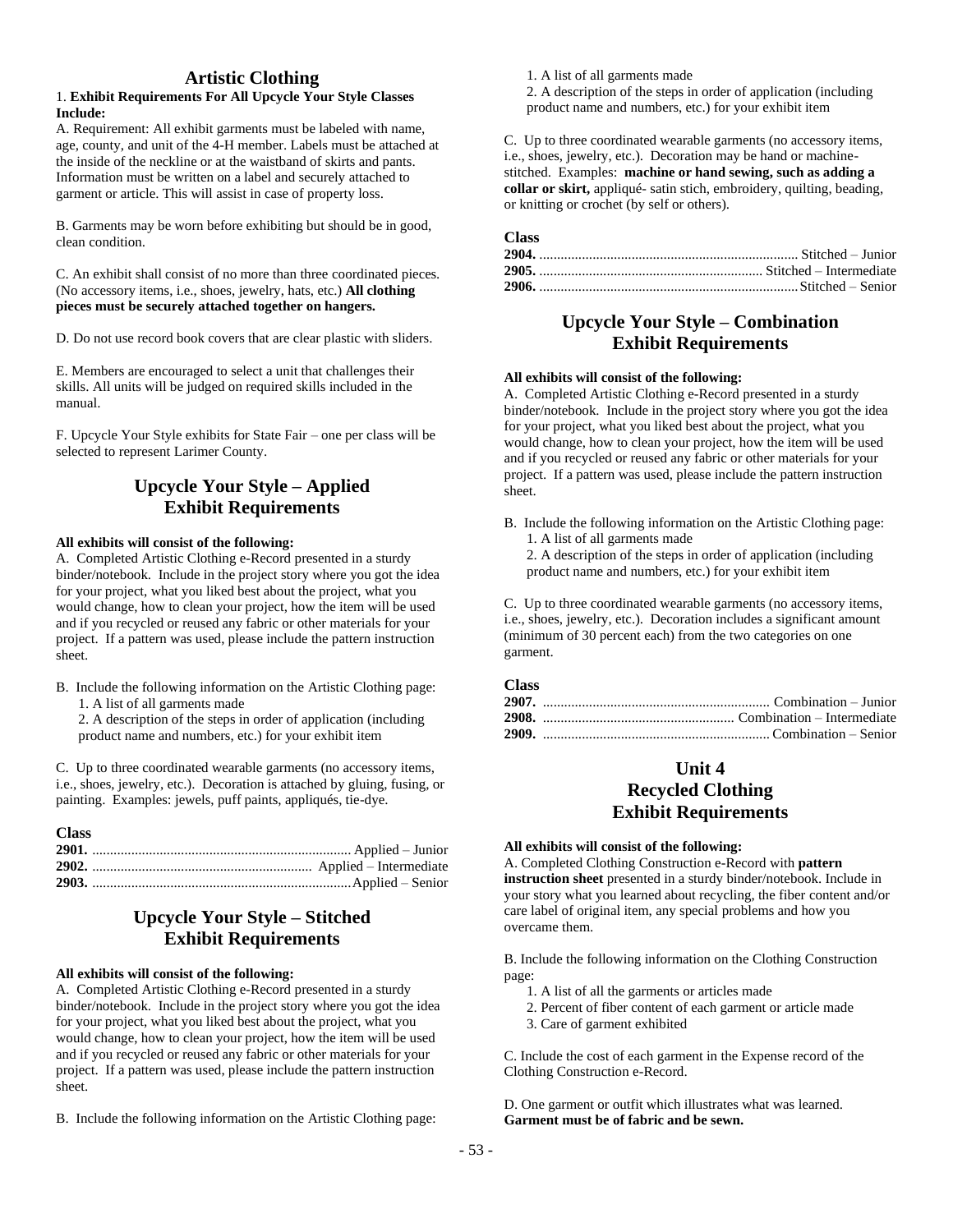| <b>Class</b> |  |
|--------------|--|
|              |  |
|              |  |
|              |  |

# **Unit 5 Creative Sewing Exhibit Requirements**

#### **All exhibits will consist of the following:**

A. Completed Artistic Clothing e-Record with a description of what was done presented in a sturdy binder. Include in the project story where you got the idea for your project, what you liked best about the project, what you would like to change, how the item will be used and if you recycled or reused any fabric or other materials for your project. If a pattern was used, please include the pattern instruction sheet.

B. Include the following information on the Artistic Clothing page: 1. A list of all garments made

2. A description of the steps in order of application (including product name and numbers, etc.) for your exhibit item

C. One to three coordinated items illustrating what was learned (costumes, puppets, accessories, toys, stuffed animals, book bags, sleeping bags, etc.).

D. Project will be evaluated on creativity used in making your exhibit (45 percent), the quality of construction (30 percent), and completed e-record (25 percent).

**Note:** Small items such as accessories and small doll clothes are to be displayed on a display board.

**Class**

| 2916. $\ldots$ $\ldots$ $\ldots$ $\ldots$ $\ldots$ $\ldots$ $\ldots$ $\ldots$ $\ldots$ $\ldots$ $\ldots$ $\ldots$ $\ldots$ $\ldots$ $\ldots$ $\ldots$ $\ldots$ $\ldots$ $\ldots$ $\ldots$ $\ldots$ $\ldots$ $\ldots$ $\ldots$ $\ldots$ $\ldots$ $\ldots$ $\ldots$ $\ldots$ $\ldots$ $\ldots$ $\ldots$ $\ldots$ $\ldots$ $\ldots$ $\ldots$ |
|-------------------------------------------------------------------------------------------------------------------------------------------------------------------------------------------------------------------------------------------------------------------------------------------------------------------------------------------|
|                                                                                                                                                                                                                                                                                                                                           |
| 2918. $\ldots$ $\ldots$ $\ldots$ $\ldots$ $\ldots$ $\ldots$ $\ldots$ $\ldots$ $\ldots$ $\ldots$ $\ldots$ $\ldots$ $\ldots$ $\ldots$ $\ldots$ $\ldots$ $\ldots$ $\ldots$ $\ldots$ $\ldots$ $\ldots$ $\ldots$ $\ldots$ $\ldots$ $\ldots$ $\ldots$ $\ldots$ $\ldots$ $\ldots$ $\ldots$ $\ldots$ $\ldots$ $\ldots$ $\ldots$ $\ldots$ $\ldots$ |

# **Unit 6**

# **Buymanship Exhibit Requirements**

### **All exhibits will consist of the following:**

A. Completed Buymanship Clothing e-Record completed manual presented in a sturdy binder/notebook. Include in the project story where you got the idea for your project, what you liked best about the project, and what you would like to change.

B. Two (2) activities are to be included in your e-Record. Choose from the following:

Self-assessment (Getting to Know Myself) Wardrobe Inventory Clothing Plan of Action Selecting Becoming Colors

C. One completed outfit, including belts and scarves. No other accessories allowed. The exhibit needs to be neat, clean, and pressed: ready for display.

| A JASS - |  |
|----------|--|
|          |  |
|          |  |

### **Unit 7**

# **Create Your Own Exploration of Textiles & Clothing Exhibit Requirements**

#### **All exhibits will consist of the following:**

A. Completed Artistic Clothing e-Record that includes a special study with a written report presented in a sturdy binder/notebook. Include in the project story, where you got the idea for your project, what you liked best about the project, what you would like to change, how the item will be used.

B. Include the following information on the Artistic Clothing page:

- 1. Written description of your project:
	- a. goals
		- b. plans
	- c. accomplishments
	- d. evaluation

C. Optional: Constructed article/display related to special study. The standardized display board size of 4'x3' is to be used. No additional items may be included on or in front of display board.

D. Project will be evaluated on the quality of content from completed e-record and written description (50 percent), quality of construction for the item or quality of display board (50 percent).

### **Class**

 $\mathbf{C}$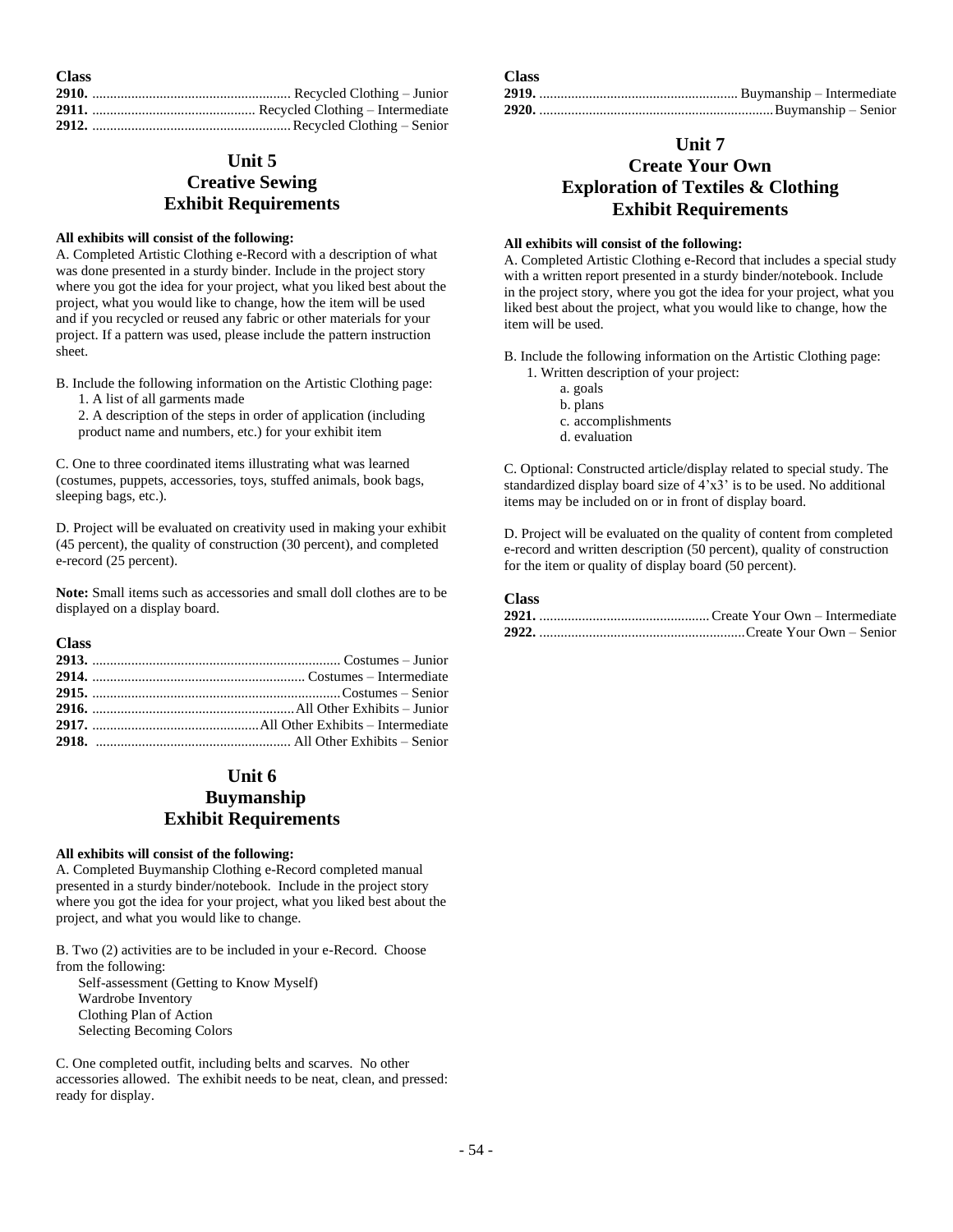# **Cloverbuds**

### **Prior entry not required.**

1. Each exhibitor may enter one item or poster/display board **or** be included with a club item or poster/display board, showing a Cloverbud learning experience.

2. Exhibits must comply with CSU Cloverbud policy and **may not** include contact with large or small animal activities, rocketry or shooting sports activities. Exhibits illustrating violation of the policy **will not** be accepted.

3. A standard size poster or display board which is 4' x 3' may be used.

4. Items must be no larger than the child can carry by themselves.

5. Exhibits will be entered at the McKee 4-H Building on August 2 between 10:00 a.m. and 4:00 p.m. They will be checked out August 10, between 7:00 a.m. and 10:00 a.m. Exhibits may be entered and/or checked out by someone other than the member.

6. Cloverbud members have an opportunity to share their project with a junior assistant between 10:30 a.m. and 4 p.m. on August 2, if they desire. **Cloverbuds are encouraged to bring their record books to review and share if they worked on it this year.**

7. Exhibitors will receive a participation ribbon.

8. Exhibits must be labeled with name of the exhibitor.

9. Cloverbuds may not enter exhibits that require watering or any other care.

10. Pre-entry is not required for Cloverbud members only.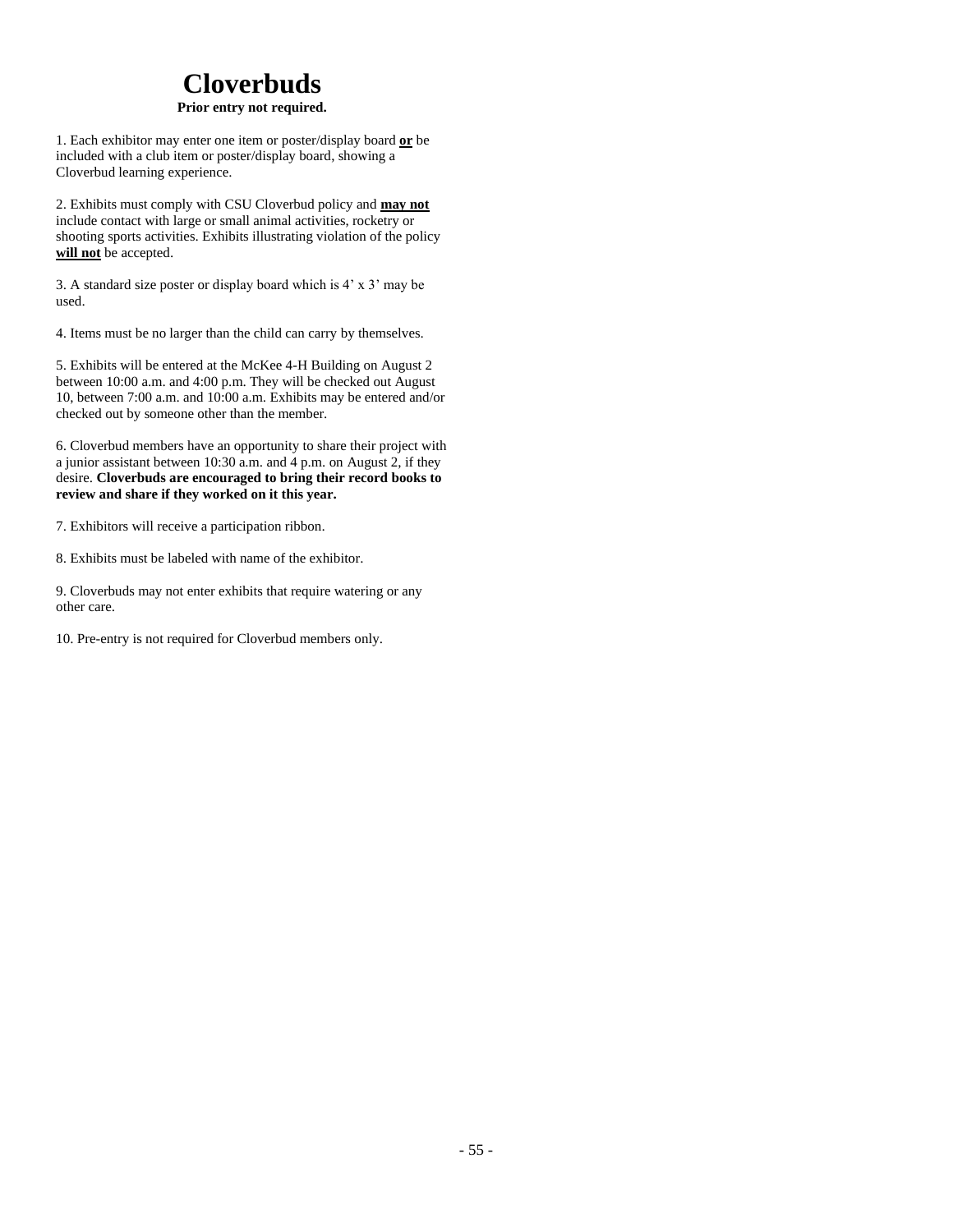# **Heritage Arts**

Superintendent – Caree Rinebarger

All exhibits are limited to those which use fibers or fabrics, except for Miscellaneous Heritage Arts Non-Fiber.

1. Articles may be worn or used before exhibiting but should be clean and in good condition when exhibited.

2. All exhibits must have the name, age county of the 4-H member attached. Information must be written on cloth and attached to each garment/piece. **Note:** Small (less than 6" x 6") or delicate items should be mounted on an 8" x 10" foamcore board.

3. All exhibits using patterns must have the pattern or a clear copy securely attached to the record.

4. Members are encouraged to select a project that challenges their skills. There are no specific requirements for exhibit items. Q**uilts do have size requirements.**

5. It is to the member's advantage to include in the record, a band from the skein of any commercial yarn or thread used in the project.

6. A Grand and Reserve Grand Champion may be selected in each area (crochet, miscellaneous fiber arts, miscellaneous non-fiber arts, knitting, quilting) if exhibits deemed worthy.

7. All workmanship in Heritage Arts projects must be done by the member. All piecing and quilting must be done by the member.

8. Silk Items - Please include a signed permission to display form, which acknowledges possible fading caused by county fair display lighting.

9. Miscellaneous Fiber Arts classes include Needle Arts, Spinning, Weaving, Ethnic Arts, Rug Making and Macramé.

## **Crochet Exhibit Requirements**

#### **All exhibits will consist of the following:**

A. Completed Heritage Arts e-Record presented in a sturdy binder/notebook.

- B. Include the following information on the Heritage Arts page.
	- 1. Brief History report about the specific craft you selected:
		- a. Where did it begin?
		- b. How did it start?
		- c. Why was it started?
	- 2. List references used:
		- a. Juniors (8 10) one or two references
		- b. Intermediates (11 13) two or three references
		- c. Seniors (14 and older) three or more references
	- 3. Include the gauge used on your item

4. If a pattern was used, secure a copy of the pattern to the e-Record.

C. One piece or set of up to three coordinated pieces illustrating skills learned.

| UTASS. |  |
|--------|--|
|        |  |
|        |  |
|        |  |

## **Miscellaneous Heritage Arts – Fiber Exhibit Requirements**

#### **All exhibits will consist of the following:**

A. Completed Heritage Arts e-Record presented in a sturdy binder/notebook.

B. Include the following information on the Heritage Arts page. 1. Brief History report about the specific craft you selected:

- a. Where did it begin?
- b. How did it start?

c. Why was it started?

2. List references used:

- a. Juniors (8-10) one or two references
- b. Intermediates (11-13) two or three references
- c. Seniors (14 and older) three or more references

3. If a pattern was used, secure a copy of the pattern to the e-Record.

C. One piece or a set of up to three coordinated pieces, comprised of a minimum of 50 percent yarn/fabric illustrating skills learned. Can be ethnic-specific to a culture, country, or region. **(Example: Needle Arts, Weaving, Spun skeins, Felted bags, Batiked fabric, hooked pillows, Navaho rugs, Macramé)**

#### **Class**

**Class**

# **Miscellaneous Heritage Arts – Non-Fiber Exhibit Requirements**

#### **All exhibits will consist of the following:**

A. Completed Heritage Arts e-Record presented in a sturdy binder/notebook.

B. Include the following information on the Heritage Arts page**.**

- 1. Brief History report about the specific craft you selected: a. Where did it begin?
	- b. How did it start?
	- c. Why was it started?
- 2. List references used:
	- a. Juniors (8-10) one or two references
	- b. Intermediates (11-13) two or three references
	- c. Seniors (14 and older) three or more references
- 3. If a pattern was used, secure a copy of the pattern to the e-Record.

C. One piece or a set of up to three coordinated pieces, no yarn or fabric illustrating skills learned. Can be ethnic-specific to a culture, country, or region**. (Example: Native American beading, silver smithing, Ukrainian eggs, paper scrolling, wood carving, etc.)**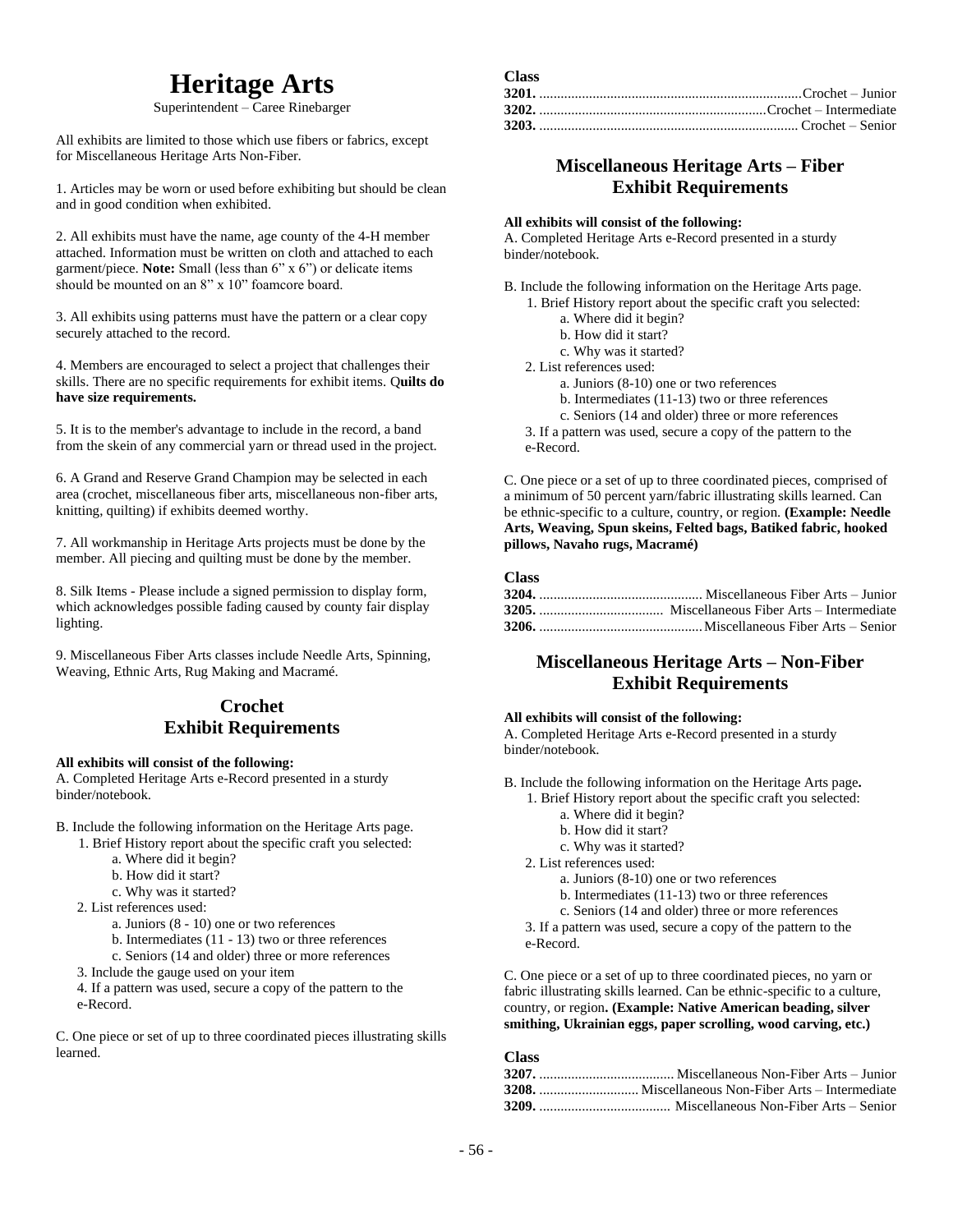# **Knitting Exhibit Requirements**

### **All exhibits will consist of the following:**

A. Completed Heritage Arts e-Record presented in a sturdy binder/notebook.

- B. Include the following information on the Heritage Arts page.
	- 1. Brief History report about the specific craft you selected:
		- a. Where did it begin?
		- b. How did it start?
		- c. Why was it started?
	- 2. List references used:
		- a. Juniors (8-10) one or two references
		- b. Intermediates (11-13) two or three references
		- c. Seniors (14 and older) three or more references
	- 3. Include the gauge used on your item.
	- 4. If a pattern was used, secure a copy of the pattern to the e-Record.

C. One piece or a set of up to three coordinated pieces illustrating what was learned.

### **Class**

# **Quilting Unit 1 Exhibit Requirements**

### **All exhibits will consist of the following:**

A. Completed Heritage Arts e-Record presented in a sturdy binder/notebook.

- B. Include the following information on the Heritage Arts page.
	- 1. Brief History report about the specific craft you selected:
		- a. Where did it begin?
		- b. How did it start?
		- c. Why was it started?
		- d. Historical information of your specific quilt block if applicable.
	- 2. List references used:
		- a. Juniors (8-10) one or two references
		- b. Intermediates (11-13) two or three references
		- c. Seniors (14 and older) three or more references
	- 3. Include the stitches per inch on your item
	- 4. If a pattern was used, secure a copy of the pattern to the e-Record.

C. One finished item illustrating what was learned. Items should include **one** of the following:

- 1. Simple pieced quilt **(lap size or smaller)**
- 2. **Pillow**
- 3. Pillow sham
- 4. Two placemats or a table runner
- D. Exhibited items must be quilted hand, machined or tied.

E. No separate binding should be used. Items should be finished using a roll-over/self-binding or an envelope turn.

### **F. Consistent use of ¼" seams required in all units.**

- **G. Two or more of the following required techniques are allowed: 1**. **"Sandwiching" – layering quilt top, batting and backing.**
	- **2. Cutting of precuts and/or stitched pieces, using rules and rotary cuter.**
	- **3. Strait block pattern**
	- **4. "Nesting" seams**
	- **5. Use of sashing**
	- **6. Modification of original pattern (size, border, etc.)**

**H. The exhibit should not use advanced quilting techniques used in Units 3, 4, and 5.**

**I. Fabric Selection allowed: a. Yardage**

**b. Pre-printed panel c. Pre-cuts**

### **Class**

# **Unit 2 Exhibit Requirements**

#### **All exhibits will consist of the following:**

A. Completed Heritage Arts e-Record presented in a sturdy binder/notebook.

B. Include the following information on the Heritage Arts page.

- 1. Brief History report about the specific craft you selected:
	- a. Where did it begin?
	- b. How did it start?
	- c. Why was it started?
	- d. Historical information of your specific quilt block if applicable.
- 2. List references used:
	- a. Juniors (8-10) one or two references
	- b. Intermediates (11-13) two or three references
	- c. Seniors (14 and older) three or more references
- 3. Include the stitches per inch on your item.
- 4. Include the skills (at least three) that you learned and used on your quilt.
- 5. If a pattern is used, secure a copy of the pattern to the e-Record.

C. One finished item illustrating what was learned. Items should include **one** of the following:

- **1. Quilt 36' x 36" or larger**
- **2. Table runner**
- **3. Wall hanging**
- D. Exhibit items must be quilted hand, machine or tied, **rag quilt.**

### **E. A separate binding should be used.**

**F. Two or more of the following required techniques are allowed: 1**. **"Sandwiching" – layering quilt top, batting and** 

**backing.**

**2. Cutting of precuts and/or stitched pieces, using rules and rotary cuter.**

- **3. Strait block pattern**
- **4. "Nesting" seams**
- **5. Use of sashing**
- **6. Mitered corners**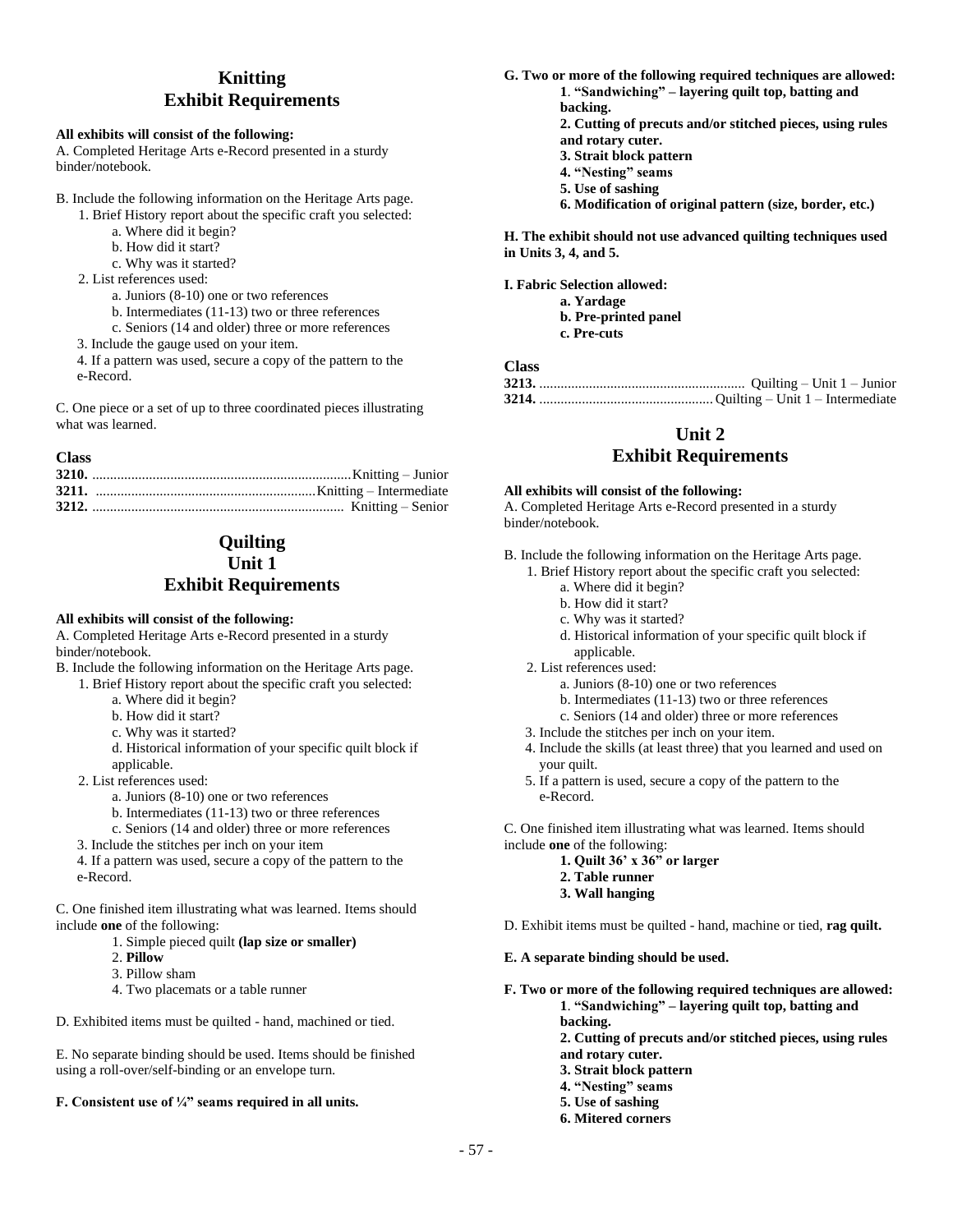**G. The exhibit should not use advanced quilting techniques used in Units 3, 4, and 5.**

**H. Fabric Selection allowed:**

- **a. Yardage**
	- **b. Pre-printed panel**
	- **c. Pre-cuts**

# **Class**

### **Unit 3 Exhibit Requirements**

#### **All exhibits will consist of the following:**

A. Completed Heritage Arts e-Record presented in a sturdy binder/notebook.

- B. Include the following information on the Heritage Arts page.
	- 1. Brief History report about the specific craft you selected:
		- a. Where did it begin?
		- b. How did it start?
		- c. Why was it started?
		- d. Historical information of your specific quilt block if applicable.
	- 2. List references used:
		- a. Juniors (8-10) one or two references
		- b. Intermediates (11-13) two or three references
		- c. Seniors (14 and older) three or more references
	- 3. Include the stitches per inch on your item.
	- 4. Include the skills (**at least two**) that you learned and used on your quilt.
	- 5. If a pattern was used, secure a copy of the pattern to the e-Record.

C. One finished item illustrating what was learned. Items should include **one** of the following:

**1. Quilt (lap size or larger)**

**2. Three Coordinated pieces, such as a table runner and two placemats or a bed runner and two pillows**

- **D. Exhibited items must be quilted, hand or machine ONLY.**
- **E. A separate binding should be used.**
- **F. Two or more of the following Required Techniques are allowed:**
	- **1. Triangle patterns**
	- **2. Embellishments (includes NON-stitched appliques)**
	- **3. "Fussy-cuts"**
	- **4. Mitered corners**
	- **5. "On point" rows**
	- **6. Challenging fabric (denim, directional print, etc.)**
	- **7. Flange or other "embellished" borders**
- **G. The exhibit should not use any techniques from Unit 4**
- **H. Fabric Selection allowed:**
	- **a. Yardage**
	- **b. Only applique pre-cuts allowed**

### **Unit 4**

### **Exhibit Requirements**

#### **All exhibits will consist of the following:**

**Class**

A. Completed Heritage Arts e-Record presented in a sturdy binder/notebook.

- B. Include the following information on the Heritage Arts page.
	- 1. Brief History report about the specific craft you selected:
		- a. Where did it begin?
		- b. How did it start?
		- c. Why was it started?
		- d. Historical information of your specific quilt block if applicable.
	- 2. List references used:
		- a. Juniors (8-10) one or two references
		- b. Intermediates (11-13) two or three references
		- c. Seniors (14 and older) three or more references
	- 3. Include the stitches per inch on your item.
	- 4. Include the skills (**at least two**) that you learned and used on your quilt.
	- 5. If a pattern was used, secure a copy of the pattern to the e-Record.

**C. One finished item illustrating what was learned. Items should include one of the following:**

- **1. Quilt (lap size or larger)**
- **2. Three coordinated pieces, such as a table runner and two placemats or a bed runner and two pillows**
- **D. Exhibit item must be quilted – hand or machine ONLY.**
- **E. A separate binding should be used.**
- **F. Two or more of the following required techniques are allowed:**
	- **1. Y-seams**
	- **2. Curved piecing**
	- **3. Free-motion quilting on standard sewing machine**
	- **4. Use of ruler-work for quilting on standard machine**
	- **5. Foundation or paper piecing**
	- **6. Appliques, with stitched designs**

**G. No tied quilts or long-arm machine quilting**

**H. Fabric selection allowed:**

**a. Yardage b. Only applique pre-cuts allowed**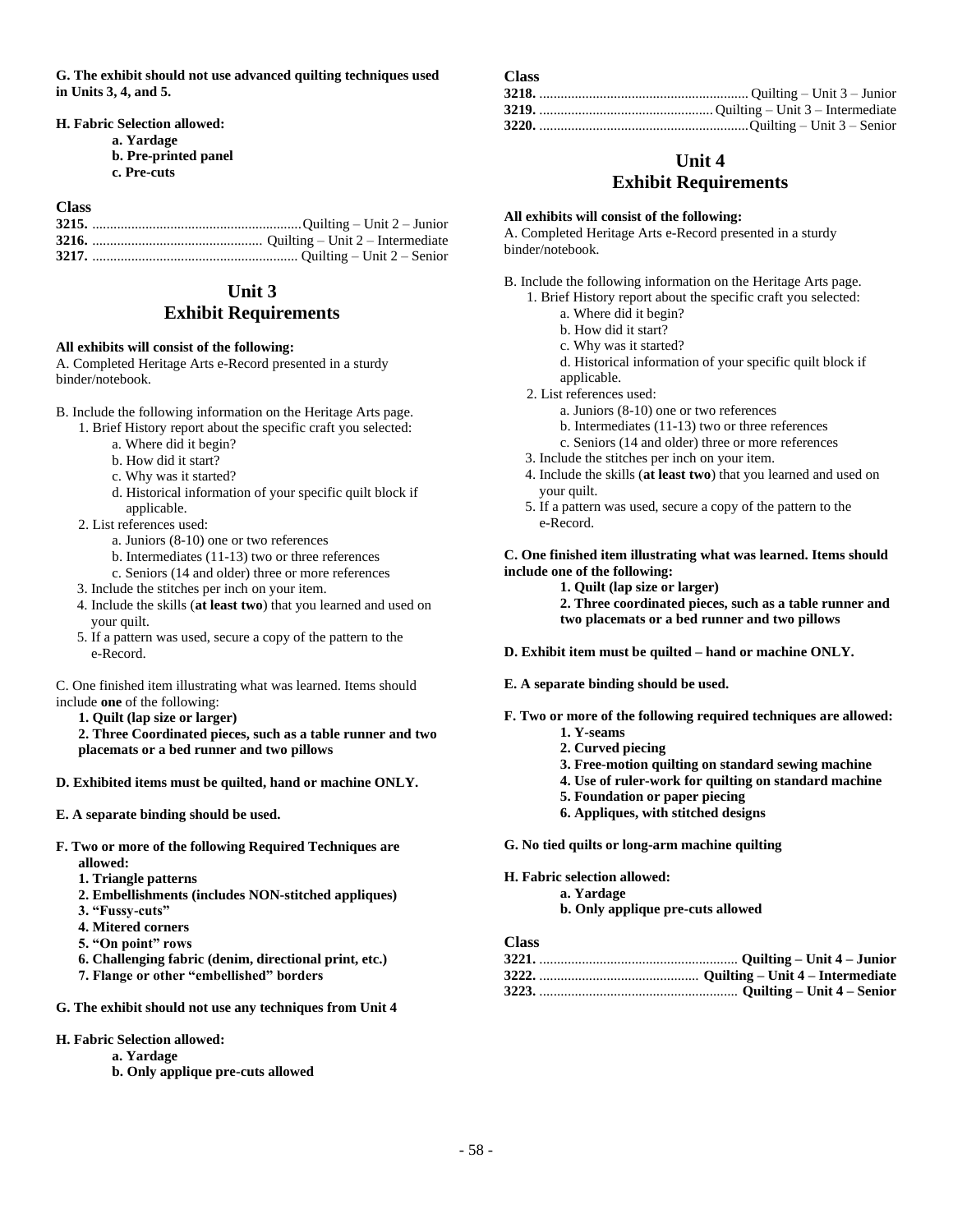# **Unit 5 Original Design Exhibit Requirements**

**All exhibits will consist of the following: A. Completed Heritage Arts e-Record presented in a sturdy binder/notebook.**

- **B. Include the following information on the Heritage Arts page.**
	- **1. Brief History report about the specific craft you selected:**
		- **a. Where did it begin?**
		- **b. How did it start?**
		- **c. Why was it started?**
		- **d. Historical information of your specific quilt block if applicable.**
	- **2. List references used:**
		- **a. Juniors (8-10) one or two references**
		- **b. Intermediates (11-13) two or three references**
		- **c. Seniors (14 and older) three or more references**
	- **3. Include the stitches per inch on your item.**
	- **4. Include the following:**
		- **a. Picture, sketch, or description of inspiration. b. Any sketches, drafts, computer generated designs or blocks.**
		- **c. Calculation, measurements and any adaptations or changes.**
		- **d. Process or steps descriptions.**

**C. One finished item illustrating what was learned. Items should include one of the following:**

**1. Quilt (original design)**

**2. Coordinated pieces, such as a table runner and two placemats or a bed runner and two pillows**

**D. Exhibit item must be quilted – hand or machine quilted (traditional or long-arm).**

**E. A separate binding should be used.**

**F. Two or more of the following required techniques from previous Units, but the design must be original.**

- **G. Fabric selection allowed:**
	- **a. Yardage**
	- **b. Only applique pre-cuts allowed**

**H. NO commercial patterns allowed.**

#### **Class**

| 3225.  Quilting – Unit 5 – Original Design – Intermediate |
|-----------------------------------------------------------|
|                                                           |

### **Unit 6 Long Arm Quilting (Intermediate & Senior Only) Exhibit Requirements**

**All exhibits will consist of the following: A. Completed Heritage Arts e-Record presented in a sturdy binder/notebook.**

**B. Include the following information on the Heritage Arts page. 1. Brief History report about the specific craft you selected:**

- **a. Where did it begin?**
- **b. How did it start?**
- **c. Why was it started?**
- **d. Historical information of your specific quilt block if applicable.**

**2. List references used:**

- **a. Juniors (8-10) one or two references**
- **b. Intermediates (11-13) two or three references**
- **c. Seniors (14 and older) three or more references**
- **3. Include the stitches per inch on your item.**

**4. Include the skills (at least two) that you learned and used on your quilt.**

**5. If a pattern was used, secure a copy of the pattern to the e-Record.**

**C. One finished item illustrating what was learned. Items should include one of the following:**

- **1. Quilt (original design)**
- **2. Wall hanging**
- **3. Clothing article using quilting techniques**

**D. Exhibit item must use long-arm quilter, free hand or programmed designs.**

**E. A separate binding should be used.**

**F. Use any three of the required techniques from Units 2, 3, or 4.**

**G. Fabric selection allowed: a. Yardage**

**b. Only applique pre-cuts allowed**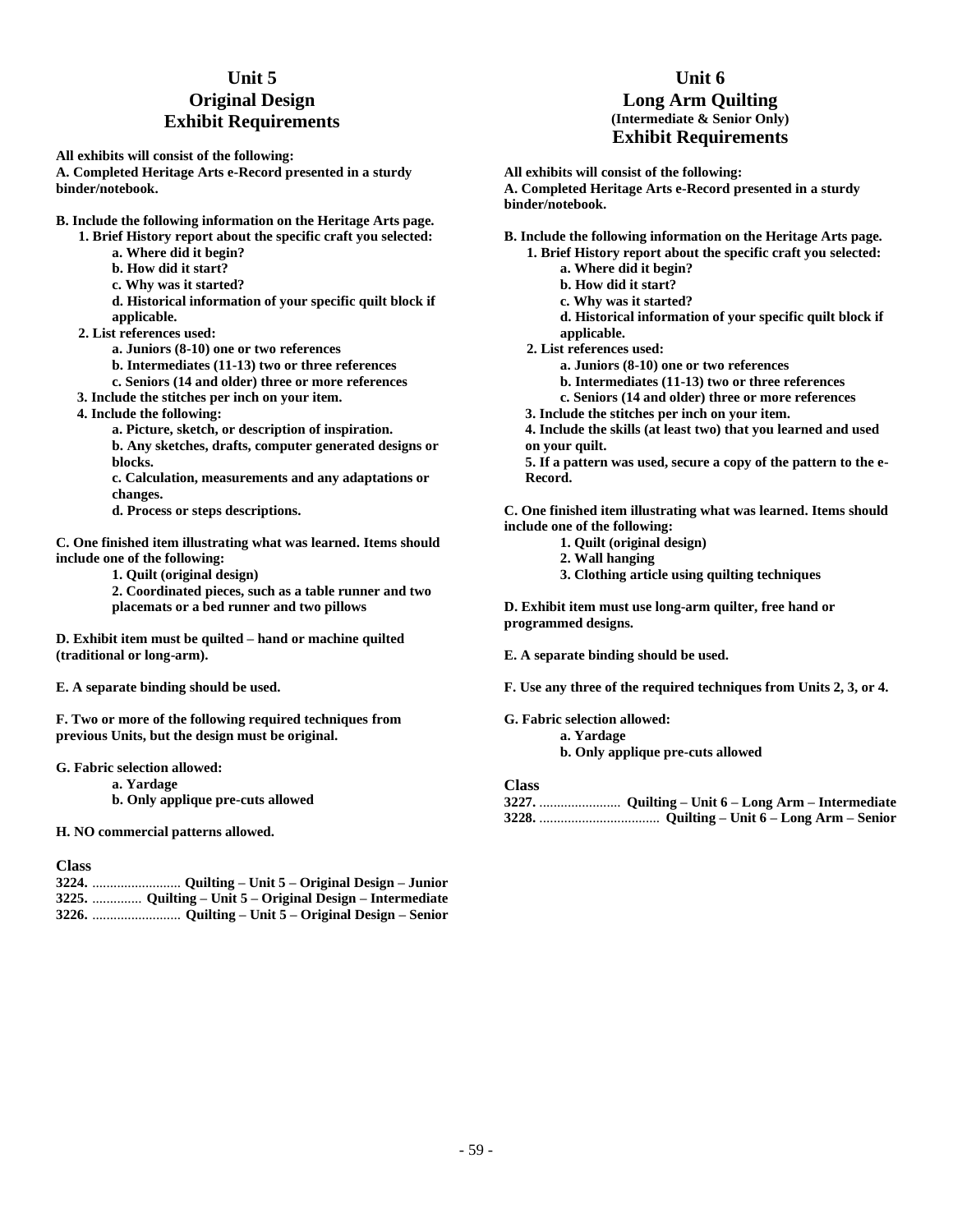# **Foods and Nutrition**

1. Use white paper plates or covered heavy cardboard for exhibits in a zipper-locked bag, if possible. **Plates and pans will not be returned**. Food items should be covered securely.

2. Two-thirds of each entry of the 4-H baked goods will be sold to the public after judging. The bake sale will be held on Tuesday following the judging. All money made from this sale will be used for improvements of the 4-H Fair exhibit facilities. Only canned goods and e-Records will be returned.

3. Do not package foods when articles are warm.

### **4. If recipe in manual is used, you may need to adjust for high altitude.**

5. No commercial mixes are to be used.

6. Food items that show signs of mold growth or need refrigeration will not be accepted.

7. Bacon is not acceptable in baked goods because the heat during the cooking process might not penetrate the meat thoroughly enough. Large pieces or chunks of cheese on or in recipes where there is a large proportion of cheese is not acceptable either.

8. A best record book award will be presented to the overall outstanding Junior, Intermediate and Senior Foods record (selected from Foods, Food Preservation, and Breads).

9. Include a copy of the recipe used attached securely to the e-record. **No commercial mixes are to be used for the base of the product. Example: boxed cake mixes for shortened cake or quick breads, cookie dough – boxed or frozen, etc. If the commercial mix is an added ingredient into the product, it is okay.**

10. **The use of marijuana or CBD in any display, food item, or exhibit is prohibited and shall be rejected. The exhibitor shall be referred to law enforcement.**

**11. For those members who are exhibiting more than one item in a unit, they may copy their e-record. Each exhibit must have an e-record. Be sure to highlight what you are exhibiting in your erecord**.

# **Cooking 101 - Unit 1 Exhibit Requirements**

### **All exhibits will consist of the following:**

A. Completed e-Record with exhibit item recipe presented in a sturdy binder/notebook.

- B. Include the following information on the Foods & Nutrition Page.
	- 1. Foods prepared
	- 2. Number of times
	- 3. Special Concerns

C. Documentation of two completed learning activities from the manual in the record book.

**Members can exhibit in one or more of the following classes:**

# **No Bake Cookies**

| <b>Class</b> |  |
|--------------|--|
|              |  |
|              |  |
|              |  |

D. Four no bake cookies of one recipe that is no-bake or made using stovetop or microwave.

# **Baked Bar Cookies**

| 1.11.177 |  |
|----------|--|
|          |  |
|          |  |
|          |  |
|          |  |

D. Four baked bar cookies of one recipe.

**Class**

## **Cookies**

| <b>Class</b> |  |
|--------------|--|
|              |  |
|              |  |
|              |  |

D. Four baked, drop or molded cookies of one recipe. (Molded cookies are also made from a stiffer dough that is molded into balls or cookie shapes by hand before baking. Snickerdoodles are an example of molded cookies.)

# **Cooking 201 – Unit 2 Exhibit Requirements**

### **All exhibits will consist of the following:**

A. Completed e-Record with a copy of the original recipe and the modified recipe presented in a sturdy binder/notebook.

- B. Include the following information on the Foods & Nutrition Page.
	- 1. Foods prepared
	- 2. Number of times
	- 3. Special Concerns

**Class**

**Class**

C. Documentation of one completed learning activity on food safety and one on cooking basics. These can be a demonstration, written reports or displays.

### **Members can exhibit in one or more of the following classes:**

### **Quick Breads**

D. One loaf quick bread any size (Not yeast bread)

### **Scones**

| UTASS. |  |
|--------|--|
|        |  |
|        |  |
|        |  |

D. Four scones of one recipe.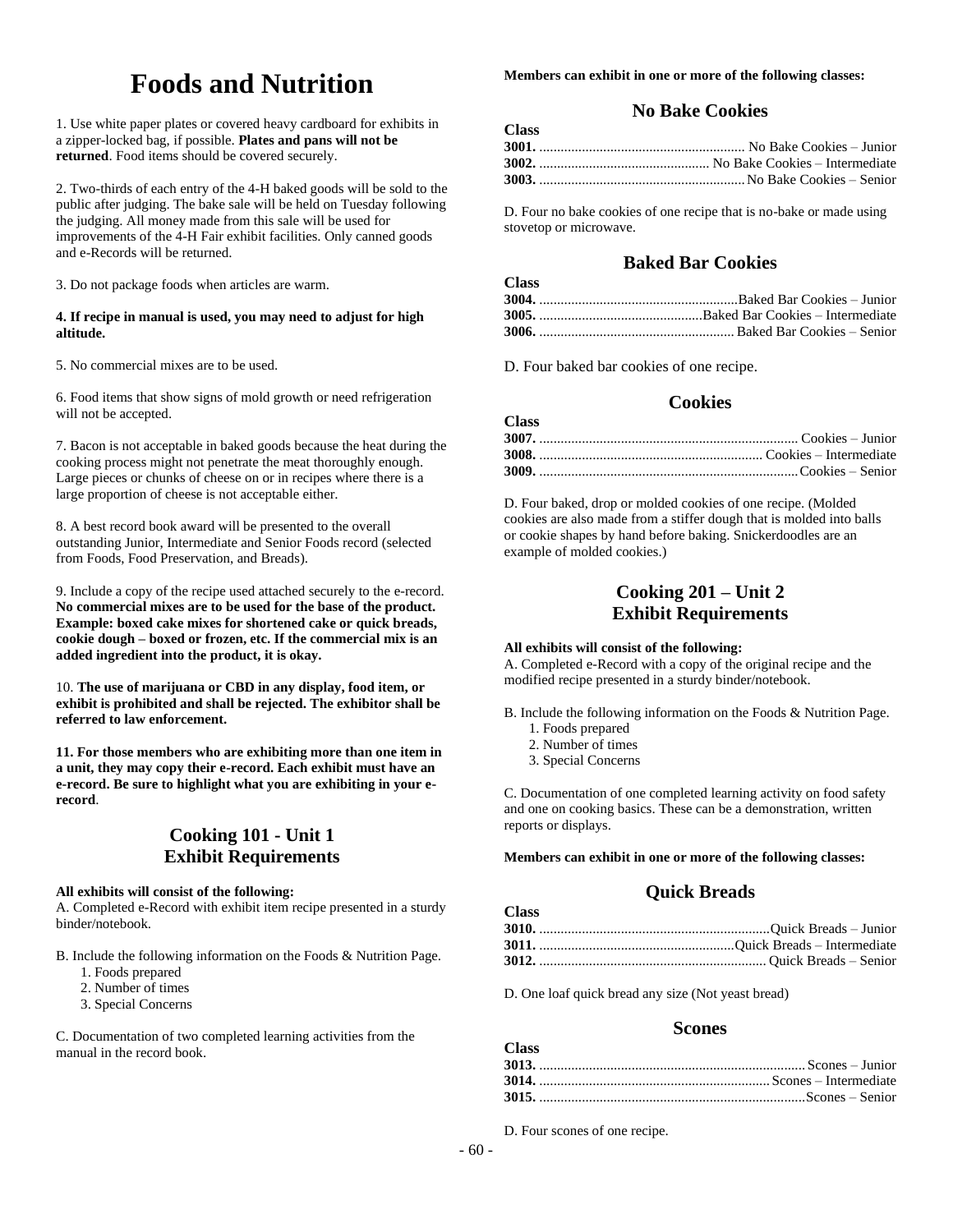# **Muffins**

| - 32.455 |  |
|----------|--|
|          |  |
|          |  |
|          |  |

D. Four muffins of one recipe.

**Class**

# **Cooking 301 – Unit 3 Exhibit Requirements**

#### **All exhibits will consist of the following:**

A. Completed e-Record with a copy of the original recipe and the modified recipe presented in a sturdy binder/notebook.

B. Include the following information on the Foods & Nutrition Page.

- 1. Foods prepared
- 2. Number of times
- 3. Special Concerns

C. Documentation of one completed food science experiment from the manual in the e-record.

#### **Members can exhibit in one or more of the following classes:**

### **Shortened Cakes**

(Shortened Cakes are cakes that use fat for flavor and texture. Most shortened cake recipes begin by beating the fat with sugar to create air bubbles.)

| M.<br>۰,<br>×<br>٩<br>۰.<br>۰,<br>$-$ |  |
|---------------------------------------|--|
|---------------------------------------|--|

**Class**

| <b>A</b> |  |
|----------|--|
|          |  |
|          |  |
|          |  |
|          |  |

D. One shortened cake without frosting.

### **Yeast Rolls**

| <b>*********</b> |  |
|------------------|--|
|                  |  |
|                  |  |
|                  |  |

D. Four kneaded yeast rolls of one variety and shape or four cinnamon rolls.

### **Creative Yeast Bread**

| <b>Class</b> |  |
|--------------|--|
|              |  |
|              |  |
|              |  |

D. One recipe creative yeast bread. (example: French bread, braided bread, other specialty bread.)

# **Party Planning**

| <b>Class</b> |  |
|--------------|--|
|              |  |
|              |  |
|              |  |
|              |  |

D. Creative Exhibit (notebook) illustrating party planned by member, including theme, timeline and menu that includes one or more home prepared foods.

# **Cooking 401 – Unit 4 Exhibit Requirements**

### **All exhibits will consist of the following:**

A. Completed e-Record with a copy of the original recipe and the modified recipe presented in a sturdy binder/notebook.

B. Include the following information on the Foods & Nutrition Page.

- 1. Foods prepared
- 2. Number of times
- 3. Special Concerns

C. Documentation of one completed food science experiment from the manual in the e-record.

**Members can exhibit in one or more of the following classes:**

### **Flatbreads**

| <b>Class</b> |  |
|--------------|--|
|              |  |
|              |  |
|              |  |

D. Four flatbreads of one variety and shape.

**Class**

**Class**

### **Double Crust Pie**

| UTASS. |  |
|--------|--|
|        |  |
|        |  |
|        |  |
|        |  |

D. One 8" or 9" double crust fruit pie made with homemade fruit filling in a disposable pie tin. No canned fruit fillings.

# **Celebration Meals**

| $\mathbf{v}$ |  |
|--------------|--|
|              |  |
|              |  |
|              |  |
|              |  |

D. Creative Exhibit (notebook) illustrating celebration meals planned by member, including budget, timeline, and menu that includes two or more homemade prepared foods.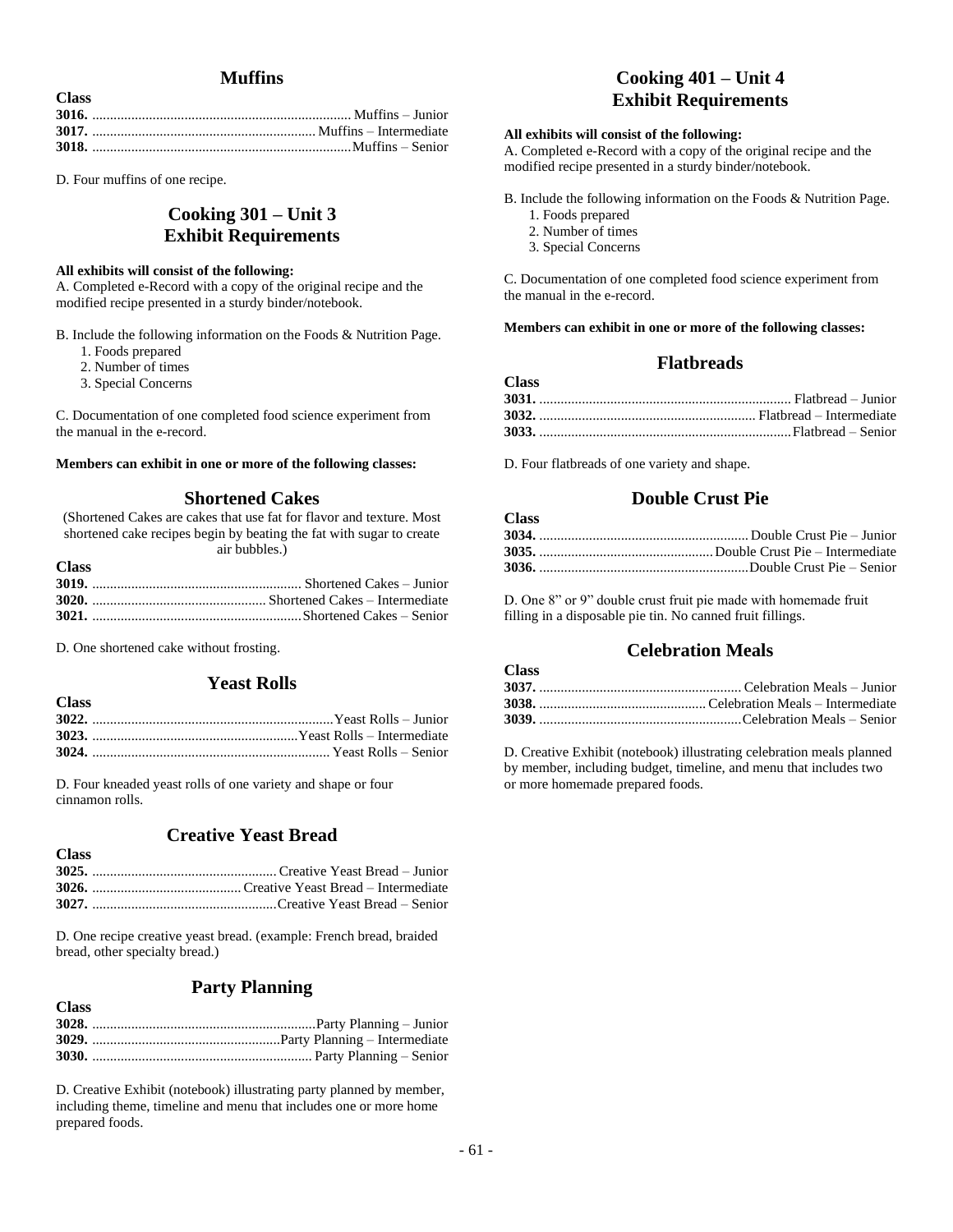# **Unit 5 Outdoor Cooking and Living Exhibit Requirements**

### **All exhibits will consist of the following:**

A. Completed e-Record presented in a sturdy binder/notebook. Include in the project story what new skills you have learned.

- B. Include the following information on the Foods & Nutrition page:
	- 1. Foods prepared
	- 2. Location
	- 3. Number of times
	- 4. Special Concerns
- C. One of the following:
	- A box lunch of food-safe products or a representative of the product (pictures of food).
	- One cup of instant drink mix properly packaged.
	- A piece of equipment made by the exhibitor **(no larger than**
	- **3'x3'x3').** If exhibit is larger than these dimensions, a notebook with how and what was made can be used as the exhibit.

### **Class**

#### **3040.** ........................................Outdoor Cooking and Living – Junior **3041.** ............................. Outdoor Cooking and Living – Intermediate **3042.** ........................................Outdoor Cooking and Living – Senior

# **Unit 6 Cultural and Ethnic Foods Exhibit Requirements**

### **All exhibits will consist of the following:**

A. Completed e-Record and manual that includes: Activity 1 page 11; Activity 2 page 12; Record pages 13-14, Meal Report pages 15 - 16 with emphasis in your story about your accomplishments presented in a sturdy binder/notebook.

B. Include the following information on the Foods & Nutrition Page.

- 1. Foods prepared
- 2. Number of times
- 3. Special Concerns

C. A food product with recipe representative of the cultural or ethnic group within the United States that you selected.

**Note:** The food product must be safe to hold at room temperature during the judging and display.

| <b>Class</b> |  |
|--------------|--|
|              |  |
|              |  |

# **Unit 7 Passport to Foreign Cookery Exhibit Requirements**

#### **All exhibits will consist of the following:**

A. Completed e-Record including a notebook with research on selected country containing three parts:

1. A maximum of 10 pages of research and pictures on customs relating to food habits and food sources, such as crops, fishing, etc. Discussion might include food shopping habits, percent of income spent for food, how the area of the country affects diets, etc.

2. A maximum of three pages of other information about the country, i.e., climate, geography, political structure, religion, dress, etc.

3. A maximum of five pages of menus and recipes. Menus should indicate nutritional balance of a traditional meal, plus page 4 in manual presented in a binder with the other materials.

B. Include the following information on the Foods & Nutrition Page.

- 1. Foods prepared
- 2. Number of times
- 3. Special Concerns

C. A food product with recipe that is representative of the country. **Note:** The food product must be safe to hold at room temperature during the judging and display.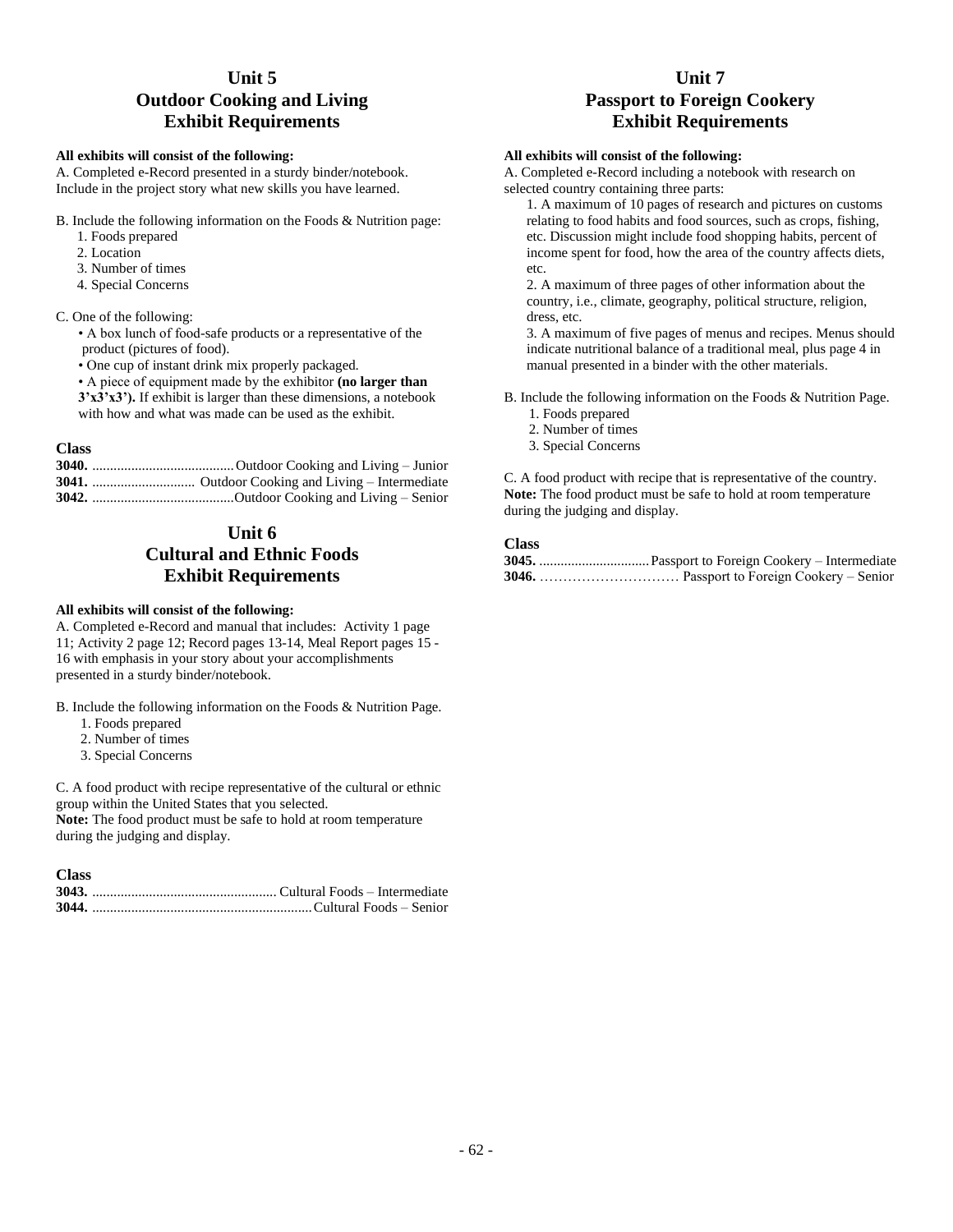# **Food Preservation**

1. All foods must have been preserved since the last Fair by the 4-H member.

2. All canned products must include the following information on the label:

a. Name of product.

b. Method of preparation (type syrup, type pack, any additional ingredients added) as applies to product canned.

c. Method of processing (i.e., pressure canner, water bath) and pounds of pressure used if food was pressure canned.

- d. Elevation at which processing was done.
- e. Exact processing time.
- f. Date processed.

### Examples:

**Peaches Green Beans** ascorbic acid dip hot pack,  $1/2$  tsp. salt

hot pack-thin syrup pressure canned at  $12\frac{1}{2}$  lbs. boiling water bath canned 25 minutes at 5,000 feet 35 minutes at 5,000 feet July 2022 September 2021

3. All dried foods must include the following information on the label:

- a. Name of product.
- b. Pretreatment used, if any.
- c. Name of additional ingredients, if any.
- d. Method of drying (oven, dehydrator, solar).
- e. Total drying time.
- f. Date dried.

Example:

**Apricots** ascorbic acid dipped dehydrator dried, 8 hours July 2022

4. Standard canning jars must be used for all canned exhibits. (The brand name, such as Ball or Kerr imprinted on the side of the jar identifies a standard jar.) **All jars must have new two-piece lids. Re-usable lids and one-piece lids are not allowed.** Decorative storage containers which have a rubber seal are not acceptable for canning exhibits.

5. While it is best to have screw bands on during transit to and from Fair, they should be loosened for judging.

6. Submit 2 jars each of jam or jelly. One jar will be opened and judged. The other will be exhibited.

7. All preserved foods **must** follow Colorado State University or USDA recommendations. Jams and jellies should be processed in boiling water bath.

8. Any jars showing leaks or spoilage will not be judged.

# **Units 1 & 2 Freezing and Drying Exhibit Requirements**

#### **All exhibits will consist of the following:**

A. Completed e-Record presented in a sturdy binder/notebook.

- B. Include the following information on the Food Preservation page:
	- 1. Date
	- 2. Name of product
	- 3. Amount
	- 4. Preparation Method
	- 5. Preservation or processing method used.

### C. Two of the following:

- 1. Packaging for freezing and explanation of use.
- 2. Rotation plan for using foods in the freezer.
- 3. Six rolls of fruit leather or six strips of jerky. Jerky recipes **must** use Colorado State University recommended procedures. Deer and elk meat must include a copy of test results for Chronic Wasting Disease. (CWD test is mandatory, and a copy placed in binder/notebook.)
- 4. One-half cup of the **same dried fruit.**
- 5. One-half cup of the **same dried vegetables.**
- **6. One-half cup of mixed vegetables.**
- D. A copy of the recipe must be attached to ensure that the product is safe.

### **Class**

# **Unit 3 Boiling Water Canning Exhibit Requirements**

#### **All exhibits will consist of the following:**

A. Completed e-Record presented in a sturdy binder/notebook.

- B. Include the following information on the Food Preservation page: 1. Date
	- 2. Name of product
	- 3. Amount
	- 4. Preparation Method
	- 5. Preservation or processing method used.

### C. **Any three** of the following:

- 1. Two jars of canned fruits (different kind of fruit in each jar).
- 2. One jar of tomato sauce.
- 3. One jar of pickled fruit or vegetable, including chutney.
- 4. Two jars of jelly (both must be the same product).
- 5. Two jars of jam, conserves, fruit butters, preserves, and marmalades (both must be the same product).
- 6. One jar of pickled relish or salsa.
- D. A copy of the recipe must be attached to ensure that the product is safe.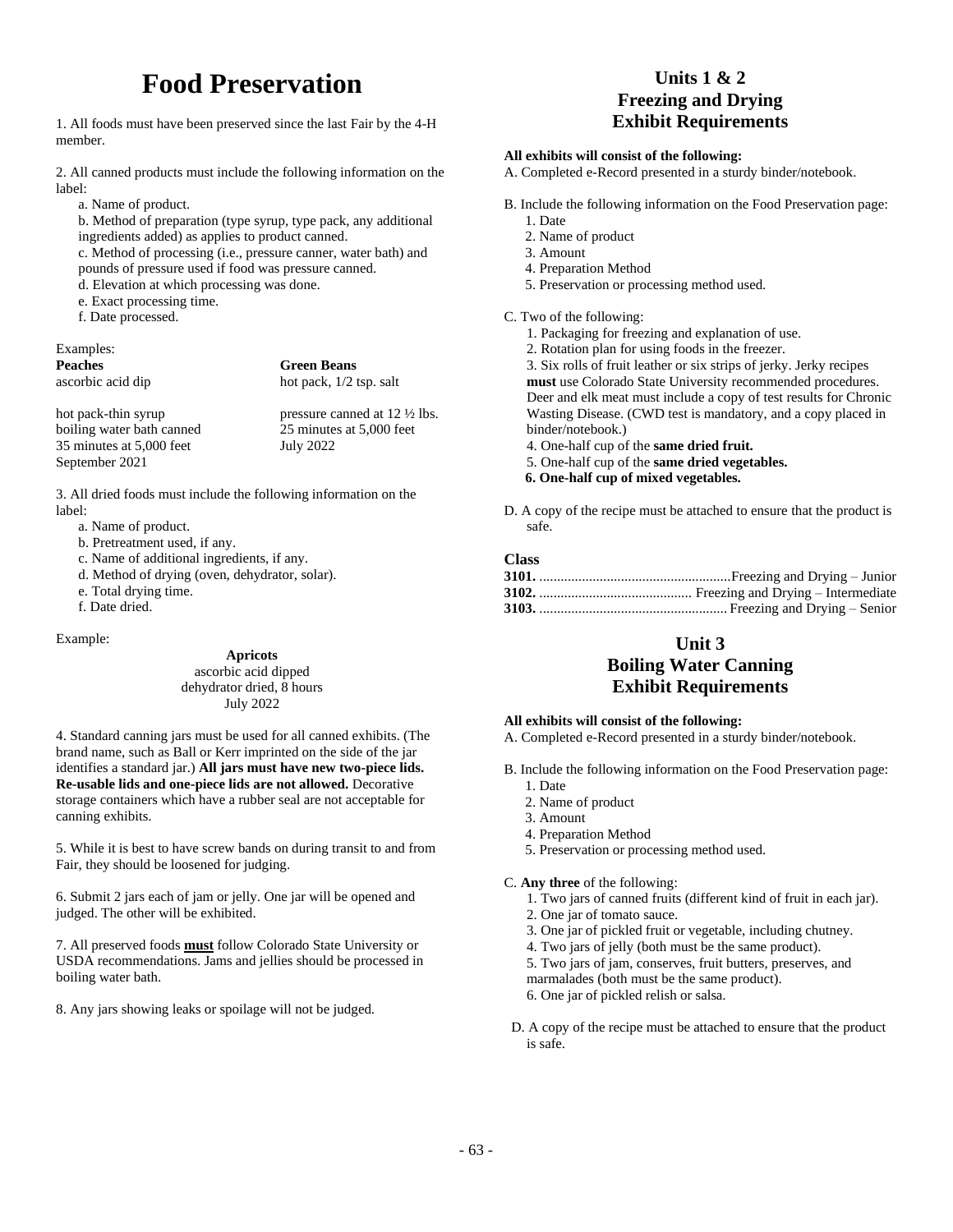| <b>Class</b> |  |
|--------------|--|
|              |  |
|              |  |
|              |  |

# **Unit 4 Pressure Canning Exhibit Requirements**

### **All exhibits will consist of the following:**

A. Completed e-record presented in a sturdy binder/notebook.

- B. Include the following information on the Food Preservation page:
	- 1. Date
	- 2. Name of product
	- 3. Amount
	- 4. Preparation Method
	- 5. Preservation or processing method used.

### C. Three of the following:

- 1. One jar of canned vegetables.
- 2. One jar of spaghetti sauce without meat.
- 3. One jar of canned dried beans.
- 4. One jar of tomato sauce.
- 5. One jar of canned meat.
- 6. One jar of canned meat sauces (example: spaghetti sauce with meat, chili con carne).
- D. A copy of the recipe must be attached to ensure that the product is safe.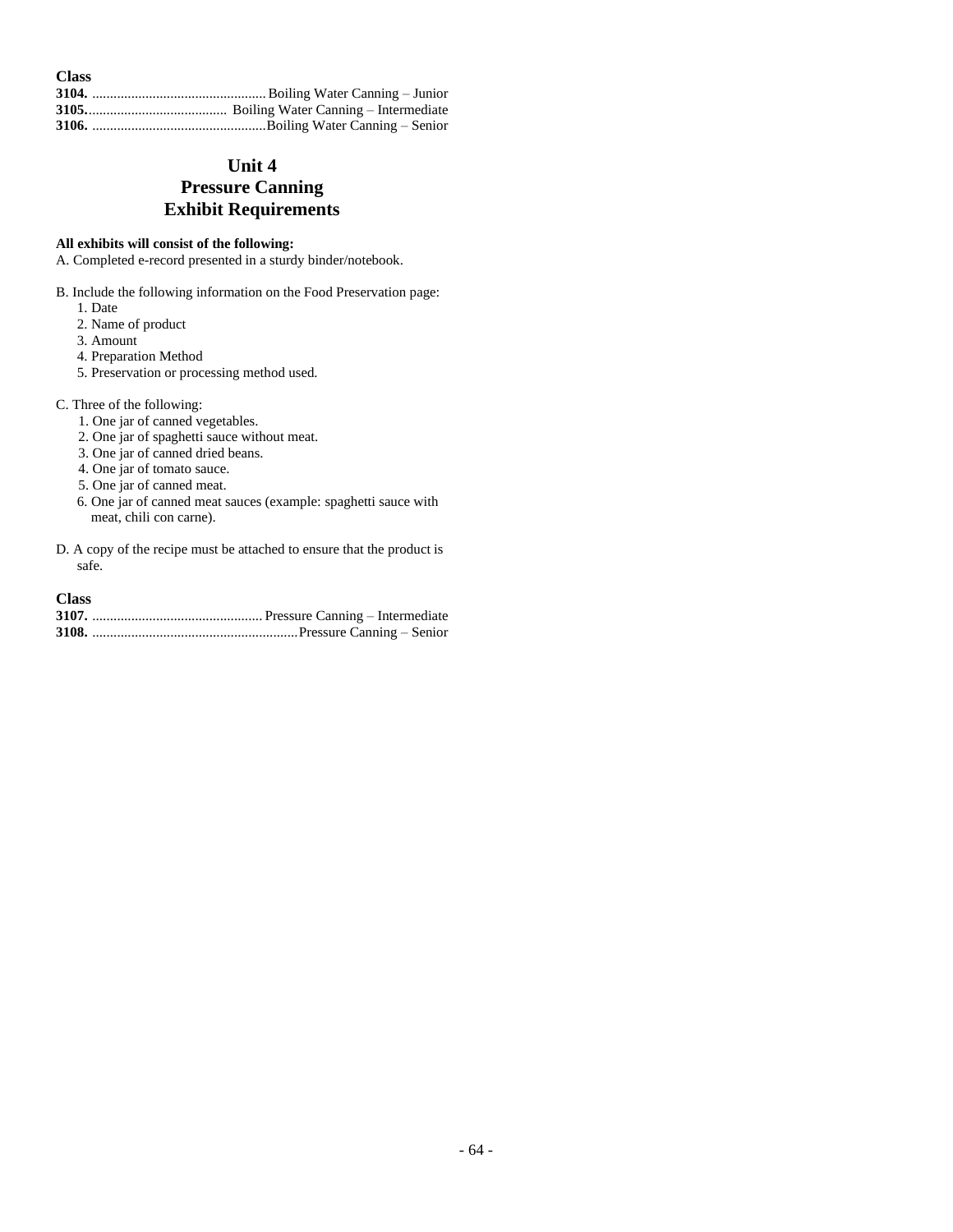# **Cake Decorating**

Superintendent – Stephanie Morrison

1. Cake should be placed on a **very firm** disposable surface, **(foam core, strong cardboard, plywood, particle board, etc.)** cut parallel to the shape of the cake and must be 1 ½" on each side from the base of the border (not the cake). The surface should be covered. Freezer paper is not advised because it absorbs grease. **The cake board must be covered with a food safe material, such as aluminum foil. If you use decorative or gift wrap paper or fabric, it must be covered in food quality plastic wrap.**

2. It is recommended that members learn the basic cake decorating skills included Units  $1 - 3$  before taking any of the more advanced units. Youth may then select the unit which includes the skills they wish to learn. Units  $4 - 6$  do not have to be taken in order as numbered and are for Juniors, Intermediates and Seniors. Units 7 – 9 do not have to be taken in order as numbered and are for Intermediates and Seniors. Units  $10 - 12$  are for Senior members only.

3. **Real cakes are required for Units 1 - 6. Cake Forms are preferred for Units**  $\overline{7}$  **– 10,** as they hold up better under Fair conditions.

4. Exhibits requiring over a 2' x 2' exhibit area **must** be checked with the superintendent.

#### 5. **No non-edible material can be used in units 1 – 6.**

6. Lower Units  $(1 – 3)$  should not use Royal Icing or Rolled Fondant as the base frosting. Fondant may be used only for decorations on cakes in Unit 1. **No Fondant can be used in Units 2 and 3. Only required tip work can be used in Units 2 and 3.**

7. Cakes will **not** be cut for judging.

8. Real cakes are required for all four required cakes and cupcake batter in Unit  $1 - 6$ . At least 2 of the cakes need to be real in Units  $7 -$ 10. **In Unit 8, 2 of the 4 cakes must be real cakes.**

9. Unit 11 is molds, and three molds are required plus the exhibit mold for a total of 4.

10. Unit 12 – 75 percent of the judging will be on the notebook.

11. Definition of two layered cake is, two of the same size cakes placed on top of each other. This is used for units 3, 7, 8, and 9.

**12. Once a 4-H member has received a placing in the top 10 or a grand champion at State Fair, he or she needs to move to another unit because the skills in that unit have already been mastered. Also, if a member repeats a unit, he or she must show what new skill was learned.**

# **Unit 1 Cake Decorating – Edible Cake Decorating Exhibit Requirements**

### **All exhibits will consist of the following:**

A. Completed Cake Decorating e-Record presented in a sturdy binder/notebook.

B. Include the following information in the Cake Decorating e-Record on the four required cakes plus the exhibit cake (**Total of 5**) (**All 5 cakes must be real**):

1. occasion for use

- 2. real cakes
- 3. size or shape
- 4. techniques used
- 5. edible materials used
- 6. cost to buy similar cake
- 7. any problems you had

**Be sure to put the cost of your four cakes and exhibit cake on the expense page in the Cake Decorating e-Record.**

C. Include photos or drawings of the four required cakes in addition to photos of you working on your project in the record photo page.

D. One decorated single layer 8" or 9" or 10" round or square, or 9" x 13" rectangle **real** cake using only edible materials for example: candies, pretzels and coconut should be used to create a design. No decorator tips are allowed in this unit. **NO fondant may be used for decorations or base icing on the cake. One fourth of the top of cake should be visible to show smooth base.** No royal icing can be used as icing or decorations on the cake. **No non-edible material can be used.**

#### E. **Bottom base border required.**

#### **Class**

### **Unit 2**

# **Cake Decorating – Single Layered Cake Exhibit Requirements**

#### **All exhibits will consist of the following:**

A. Completed Cake Decorating e-Record presented in a sturdy binder/notebook.

B. Include the following information in the Cake Decorating e-Record on the four required cakes plus the exhibit cake (**Total of 5**) (**All 5 cakes must be real**):

- 1. occasion for use
- 2. real cakes
- 3. size or shape
- 4. techniques used
- 5. tips used and where
- 6. cost to buy similar cake
- 7. any problems you had

**Be sure to put the cost of your four cakes and exhibit cake on the expense page in the Cake Decorating e-Record.**

C. Include photos or drawings of the four required cakes in addition to photos of you working on your project in the record photo page.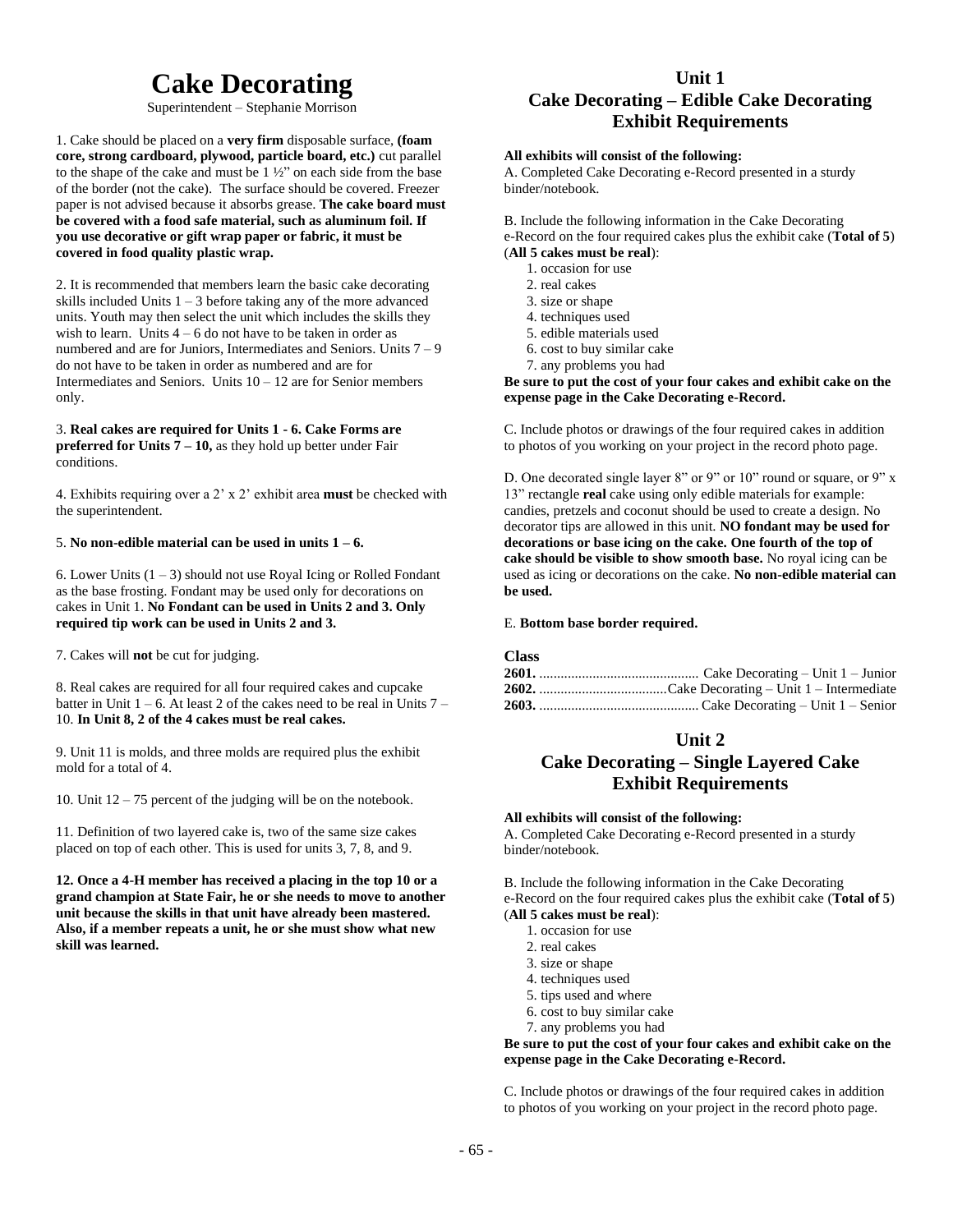D. One decorated single layered **real** cake (8" or 9" or 10" round or square or 9" x 13") using a leaf, star and round tips**. One fourth of the top of cake should be visible to show smooth base.** (No fondant or royal icing may be used as icing or decorations on the cake.) **Only required tip work can be used in Unit 2. No non-edible material can be used.** Do not use flowers made on a flower nail or materials other than frosting in decorations. **No cake forms can be used.**

#### E. **Bottom base border is required**.

### **Class**

# **Unit 3 Cake Decorating – Two-Layered Cake Exhibit Requirements**

#### **All exhibits will consist of the following:**

A. Completed Cake Decorating e-Record presented in a sturdy binder/notebook.

B. Include the following information in the Cake Decorating e-Record on the four required cakes plus the exhibit cake (**Total of 5**) (**All 5 cakes must be real**):

# 1. occasion for use

- 
- 2. size or shape
- 3. real cakes
- 4. techniques used
- 5. tips used and where
- 6. cost to buy similar cake
- 7. any problems you had

#### **Be sure to put the cost of your four cakes and exhibit cake on the expense page in the Cake Decorating e-Record.**

C. Include photos or drawings of the four required cakes in addition to photos of you working on your project in the record photo page.

D. One decorated two-layered **real** cake (8" or 9" or 10" round or square) using three to five different types of tips in decorating. You must use the round, star, and leaf tips, but may also use other tips, if you choose. **Spatula and brush striping and figure piping are optional. One fourth of the top of cake should be visible to show smooth base.** Do not use flowers made on a flower nail or materials other than frosting. No fondant or royal icing may be used as icing or decorations on the cake. **Only required tip work can be used in Unit 3. No non-edible material can be used.**

**E. Side trim required on exhibit cake and on at least two practice cakes.**

#### **F. Bottom base border required.**

| <b>Class</b> |  |
|--------------|--|
|              |  |
|              |  |
|              |  |

# **Unit 4 Cake Decorating - Character Cakes Exhibit Requirements**

#### **All exhibits will consist of the following:**

A. Completed Cake Decorating e-Record presented in a sturdy binder/notebook.

#### B. Include the following information in the Cake Decorating

e-Record on the **three** required **character** cakes plus the exhibit cake (**Total of 4**) (**All 4 character cakes must be real**):

- 1. occasion for use
- 2. shape
- 3. real **character** cakes
- 4. techniques used
- 5. tips used and where
- 6. cost to buy similar cake
- 7. any problems you had

**Be sure to put the cost of your three cakes and exhibit cake on the expense page in the Cake Decorating e-Record.**

C. Include photos or drawings of the four required cakes in addition to photos of you working on your project in the record photo page.

D. One decorated character cake (an entire cake which resembles the shape of a character or object made without cutting, other than a classic square, round, oblong, heart, hexagon, oval, or petal cake shape). Three-dimensional cakes are acceptable. The cake is to be primarily decorated with the star tip or other tips appropriate to the design. **Fondant or royal icing can be used only for decorations. No non-edible material can be used.**

#### **E. Bottom base border that frames the cake is required.**

#### **Class**

# **Unit 5 Small Treats**

### **Unit 5**

# **Cake Decorating – Themed Cupcakes Exhibit Requirements**

#### **All exhibits will consist of the following:**

A. Completed Cake Decorating e-Record presented in a sturdy binder/notebook.

B. Include the following information in the Cake Decorating e-Record **a minimum of three batches of cupcakes** (must be Themed Cupcakes), plus the exhibit cupcakes, for a minimum of **four** baking and decorating experiences. **One batch = 12 cupcakes.**  (**Total of 4**):

- 1. occasion for use
- 2. size or shape
- 3. **four** batches of cupcakes
- 4. techniques used
- 5. tips used and where
- 6. edible materials used
- 7. cost to buy similar cupcakes
- 8. any problems you had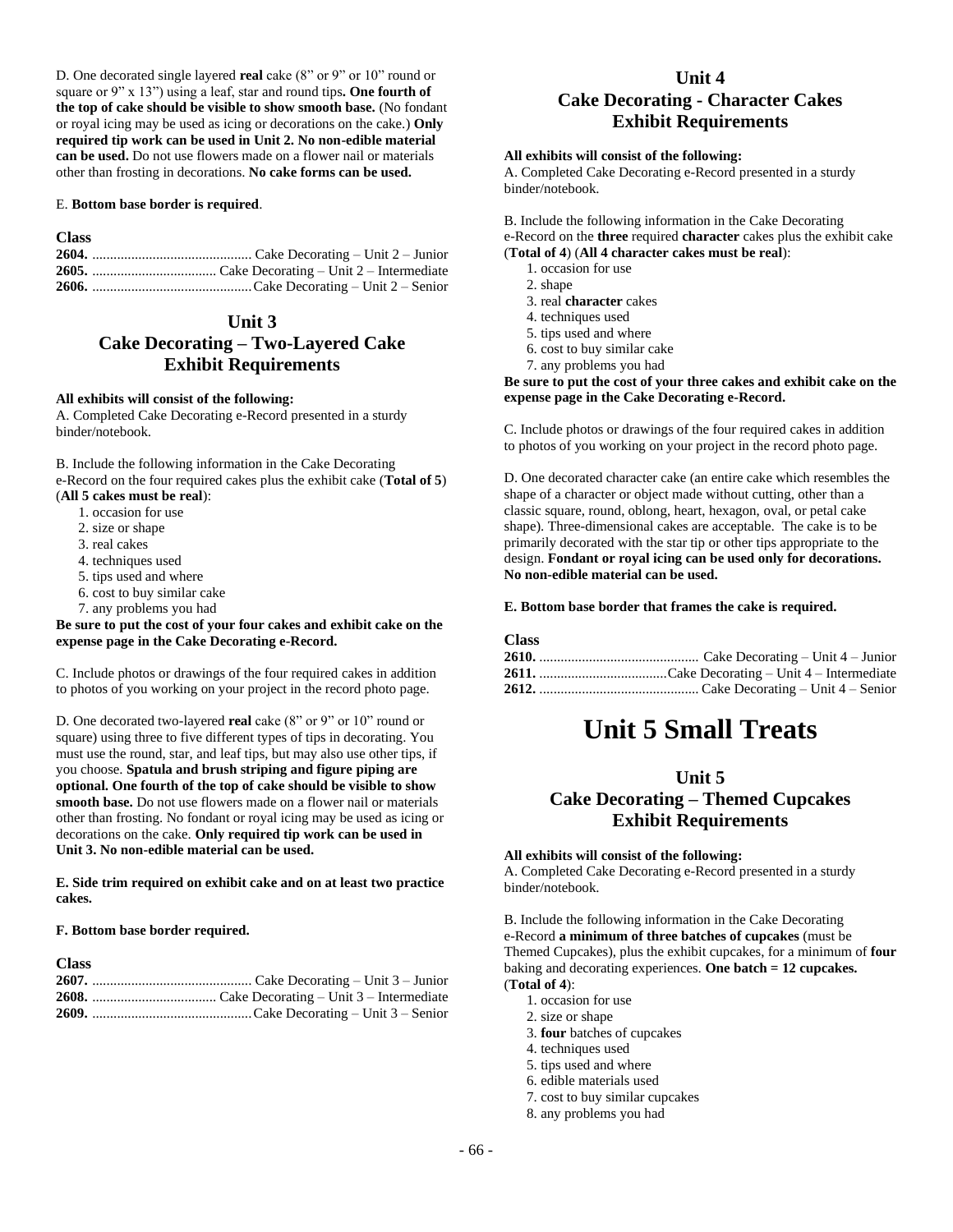#### **Be sure to put the cost of your three cupcake batches and exhibit cupcakes on the expense page in the Cake Decorating e-Record.**

C. Include photos or drawings of the **four** required batches in addition to photos of you working on your project in the record photo page. **Write a short explanation of what you did and what you learned with each batch you decorated.**

D. A minimum of 3 and a maximum of 6 regular size  $(2 \frac{3}{4})$ cupcakes in liners. Cupcakes should be decorated using frosting and edible materials. Fondant and royal icing can be used only for decorations. Cupcakes should be of a similar theme. (Themed cupcakes mean that there is a central idea between all the cupcakes: example: animal theme, flower theme: Disney characters cupcakes do not have to be all the same.) Place each decorated cupcake in a disposable muffin tin or a **disposable** container that matches the theme and is no larger than 10" round (example: teacups, ice cream cones, etc.). **Frosting must cover the cupcake and provide a base for decorations. One-fourth frosting must be visible on at least one cupcake. Spatula painting and brush striping are optional.**  Please label with the Exhibitor name and county. No non-edible materials can be used.

#### **Class**

**2613.** ........... Cake Decorating – Themed Cupcakes – Unit 5 – Junior **2614.** ..Cake Decorating – Themed Cupcakes – Unit 5 – Intermediate **2615.** ............Cake Decorating – Themed Cupcakes – Unit 5 – Senior

### **Unit 5**

# **Cake Decorating – Stacked Cupcakes Exhibit Requirements**

#### **All exhibits will consist of the following:**

A. Completed Cake Decorating e-Record presented in a sturdy binder/notebook.

B. Include the following information in the Cake Decorating e-Record: on the **three** required batches of cupcakes (must be Stacked Cupcakes), plus the exhibit cupcakes, for a minimum of **four** baking and decorating experiences. **One batch = 12 cupcakes.**  (**Total of 4**):

- 1. occasion for use
- 2. size or shape
- 3. **four** batches of cupcakes
- 4. techniques used
- 5. tips used and where
- 6. edible materials used
- 7. cost to buy similar cupcakes
- 8. any problems you had

**Be sure to put the cost of your three cupcake batches and exhibit cupcake on the expense page in the Cake Decorating e-Record.**

C. Include photos or drawings of the **four** required batches in addition to photos of you working on your project in the record photo page. **Write a short explanation of what you did and what you learned with each batch you decorated.** 

D. **A minimum of 4 and a maximum of 8 cupcakes creating one design where cupcakes are stacked on top of each other and decorated.** (Experiment with using mini cupcakes and regular sized cupcakes when stacking.) Non-visible supports can be used to hold stacked cupcakes**.** Cupcakes are decorated using frosting and edible materials. **Frosting must cover the cupcake and provide a base for decorations. One-fourth frosting must be visible on at least one cupcake.** Fondant and royal icing can be used for decorations only.

Cupcakes should be secured to a sturdy board **with frosting** for display. Board size should be appropriate to design (use guideline for cakes – maximum of 9" x 13" or a 14" round). **Spatula painting and brush striping are optional. No non-edible materials can be used. Cupcakes can be stacked 2 but not more than 4 high with a maximum of 8 cupcakes total for the design.** A variety of sizes is allowed and encouraged.

### **Class**

**2616.** .............Cake Decorating – Stacked Cupcakes – Unit 5 – Junior **2617.** .. Cake Decorating – Stacked Cupcakes – Unit 5 – Intermediate **2618.** .............Cake Decorating – Stacked Cupcakes – Unit 5 – Senior

# **Unit 5 Cake Decorating – Character Cupcakes Exhibit Requirements**

### **All exhibits will consist of the following:**

A. Completed Cake Decorating e-Record presented in a sturdy binder/notebook.

B. Include the following information in the Cake Decorating e-Record on the **three** required batches of cupcakes, (must be Character Cupcakes) plus the exhibit cupcakes, for a minimum of **four** baking and decorating experiences. **One batch = 12 cupcakes.**  (**Total of 4**):

- 1. occasion for use
- 2. size or shape
- 3. **four** batches of cupcakes
- 4. techniques used
- 5. tips used and where
- 6. edible materials used
- 7. cost to buy similar cupcakes
- 8. any problems you had

**Be sure to put the cost of your three batches of cupcakes and exhibit cupcake on the expense page in the Cake Decorating e-Record.**

C. Include photos or drawings of the **four** required batches of cupcakes in addition to photos of you working on your project in the record photo page. **Write a short explanation of what you did and what you learned with each batch you decorated.**

D. Character Cupcakes are multiple individually decorated cupcakes that come together to create the character. **That is, if a cupcake is removed, the design or character will be ruined. Another way to describe character cupcakes is any design that cannot be displayed in a cupcake pan as individual cupcakes. Design should be one dimension – no stacking. C**upcakes are decorated using frosting and edible materials. **Spatula painting and brush striping are optional. Frosting must cover the cupcake and provide a base for decorations. One-fourth of the frosting must be visible on at least one cupcake.** Fondant and royal icing can be used only for decorations. The character must be displayed on one cake board with a maximum size of 9" x 13" or 14" round. **No non-edible materials can be used.**

### **Class**

**2619.** ..........Cake Decorating – Character Cupcakes – Unit 5 – Junior **2620.** Cake Decorating – Character Cupcakes – Unit 5 – Intermediate **2621.** ..........Cake Decorating – Character Cupcakes – Unit 5 – Senior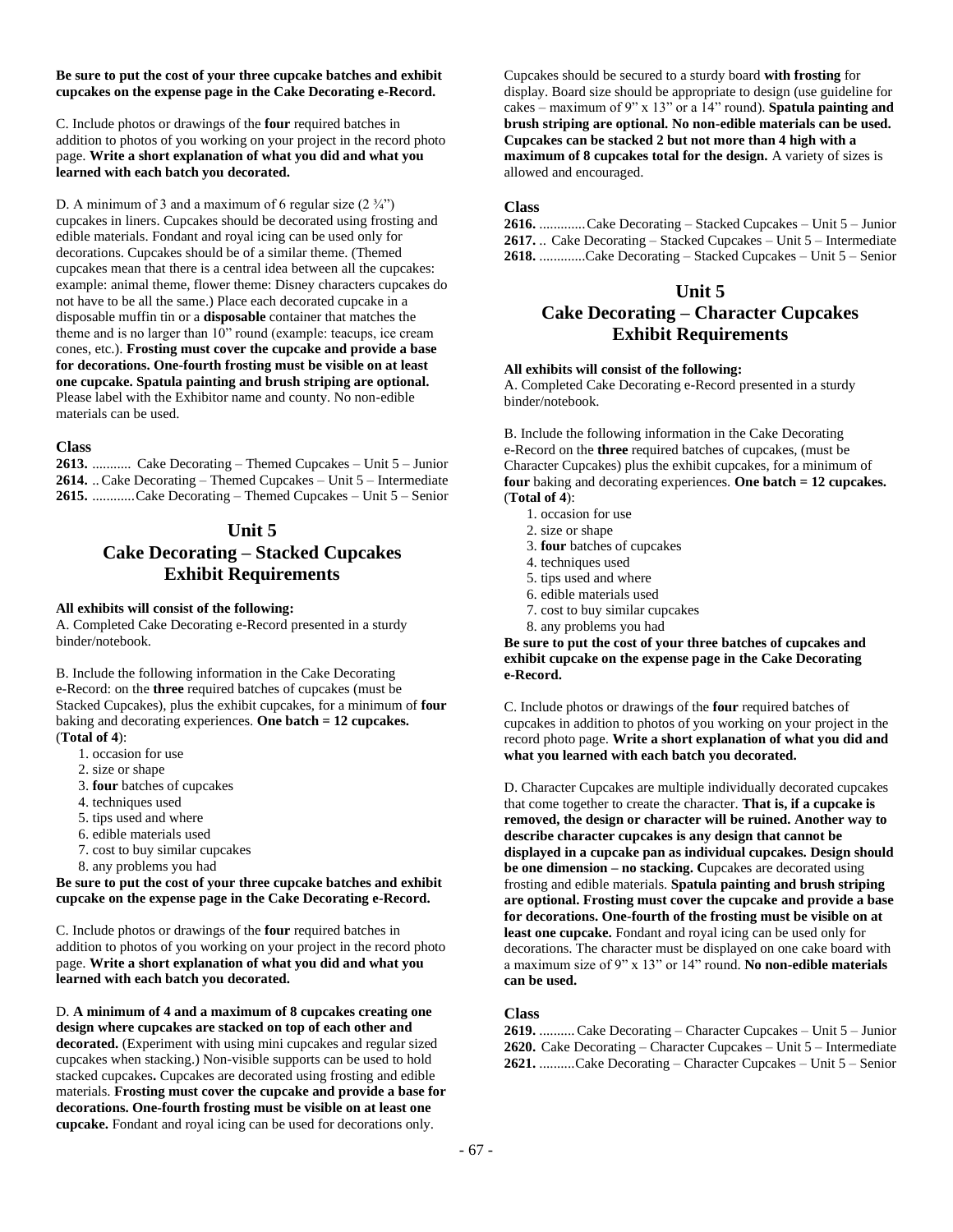### **Unit 5**

## **Cake Decorating – Decorated Themed Cookies Exhibit Requirements**

#### **All exhibits will consist of the following:**

A. Completed Cake Decorating e-Record presented in a sturdy binder/notebook**.**

B. Include the following information in the Cake Decorating e-Record on the required three batches of cookies, **plus** your exhibit cookies, for a minimum of four baking and decorating experiences. One batch == 12 cookies. **(Total of 4):**

- 1. occasion for use
- 2. size or shape
- 3. three batches of cookies
- 4. techniques used
- 5. tips used and where
- 6. edible materials used
- 7. cost to buy similar cookies
- 8. any problems you had

#### **Be sure to put the cost of your three cookie batches and exhibit cookies on the expense page in the Cake Decorating e-Record.**

C. Include photos or drawings of the **four** required batches of cookies in addition to photos of you working on your project in the record photo page. Write a short explanation of what you did and what you learned with each batch you decorated.

D. A minimum of 3 and maximum of 6 regular size (3 inches) cookies displayed on a disposable base **no larger than 12 inches.**  Cookies should be of a similar design or theme. Cookies should be displayed on a 12" disposable platter. Cookies are decorated using frosting and edible materials. Spatula painting and brush striping are optional. **Base Frosting – poured icing, buttercream, royal icing, run-in sugar – must cover the cookie and provide a base for decorations.** One-fourth of the frosting must be visible on at least one cookie. **Fondant may be used only for decorations.** No nonedible materials can be used.

### **Class**

**2622.** ...............Cake Decorating – Themed Cookies – Unit 5 – Junior **2623.** .....Cake Decorating – Themed Cookies – Unit 5 – Intermediate **2624.** ..............Cake Decorating – Themed Cookies – Unit 5 – Senior

### **Unit 5**

# **Cake Decorating – Decorated Stacked Cookies Exhibit Requirements**

#### **All exhibits will consist of the following:**

A. Completed Cake Decorating e-Record presented in a sturdy binder/notebook.

B. Include the following information in the Cake Decorating e-Record on the required three batches of cookies, **plus** your exhibit cookies, for a minimum of four baking and decorating experiences. One batch == 12 cookies. **(Total of 4):**

- 1. occasion for use
- 2. size or shape
- 3. three batches of cookies
- 4. techniques used
- 5. tips used and where
- 6. edible materials used
- 7. cost to buy similar cookies
- 8. any problems you had

### **Be sure to put the cost of your three cookie batches and exhibit cookies on the expense page in the Cake Decorating e-Record.**

C. Include photos or drawings of the **four** required batches of cookies in addition to photos of you working on your project in **the** record photo page. Write a short explanation of what you did and what you learned with each batch you decorated.

**D. Cookies stacked on top of each other and decorated to create one design or theme that is a minimum of 6 inches and maximum of 12 inches in height.** Cookies may vary in size according to the type of stacking being done. **Cookies should be secured to a sturdy covered board for display not to exceed 12" x 12". Cookies are decorated using frosting and edible materials. Fondant may be used only for decorations. No non-edible materials can be used.**

### **Class**

**2625.** ............... Cake Decorating – Stacked Cookies – Unit 5 – Junior **2626.** ..... Cake Decorating – Stacked Cookies – Unit 5 – Intermediate **2627.** ...............Cake Decorating – Stacked Cookies – Unit 5 – Senior

### **Unit 5**

# **Cake Decorating – Decorated Cookie Construction Exhibit Requirements**

### **All exhibits will consist of the following:**

A. Completed Cake Decorating e-Record presented in a sturdy binder/notebook.

B. Include the following information in the Cake Decorating e-Record on the required three cookie structures, **plus** your exhibit cookie structure. **(Total of34):**

- 1. occasion for use
- 2. size or shape
- 3. three cookie structures
- 4. techniques used
- 5. tips used and where
- 6. edible materials used
- 7. cost to buy similar cookies
- 8. any problems you had

#### **Be sure to put the cost of your two cookie structures and exhibit cookie structure on the expense page in the Cake Decorating e-Record.**

C. Include photos or drawings of the **three** required cookie structures in addition to photos of you working on your project in the record photo page. Write a short explanation of what you did and what you learned with each structure you decorated.

D. A cookie structure that is no more than 11" wide and a maximum height of 20". The structure should be placed on a sturdy covered board not to exceed 14" x 14". The structure may be placed in a "glass" case for display. Structure is decorated using frosting and edible materials. Fondant may be used for decorations. No non-edible materials can be used.

#### **Class**

**2628.** ...............Cake Decorating – Cookie Structure – Unit 5 – Junior **2629.** .....Cake Decorating – Cookie Structure – Unit 5 – Intermediate **2630.** .............. Cake Decorating – Cookie Structure – Unit 5 – Senior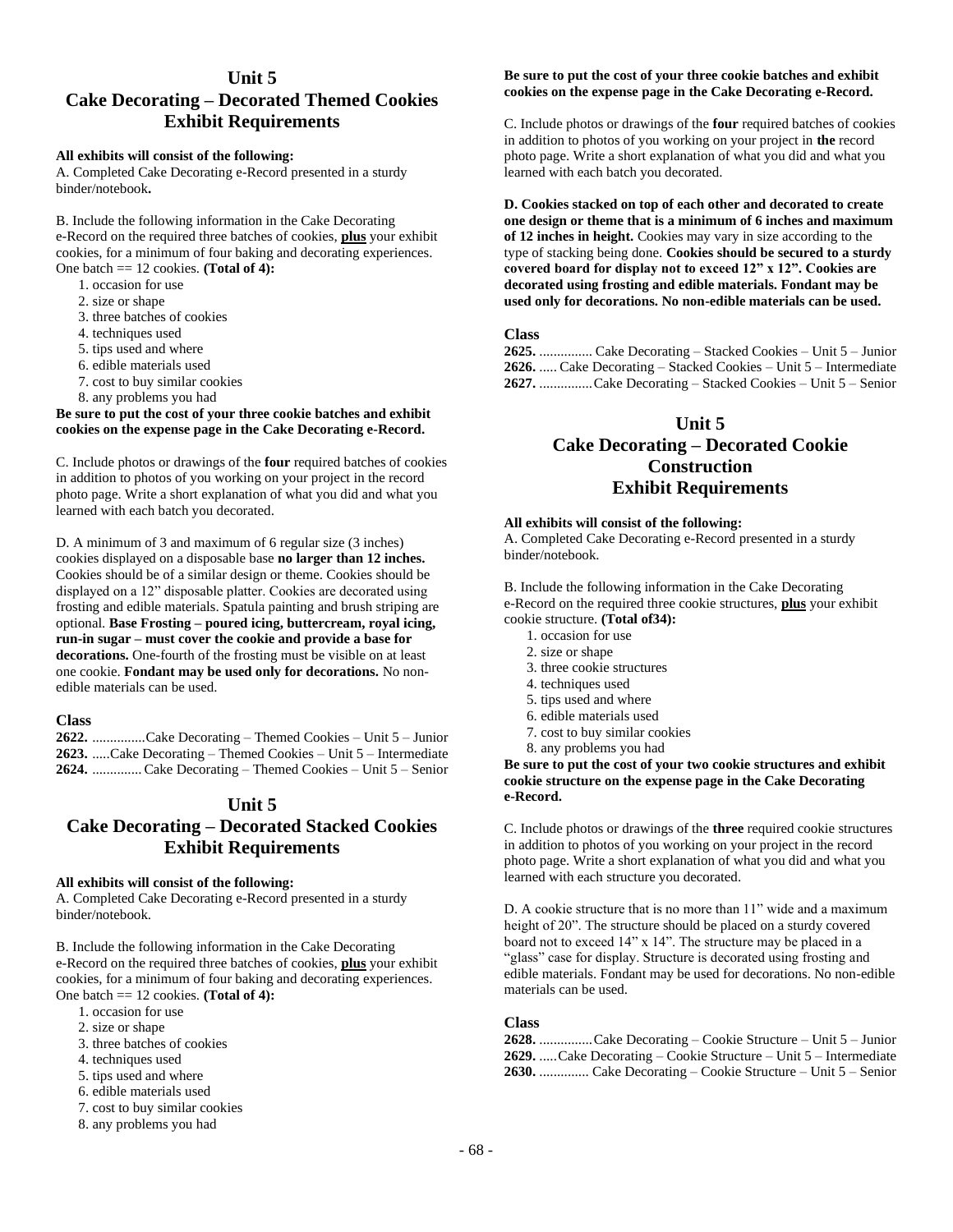# **Unit 6 Cake Decorating – Cut-Up Cakes Exhibit Requirements**

### **All exhibits will consist of the following:**

A. Completed Cake Decorating e-Record presented in a sturdy binder/notebook.

B. Include the following information in the Cake Decorating e-Record on the **three** required **cut-up** cakes plus the exhibit cake (**Total of 4**) (All 4 cut-up cakes must be real):

- 1. occasion for use
- 2. size or shape
- 3. real cut-up cakes
- 4. **pattern(s) used**
- 5. techniques used
- 6. tips used and where
- 7. edible materials used
- 8. cost to buy similar cake
- 9. any problems you had

**Be sure to put the cost of your three cakes and exhibit cake on the expense page in the Cake Decorating e-Record.**

C. Include photos or drawings of the **four** required cakes in addition to photos of you working on your project in the record photo page. **Pattern(s) or diagrams for all required cakes must be included in the e-Record. Be sure to include photos or drawings of the steps in your process.**

D. One decorated cut-up cake using **three different types** of decorator tips (not different sizes of the same tips). (Edible materials may also be used.) Cake board must be cut parallel to the shape of the cake. **14" x 14" base for a 12" x 12" x12" cake size.** Non-edible internal supports are allowed but must not show. **No non-edible materials can be used.**

#### E. **Bottom base border required.**

### **Class**

# **Unit 7**

# **Cake Decorating – Flat Surface and Nail Flowers Exhibit Requirements**

#### **Intermediate & Senior Only**

#### **All exhibits will consist of the following:**

A. Completed Cake Decorating e-Record presented in a sturdy binder/notebook.

B. Include the following information in the Cake Decorating e-Record on the **three required cakes** plus the exhibit cake (**Total of 4**) (At least 2 of the 4 must be real cakes):

- 1. occasion for use
- 2. size or shape
- 
- 3. cake or cake form (at least 2 real cakes)
- 4. techniques used
- 5. tips used and where
- 6. cost to buy similar cake
- 7. any problems you had

#### **Be sure to put the cost of your three cakes and exhibit cake on the expense page in the Cake Decorating e-Record.**

C. Include photos or drawings of the **four** required cakes in addition to photos of you working on your project in the record photo page.

D. One two-layered 8", 9", or 10" cake or cake form using a minimum of: one flat surface flower, one flower made on a flat flower nail, one border and one side trim learned in this unit. Texturing is optional**.** No Fondant.

#### **E. Side trim is required**

#### **F. Bottom base border required.**

### **Class**

### **Unit 8**

### **Cake Decorating – Fondant Intermediate & Senior Only Exhibit Requirements**

#### **All exhibits will consist of the following:**

A. Completed Cake Decorating e-Record presented in a sturdy binder/notebook.

B. Include the following information in the Cake Decorating e-Record on the **three** cakes plus the exhibit cake (**Total of 4**) (At least 2 of the 4 must be real cakes and **all** covered in fondant). **Exhibit cake must be covered with fondant.**

- 1. occasion for use
	- 2. size or shape
	- 3. cake or cake form (at least 2 real cakes and 2 covered with
	- fondant) Exhibit cake must be covered with fondant.
	- 4. techniques used
	- 5. tips used and where
	- 6. cost to buy similar cake
- 7. any problems you had

**Be sure to put the cost of your three required cakes and exhibit cake on the expense page in the Cake Decorating e-Record.**

C. Include photos or drawings of the **four** required cakes in addition to photos of you working on your project in the record photo page.

D. One decorated two layered cake or cake form 8", 9", or 10" round or square covered in fondant and decorated using fondant and gum paste decorations**.**

#### E**. Bottom base border required.**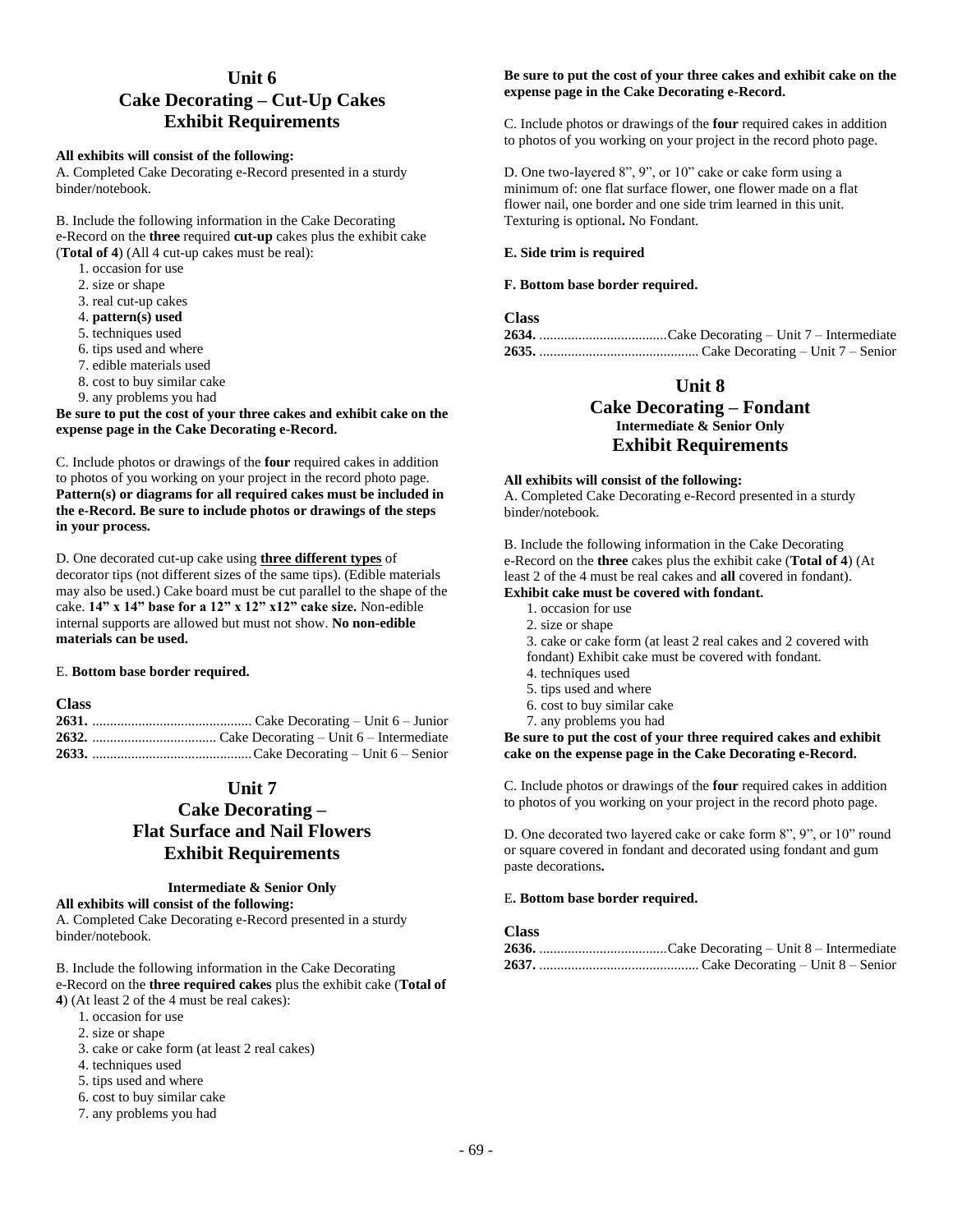# **Unit 9**

### **Cake Decorating – Lily Nail Flowers Intermediate & Senior Only Exhibit Requirements**

#### **All exhibits will consist of the following:**

A. Completed Cake Decorating e-Record presented in a sturdy binder/notebook.

B. Include the following information in the Cake Decorating e-Record on the **three** required cakes plus the exhibit cake (**Total of 4**) (At least 2 of the 4 must be real cakes and **the exhibit cake must have a lily nail flower on them):**

- 1. occasion for use
	- 2. size or shape
	- 3. cake or cake form (at least 2 real cakes)
	- 4. techniques used
	- 5. tips used and where
	- 6. cost to buy similar cake
	- 7. any problems you had

#### **Be sure to put the cost of your three cakes and exhibit cake on the expense page in the Cake Decorating e-Record.**

C. Include photos or drawings of the **four** required cakes in addition to photos of you working on your project in the record photo page.

D. One decorated two-layered 8", 9", or 10" cake or cake form using an example of string work and a flower made on a lily flower nail **and a side trim.** Texturing is optional.

#### **E. String work (cornelli, sota or applique lace) required. Writing is not string work.**

#### **F. Bottom base border required.**

**Class**

### **Unit 10**

# **Cake Decorating – Tiered Cakes Seniors Only Exhibit Requirements**

#### **All exhibits will consist of the following:**

A. Completed Cake Decorating e-Record presented in a sturdy binder/notebook.

B. Include the following information in the Cake Decorating e-Record on the **three r**equired cakes plus the exhibit cake (**Total of 4**) (At least 2 of the 4 must be real cakes) Forms are preferred for the exhibit cake:

- 1. occasion for use
- 2. size or shape
- 3. cake or cake form (at least 2 real cakes)
- 4. techniques used
- 5. tips used and where
- 6. cost to buy similar cake
- 7. any problems you had

#### **Be sure to put the cost of your three cakes and exhibit cake on the expense page in the Cake Decorating e-Record.**

C. Include photos or drawings of the **four** required cakes in addition to photos of you working on your project in the record photo page.

#### **Write a short explanation of what you did and what you learned with each cake you decorated.**

D**.** One decorated cake or cake form of three or more tiers of graduated sizes, using supports. Separator plates and pillars may be used but are not required.

#### E. **Bottom base border required.**

#### **Class**

**2640.** ............................................Cake Decorating – Unit 10 - Senior

### **Unit 11 Cake Decorating – Molds Seniors Only Exhibit Requirements**

#### **All exhibits will consist of the following:**

A. Completed Cake Decorating e-Record presented in a sturdy binder/notebook.

B. Include the following information in the Cake Decorating e-Record on the **three** required molded items plus the exhibit item. Mold and shape at least three different edible materials (fondant, gum paste, molding chocolate, candy melts, **sugar, cereal bases covered in fondant, etc.** etc.): (**Total of 4**)

- 1. occasion for use
- 2. molding materials ( at least three different molding or shaping materials)
- 3. molds used (mold at least three different edible molds)
- 4. techniques used
- 5. tips used and where
- 6. edible materials other than molding
- 7. cost of materials
- 8. any problems you had

**Be sure to put the cost of your three molded items and exhibit item on the expense page in the Cake Decorating e-Record.**

C. Include photos or drawings of the **four** molded items in addition to photos of you working on your project in the record photo page. **Write a short explanation of what you did and what you earned with each molded or shaped item you decorated.**

D. One molded or shaped object may be on a decorated cake, a cake form or an independent display case (no larger than 10") to protect the item form harm

### **Class**

**2641.** ........................................... Cake Decorating – Unit 11 – Senior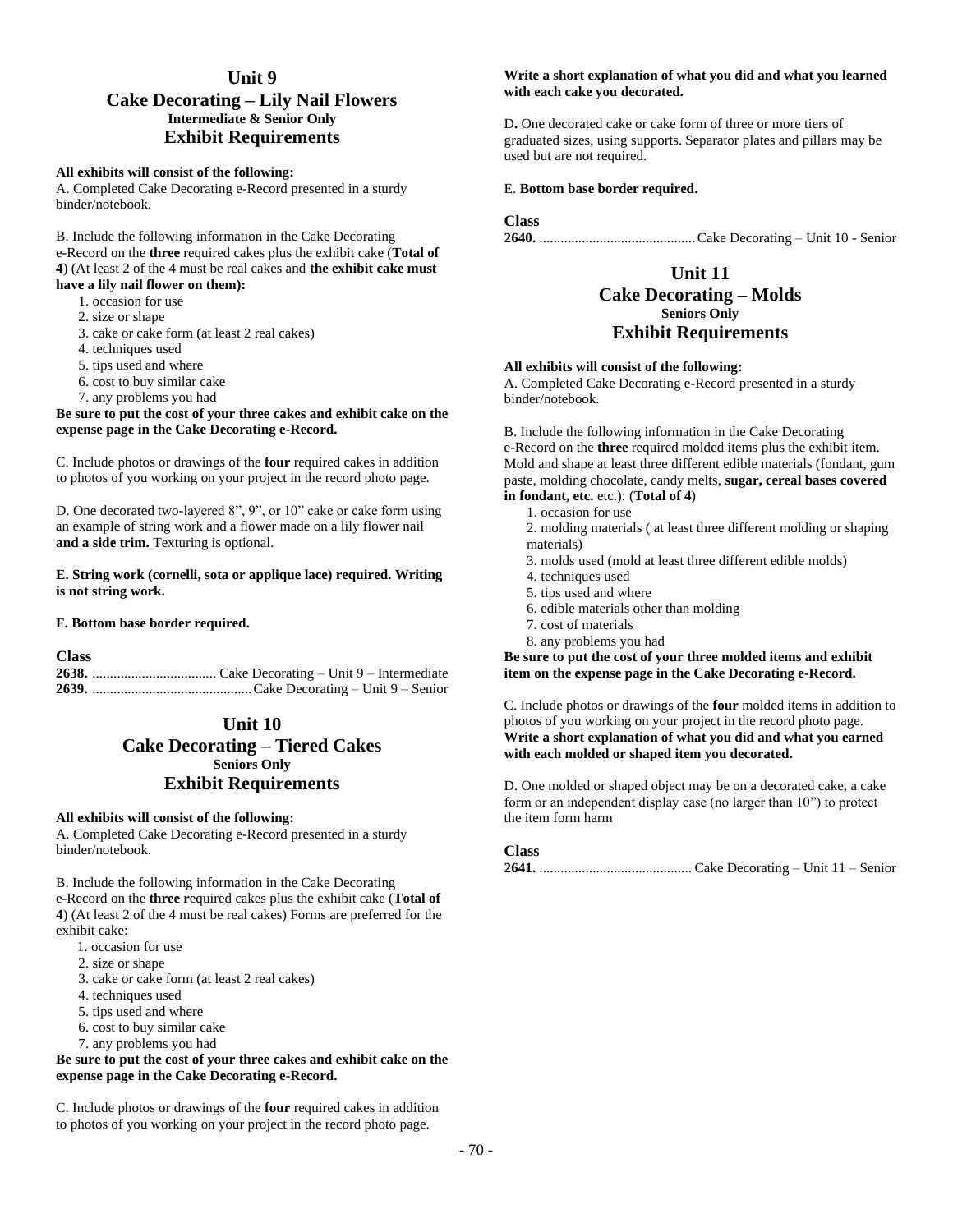# **Unit 12 Cake Decorating – Create Your Own Seniors Only Exhibit Requirements**

### **All exhibits will consist of the following:**

A. Completed Cake Decorating e-Record presented in a sturdy binder/notebook.

B. A detailed notebook describing your project including your goals, plans, accomplishments, and your evaluation of results. You may use pictures or any records you have kept that provide evidence of your accomplishments. This notebook is your main project exhibit and will count for 75 percent of the scoring. If an item was made as a part of your project, a sample may be displayed as further evidence of the quality of your project. **Notebook will be displayed. The display notebook and optional item must not require over a 2' x 2' area or consist of more than three items.** 

**Class 2642.** ...........................................Cake Decorating – Unit 12 – Senior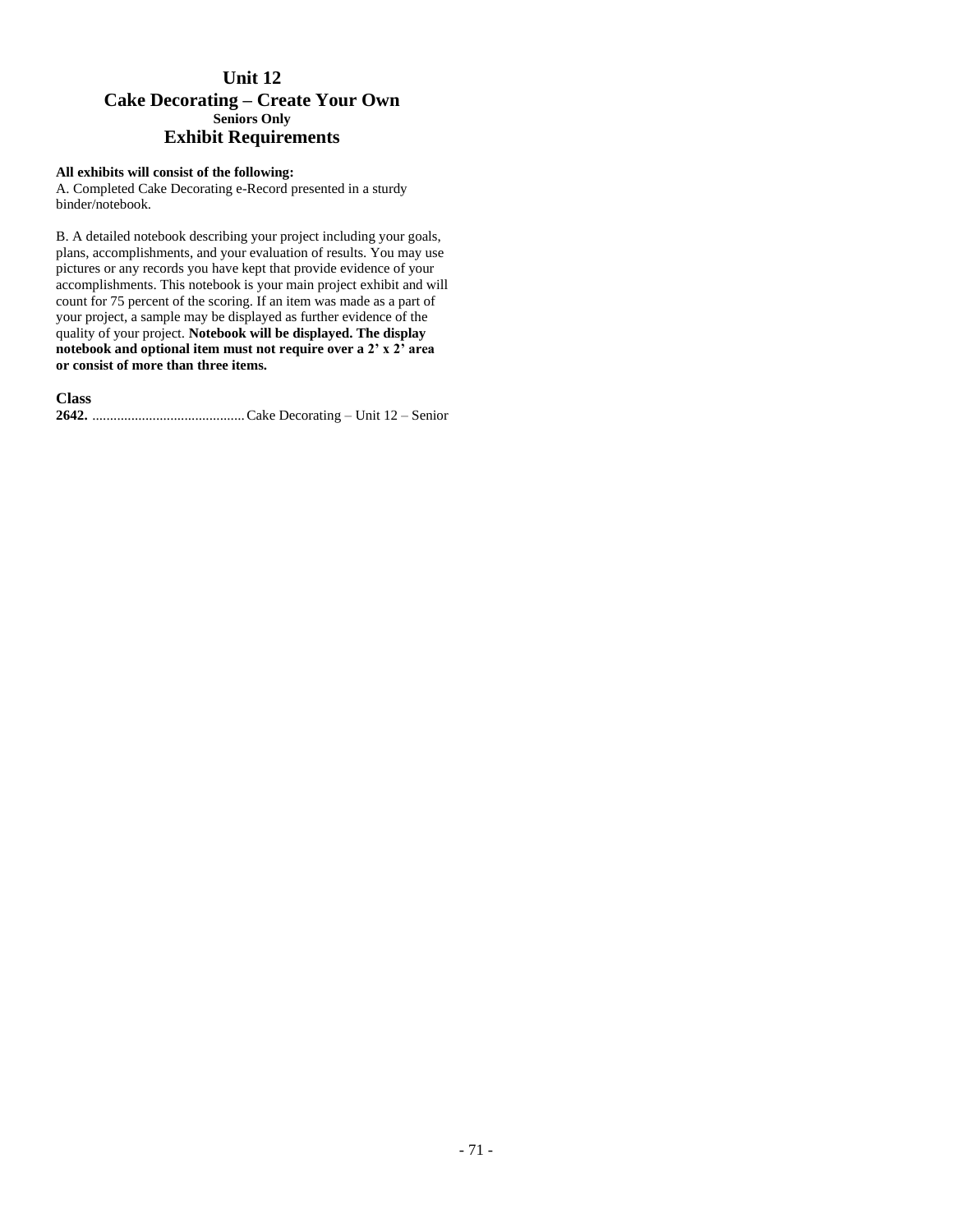# **Home Design and Décor**

Superintendent – Amber Hersh

1. All exhibit items must have the name, age, and county of the exhibitor attached. This information should be on the back at the **left hand corner** of the article.

2. The articles may be used before exhibiting but should be clean and in good condition when exhibited.

3. Only current year's records should be submitted.

4. Definitions of Decorative Accessory and Household Items. A. A decorative accessory is a small decoration piece (not furniture such as end tables, nightstands, sofas, chairs or window and floor coverings) which adds spice to a room. Examples: lampshades, picture frames, trays, small jewelry boxes, shadow boxes, small collectibles, vases, candlesticks, pillows, etc.

B. A household item is a small usable piece (no furniture such as: end tables, nightstands, sofas, chairs, or window and floor coverings). Examples: wastebaskets, canisters, planters, foot stools, etc.

# **Unit 1 Home Design and Décor Exhibit Requirements**

### **All exhibits will consist of the following:**

A. Completed **Home Design and Décor** e-Record presented in a sturdy binder/notebook. Include in your project story why you chose your exhibit, how you plan to use it, what other items you made, and what recycled or reusable items you used this year.

B. Include the following information on the Home Design and Décor page: pictures of other recycled items made during your project (a minimum of at least two photos). These are in addition to the photo required in the e-record.

C. Select one of the following using at least 50 percent recycled or reused items (no furniture):

- **1**. Using recycled material to make one of the following to be used outside:
	- a. Bird Feeder or Birdhouse
	- b. Wind Chime
	- c. Picnic Caddy
- OR
- 2. Using at least 50% recycled or reused items (no furniture) to make one of the following items to be used inside the house:
	- a. Centerpiece for table
	- b. Planter
	- c. Room or desk organizer
	- d. Decorative accessory for the home (see definition)
	- e. Household item (see definition)
	- f. Wall hanging 3' x 2'

D. Completed Activity 2 – Color wheel from the manual placed in the e-record.

#### **Class**

# **Unit 2 Home Design and Décor Exhibit Requirements**

### **All exhibits will consist of the following:**

A. Completed **Home Design & Décor** e-Record presented in a sturdy binder/notebook. Include in your project story why you chose your exhibit, how you plan to use it, what other items you made.

B. Include the following information on the Home Design & Décor page in the e-Record.

- 1. Two or more exhibit photos showing item in place where it will be used and as a part of the total room design. These are in addition to the photos required in the e-record.
- 2. A statement on how you improved your family's safety or a family escape plan.

C. One item or set from the following:

- 1. Communication Board (3' x 2')
- 2. Room or desk organizer
- 3. A wall hanging 3' x 2'
- 4. Decorative accessory
- 5. Household item (see definition)
- 6. Family Escape plan

#### **Class**

### **Unit 3**

# **Home Design and Décor Exhibit Requirements**

### **All exhibits will consist of the following:**

A. Completed **Home Design and Décor** e-Record presented in a sturdy binder/notebook, including room scheme. Include in your project story why you chose your exhibit, how you plan to use it, what other items you made and what recycled or reusable items you used this year.

B. Select one of the following for an exhibit:

- 1. A refinished or refurbished piece of furniture. To refurbish is to restore a furniture piece to a new look by repairing damage and/or replacing seating or upholstery caused by heavy wear or neglect. Refinishing is when you strip off the old finish and apply a new finish or color that was not original to that piece of furniture.
	- a. Attach pictures showing the original piece, one during the refinishing or refurbishing process, and one of the completed pieces. These photos are in attrition to the photos required in the e-record.
	- b. A brief description of how the piece(s) fit into the room placed in the e-record.

- 2. Select from one of the items below to exhibit:
	- a. A brief description of the window treatment or bedcovering you made or purchased that includes how it fits into the design of the room and if purchased why?
	- b. Attach up to 4 photos showing the exhibited item(s) in use in the room. These are in addition to the photos required in the e-record.

**OR**

- 72 -

**OR**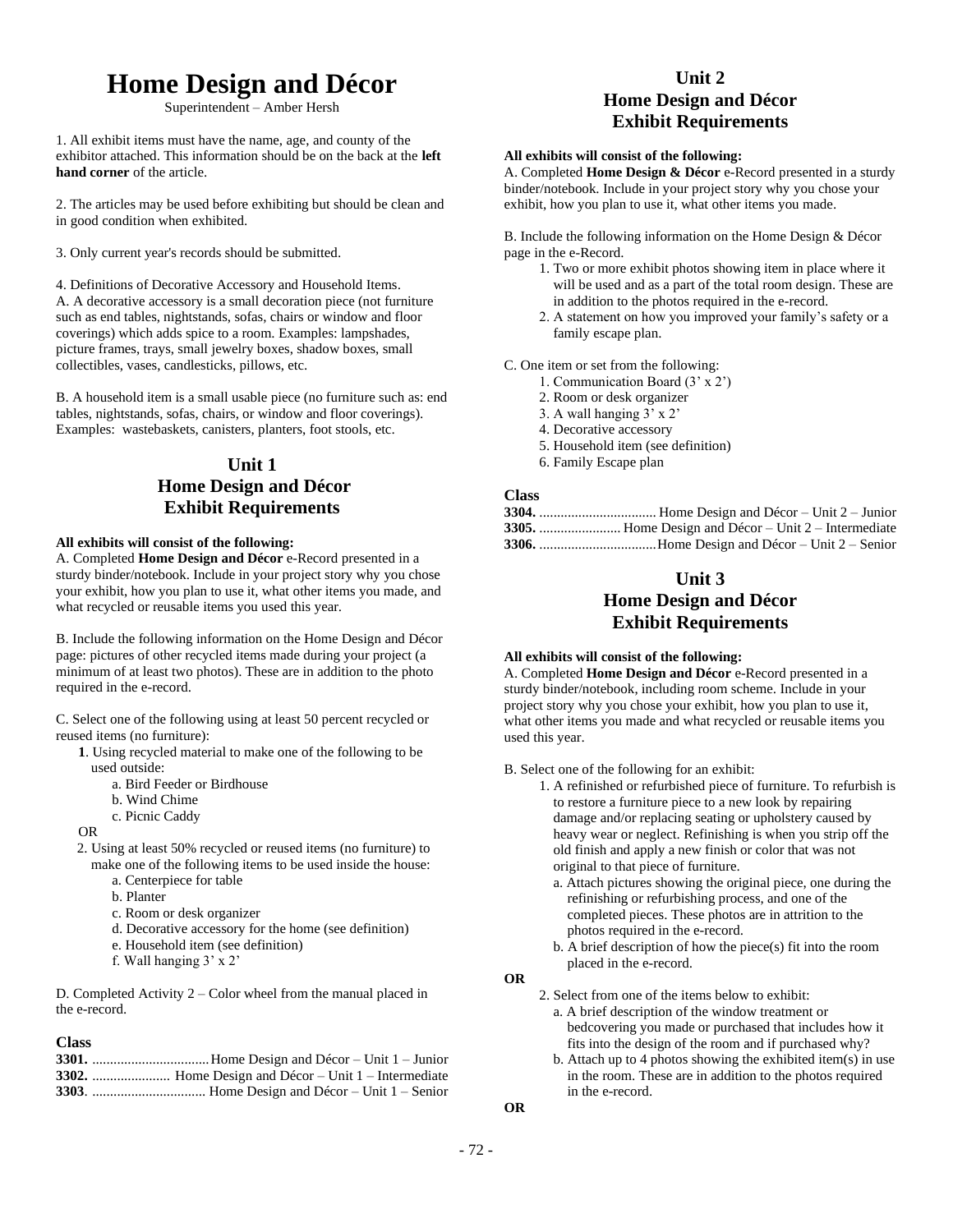3. An emergency weather plan for your family. Where would you go? What type of items would you have in case of emergency? What personal items would you take with you? Place the emergency plan in the e-record.

## **Class**

# **Unit 4 Home Design and Décor Exhibit Requirements**

### **All exhibits will consist of the following:**

A. Completed **Home Design and Décor** e-Record presented in a sturdy binder/notebook.

B. Include in the e-record a written statement with the following information:

- 1. Goals
- 2. What your plan was for this project
- 3. Did you accomplish your goals?
- 4. List the resources that you used.
- 5. How did you share your project?
- 6. How did you evaluate your project?

### C. Select one form the following for an exhibit:

1. Design board (art board, corrugated plastic, etc.) 22" x 30". Foam core or foam board for mounting samples. The design board will include samples of paint, fabric, flooring, etc., for the room you are designing.

#### **OR**

2. Job Shadow Exhibit – The standardized display board size of 4' x 3' is to be used demonstrating what profession you are interested in and who you job-shadowed (profession, job title of person shadowing, what you learned from the experience, and if you still want to be in the profession, who or why not?)

Include pictures or any record you have kept providing evidence of your job shadow experience.

## **OR**

- 3. Portfolio Exhibit
	- a. A physical representation of the career or business product such as a model, prototype or display/portfolio that includes images of accomplished work.
	- b. Written explanation that demonstrates knowledge of the related career or business field, potential careers, and the appropriate requirements for achievement in that field.

## **Class**

**3310.** .......................Home Design and Décor – Unit 4 – Intermediate **3311.** ................................ Home Design and Décor – Unit 4 – Senior